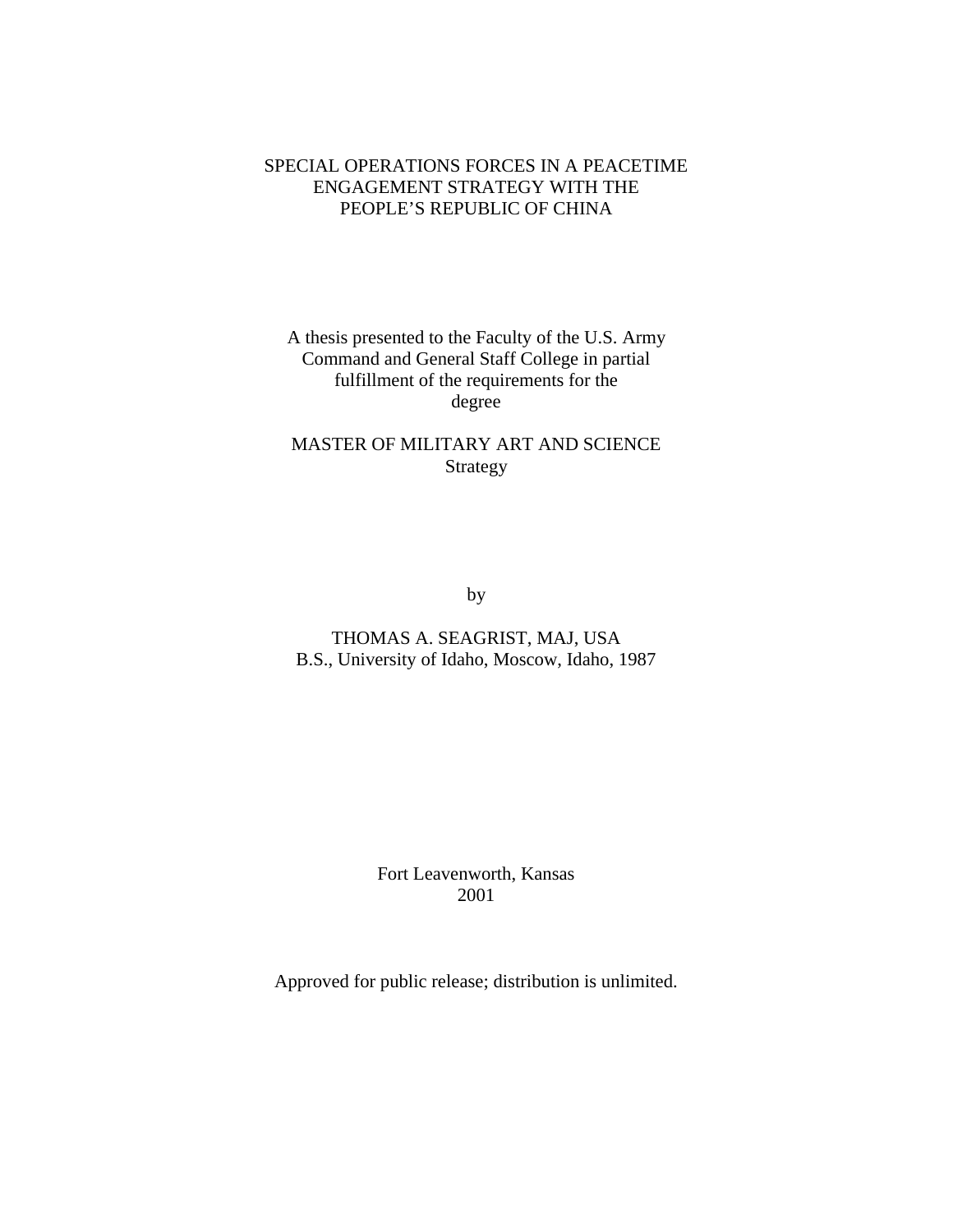## MASTER OF MILITARY ART AND SCIENCE

## THESIS APPROVAL PAGE

Name of Candidate: Major Thomas A. Seagrist

Thesis Title: Special Operations Forces in a Peacetime Engagement Strategy with the People's Republic of China

Approved by:

\_\_\_\_\_\_\_\_\_\_\_\_\_\_\_\_\_\_\_\_\_\_\_\_\_\_\_\_\_\_\_\_\_\_\_\_\_\_\_\_, Thesis Committee Chair Mr. Joseph G. D. Babb, M.A.

\_\_\_\_\_\_\_\_\_\_\_\_\_\_\_\_\_\_\_\_\_\_\_\_\_\_\_\_\_\_\_\_\_\_\_\_\_\_\_\_, Member Lieutenant Colonel John P. Anderson, M.I.A.

\_\_\_\_\_\_\_\_\_\_\_\_\_\_\_\_\_\_\_\_\_\_\_\_\_\_\_\_\_\_\_\_\_\_\_\_\_\_\_\_, Member

Gary J. Bjorge, Ph.D.

Accepted this 1st day of June 2001 by:

\_\_\_\_\_\_\_\_\_\_\_\_\_\_\_\_\_\_\_\_\_\_\_\_\_\_\_\_\_\_\_\_\_\_\_\_\_\_\_\_\_, Director, Graduate Degree Programs Philip J. Brookes, Ph.D.

The opinions and conclusions expressed herein are those of the student author and do not necessarily represent the views of the U.S. Army Command and General Staff College or any other governmental agency. (References to this study should include the foregoing statement.)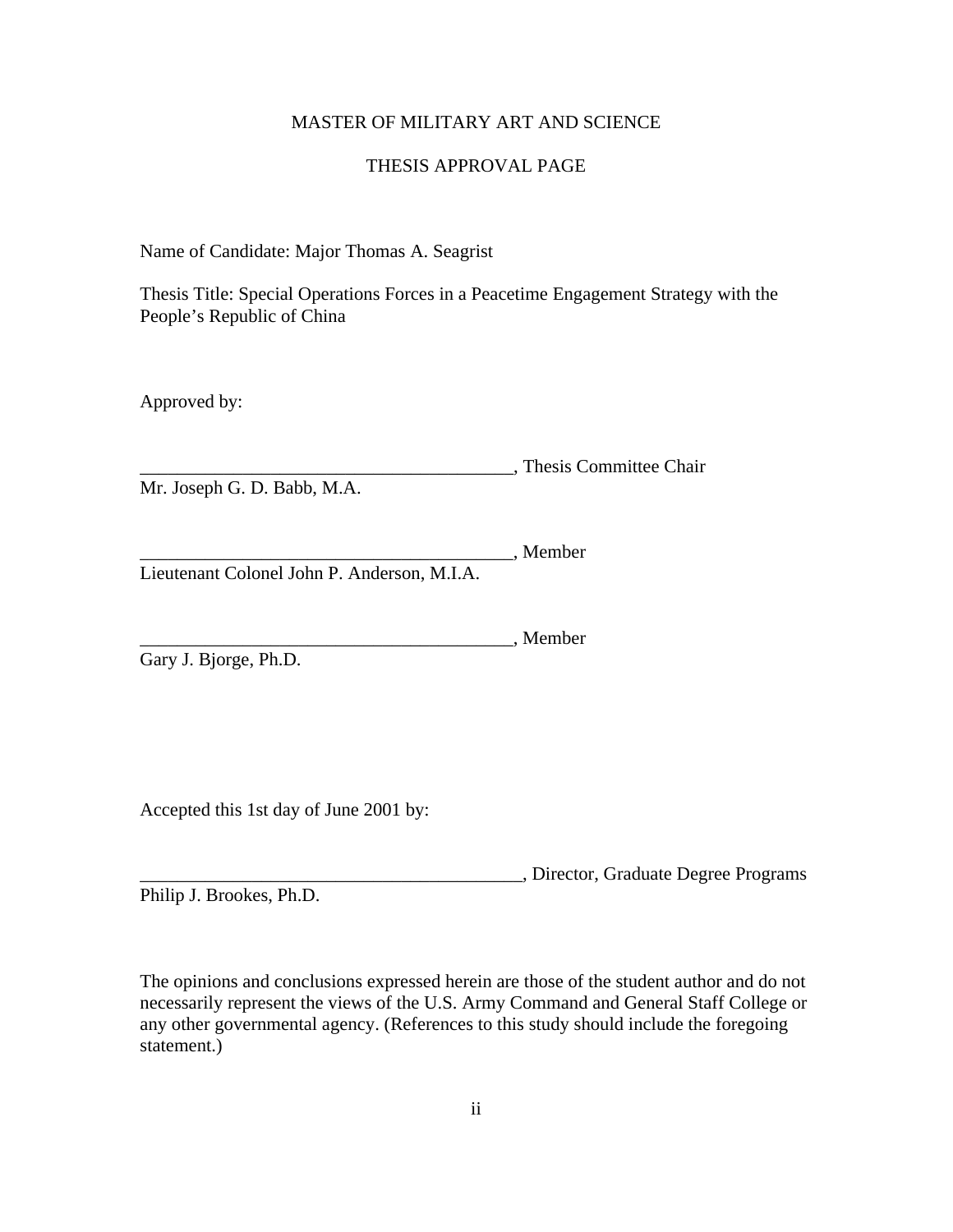## ABSTRACT

# SPECIAL OPERATIONS FORCES IN A PEACETIME ENGAGEMENT STRATEGY WITH THE PEOPLE'S REPUBLIC OF CHINA, by Major Thomas A. Seagrist, 124 pages.

The US government currently espouses a strategy of peacetime engagement with the PRC. Both nations declare that peace and stability in the Asia-Pacific region are in their national interest. Developing areas where the PRC can play a constructive, responsible role in Asia-Pacific development is a major objective of USPACOM's China engagement program.

Special Operations Forces (SOF) have often been in the vanguard of US peacetime military engagement programs. The characteristics, capabilities, and missions of SOF have proven effective in peacetime engagement. Military-to-military contact between SOF and the militaries of Thailand and the Philippines has assisted in preparing those nations for leading roles in the UN mission in East Timor.

This study examines the feasibility, acceptability, and suitability of a SOF engagement program with the PRC. Application of the "FAS test" is often used to determine the soundness of proposed courses of action and may also provide insight into how a SOF engagement program with China can be implemented.

Global economics is pushing the US and PRC closer together. Common problems and interests are emerging within the region. There may be opportunities for the PLA and US forces to work together, for the common interest of both nations.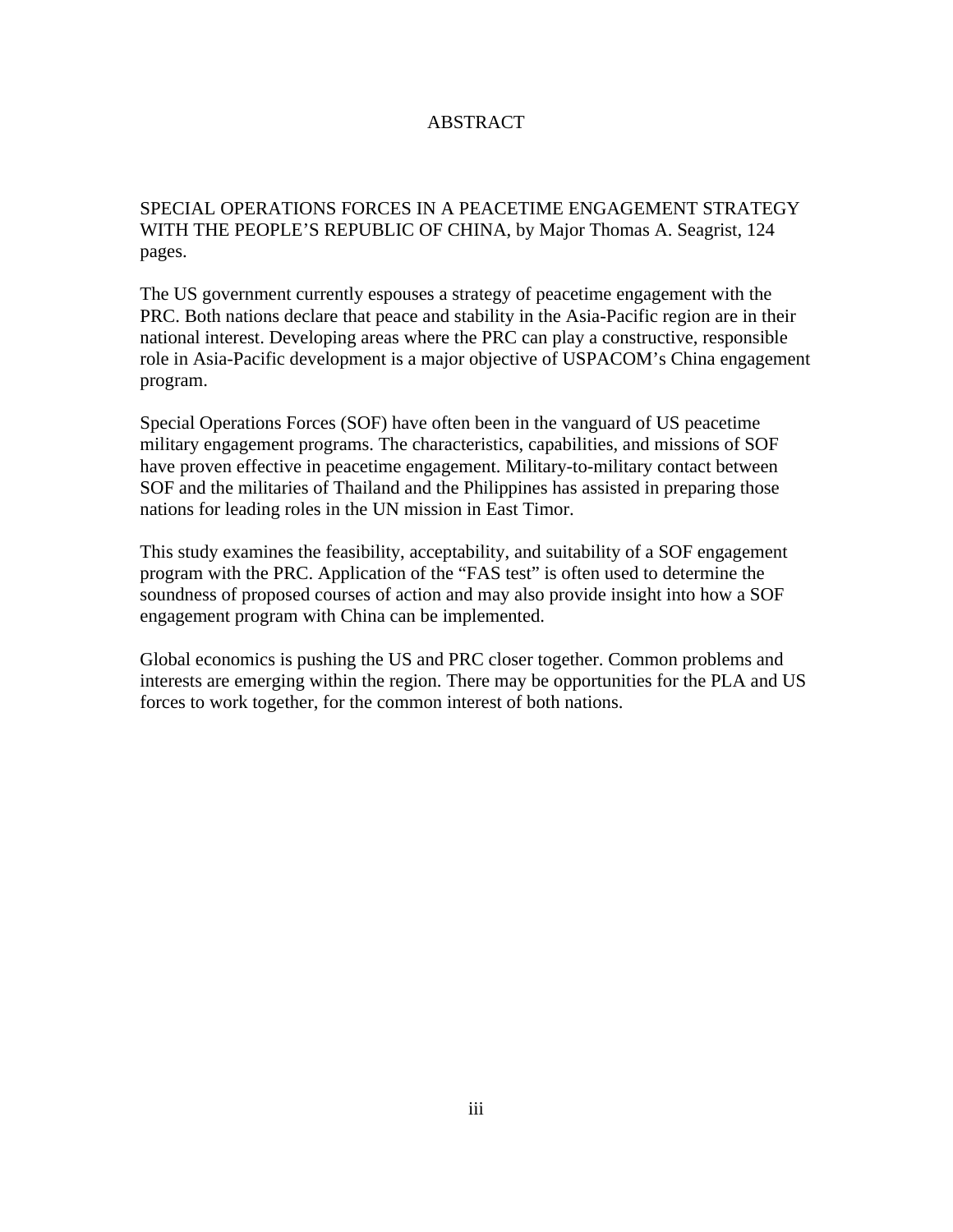### ACKNOWLEDGMENTS

I am indebted to my committee for their guidance and patience in this endeavor. Their knowledge of China, past and present, has made this project worthwhile and I have greatly benefited both personally and professionally from their support and expertise. Additionally, Mr. Joseph G. D. Babb has imparted his in-depth understanding of the national strategic policies of the US and their implications for US-PRC relations.

The inspiration for this effort comes from a conversation with Colonel Russell D. Howard. His thought-provoking words on the possibilities of SOF engagement with the PRC stuck with me for many years and encouraged me to learn more about the US-PRC relationship.

The love of reading and conducting research was instilled in me as a child from my late grandmother, Mrs. Gladys Chaney. Without her love for teaching, her outstanding collection of *National Geographic* magazines, and an occasional push, I would have never developed my own desire to learn about the world and the people that populate it. I am forever in her debt.

The best thing that ever happened to me was watching my daughter Krystal, who would never walk, talk or grow up, teach me about the meaning of courage. Her constant, seven-year battle for life was, and still is, the most important lesson I have ever learned. I miss her still.

Finally, I would like to thank my wife, Michiyo L. Seagrist, without whose encouragement I would not have been able to complete this project. She is the rock that I lean on and the love of my life.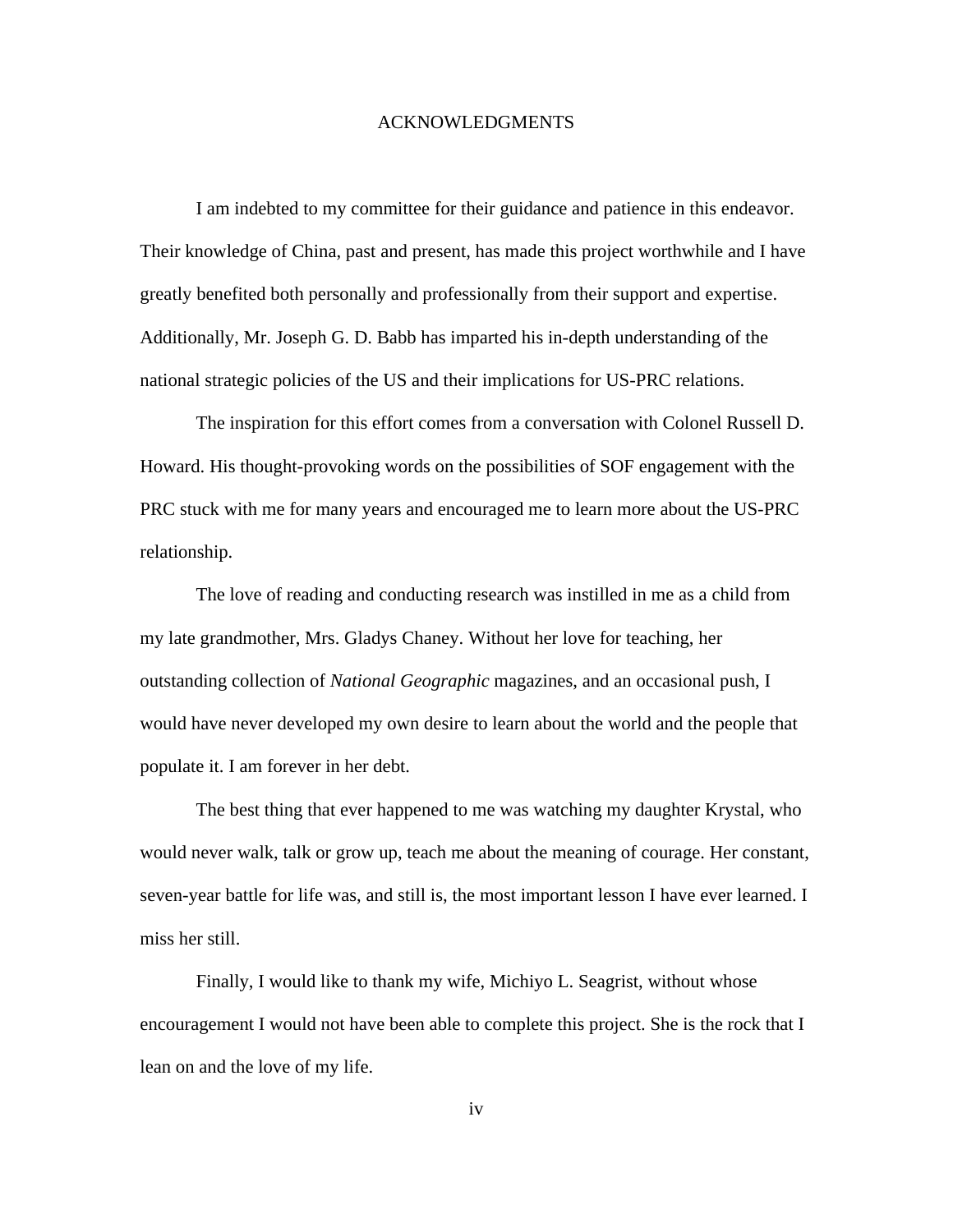# **TABLE OF CONTENTS**

| <b>CHAPTER</b> |  |
|----------------|--|
|                |  |
|                |  |
|                |  |
|                |  |
|                |  |
|                |  |
|                |  |
|                |  |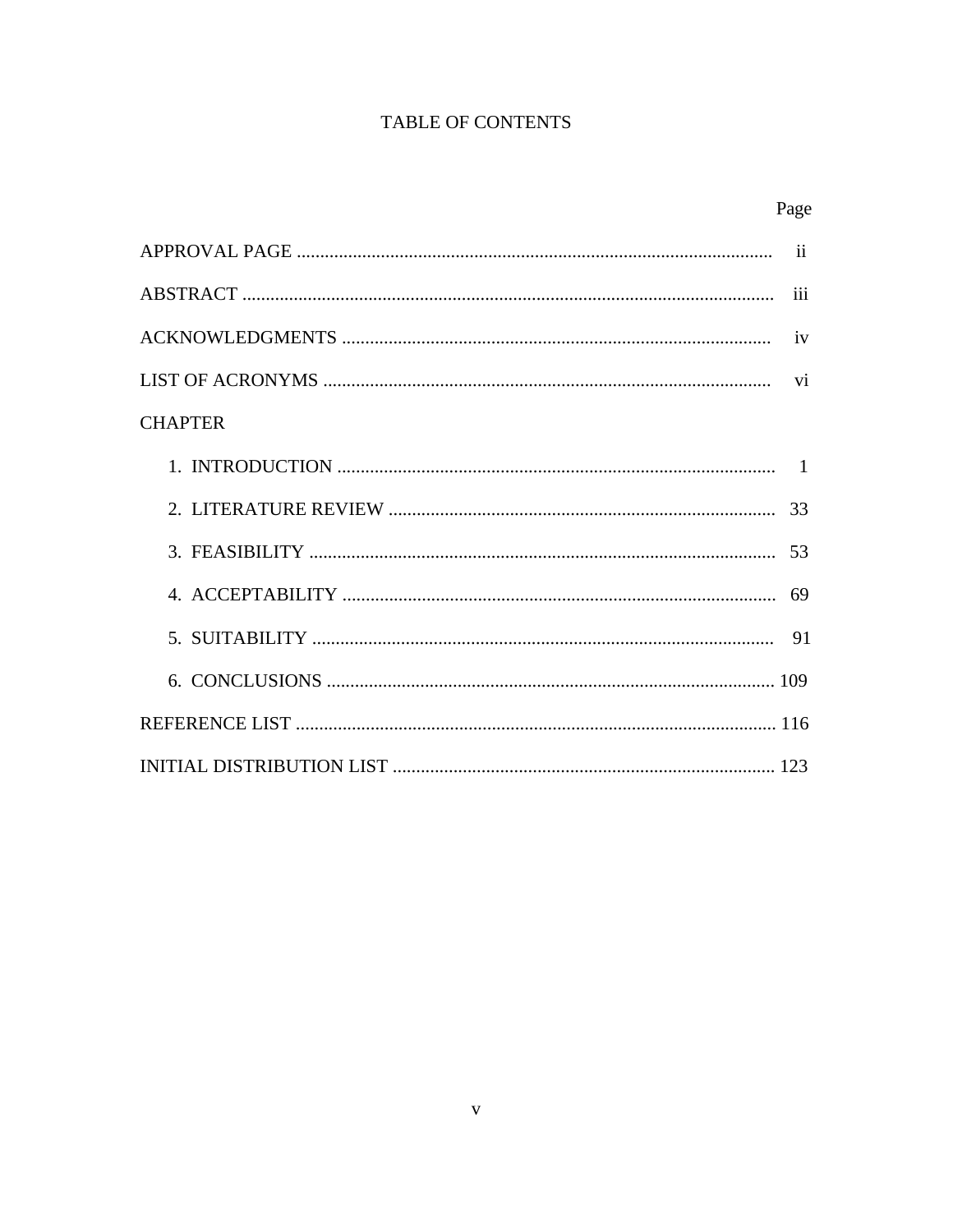# LIST OF ACRONYMS

| ACRI         | African Crisis Response Initiative                  |
|--------------|-----------------------------------------------------|
| <b>AFSOF</b> | Air Force Special Operations Forces                 |
| <b>AOR</b>   | Area of Responsibility                              |
| <b>APEC</b>  | Asia-Pacific Economic Cooperation                   |
| ARF          | <b>ASEAN Regional Forum</b>                         |
| <b>ARSOF</b> | <b>Army Special Operations Forces</b>               |
| <b>ASEAN</b> | <b>Association of Southeast Asian Nations</b>       |
| AT           | Antiterrorism                                       |
| CA           | Civil Affairs                                       |
| <b>CBT</b>   | <b>Combating Terrorism</b>                          |
| <b>CCP</b>   | <b>Chinese Communist Party</b>                      |
| CD           | Counterdrug Activities                              |
| <b>CIA</b>   | Central Intelligence Agency                         |
| CM           | <b>Countermine Activities</b>                       |
| CP           | Counterproliferation of Weapons of Mass Destruction |
| <b>CPR</b>   | <b>Cardiopulmonary Resuscitation</b>                |
| CSAR         | <b>Combat Search and Rescue</b>                     |
| <b>CT</b>    | Counterterrorism                                    |
| DA           | <b>Direct Action</b>                                |
| <b>DEA</b>   | <b>Drug Enforcement Agency</b>                      |
| FAS          | Feasibility, Acceptability, and Suitability         |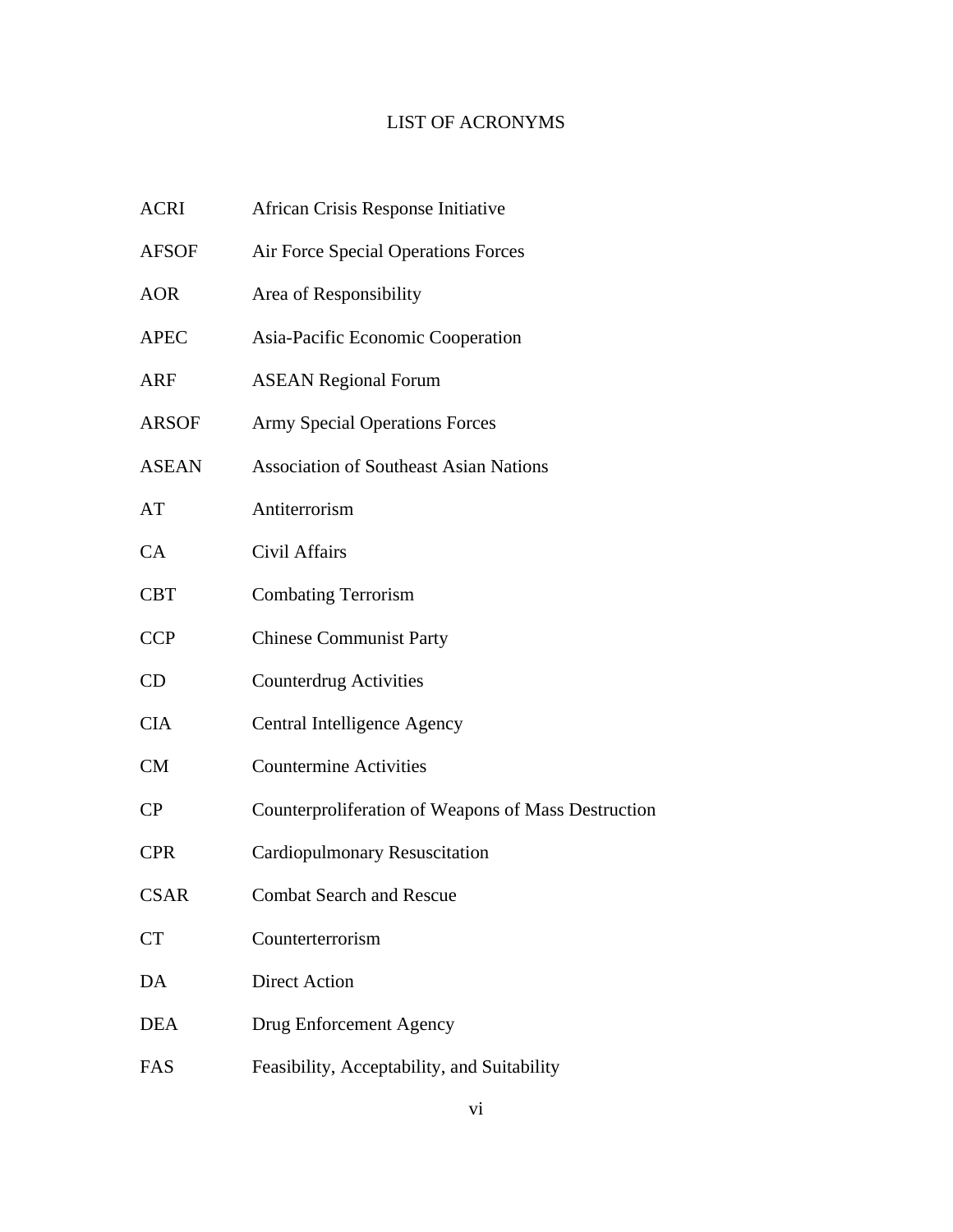| <b>FHA</b>    | Foreign Humanitarian Assistance                             |
|---------------|-------------------------------------------------------------|
| <b>FID</b>    | Foreign Internal Defense                                    |
| <b>FMOE</b>   | Foreign Military Officer Education Program                  |
| <b>FMS</b>    | Foreign Military Sales Program                              |
| <b>FNLA</b>   | National Front for the Liberation of Angola                 |
| <b>FPDA</b>   | <b>Five Powers Defense Agreement</b>                        |
| <b>IFOR</b>   | Implementation Force--Lead NATO force in Bosnia-Herzegovina |
| <b>IMET</b>   | International Military Education and Training Program       |
| <b>INSS</b>   | <b>Institute for National Strategic Studies</b>             |
| <b>IO</b>     | <b>Information Operations</b>                               |
| <b>JCET</b>   | Joint Combined Exchange Training                            |
| <b>KEDO</b>   | Korean Peninsula Energy Development Organization            |
| <b>LCE</b>    | <b>Liaison Coordination Element</b>                         |
| <b>MFN</b>    | <b>Most-Favored Nation Trading Status</b>                   |
| <b>MMCA</b>   | Military Maritime Consultative Agreement                    |
| <b>MPLA</b>   | Popular Movement for the Liberation of Angola               |
| <b>MTT</b>    | Mobile Training Team                                        |
| <b>NATO</b>   | North Atlantic Treaty Organization                          |
| <b>NAVSOF</b> | <b>Naval Special Operations Forces</b>                      |
| <b>NDU</b>    | National Defense University                                 |
| <b>NGO</b>    | Nongovernmental Organization                                |
| <b>NMS</b>    | <b>National Military Strategy</b>                           |
| <b>NSS</b>    | <b>National Security Strategy</b>                           |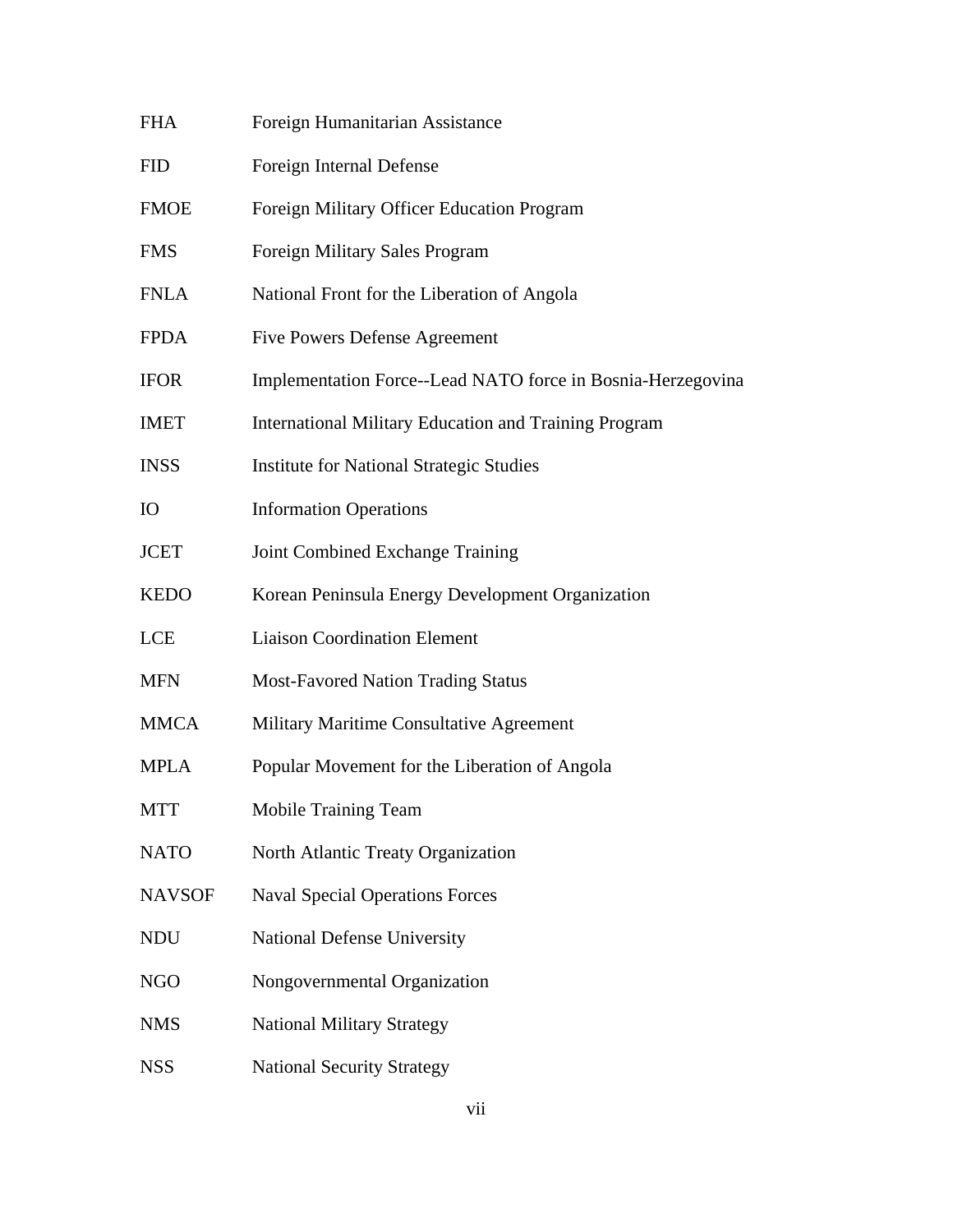- PLA People's Liberation Army PLAN People's Liberation Army (Navy)
- PRC People's Republic of China
- PSYOP Psychological Operations
- ROC Republic of China
- ROK Republic of Korea (South Korea)
- SA Security Assistance
- SBU Special Boat Unit
- SDV SEAL Delivery Vehicle
- SEAL Sea-Air-Land
- SF Special Forces
- SFOR Stabilization Force--Follow on NATO force in Bosnia-Herzegovina
- SOF Special Operations Forces
- SR Special Reconnaissance
- UN United Nations
- UNITA Total Independence for Angola
- US United States of America
- USCINCPAC United States Commander-in-Chief Pacific
- USDAO United States Defense Attaché Office
- USPACOM United States Pacific Command
- USSR Union of Soviet Socialist Republic
- UW Unconventional Warfare
- VFA Visiting Forces Agreement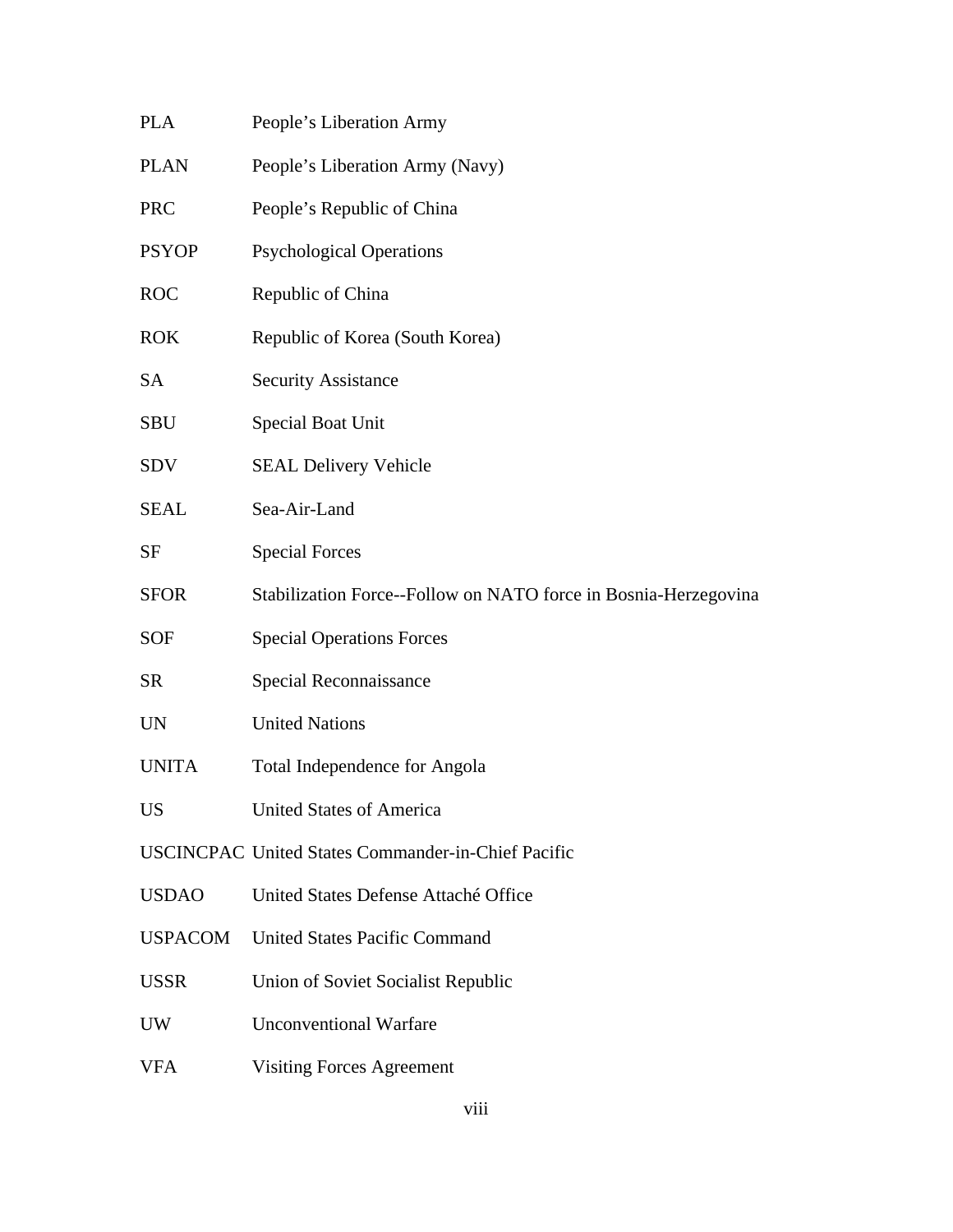# WMD Weapons of Mass Destruction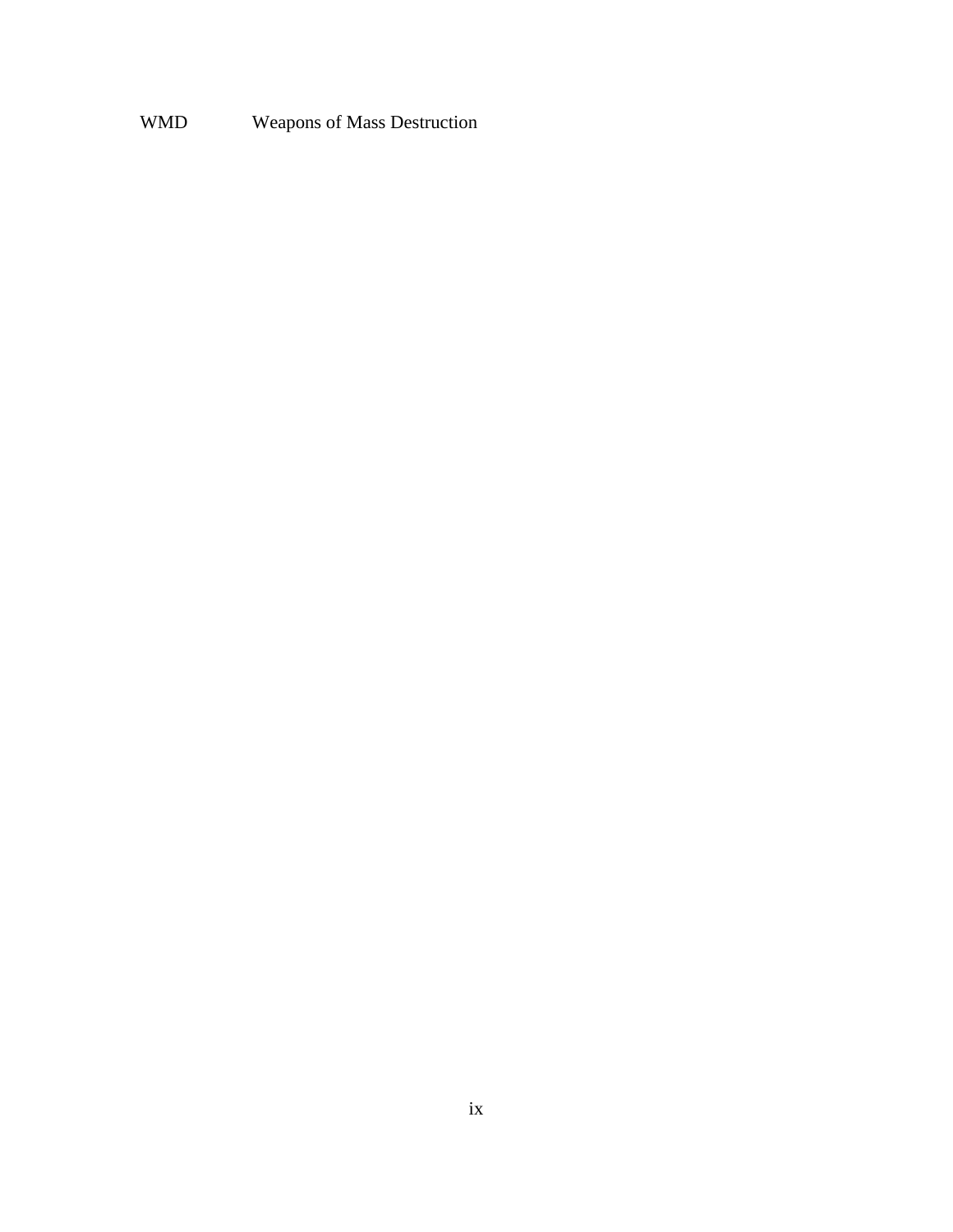## CHAPTER 1

## **INTRODUCTION**

 Peace, war, or cold war between the People's Republic of China (PRC) and the United States (US) may well be determined within the next decade. With the disintegration of the Soviet Union the strategic cooperation that existed for nearly twenty years between the PRC and the US, to thwart Soviet expansionism, deteriorated. Increasing Chinese economic power has diminished the importance of Maoist thought and doctrine within the PRC, replacing it with Chinese nationalism (Joffe 1997, 149 150). A more troubling result of the expanding Chinese economy has been the significant improvements within its military forces, indicating a possible shift toward a power projection capability (Garver 1997, 7-8). Perhaps most troubling of all, at least in the halls of the US Congress and within segments of the American media, is the reaction to rhetoric coming from Beijing that describes the US as a world hegemonic power. *China's National Defense in 2000*, published by the Information Office of the State Council of the People's Republic of China and commonly referred to as China's defense white paper, states:

There is a serious disequilibrium in the relative strength of countries. No fundamental change has been made in the old, unfair and irrational international political and economic order. Hegemonism and power politics still exist and are developing further in the international political, economic and security spheres. Certain big powers [presumably referring to the US] are pursuing 'neointerventionism,' 'neo-gunboat policy' and neo-economic colonialism, which are seriously damaging the sovereignty, independence and developmental interests of many countries, and threatening world peace and security. (China 2000a, 1-2)

1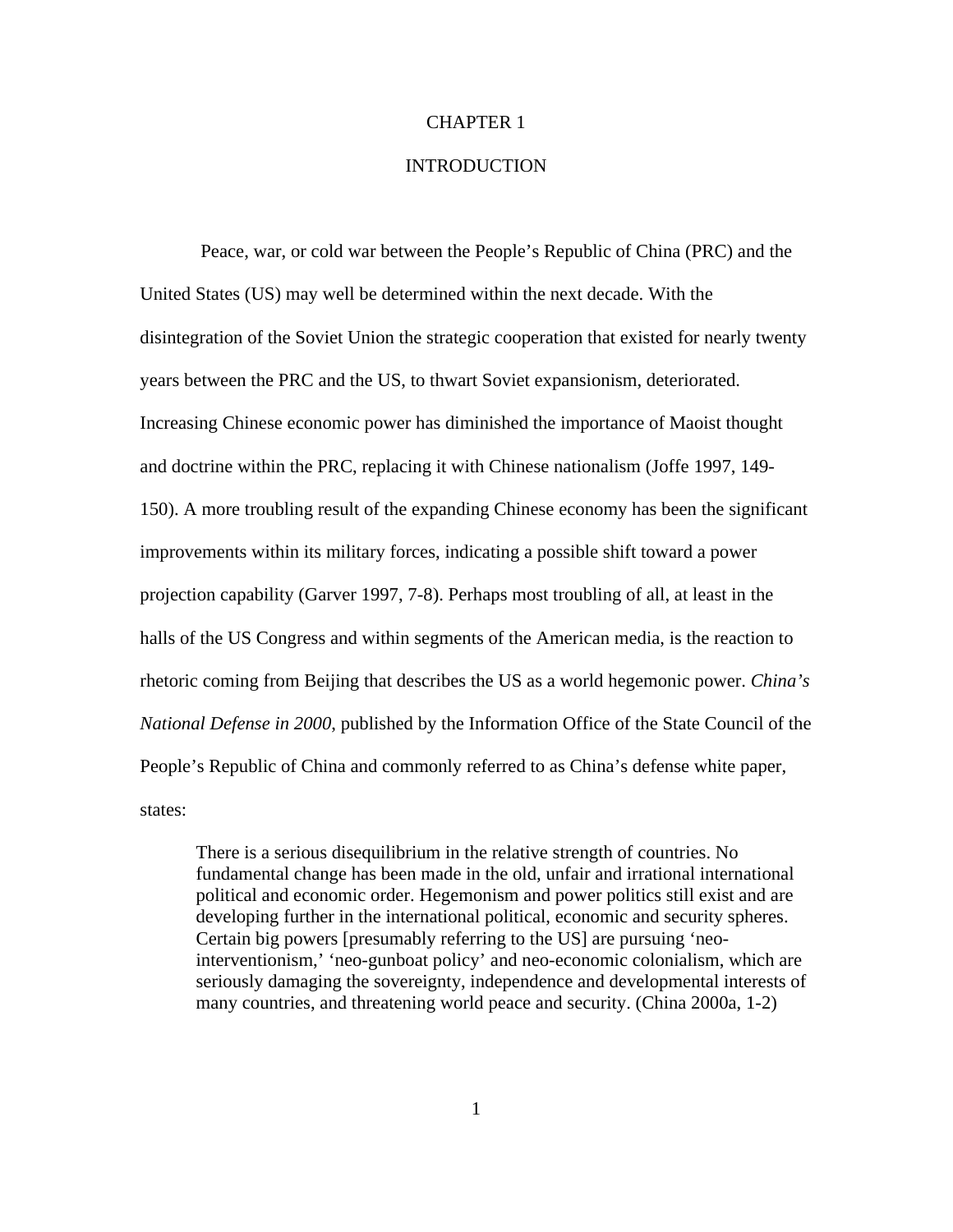As the above statement implies, some members of the PRC leadership view American interests in Asia, and throughout the world, as an attempt to undermine the growth and self-determination of smaller, less powerful countries, including China.

American interests in Asia are plainly stated in the *National Security Strategy*  (*NSS*) of 1999, published in December 1999 by the Clinton Administration. The "vital interests" listed in this document include "the physical security of our territory and that of our allies, the safety of our citizens, [and] the economic well-being of our society." The "important interests" include "regions in which we have a sizable economic stake or commitment to allies, protecting the global environment from severe harm, and crises with a potential to generate substantial and highly destabilizing refugee flows." The "humanitarian interests" include "responding to natural and manmade disasters; promoting human rights and seeking to halt gross violations of those rights; supporting democratization" (*NSS* 1999, 1-2). Several of these stated interests, most prominently the commitment to allies in the region and the promotion of human rights, along with a sizable and highly capable US military presence in Asia, are cause for great concern amongst some in the PRC leadership. A fear that the US is attempting to contain China and interfere in its sovereignty is, perhaps, responsible for the hegemony rhetoric found in the Chinese defense white paper.

Both Chinese concerns about US hegemonism and US concerns about increasing Chinese strength and rhetoric have led to mounting tension. This tension was most recently witnessed in the Taiwan Straits standoff in 1996 and the 1999 disruption of military contacts due to the accidental bombing of the Chinese Embassy in Belgrade,

2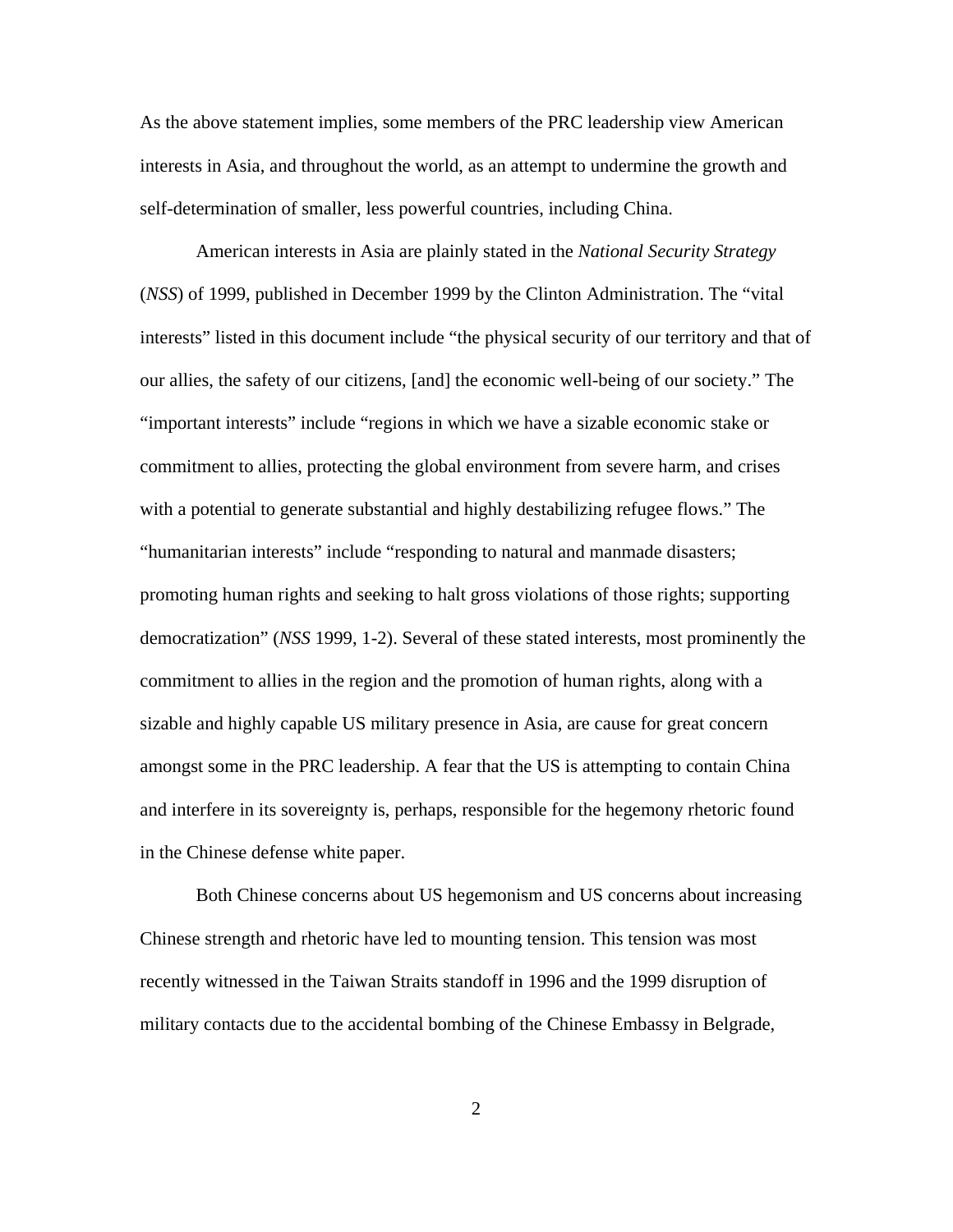Yugoslavia, by US war planes. These increased tensions have given rise to speculation that the US and the PRC are currently on a course for conflict or cold war.

However, both nations publicly declare that peace and stability in the Asia-Pacific region are in their national interest. In an address to the Chinese National Defense University in July of 2000, US Secretary of Defense William S. Cohen stated, "The United States seeks to be actively engaged in world events and world affairs, working with nations in every region to promote peace and stability and to advance the cause of personal economic freedom and security" (Cohen 2000a). A 1997 address by Lieutenant General Li Jijun, Vice President of the Academy of Military Science of the Chinese People's Liberation Army (PLA) at the US Army War College sounded very similar. "What China desires most is a peaceful and stable international environment in which it can focus on economic development and the improvement of its people's life" (Li Jijun 1997, 6). It would appear that both nations, in the pursuit of economic well-being, recognize the value of a peaceful and stable Asia-Pacific region.

With regards to their bilateral relationship, both the US and the PRC have taken steps to increase transparency and work together toward their stated goals of peace and stability. A stated goal of US security strategy is "a stable, open, prosperous People's Republic of China (PRC) that respects international norms and assumes its responsibilities for building a more peaceful world" (*NSS* 1999, 36). Economic consultations, like those conducted in November of 1999 in Beijing, geared toward setting the stage for China's entry in to the World Trade Organization (Hirsh 1999, 54), lend themselves to decreasing tensions between the PRC and the US. Further decreasing tensions was the PRC's "pledge" in November 2000 "not to help Pakistan, Iran and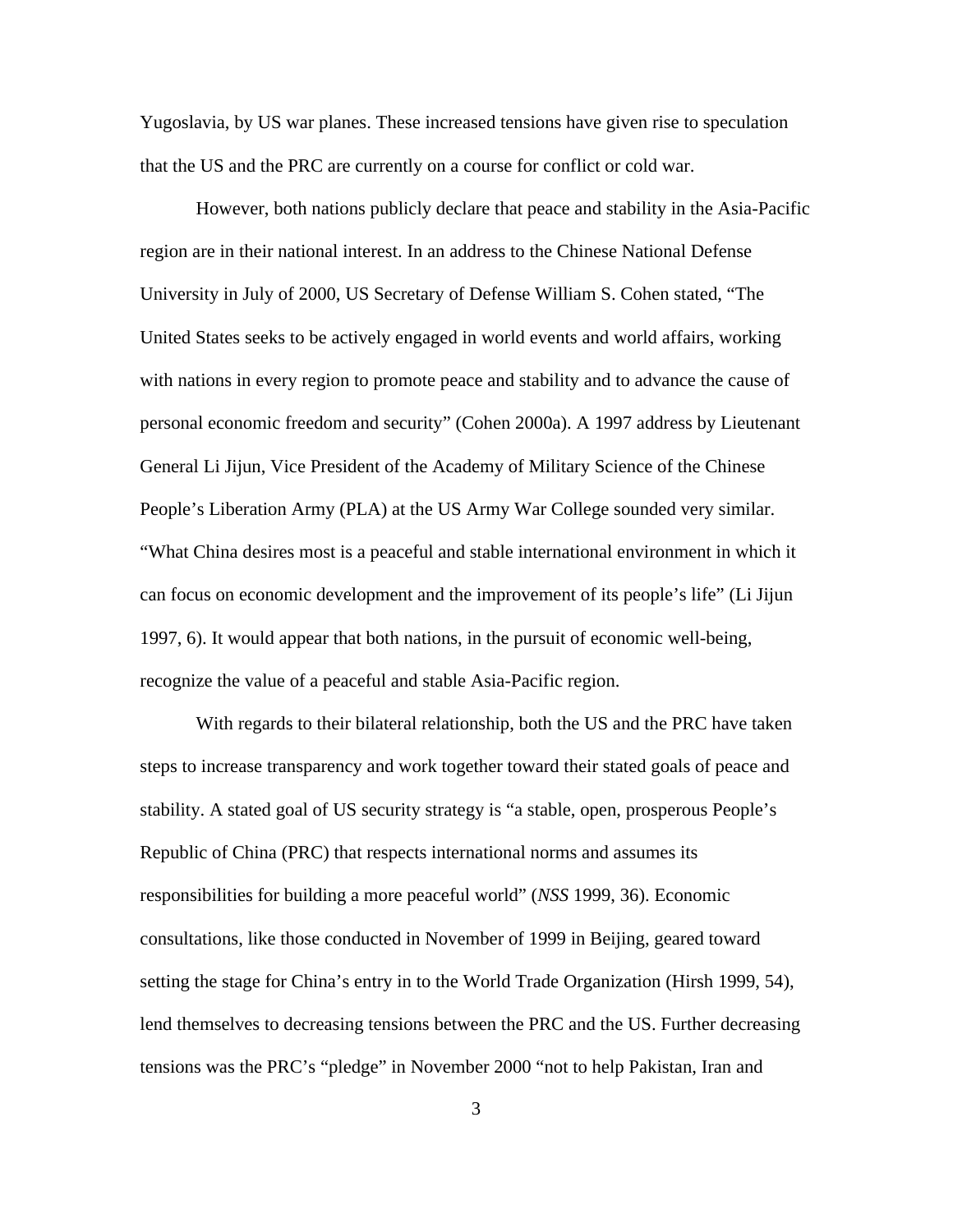others build nuclear-capable missiles" (*Associated Press* [Yahoo News], 30 November 2000). Additionally, both nations participate in the ASEAN (Association of Southeast Asian Nations) Regional Forum (ARF) and other multilateral confidence building measures (ASEAN Regional Forum 2001). Actions like these extend the perception that US-PRC relations are on track toward peaceful coexistence, or potentially, cooperation.

Military-to-military exchanges between the US military and the PLA, although interrupted periodically throughout the 1990s, have provided significant opportunities to increase transparency between the largest military in the world and the most powerful military in the world. Official speaking engagements, like the aforementioned speeches by Secretary Cohen and Lieutenant General Li Jijun, as well as discussions on maritime safety (*News Release 07-00* [USPACOM Public Affairs], 3 June 2000) and visits by military delegations (*Washington Times* [Washington, D.C.], 25 August 2000) offer time for dialogue between military leaders. While some contend that military exchanges between the US and the PRC undermine US national security (*Washington Times*  [Washington, D.C.], 25 August 2000), others put forward that "the United States has a strategic window of opportunity in which to engage China and shape Asia's future." (Anderson 1999, 4).

Despite misgivings from the inside and outside of government, the US currently espouses engagement with nations around the globe (including the PRC) as a means to advance its national security interests and shape the international environment.

The United States seeks to shape the international environment through a variety of means, including diplomacy, economic cooperation, international assistance, arms control and nonproliferation, and health initiatives. These activities enhance US security by promoting regional security; enhancing economic progress; supporting military activities, international law enforcement cooperation, and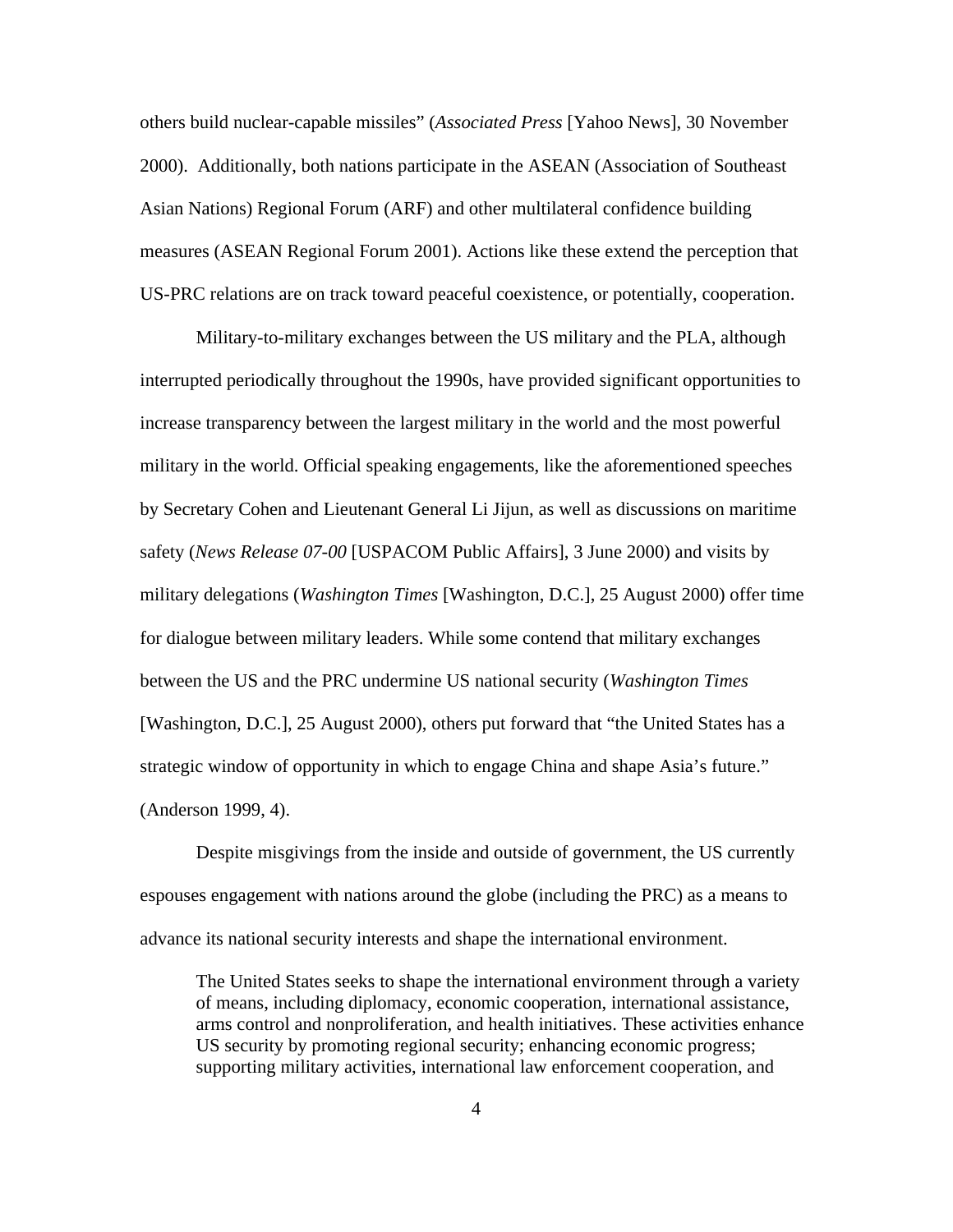environmental efforts; and preventing, reducing or deterring the diverse threats we face today. These measures adapt and strengthen alliances and friendships, maintain US influence in key regions, and encourage adherence to international norms. (*NSS* 1999, 5)

Continuing, the *NSS* states,

Through overseas presence and peacetime engagement activities such as defense cooperation, security assistance, and training and exercises with allies and friends, our Armed Forces help to deter aggression and coercion, build coalitions, promote regional stability and serve as role models for militaries in emerging democracies. With countries that are neither staunch friends nor known foes, military cooperation can serve as a *positive means* [emphasis mine] of building security relationships today that will contribute to improved relations tomorrow. (*NSS*  1999, 11)

Indeed, the US *National Military Strategy* (*NMS*) of 1997 lists "shaping the international environment" (*NMS* 1997,2) as one of its three pillars. The US Army's FY01 Posture Statement holds that the Army is "the principal military-to-military engagement tool for influencing the policies and actions of other nations" (US Department of the Army 2000, xi).

Taking his cue from "President Clinton's vision of a new Pacific community [that] links security interests with economic growth and our commitment to democracy and human rights" (*NSS* 1999, 34), Admiral Dennis C. Blair, Commander of US Pacific Command (USPACOM), talked extensively about his regional military engagement programs and "security communities" in his statement to the House Armed Services Committee on 15 March 2000.

The character of US military engagement will be a significant determinant in the future security situation in the Asia-Pacific region. Current circumstances provide both the opportunity and the necessity to develop more mature security arrangements among the nations of the region. Regional engagement is a process to achieve national objectives, not an end in itself. Our program improves the ability of regional partners to defend themselves, strengthens security alliances and partnerships, increases regional readiness for combined operations, promotes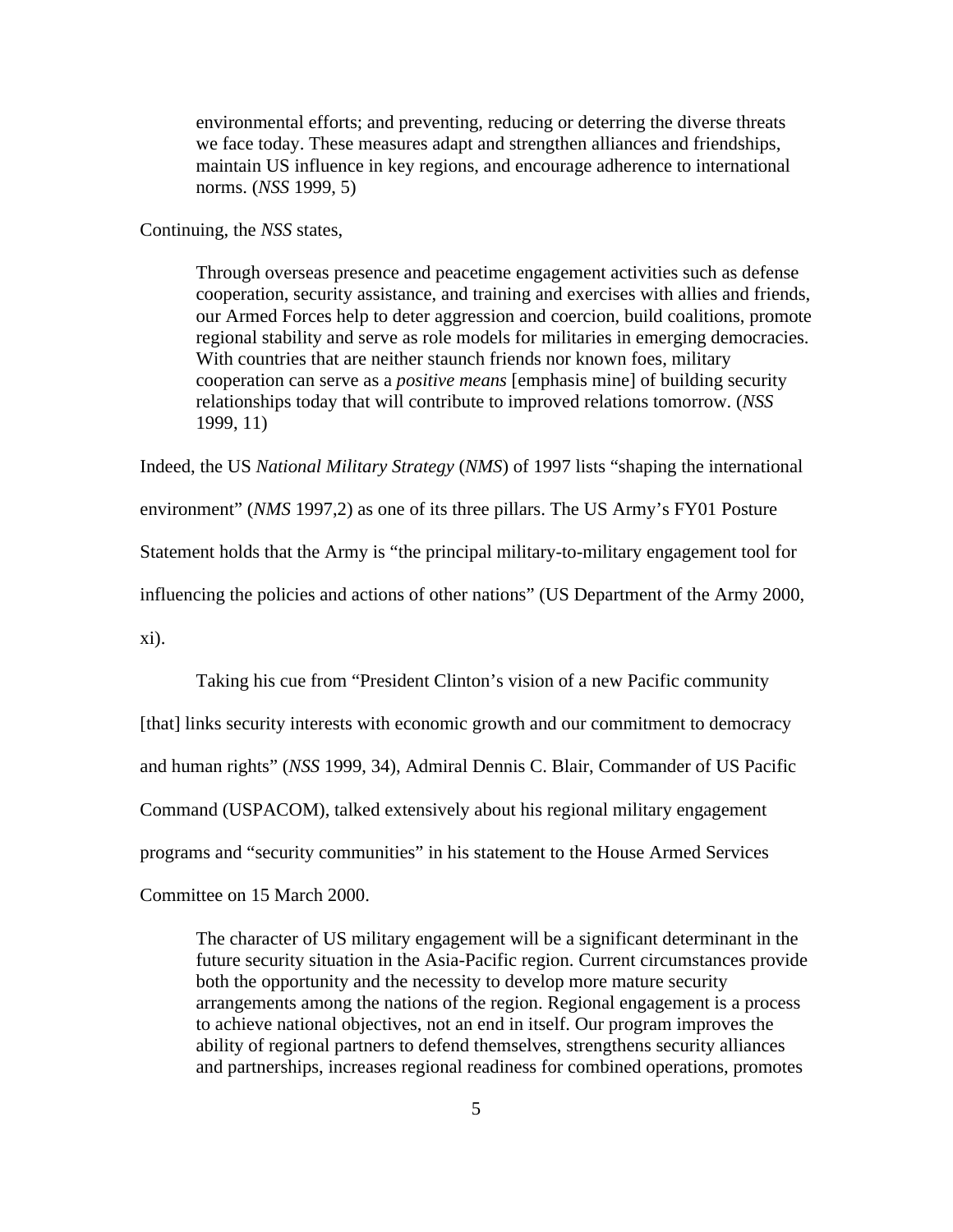access for American forces to facilities in the region, deters potential aggressors, and promotes security arrangements better suited to the challenges of the 21st century. (US Congress, House 2000)

Admiral Blair listed "the key components" of his engagement program as Regional Exercises; Foreign Military Officer Education (FMOE); International Military Education and Training (IMET); Security Communities; East Timor Operations; and China.

Speaking on security communities he states:

My vision of the way ahead for military cooperation in the Asia Pacific is the promotion of a concept that I call security communities--groups of nations that have dependable expectations of peaceful change. They genuinely do not plan or intend to fight one another. They are willing to put their collective efforts into resolving regional points of friction; contribute armed forces and other aid to peacekeeping and humanitarian operations to support diplomatic solutions; and plan, train, and exercise their armed forces together for these operations. Security communities may be treaty alliance signatories, participants in a non-military organization such as the ASEAN Regional Forum, or groups of nations joined by geographic considerations or common concerns. They are committed to policy coordination, including combined military cooperation on specific regional security issues, to advance peaceful development over time without major conflict. (US Congress, House 2000)

Continuing in his remarks, Admiral Blair acknowledged that China has important interests throughout Asia and stated that his major China engagement objective was "develop[ing] areas where it [China] can play a constructive, responsible role in promoting security and peaceful development in the region" (US Congress, House 2000).

Given that military engagement is a significant way in which the US shapes the international environment in order to promote its national security aims, the scope of this thesis investigates the use of Special Operations Forces (SOF) as a means of military engagement with the People's Liberation Army of China. Specifically, the intent is to determine whether SOF, as an engagement tool with China, is in the interest of the US. Can SOF, through bilateral or multilateral engagement, contribute to establishing the kind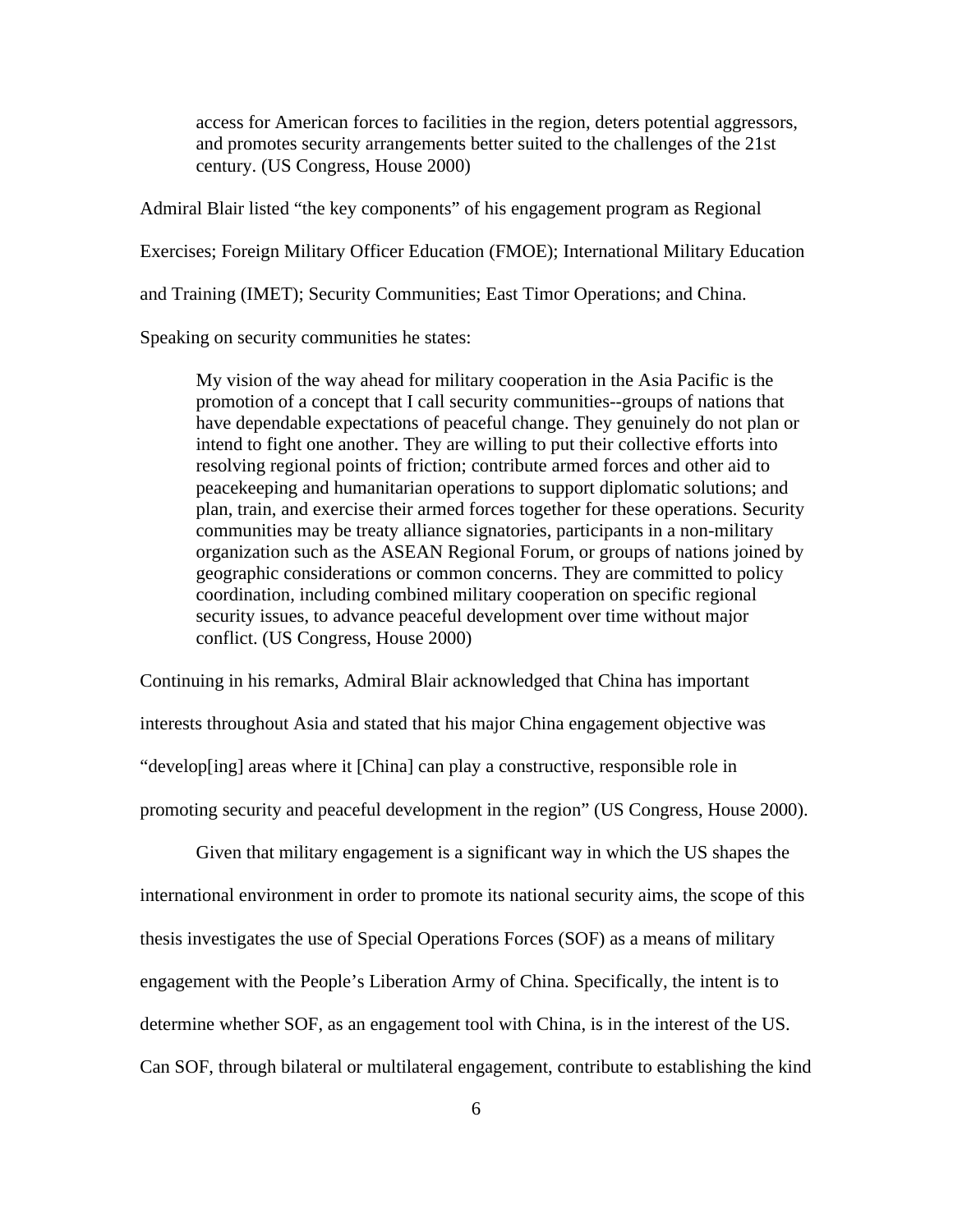of relationship that Admiral Blair deems necessary in an Asia-Pacific security community? Can SOF "develop areas" where the PRC can constructively and responsibly participate in regional security? Past and present contingency operations around the globe illustrate that, given SOF engagement programs, allies, friends, and even former adversaries can work together militarily toward regional stability. However, given the current political, economic, social, and military climate of the US-PRC relationship, can SOF "serve as [the] positive means" mentioned in *NSS* 1999 for building a US-PRC security relationship that promotes regional stability?

SOF have often been in the vanguard of US programs of engagement. When the interests of the US warrants, SOF have conducted a variety of missions in the interest of peace and stability. In July of 1997 teams from the 3rd Special Forces Group (Airborne) were dispatched to Uganda and Senegal to train the militaries of those nations in peacekeeping and humanitarian assistance for potential use on the African continent (Shelton 1997, 80). In Asia, Special Operations Forces have long participated in bilateral training programs such as Joint Combined Exchange Training (JCET) and Counterdrug training with nations like Thailand, South Korea, the Philippines, Sri Lanka, and many more. Recent initiatives in the USPACOM exercise program indicate that long enduring bilateral military exercises, such as Exercise COBRA GOLD in the Kingdom of Thailand, in which SOF play an annual role, are becoming multilateral exercises (Blair 2000, 1). In an unclassified message from the US Defense Attaché's Office in Beijing dated 30 October 2000, the "PLA asked if they would be invited to observe COBRA GOLD" (USDAO Beijing China 2000). If this request is approved, then US SOF contact with the PLA may become a reality. But is this in the interest of the United States?

7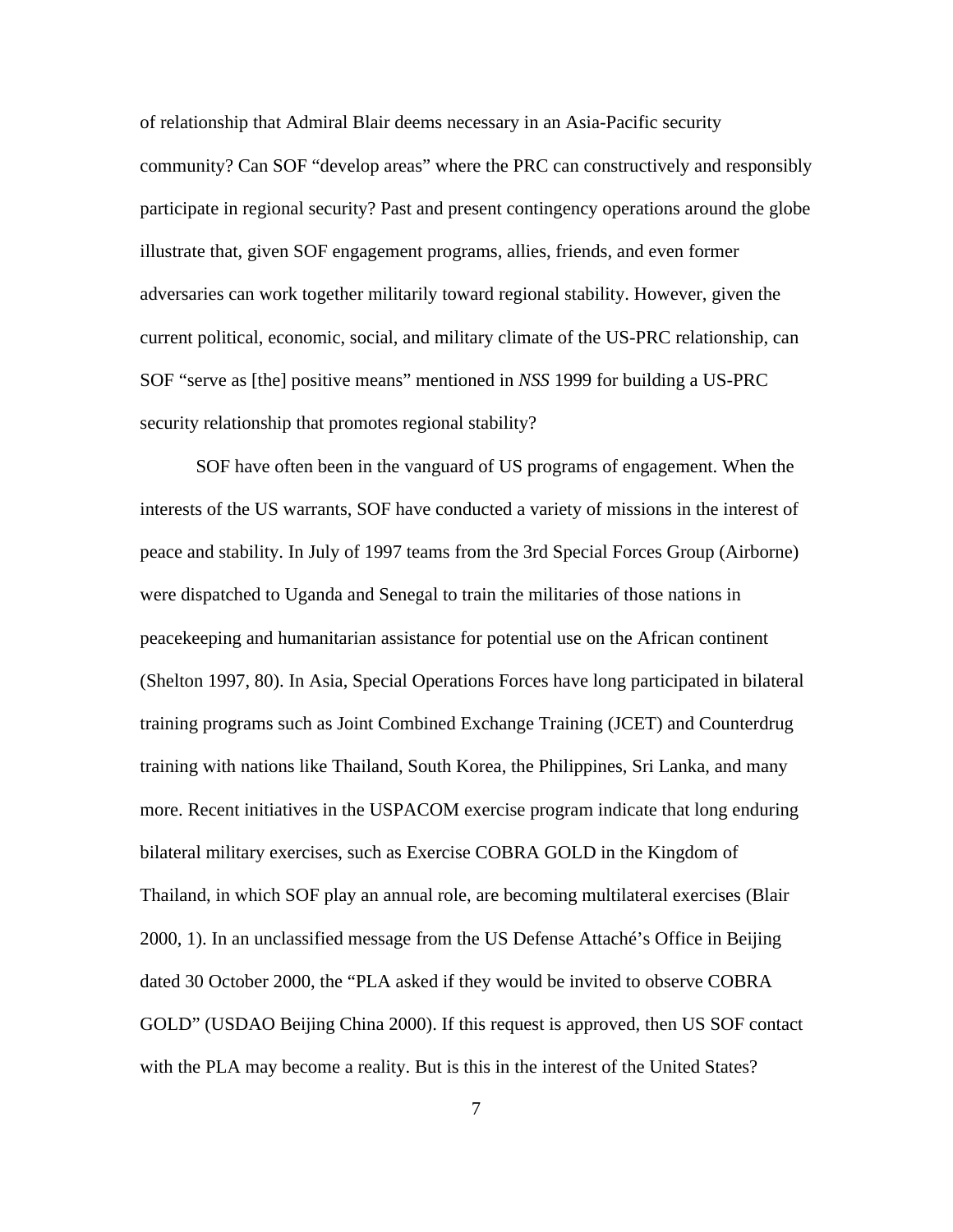#### Definitions

Ends. According to LTC (retired) Ted Davis, USA, in his article, "A Brief Introduction to Concepts and Approaches in the Study of Strategy" used by the US Army Command and General Staff College, ends are defined as equal to a nation's purpose, interests, and objectives (Davis 2000, L1-A-3). For example, the opening of the 1999 *NSS* uses words from the preamble to the Constitution to state the core purpose of the United States:

## *. . . provide for the common defense, promote the general Welfare, and secure the Blessings of Liberty to ourselves and our Posterity, . . .* (*NSS* 1999, 1)

The preceding pages included excerpts from *NSS* 1999 that highlight some of the interests of the US. Like the *NSS*, LTC Davis identifies the relationship between national interests and vital interests. "Vital interests" are related to the "basic survival of the nation state--its territory, its people, and its sovereignty" whereas "national interests" are the "core fundamental interests that underlie [a nation state's] behavior" (Davis 2000, L1 A-4). The author goes on to explain the relationship of objectives to interest as "theoretically subordinate. . . . National objectives are activities and outcomes a nation should pursue to promote, protect, or attain its interests. Objectives tend to be more tangible than interests because they describe activities and conditions" (Davis 2000, L1 A-6).

Ways. In the above-mentioned article, ways are said to equate to "policies and commitments" (Davis 2000, L1-A-3). Policy is expressed as "a pattern or patterns of actions designed to attain specific objectives" while "commitments are expressions of a nation's intention to use its instruments of national power." Commitments "sharpen the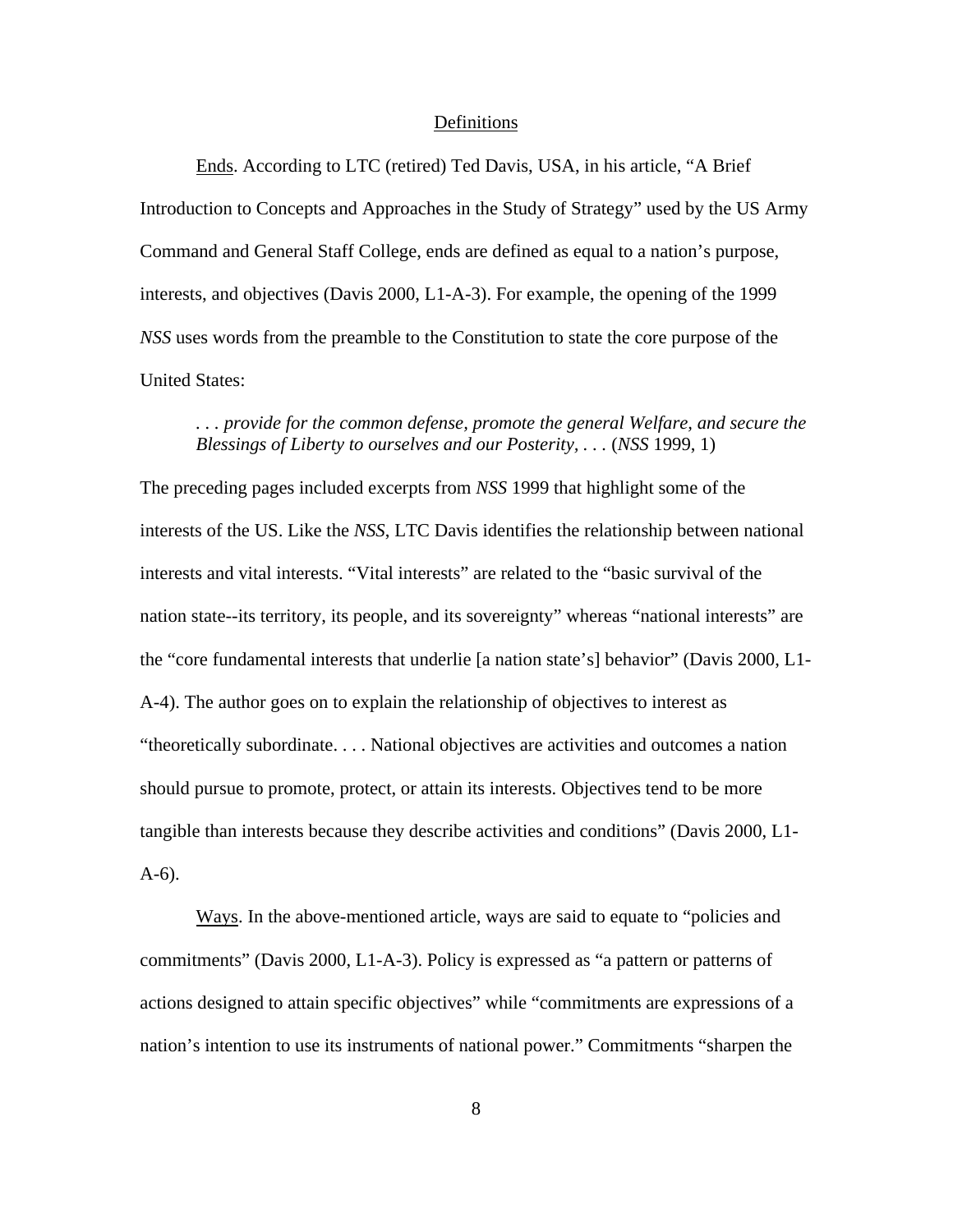focus. They bring a nation closer to the physical execution of national security policy and they clarify policy through action" (Davis 2000, L1-A-7).

Means. In the contest of a national security strategy, means are viewed as "programs" or available resources (Davis 2000, L1-A-3). "A program is tangible proof of a commitment and allocates resources in support of objectives, policies, and commitments. A program usually indicates the precise amount of resources to be used and the timeframe during which the program will be in operation" (Davis 2000, L1-A-7).

Sovereignty. "Sovereignty refers to the ability of a country to exercise preeminent control over the people and the policies within its territorial boundaries" (Davis 2000, L1 A-1). "In international politics this means that no authority is higher than a state's national government" (Davis 2000, L1-A-3).

Bilateral Engagement. Engagement between two sides, factions, parties.

Multilateral engagement. Engagement involving multiple sides, factions, parties.

Special Operations Forces (SOF). SOF are military forces trained and equipped for special missions of a strategic, operational, and tactical nature. "Special operations forces in the US defense structure include US Army Special Forces, Psychological Operations and Civil Affairs units, plus US Army Rangers and specialized helicopter units. US Navy SOF include Navy Sea-Air-Land (SEAL teams), Special Boat Units, and SEAL Delivery Vehicle (SDV) Teams. US Air Force SOF include dedicated special operations squadrons with specialized airlift, gunships and helicopters (Winfield 1999, 2). US Air Force SOF also include the designated Foreign Internal Defense Squadron (SOF Reference Manual 1998, 5-49).

9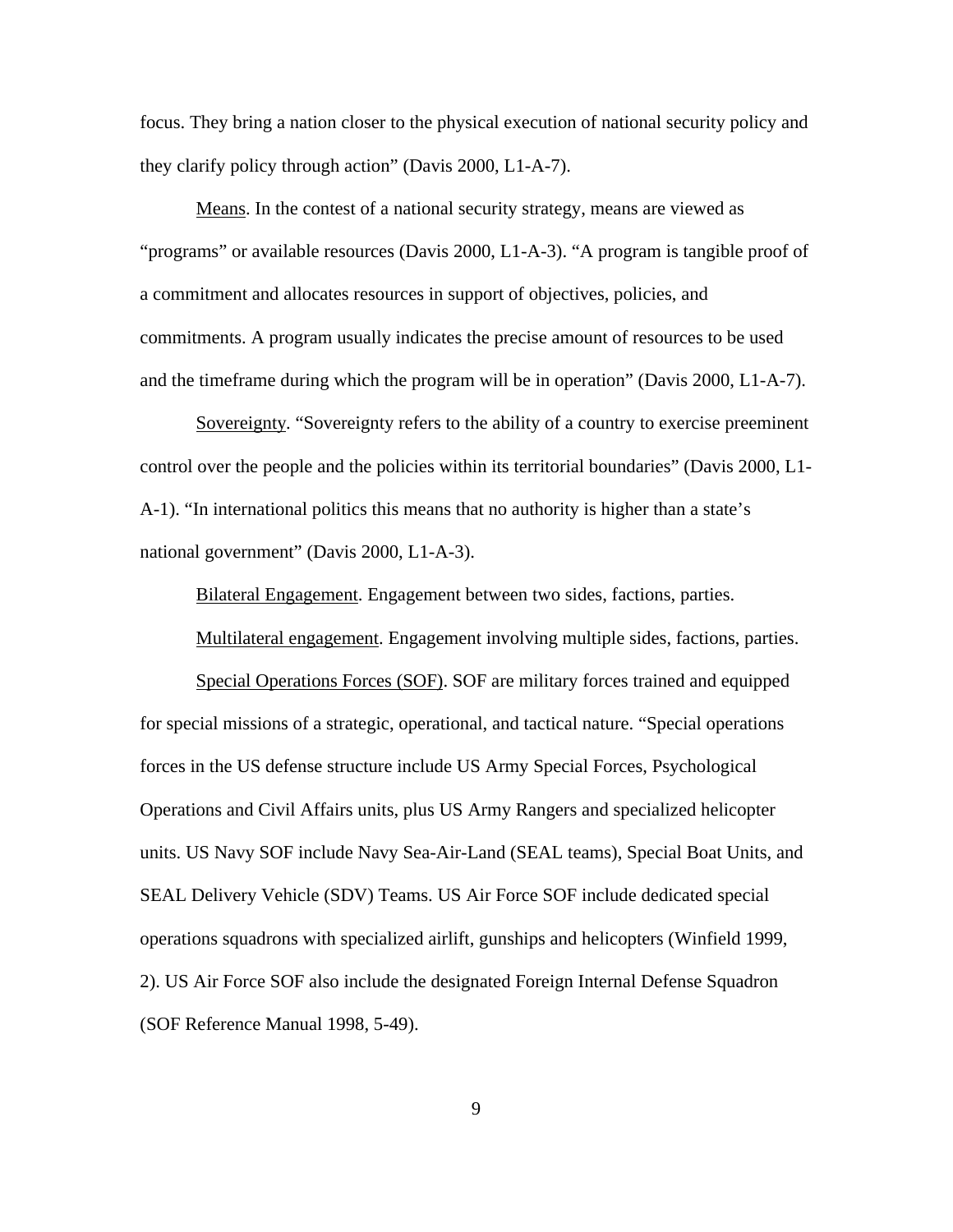#### Limitations

Recognizing that the US policy of engagement towards China extends to all facets of national power (diplomatic, economic, information, and military) this research only explores the use of SOF as a military means of engagement to assist in the accomplishment of USPACOM's objective with regards to the People's Republic of China and the ultimate US national goal in Asia. It does not intend to imply that all other programs of engagement are irrelevant to the accomplishment of the objective and goal. Additionally, this thesis only considers events that occurred through March 2001. This research will also remain in the unclassified realm.

## Delimitations

This research does not attempt to determine the "righteousness" of the US policy of engagement with China. However, because domestic politics of both the US and the PRC are integral to exploring the acceptability of SOF engagement with China, it is necessary to examine the extent to which domestic issues can influence and be influenced by such a program.

### Background

Formal diplomatic relations between the US and the PRC have by now extended over three decades and have involved all four elements of national power: Diplomatic, Information, Military, and Economic. Major improvements as well as huge setbacks have made the relationship interesting throughout its history. Starting with limited Warsaw diplomatic contacts that occurred prior to 1969 (Tyler 1999, 55), the two sides built a relationship that became one leg of a "strategic triangle" that eventually played a part in the downfall of a common foe, the Soviet Union. As the Cold War ended, the strategic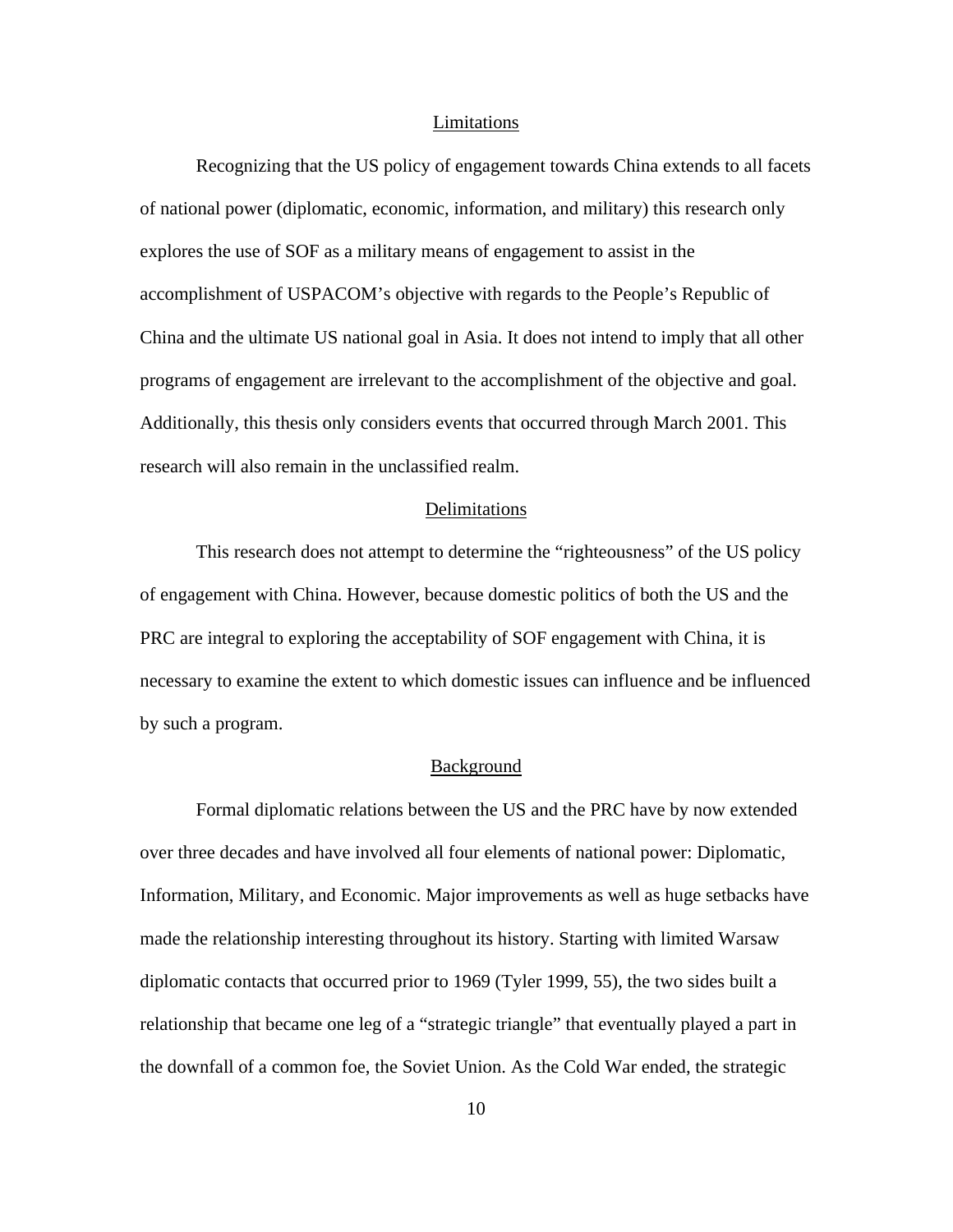situation in Asia changed so that the US-PRC relationship, geared towards containing the Soviets, lost its purpose and the leaders of both countries allowed events to draw them apart once again. Prior to reviewing the history of the US-PRC relationship, it is necessary to briefly explain US historic interests in the region and the strategic triangle.

#### The Strategic Triangle

The strategic triangle, consisting of the Soviet Union, the United States, and the People's Republic of China, provided a way for the US to pursue two main objectives with regard to East Asia. First, to ensure "that no single nation or coalition of nations . . . control[led] the resources and people of [East Asia]." Secondly, to aid in the containment of Soviet power (Jordan 1999, 361). The 1968 Soviet suppression of Czechoslovakia, along with numerous Sino-Soviet border disputes created much consternation in Beijing that the Soviet Union was trying to dominate China and the rest of the communist world (Tyler 1999, 42). The Soviets were equally fearful of a nuclear armed and unpredictable PRC (Tyler 1999, 58). The strategic triangle formed by the three superpowers influencing East Asia, from the US perspective, appeared as an optimum way to accomplish US goals in Asia. As history has shown, this relationship worked to Chinese benefit as well.

#### Building the Strategic Triangle: 1969-1979

In 1969 US President Nixon was looking for a way out of the Vietnam conflict. The deteriorating relationship between the USSR and the PRC came to a head that same year when People's Liberation Army (PLA) forces clashed with Soviet Army border forces along the Ussuri River, 250 miles north of Vladivostok. (Tyler 1999, 47). Seizing upon the growing ideological and political gap between the two communist giants, Nixon endeavored to establish secret negotiations in order to explore ways the US and PRC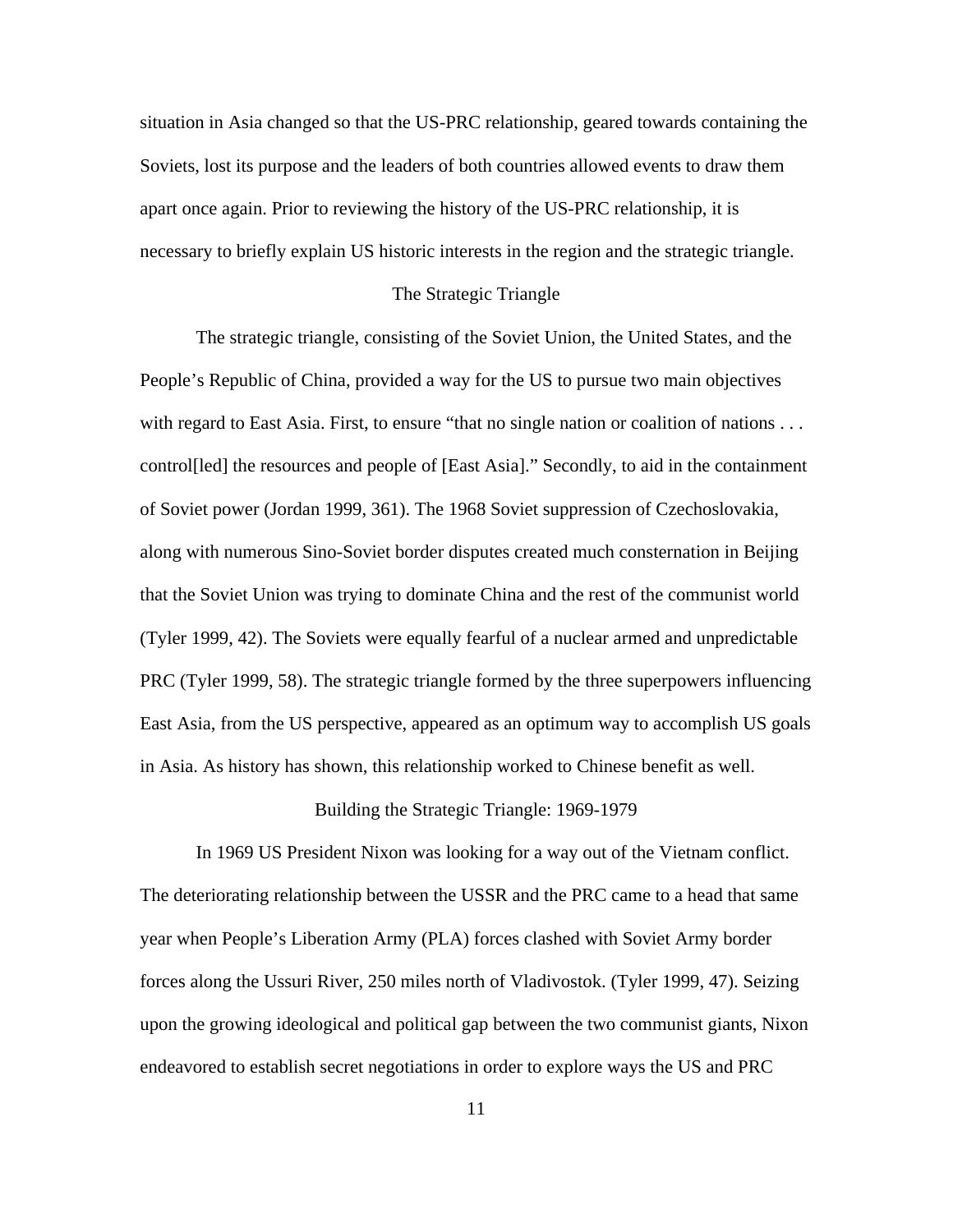might assist each other in the international arena. Aided by the resumption of limited diplomatic contacts in Warsaw in January and February of 1970, Nixon's National Security Advisor, Dr. Henry Kissinger, began the thaw of US-PRC relations with secret talks in China from 9 to 11 July 1971. These talks led to the public meetings between Mao Zedong and President Nixon in 1972 that would announce the arrival of a new security paradigm, the strategic triangle, onto the world stage.

Beijing's distrust of Moscow was the principal reason for Chinese acceptance of dialogue with the US. The USSR's "Brezhnev Doctrine," claimed the right of the Soviet Union to use force in order to keep other Communist countries loyal to the Soviet bloc. As demonstrated by the 1968 Soviet invasion of Czechoslovakia, the Brezhnev Doctrine caused the Chinese communist leadership considerable fear (Ross 1995, 24). The aforementioned Sino-Soviet border confrontation became the Chinese incentive for future PRC cooperation with the United States.

Nixon and Kissinger also viewed a strategic partnership with China as an opportunity to staunch Soviet expansionism. "The whole China operation . . . was about the *Russian Game*--using the thaw with China to shake up the Russians." (Tyler 1999, 92). It appeared to Nixon and Kissinger that US-PRC cooperation vis-à-vis the Soviets would seriously tip the strategic scales against the USSR, providing negotiating leverage that favored the US. However, a major obstacle, namely the Republic of China (ROC) on Taiwan, a long time US ally and the PRC's civil war foe, has continually caused difficulties in the US-PRC relationship. The PRC has consistently voiced its concern over US ties to Taiwan and the three US-PRC joint communiqués from 1972 to 1982 have addressed this point.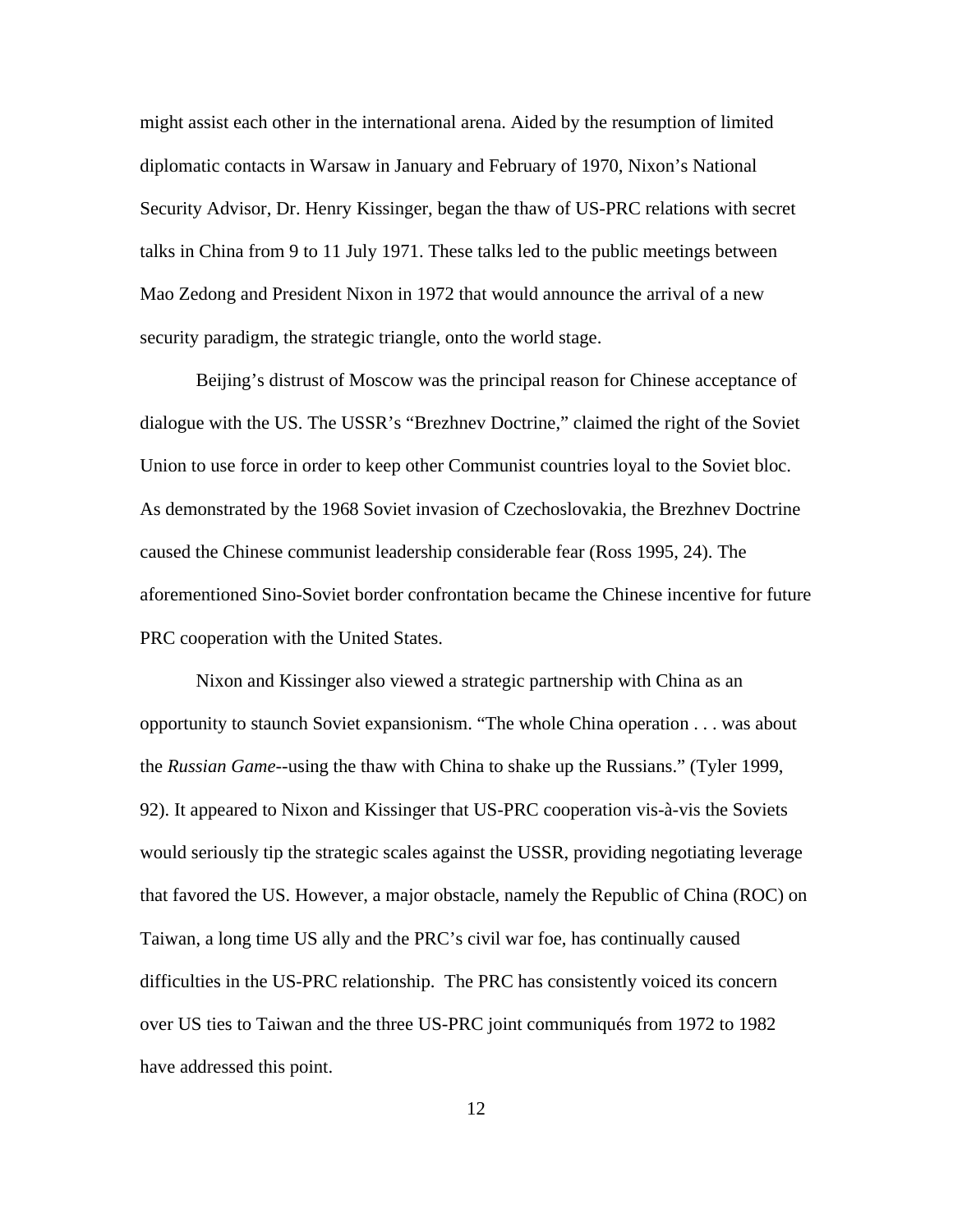The February 1972 meeting between Mao Zedong and President Nixon produced the first such communiqué and formally established negotiations between the two governments as a prelude to normalization of relations. In the document the US formally stated that there is "one China" and that "Taiwan is part of China" (Ross 1995, 268). Although Nixon never gained Chinese assistance in ending the war in Vietnam and the PRC did not achieve its goal of severing US ties to the ROC, both nations managed to put their differences aside, albeit temporarily, and concentrate on their common concerns. During their talks, Nixon said, and Mao presumably realized, that "most nations would approve of this meeting, but the Soviets disapprove." Nixon went on to add, "We can find common ground, despite our differences, to build a world structure in which both can be safe to develop in our own ways on our own roads" (Tyler 1999, 132). The immediate impact of the Nixon-Mao talks became the US-PRC strategic partnership aimed at deterring Soviet aggression. In this way, both nations were successful in causing the Soviet Union to rethink its global strategy. But normalization was not yet complete. That would be left to Presidents Ford and Carter and Deng Xiaoping.

Following President Nixon's early departure from office in 1974, President Ford, with Kissinger now as the Secretary of State, continued to strengthen the US-PRC strategic partnership. Despite the continuation of the Taiwan problem, the Ford administration's negotiations began the process of establishing US-PRC covert military cooperation. The Angolan civil war provided the opportunity to test the resolve of both nations presumed commitment to containment of the Soviet Union.

The Angolan civil war pitted the Soviet-Cuba backed Popular Movement for the Liberation of Angola (MPLA) against the PRC backed National Front for the Liberation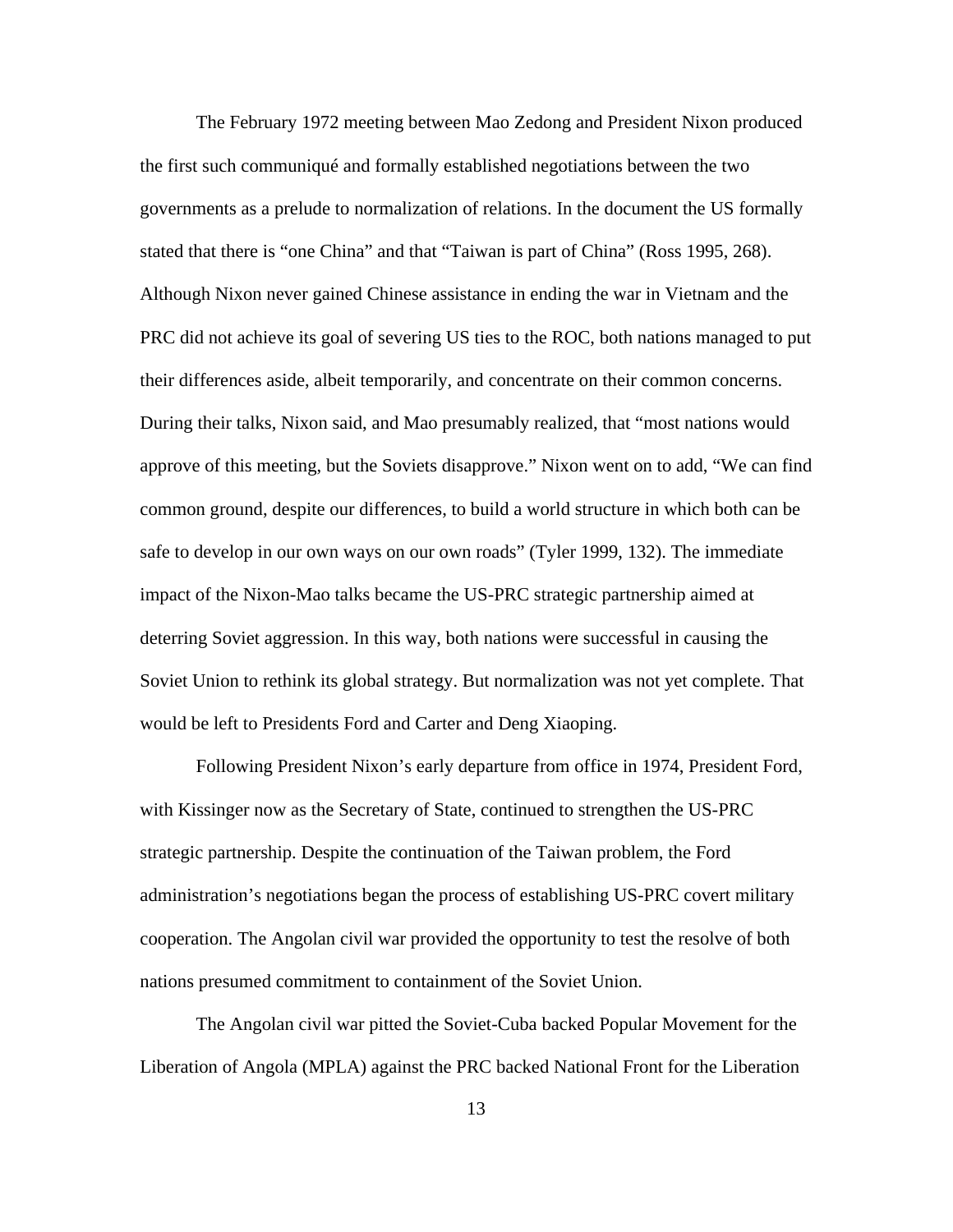of Angola (FNLA) and the South Africa-US backed Total Independence of Angola (UNITA). In May of 1974 the PRC had 100 military advisers north of Angola, in Zaire, training FNLA fighters (Tyler 1999, 204). South of Angola, South Africa and the US Central Intelligence Agency (CIA) were providing aid to UNITA (Tyler 1999, 218). During his 1975 visit to China, Ford discussed with Mao the possibilities of cooperation to defeat Soviet designs in Africa. The frank discussions between the leaders produced a trust that appeared to open the door to US-PRC military cooperation (Tyler 1999, 218). This venture was killed, however, when CIA efforts in Angola were leaked to the press and the US Congress cut off the money (Tyler 1999, 219). The Ford presidency ended shortly thereafter and the US-PRC ties, with its possibilities and problems, fell to President Carter.

The Carter administration had two significant things going for it with regards to its PRC policy and normalization of relations. The first was that Carter's Democratic Party did not share the sentimental ties with the ROC that the Nixon-Ford Republicans had. The second was that Mao, after a long illness, had died on 9 September 1975. Following a very shaky post Mao period, which included the arrest and trial of Mao's wife and other hard liners known as the Gang of Four, Deng Xiaoping emerged as the new leader of the PRC. Deng wanted foremost to rebuild the lagging Chinese economy and thought he could use the US national security needs and the strategic triangle to do it. Both the PRC and the US would capitalize on these new circumstances.

Zbigniew Brzezinski, President Carter's National Security Advisor, strongly favored the strategic triangle created by the Nixon and Ford administrations. He also supported US military cooperation with China "as a way to further contain the Soviet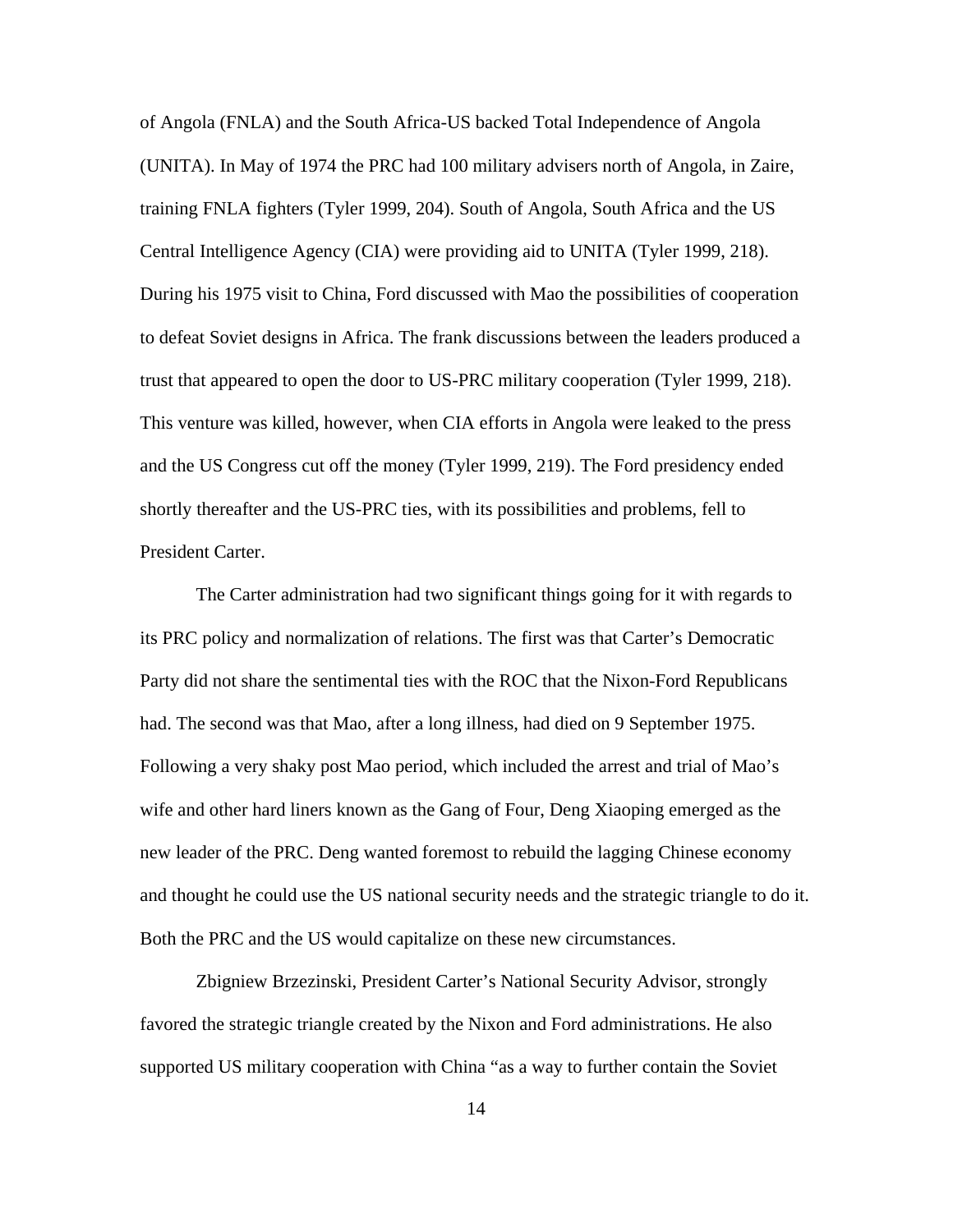threat" (Tyler 1999, 233). Armed with enthusiastic advice from Brzezinski, Carter pushed forward with the normalization process and on 1 January 1979, the US established formal ties with the PRC and broke formal ties with the ROC. To the pleasure of the PRC, the US would no longer have any official ties to the Taiwan government. However, much to their displeasure, last minute wrangling over US arms sales to Taiwan resulted in the US retaining the right to sell arms to Taiwan (Tyler 1999, 269). These arms sales, and the Taiwan Relations Act, passed by the US Congress in April 1979, continue to cause friction in US-PRC relations today. But in 1979 the future of US-PRC relations looked bright.

Normalization of relations made it easier for China and the US to cooperate on matters of strategic importance and both sides took solid steps. On his first state visit to the US Deng made his anti-Soviet intentions quite clear to his American hosts. He explained to Carter, with Brzezinski and Secretary of State Cyrus Vance in attendance, his plans to thwart Soviet expansionism in Southeast Asia by teaching Vietnam a lesson (Tyler 1999, 276). The American leadership reciprocated this sharing of information and suggested cooperation along China's northern border. Brzezinski explained that America's loss of influence in Iran had caused America to lose a prime "listening post" to listen for Soviet nuclear testing and that this situation could be reversed if Deng was willing to cooperate on a "joint listening base in China's Far West" (Tyler 1999, 278). Deng's reaction was just as Brzezinski had hoped.

By December of 1979 the CIA "Chestnut program" had started training Chinese military intelligence technicians to use the US made intercept equipment. This was followed by the establishment of joint monitoring stations in China's Xinjiang Province,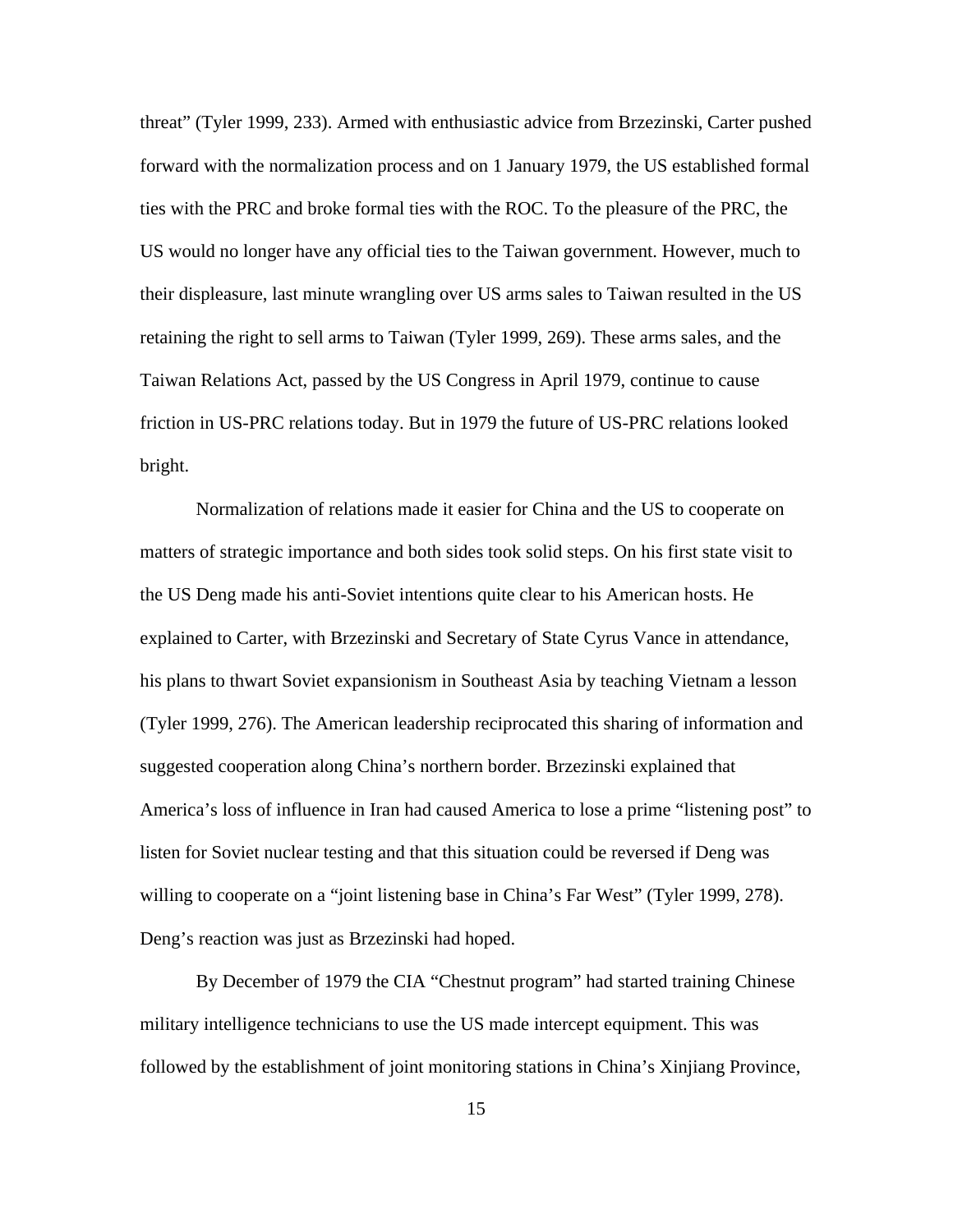opposite Soviet Kazakhstan. The stations were perfectly situated to "monitor military communications from central Asia to the Far East, as well as air traffic, radar signals from Soviet air defenses, and KGB communications; they could also detect any change in the alert status of Soviet nuclear forces" (Tyler 1999, 284). In addition to stronger military ties, this arrangement opened the door for technology transfers that Deng needed to speed up his reform of the Chinese economy.

The Soviet invasion of Afghanistan in 1979 provided more opportunities for US-PRC cooperation. The Chinese agreed to sell weapons to the CIA-led coalition working with the Afghan freedom fighters (Tyler 1999, 285). It appeared that the US and the PRC were beginning to have confidence in the bilateral relationship. To describe the US-PRC leg of the strategic triangle by the end of 1979 as strategic military cooperation against the Soviet Union would not be far off the mark.

## Exploiting the Strategic Triangle: 1980-1989

Whether dealing with staunch allies or loose coalitions, strategic partnerships are often characterized by some "give and take." The relations between Great Britain and the United States during World War II offer a good example of this. The alliance between the two nations was undoubtedly strong as both sought to defeat Germany. However, their proposed methods of accomplishing this combined task could be differentiated by their differing national experiences and domestic political situations. The British sought to defeat Germany by the indirect approach of encircling it and wearing it down. The Americans wanted a strong buildup in the British Isles, followed by decisive action on the European continent. The Americans used the British reliance on American resources to influence British strategic planning, thus gaining their acceptance of strong landings in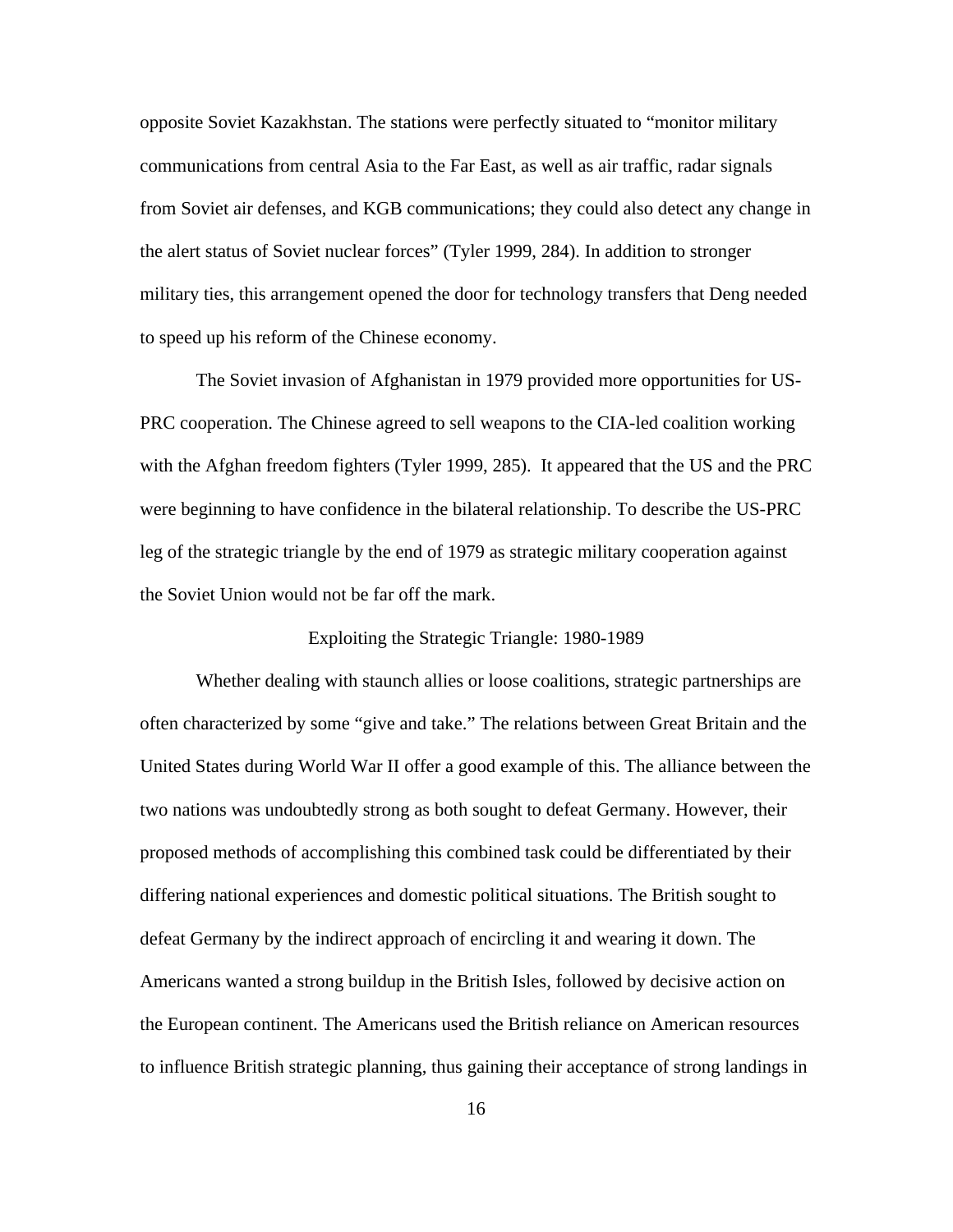France. The British used American public pressure for action and upcoming US Congressional elections to pressure the American leadership into accepting their plan of action in the Mediterranean (Howard 1995, 495). Both Great Britain and the US exploited their dependence on one another in their joint endeavor to gain acquiescence to their independent strategic designs. The US-PRC relationship was certainly not free from this type of strategic exploitation.

The Taiwan problem, which had never really dropped off the radar screen of US-PRC relationship building, came back with a vengeance following the election of Ronald Reagan to the presidency of the United States in 1980. Although Reagan and Deng shared mutual anti-Soviet beliefs and could have continued the mutual confidence building between the US and the PRC, arms sales to Taiwan, the problem left over from Carter's normalization, continued to cloud the future of US-PRC relations.

Reagan was impressed by both the Chestnut program and Chinese cooperation with the CIA in Afghanistan (Tyler 1999, 297). But his domestic political situation committed him to Taiwan. Much of Reagan's election campaign support came from the most conservative members of the Republican Party, and they had chastised Carter's normalization of relations with China during the campaign as a sell out toward the US allies on Taiwan (Tyler 1999, 290). Although Reagan and his advisors recognized the need for continued US-PRC cooperation against the Soviets, they also needed to increase Taiwanese defense preparedness with continued arms sales in an effort to assuage the political concerns of the far right wing of the Republican Party.

The Chinese leadership used this apparent dichotomy to gain additional concessions with regards to US Taiwan policy. In response to continued arms sales to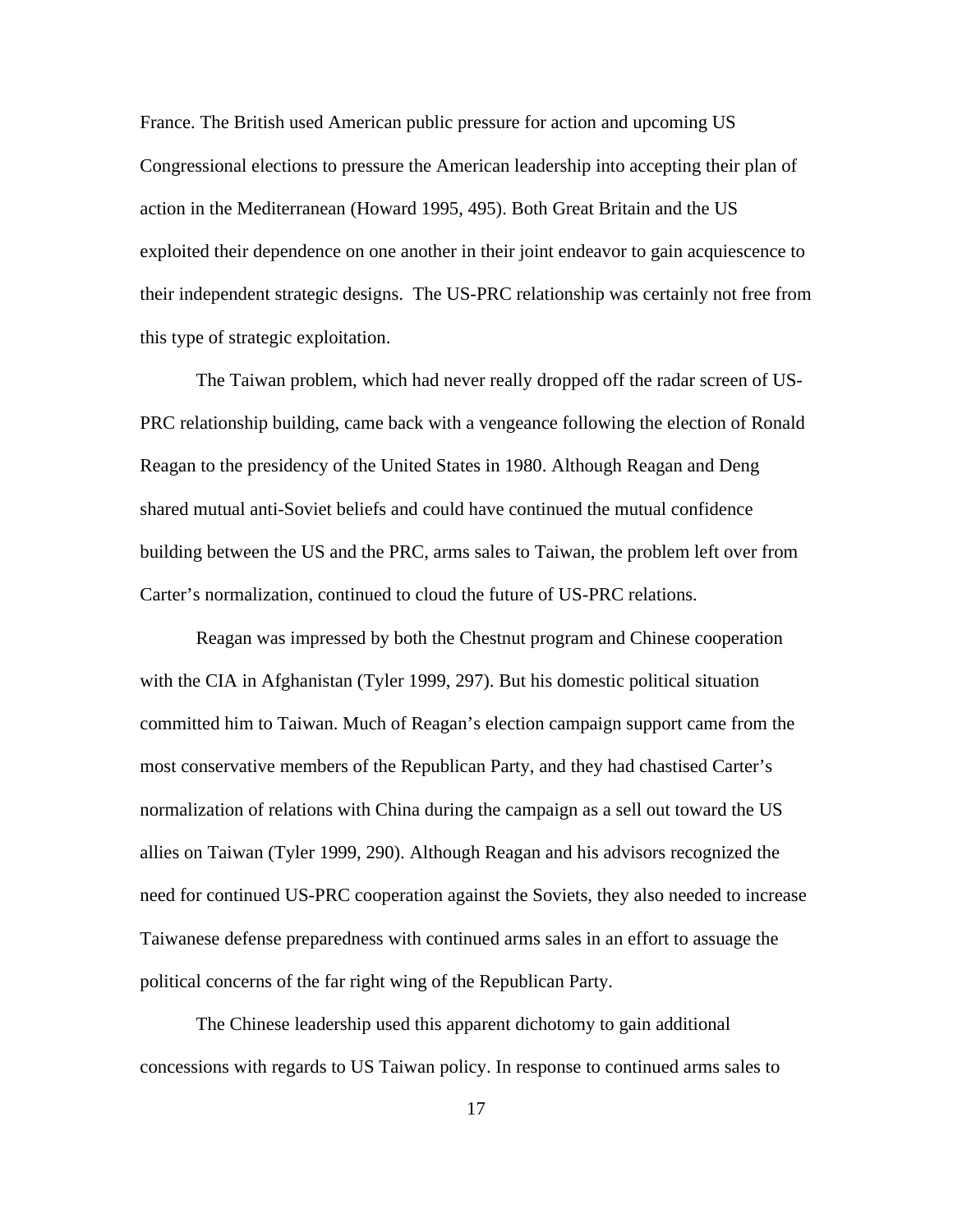Taiwan the PRC suspended military cooperation (Ross 1995, 184). In so doing, Chinese negotiators were able to exploit the US primary desire of containing the Soviet Union and extract diplomatic concessions with regard to Taiwan. Tensions caused by Taiwan once again eased following the issuance of the US-PRC joint communiqué on 17 August 1982 that stated:

The United States government states that it does not seek to carry out a long-term policy of arms sales to Taiwan, that its arms sales to Taiwan will not exceed, either in qualitative or quantitative terms, the level of those supplied in recent years since the establishment of diplomatic relations between the United States and China, and that intends to reduce gradually its sales of arms to Taiwan, leading over a period of time to final resolution. (Tyler 1999, 326)

The Chinese had successfully exploited the American situation, but it is important to note that the US also gained concessions during these negotiations. The PRC gave its strongest commitment to date on the Taiwan issue by stating, "that China had a fundamental policy of peaceful unification" (Ross 1995, 197).

Exploitation of the relationship by the US centered on China's economic situation and proliferation of nuclear weapons. Deng's efforts to modernize China's economy provided the US this opportunity. "By the mid-1980s, China and the United States had established a broader agenda of routine business. Hundreds of American corporations opened representative offices in Beijing. [Then Secretary of State] Shultz spent the balance of his term in office working to upgrade China's status as a trade partner and opening the gates for a broad spectrum of technology sales" (Tyler 1999, 333). In order to move his economic reforms forward, Deng needed increased technology transfers from the US. During Reagan's 1984 trip to China, the two nations signed an agreement that "boost[ed] the fortunes of American corporate giants such as Westinghouse and General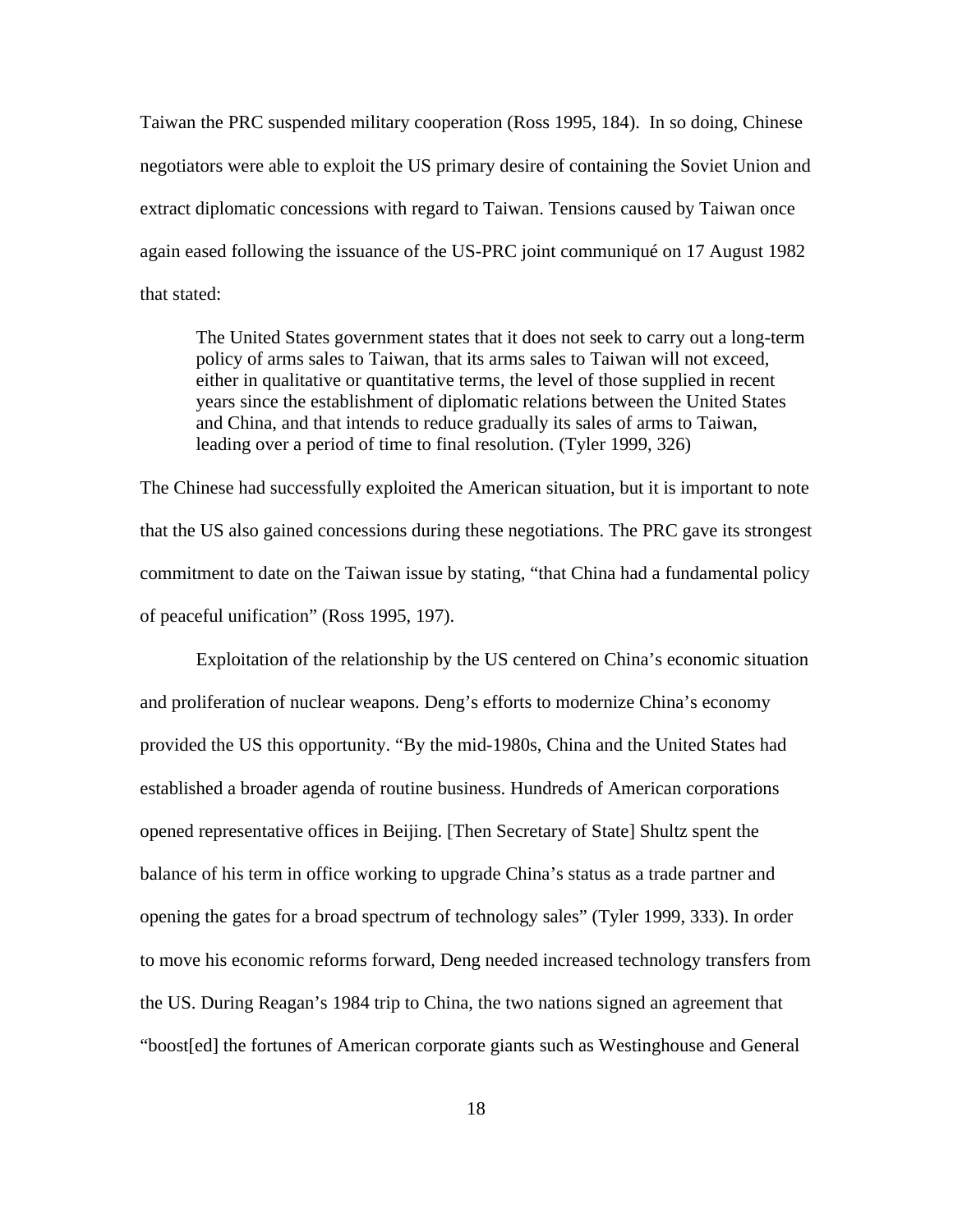Electric and the American nuclear industry in general, while also drawing China into its first international commitment to halt the spread of nuclear weapons technology" (Tyler 1999, 335). By using China's need for economic development the US leadership was able to increase business ties between the two countries while gaining Chinese acceptance of non-proliferation initiatives that China had previously viewed as "a superpower plot to maintain a nuclear monopoly" (Tyler 1999, 335).

Like other international relationships, US-PRC ties are prone to manipulation by those involved. During the 1980s, the relationship became mature enough that diplomats and politicians on both sides learned to use each other toward their nations independent gain. Although the relationship certainly was more complicated than a simple strategic partnership against a common foe, the overall purpose of the relationship, from the US perspective, that of deterring Soviet Union and weakening Soviet influence in Asia, remained solid. The US, in addition to other weapons and technology, sold two-dozen Blackhawk helicopters to China in July 1984 (Tyler 1999, 336). In 1986, three US naval vessels visited Qingdao harbor and military exchanges in the fields of logistics, management, maintenance, and medicine took place. High-level exchanges between Chinese and American defense departments also occurred (Ross 1995, 237). The US-PRC leg of the strategic triangle remained in place and was putting pressure on the Soviet Union.

## Destroying Cooperation: Tiananmen Square

Of the last six presidents of the United States, George Bush, perhaps had the best opportunity to pursue long-lasting, cooperative relations with the PRC. Bush had been involved with the US-PRC process since serving as the chief of the Beijing liaison office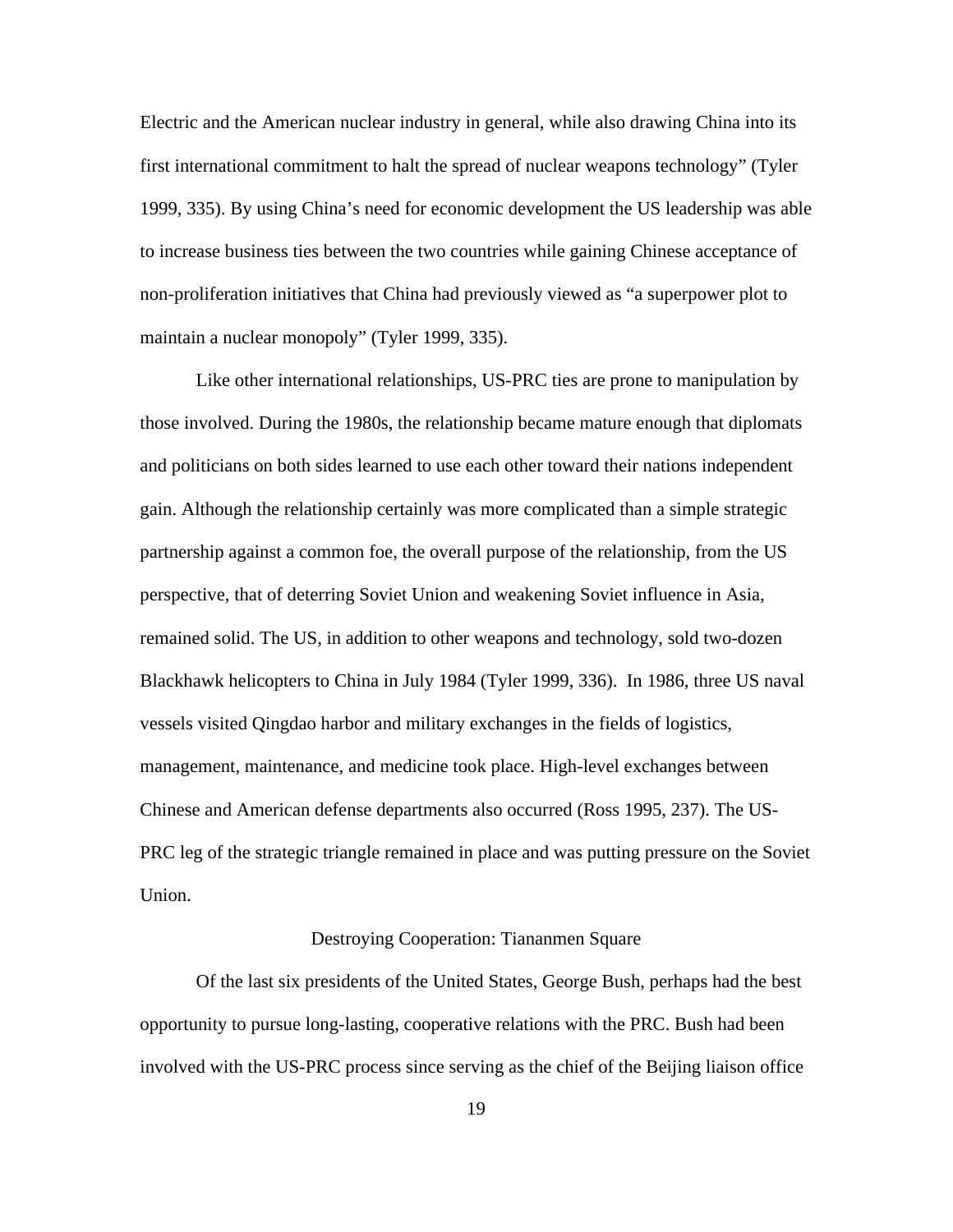under the Ford administration. After a decade of dealing personally with Deng Xiaoping and other Chinese leaders (Tyler 1999, 368), Bush believed he had a "special relationship" with China (Bush 1999, 405). Even as the Soviet Union was collapsing and the old strategic triangle no longer seemed viable, the potential remained for the US-PRC relationship to move toward a new, more cooperative level during the Bush administration. Unfortunately, the Chinese leaderships' inept handling of the Tiananmen Square debacle of May-June 1989, and the US popular reaction to it, would crush this opportunity.

The growing democracy movement in China burst onto the world stage in May 1989. News anchor, Dan Rather, of CBS, reported: "What a place, what a time, what a story. It's Friday morning here and this is Tiananmen Square. Today, it's the people's square, all right. More than a million Chinese demanding democracy and freedom, and proclaiming a new revolution" (Tyler 1999, 350). The events that followed a few weeks later would shape the nature of US-PRC relations for all of Bush's time in office and American public opinion for years after that. Many Americans today equate China with the pictures of tanks and troops suppressing liberty and crushing lives that appeared on TV sets and magazine covers worldwide on 4 June 1989.

The 19 June 1989 edition of *Newsweek* magazine reported in an article titled "Reign of Terror" the number of student deaths at between 500-700 and acknowledged some reports of upwards of 7,000 deaths. The same article put the official PRC government count at 23 deaths (Watson 1989, 18). Regardless of what the true numbers were, the perception of the American public was that the Beijing government was criminal and could no longer be dealt with.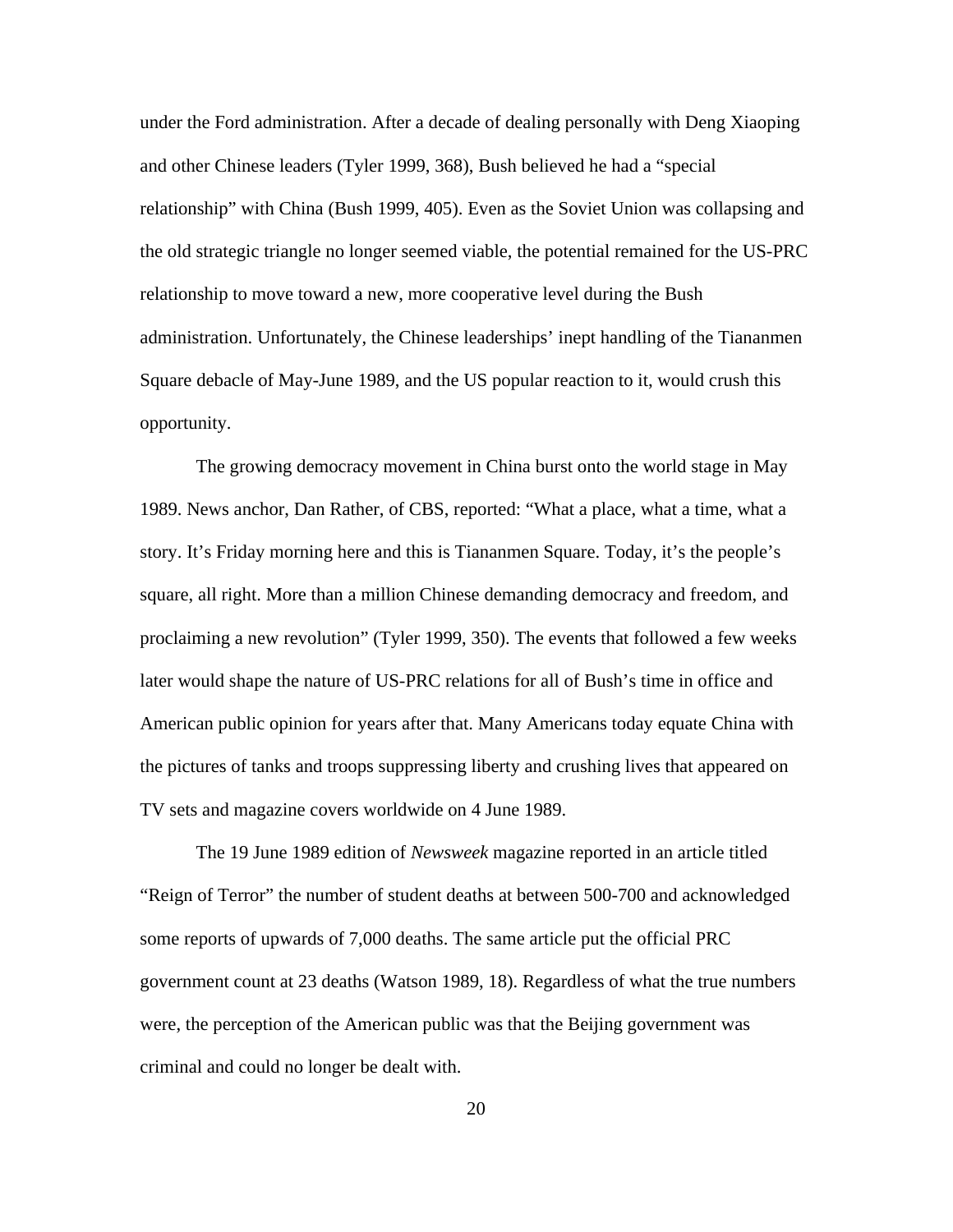Bush, however, did not want to see the US-PRC advances of the past two and half decades destroyed (Watson 1989,16), but in response to the domestic pressure he immediately "suspended all military sales to China and all visits between American and Chinese military officials" (Bush 1999, 435). Trying to salvage what he could, Bush sent a personal letter to Deng on June 20th urging him to not let the relationship suffer further setbacks. He told Deng, "Any clemency that could be shown the student demonstrators would be applauded worldwide" (Bush 1999, 431). Unfortunately, Deng fell back on hard-line communist dogma in dealing with those who had spoken out against the Party. In response, Bush reluctantly put economic sanctions into effect (Tyler 1999, 362).

Despite Bush's best efforts, and the trust and friendship he had cultivated with Deng, the US-PRC relationship was virtually derailed. Popular forces in America within both political parties grabbed hold of China's human rights record and began to press hard for reforms. As with the Taiwan issue, the PRC answer to US pressure always that it was a Chinese sovereignty issue and the world and the US had no right to interfere. The human rights issue would plague the relationship for many years to come.

#### Ambiguity: 1992-1996

The demise of the Soviet Union in 1991 left the US-PRC relationship without a common bond. As has been shown, the US-PRC relationship from 1972 to 1991 was based on the containment of perceived Soviet expansionism. Without a common threat (and American and international reaction to the Tiananmen Square debacle), the relationship suffered from a lack of direction. Leaders and strategists on both sides hoped that economic interdependence would replace the Soviet threat as the linch-pin holding the relationship together. However, strong differences that had been previously put aside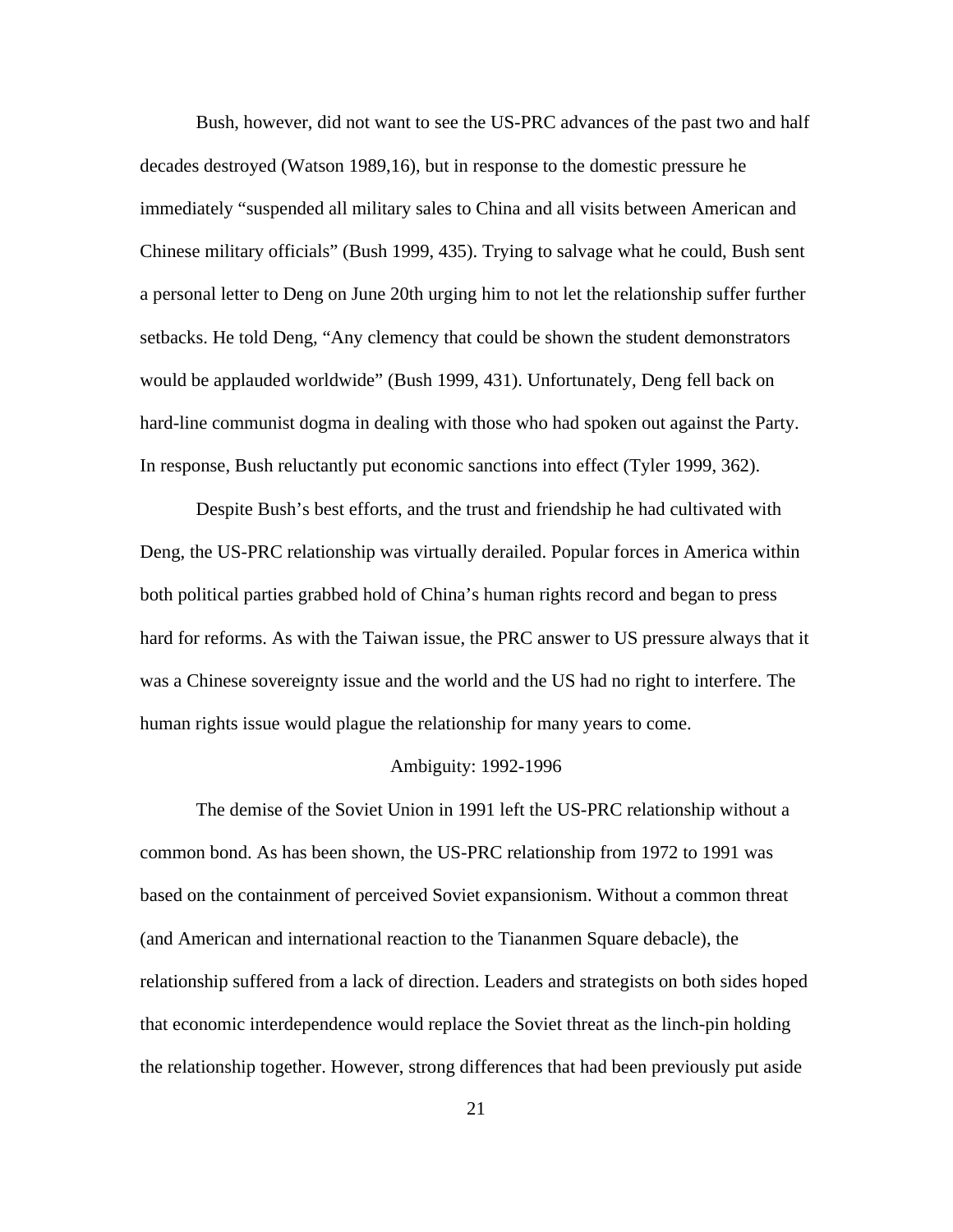for the sake of countering the USSR reemerged and proved harder to ignore. This caused the period of 1992 to 1996 to become one of mixed messages, missed signals, and misunderstandings.

The belief that economic interdependency would replace the Soviet threat as a guiding similarity between the US and PRC, was not unfounded. Both sides professed that economic prosperity was in their national interest and that peace and stability within the region was the key to that interest. The 1994 US *National Security Strategy* (*NSS*) listed "open[ing] foreign markets and spur[ring] global economic growth" as one of "three central components" to the strategy of engagement and enlargement (*NSS* 1994, 2). During his 1992 "southern tour," Deng Xiaoping "advocated faster growth, more openness, and more rapid movement toward markets" (Lieberthal 1995, 319). "To get rich is glorious" (Irwin 1999, 60) were the words Deng used to re-invigorate the slumping, post Tiananmen Square, economy. In addition to words, actions also caused this perception to take root.

China's economic reforms began in 1978 when Deng Xiaoping recognized that China had fallen hopelessly behind the rest of the world. Deng's "Four Modernizations" program was designed to slowly reform his nation's economy and to open that economy to the world. The post-Tiananmen crackdown on economic reforms did cause a temporary slow-down, but the program eventually led to a 1996 economic growth rate of 9.7 percent and showed potential to grow at a rate "of 6-9 percent per annum" (Leeb 1999). At this rate China was on track to rival the US as a trading nation by the year 2020 (Clinton 1997, 483).

22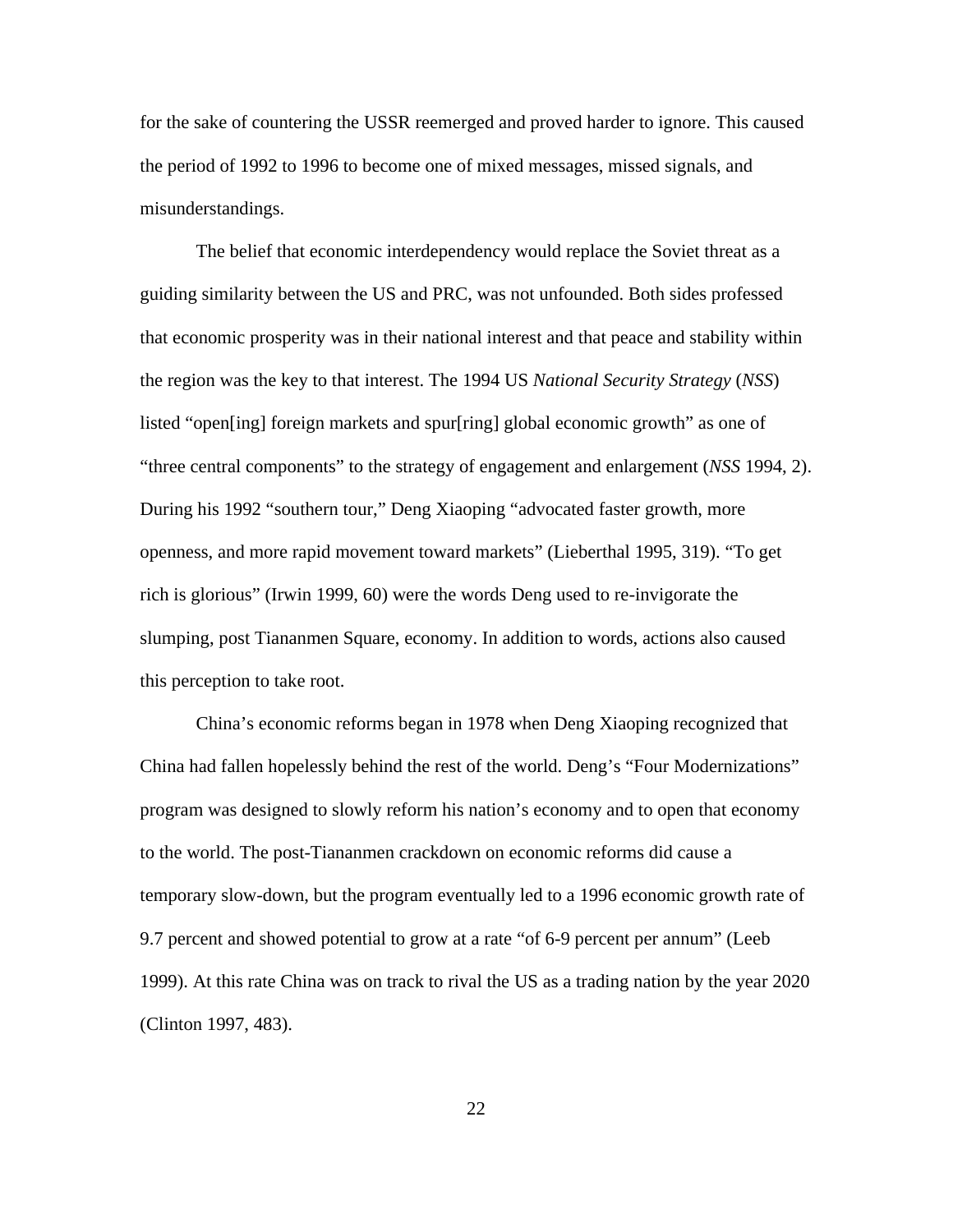Inflation, resulting from rapid growth that occurred in the wake of Deng's "southern tour," was brought under control by the new Chinese Communist Party General Secretary, Jiang Zemin, with much help from vice premier Zhu Rongji. "Zhu became an instant hero" in international economic circles (Tyler 1999, 395) by reining in the poor loan practices of the Chinese Central Bank. Through Jiang's leadership and Zhu's economic savvy, China only lacked one thing before it could burst onto the stage of world economic superstardom, solid trade relations with the US. European and Asian countries had noticed the market potential in China and had taken steps to strengthen trade ties with the PRC (Tyler 1999, 394). It was the perception that China was back on track with its economic reforms and that this signaled potential for social and political reform as well that influenced many Americans to believe economics and trade would become the new link between the US and PRC. Unfortunately for China, President Bill Clinton had linked US trade with China to the human rights issue (Tyler 1999, 393).

Despite President Clinton's hard stance on human rights early in his first term of office, the PRC leadership also had good reason to assume that economic prosperity was the focal point of the US strategy and of President Bill Clinton. During his bid for the presidency, Clinton garnered significant support from the human rights special interest groups (Tyler 1999, 378). He went as far as to refer to the PRC leadership as the "tyrants of Beijing" (Garver 1997, 37). Once elected, the administration took on an activist nature towards China and the human rights issue and no efforts were initiated to move relations forward (Tyler 1999, 391). But in 1994 President Clinton acquiesced to American business leaders in the interest of creating more American manufacturing jobs and delinked the human rights issue from "Most-Favored Nation" (MFN) trading status with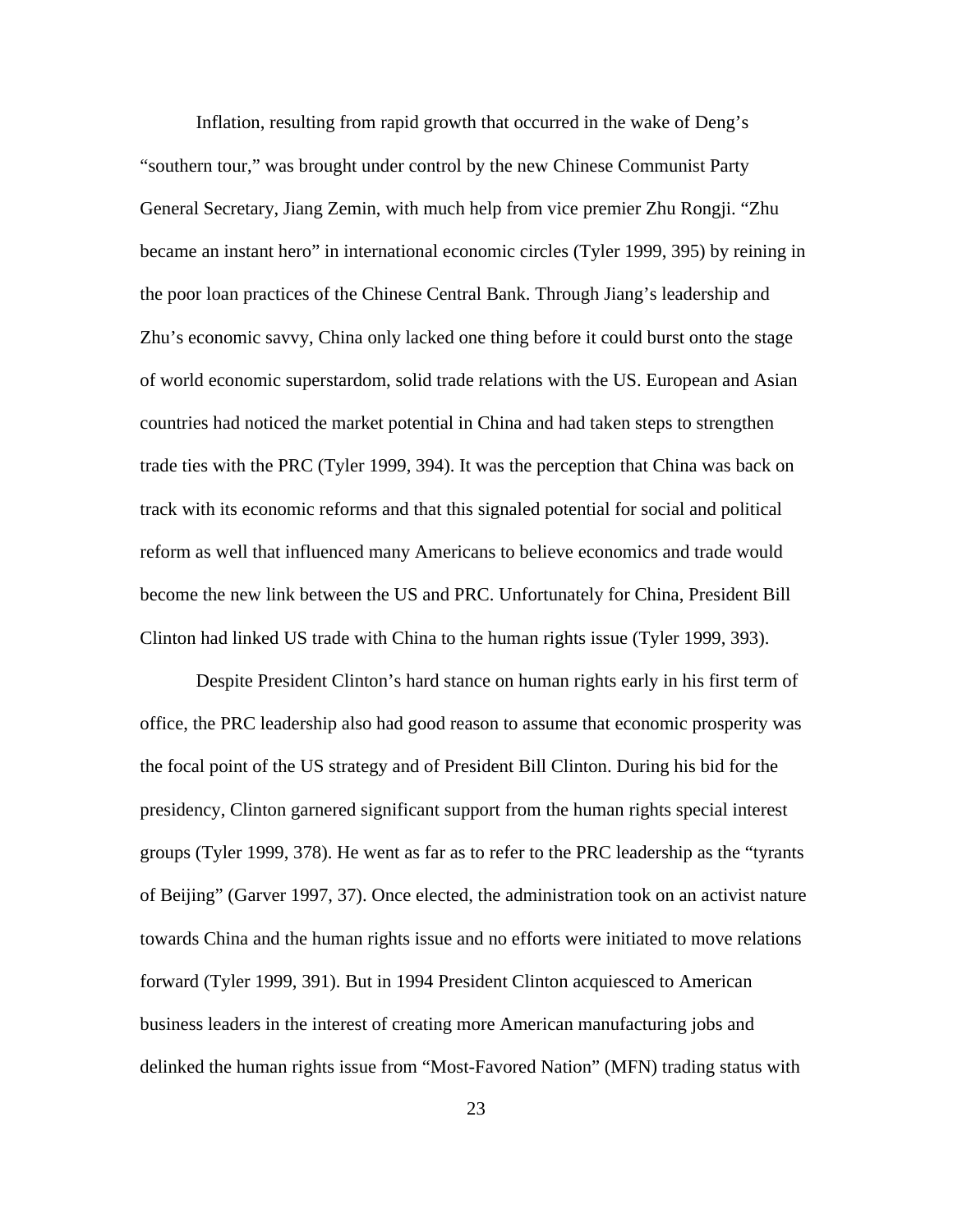China (Garver 1997, 37). This "flip-flop" sent a message that was most likely interpreted by PRC strategic thinkers as indication that President Clinton was more interested in US economic prosperity than human rights in China.

Because economics appeared to be important enough to cause Clinton to reverse his previous strong stance on human rights, it is conceivable that the PRC leadership believed they possessed a degree of leverage over the US when dealing with policy differences. The most significant policy difference in the US-PRC relationship from its very beginning was Taiwan. The ambiguous US-PRC relationship of the 90s that resulted in mixed messages, missed signal, and misunderstandings eventually played out during the 1996 Taiwan Straits confrontation.

The Taiwan issue, as the key bilateral issue confounding US-PRC relations, was further complicated in the 1990s by the domestic political situation of both the US and the PRC. In the PRC, Jiang Zemin, slowly emerging as the leader of China in the 90s, had domestic political troubles stemming from a conservative block within the Chinese Communist Party (CCP). To become the successor of the aging Deng Xiaoping, Jiang needed to build a coalition within the CCP. This required delicate politics in order to balance the desires of the younger, reform minded Chinese politicians with the older, conservative generation that believed in central economic planning. "Lacking the authority deriving from participation in epic, state-forging struggles," Jiang politically needed support from both sides (Garver 1997, 47). In addition to their economic beliefs, the conservative faction of the CCP also believed that the US harbored "unstated" hegemonistic designs on Asia and as undermining Chinese authority over Taiwan (Garver 1997, 6). President Bush's 1992 sale of F-16 high performance fighter aircraft to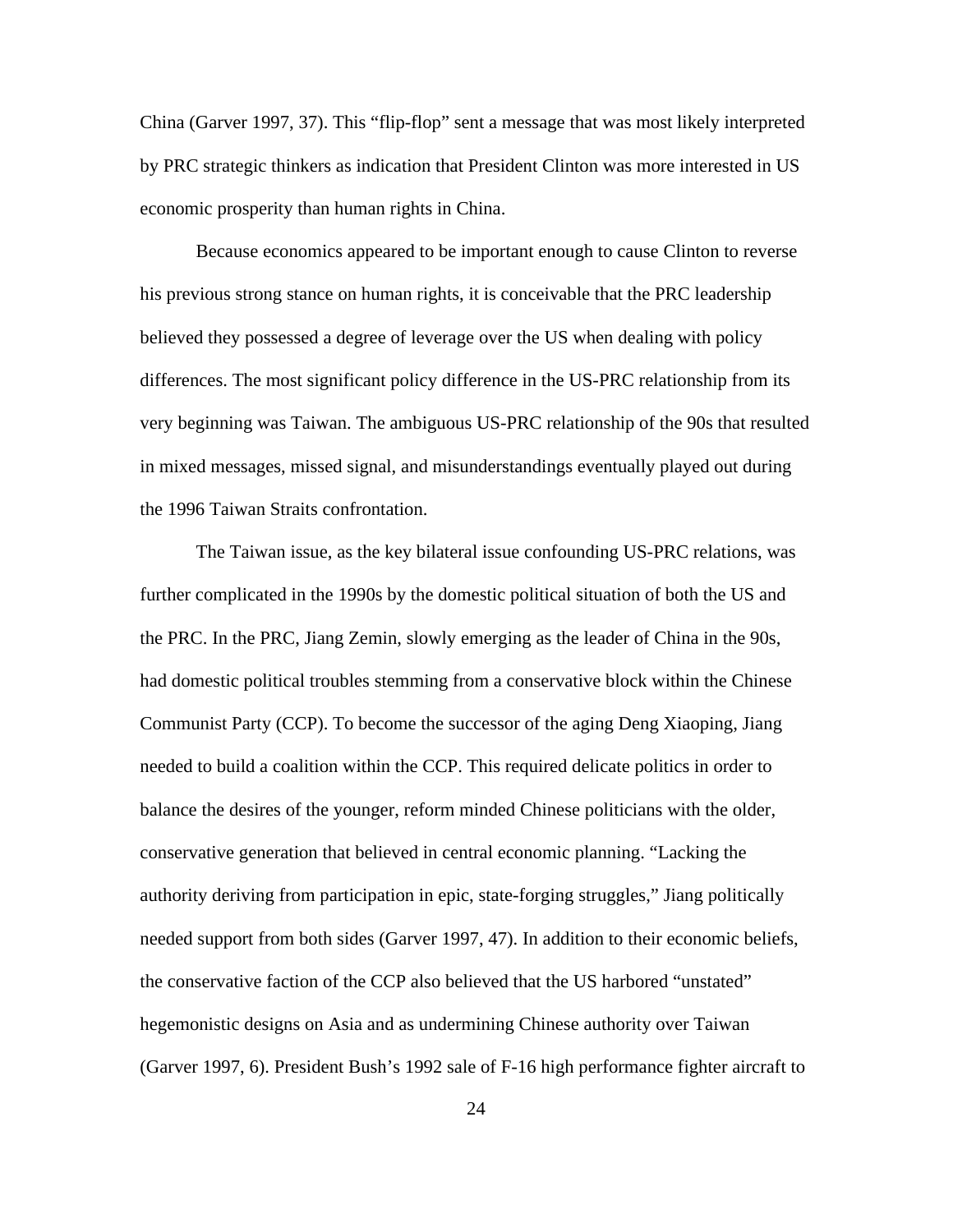Taiwan and President Clinton's signing of the Foreign Relations Authorization Act for 1994 and 1995, which allowed the US to sell defensive weapons to Taiwan, were viewed in Beijing as a total disregard of the US-PRC joint communiqué of 1982 (Garver 1997, 38-39). These actions, along with President Clinton's decision allowing the Taiwanese President, Lee Teng-hui, to visit the US on a "personal visit," provided the conservative wing of the CCP with evidence to support their thesis. If Jiang was to assuage the conservatives he had to stand up to the US on the Taiwan issue.

Like Jiang, President Clinton also faced domestic political challenges. A Republican led Congress was thoroughly engaged in partisan politics with President Clinton's Democratic administration. "The Republicans [in Congress] . . . equated statesmanship with embarrassing the President" (Gaddis 2000, 123). But it was not just Republican pressure that caused Clinton's China policies to be incongruent. "The massacres [in Tiananmen Square in 1989] . . . galvanized a coalition of China critics in both political parties on issues that include[d] human rights, religious freedom, weapons proliferation as well as China's trade surplus with the United States" (Tyler 1999, 386). Further complicating the Clinton administration's China policies was its tendency to allow domestic considerations to steer foreign policy (Tyler 1999, 391). "Most Clinton foreign policy initiatives responded to agendas others had set . . . the pattern was one of disconnected rather interconnected actions" (Gaddis 2000, 119).

In March of 1996, the United States and the People's Republic of China almost went to war over Taiwan. Assuming the US would not intervene with more than symbolic gestures (Garver 1997, 111), the PRC, in an effort to "intimidate voters" in the first ever-Taiwanese presidential elections (Garver 1997, 3), staged military exercises in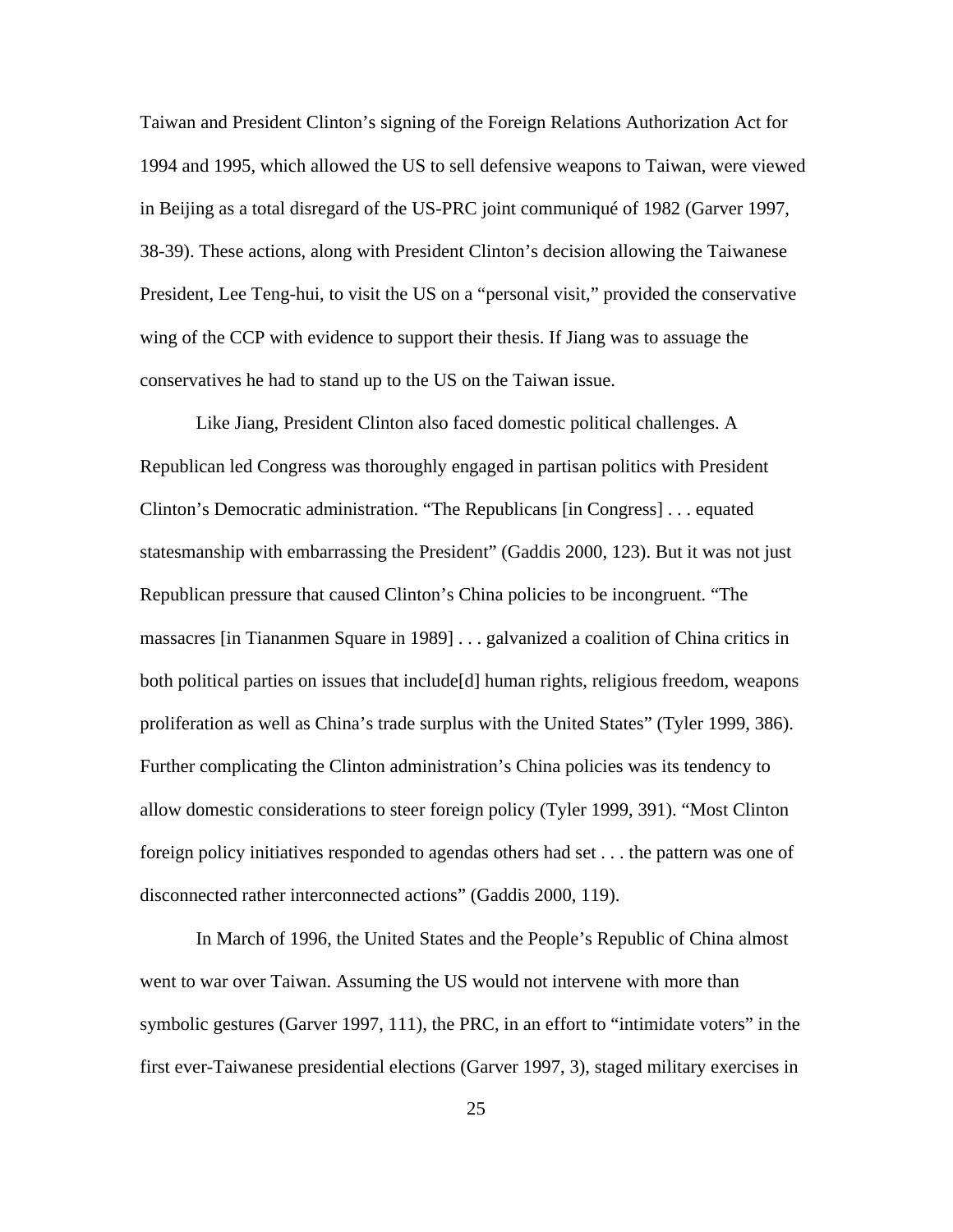the Taiwan Straits area. The first exercise ran from 8 to 15 March and consisted of four missile launches into designated target areas off the northeast and southwest coasts of Taiwan. The northeast target area was a scant twenty-two miles from the shores of Taiwan (Garver 1997, 100). The second round of exercises consisted of "live-fire exercises by air, land , and naval forces over nine days between 12 and 20 March in a large diamond-shaped area of seventeen thousand square kilometers off the coast of southern Fujian [province]" (Garver 1997, 102). The third exercise, designed to simulate the seizure of a hostile-held island, was scheduled for 18 to 25 March. However, bad weather caused most of it to be cancelled. The planned target area was Haitian Island at the northern end of the Taiwan Straits (Garver 1997, 105).

To demonstrate its resolve, the US responded by sending two carrier battle groups of the US Seventh Fleet (Tyler 1999, 34). This put US-PRC tensions at a height not experienced since prior to rapprochement in 1972. In addition to putting Chinese and US military forces in close proximity to one another where an accident could possibly spark an all out war, the actions of both sides opened the flood gates of verbal warnings and responses that further fanned the flames. The US accused the PRC of being "reckless," while the Chinese sent messages that it "would not shrink from war with the United States" (Garver 1997, 109).

Despite the possibilities of accidents and the rhetoric, the two sides did act with restraint. The US naval force stayed out of the Taiwan Straits and the PLA forces made no overt moves that would signal hostile intentions against US warships. As tensions eased with the end of the exercises and the passing of the Taiwan elections, both sides wanted their relationship to return to a more normal footing.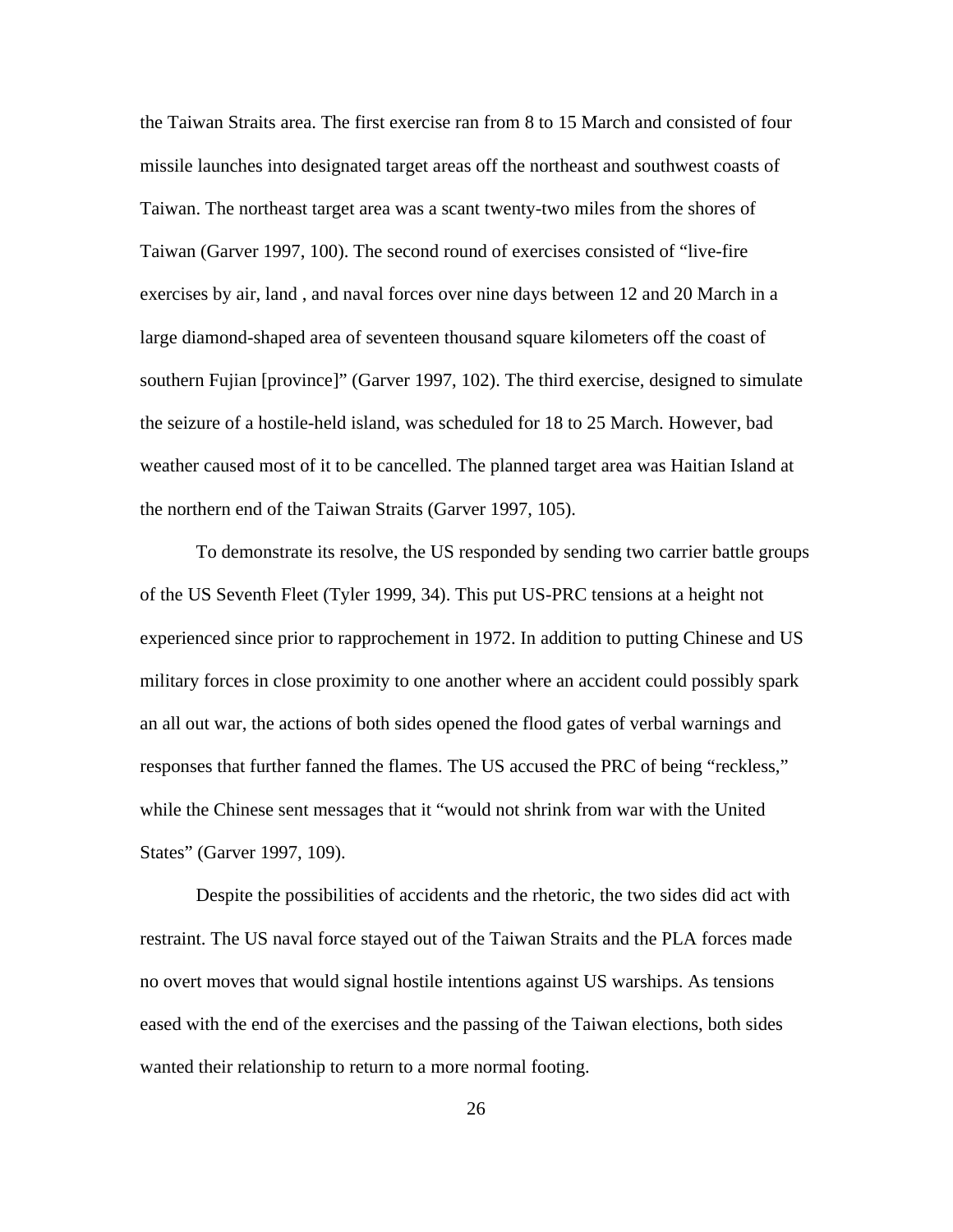#### Engagement: 1997-2000

The USS Chancellorsville, a guided-missile cruiser, belonging to the US Seventh Fleet, recently paid a visit to the Chinese port city of Qingdao (*Reuters* [Qingdao], 3 Aug 2000). The Chinese Navy, referred to as the People's Liberation Army Navy (PLAN) reciprocated the gesture with a visit of two ships to the US Navy facilities in Pearl Harbor, Hawaii and Everett, Washington (*American Forces Press Service* [Beijing], 13 July 2000). These visits represent the continued efforts of both nations to move forward with the relations established nearly three decades ago. Both nations have stated a desire to conduct visits such as these and other military-to-military contacts in order to reduce tension and foster peace and stability in the region.

From the time of the 1996 Taiwan Straits crisis through the 2000 US presidential elections, US-PRC military engagement primarily consisted of high-level official visits, participation in regional consultative talks and forums, ship visits, and educational exchanges. In December of 1997, then commander of USPACOM, Admiral Joseph Prueher, visited China and delivered remarks to the PLA's National Defense University. The US Secretary of Defense, William Cohen, returned to the PLA NDU in July of 2000. The PLA sent high-ranking personnel to attend the 1999 Pacific Area Special Operations Conference (PASOC 99), held in Honolulu, Hawaii. The event was attended by highranking military personnel from twenty-two countries and focused on emerging trends in the region as well as future special operations exchange training and exercises in support of USPACOM's peacetime engagement strategy (Winfield 1999, 2). In June of 2000 USPACOM hosted the second session of the Military Maritime Consultative Agreement (MMCA) that had been established in 1998 to "strengthen maritime safety between the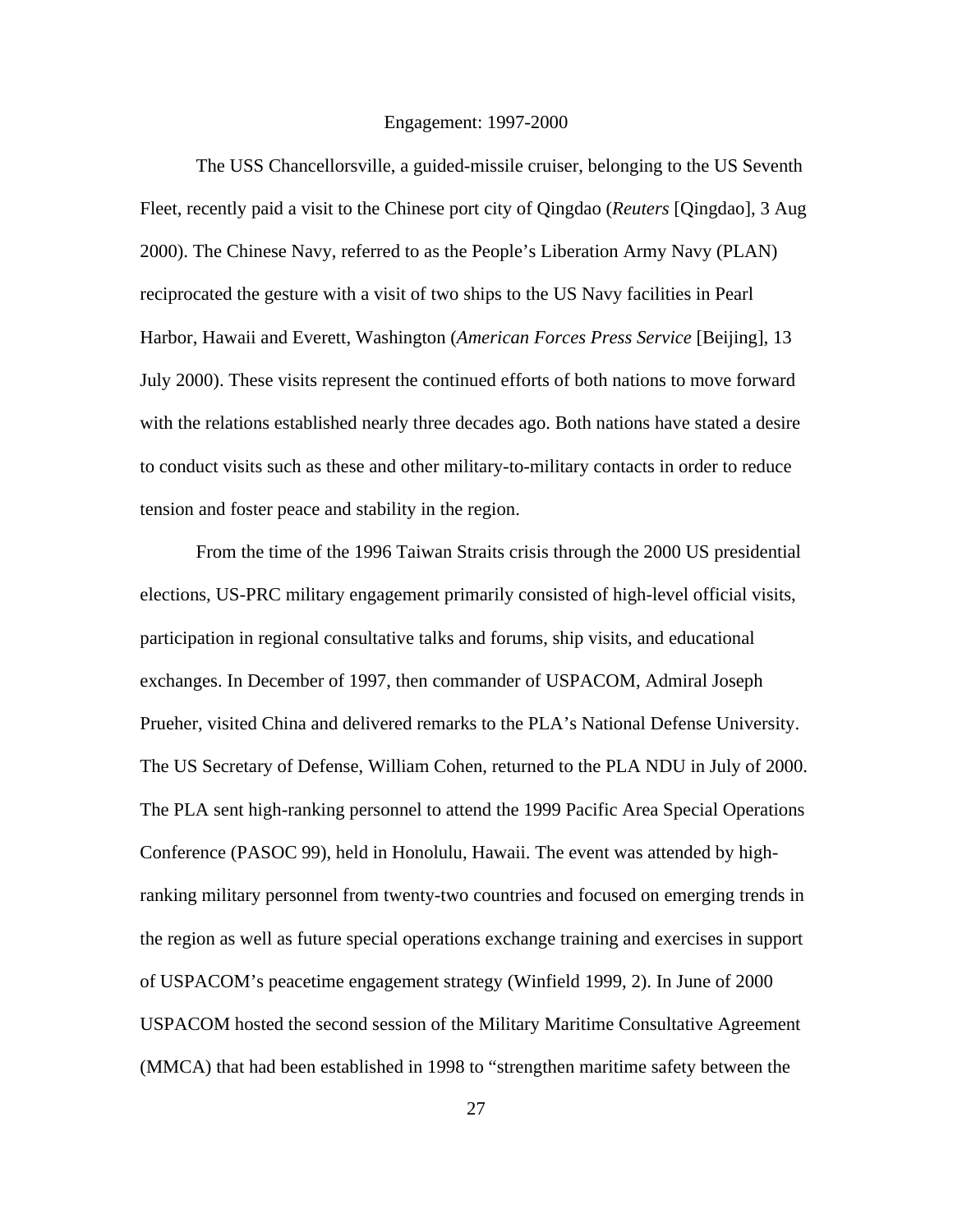armed services of the two nations." A previous session had been held in Qingdao (*News Release 07-00* [USPACOM Public Affairs], 3 June 2000). Exchanges like these were part of the ongoing effort to increase transparency, ease tensions, and ensure that the PRC leadership did not misinterpret US policies in Asia as an attempt to contain China.

Economic engagement continued as well. Economics was the main topic at an October 1997 presidential summit between Jiang Zemin and Bill Clinton. Trade talks continued through 1998 and 1999 and on October 10, 2000, President Clinton signed a bill that permanently awarded "most-favored nation" trading status to the PRC. With this, it appeared that the PRC might gain entry into the World Trade Organization.

The 1999 accidental bombing of the Chinese Embassy in Belgrade during the US led air war to punish Serbian atrocities in Kosovo temporarily soured US-PRC military exchanges, but as President George W. Bush entered office in January 2001, military engagement appeared strong. Both countries plan to continue high-level defense department visits, humanitarian medical exchanges, National Defense University regional studies seminars, military academy cadet exchanges, ship visits, and much more, contingent on the approval of the new administration (USDAO Beijing China 2000). These recent developments, coupled with the checkered past of US-PRC relations, leave many wondering what will be the next step.

#### **Importance**

The stakes are high in Asia, economically, politically, and militarily. Globalization has inextricably linked the economies of Asian countries to one another and to the economy of the United States. The PRC possesses the largest military in the world and is in the process of restructuring and modernizing (US Congress 2000). The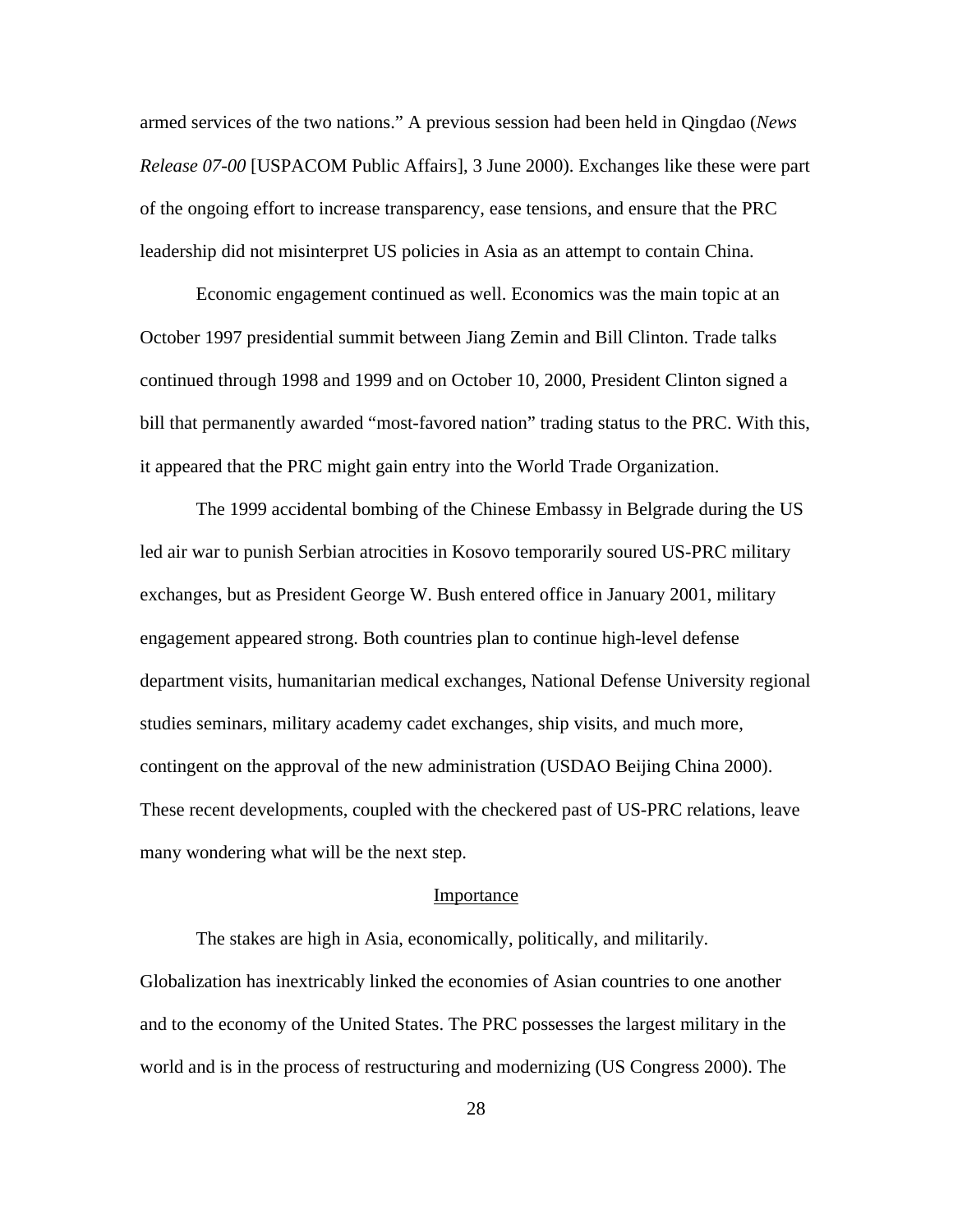US, with the strongest military in the world, maintains a strong presence in the Asia-Pacific region. The rhetoric from Beijing refers to Washington's "hegemonic" designs in Asia and worldwide (Liu Huaqiu 1997, 463). Washington is frequently quick to point out Beijing's disregard for human rights (Clinton 1997, 484-485). Peace and stability, however, are not a forlorn hope. Despite the sizable militaries of many other Asian nations and the many potential flashpoints threatening peace and stability, the US-PRC relationship "holds the key to the future of the Asia-Pacific's security architecture" (Job 2000). The importance of US-PRC relations in the 21st Century is tied to the continued peace and prosperity of both countries. Indeed, all of Asia, and perhaps the whole world, may benefit from an economically prosperous Asia.

Over the past fifty years, despite the Cold War, several Asian nations have become considerably stronger economically. Long standing bilateral security agreements between the US and many Asian nations provided those nations the freedom to focus their efforts on building strong economies without spending the enormous amounts of capital that it takes to build extraordinary militaries. But as the US enters the 21st Century, reliance on bilateralism is shifting toward multilateralism.

 One author points out that maintaining certain bilateral security relationships while developing new and stronger multilateral security relationships will create "a more stable and effective Asia-Pacific security architecture" (Job 2000). This is consistent with Admiral Blair's vision of "security communities" mentioned previously in this chapter.

The US military has long recognized its important role in shaping the international environment. The *National Military Strategy* of 1997 refers to shaping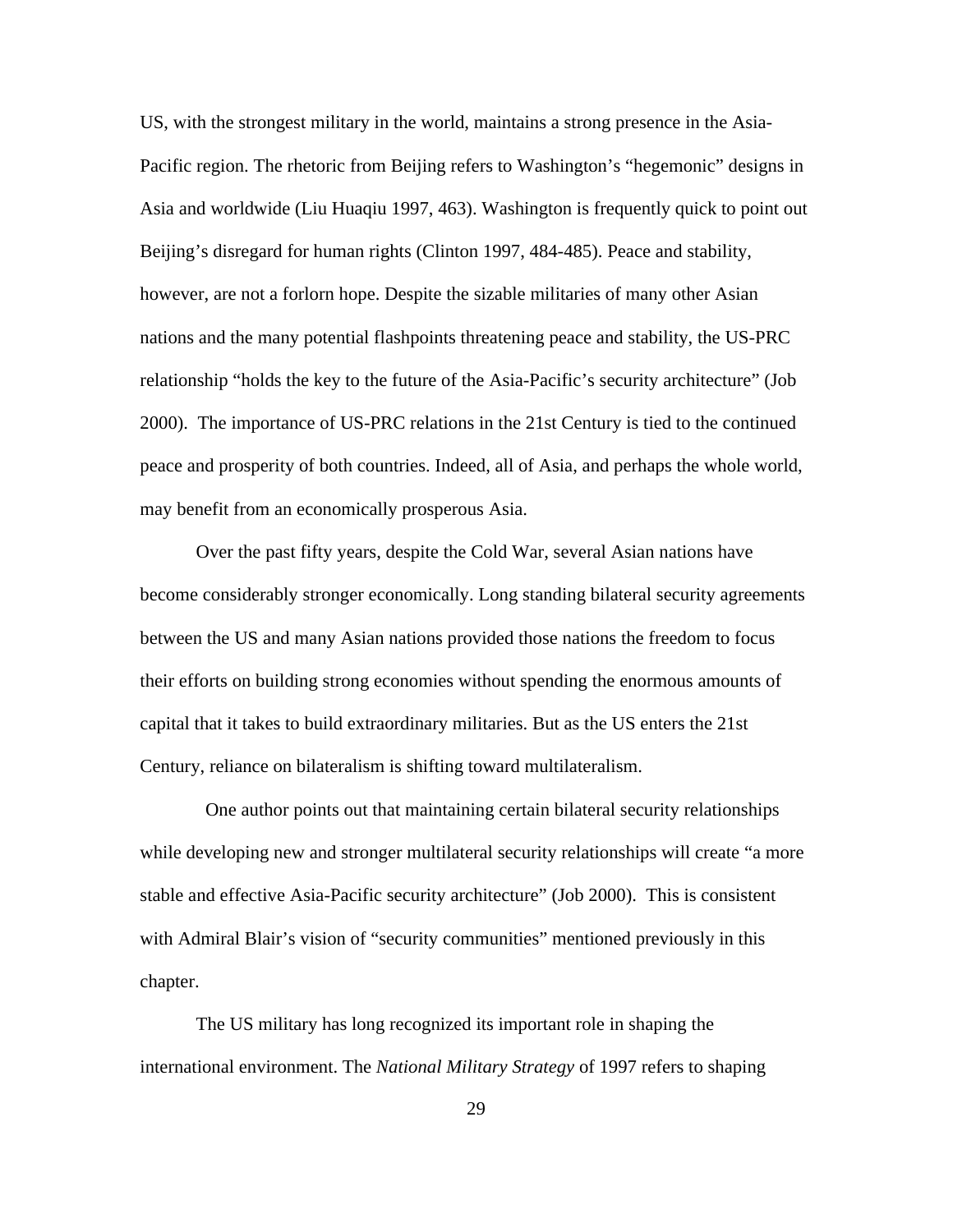activities used to promote peace and stability worldwide. These shaping activities include international exercises, information sharing, military-to-military contact, defense cooperation activities, the Foreign Military Sales (FMS) program, and IMET. All of these programs are meant to build trust among nations and foster long-term professional military relationships that enhance US security (*NMS* 1997, 2).

The outgoing Clinton administration saw a clear and important role for the military in engagement activities and it is likely the George W. Bush administration will as well. Determining the best means to pursue military transparency and confidence building with China, while maintaining key bilateral military relationships and building new multi-lateral military cooperation is important to national security. The history of US-PRC relations points toward building close, personal, trusting relationships as a means improving mutual understanding. The proclivity of the US to use its military as ambassadors of good will and the past use of SOF as the vanguard would indicate that SOF may have an important role to play in an engagement program with the PRC.

#### Assumptions

In order to explore the possibilities of SOF involvement in future military engagement between the US and the PRC it is necessary to assume that engagement will remain an instrument in the United States national security strategy.

#### Research Methodology

Keeping in mind that USPACOM's China engagement objective is to "develop areas where [China] can play a constructive, responsible role in promoting security and peaceful development in the region . . ." (US Congress, House 2000), this research aims to determine whether a SOF engagement program with the PRC is in the interest of the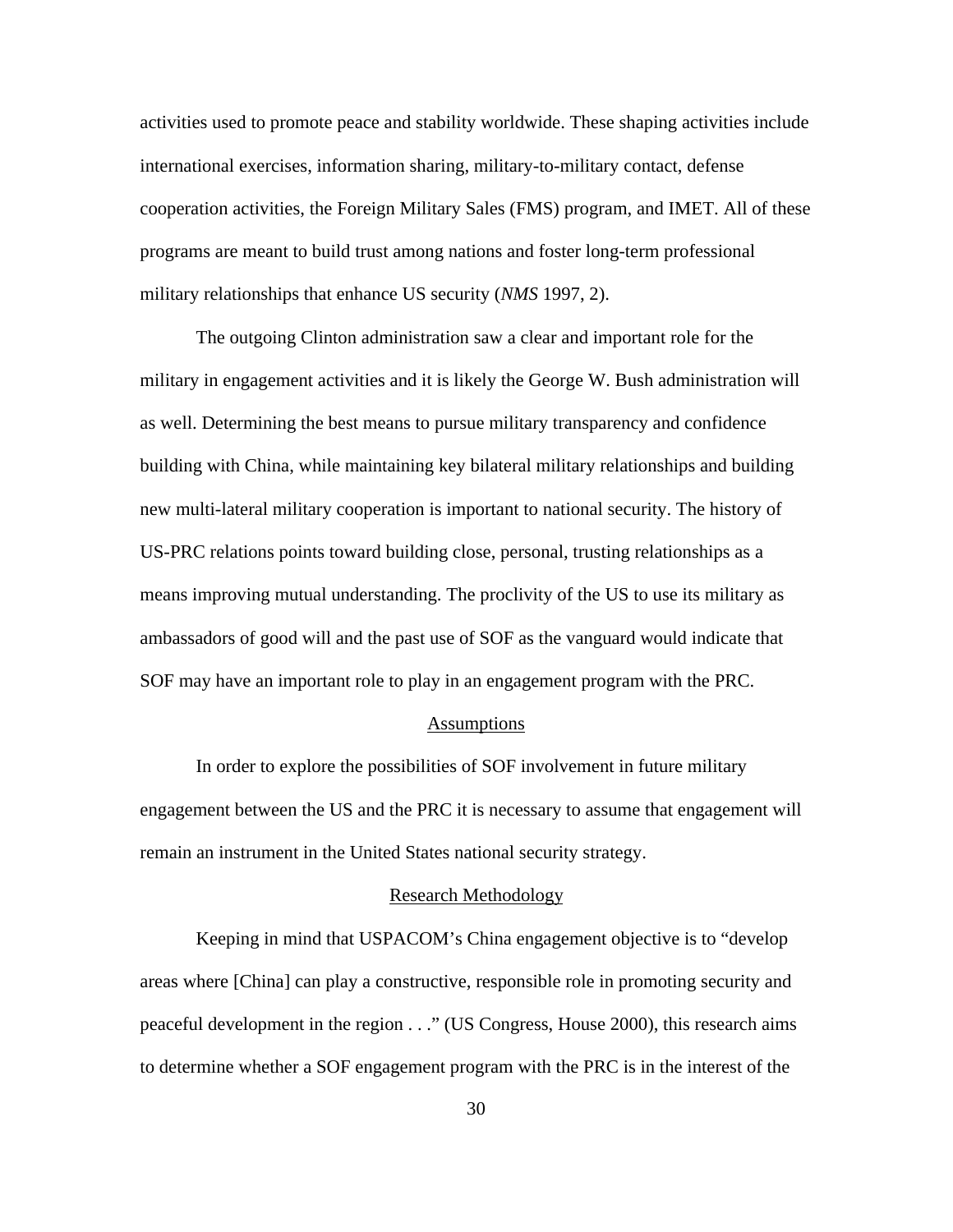US. The FAS test will be applied in order to determine the feasibility, acceptability, and suitability of the proposal. *Evaluating National Security Strategy and National Military Strategy*, an article used by the US Army Command and General Staff College for instructional purposes, provides guidance on the use of the FAS criteria.

Feasibility. "A military objective is feasible if it has a reasonable chance of success. Feasibility is an assessment of the strategic concept (ways) given the resources (means)" (Davis 2000, L1-E-1). By using both primary and secondary sources to determine SOF characteristics, capabilities, and past engagement methods in and outside of Asia, Chapter 3 examines whether SOF are a feasible means of engagement.

Acceptability. "Acceptability is determined by comparing the resources required (means) and the benefits to be achieved (ends)" (Davis 2000, L1-E-1). Chapter 4 begins by identifying issues of common concern between the US and the PRC in order to determine whether SOF engagement can contribute to achieving USCINCPAC's China objective. Additionally, Chapter 4 compares the potential benefits of SOF engagement with both the political concerns of the United States and the People's Republic of China. Any engagement program with the PRC inherently involves a measure of profit-and-loss. The identification of threats to shared national interests provides the measure of profit, while an examination of political concerns considers the potential loss.

Suitability. "A military objective is suitable if, when achieved, it leads to the desired political or national security objective" (Davis 2000, L1-E-1). Since the US national interest in Asia is peace and stability, and USPACOM's China engagement objective is to "develop areas where [China] can play a constructive, responsible role" (US Congress, House 2000) in Asian security, which implies Chinese participation in an Asian "security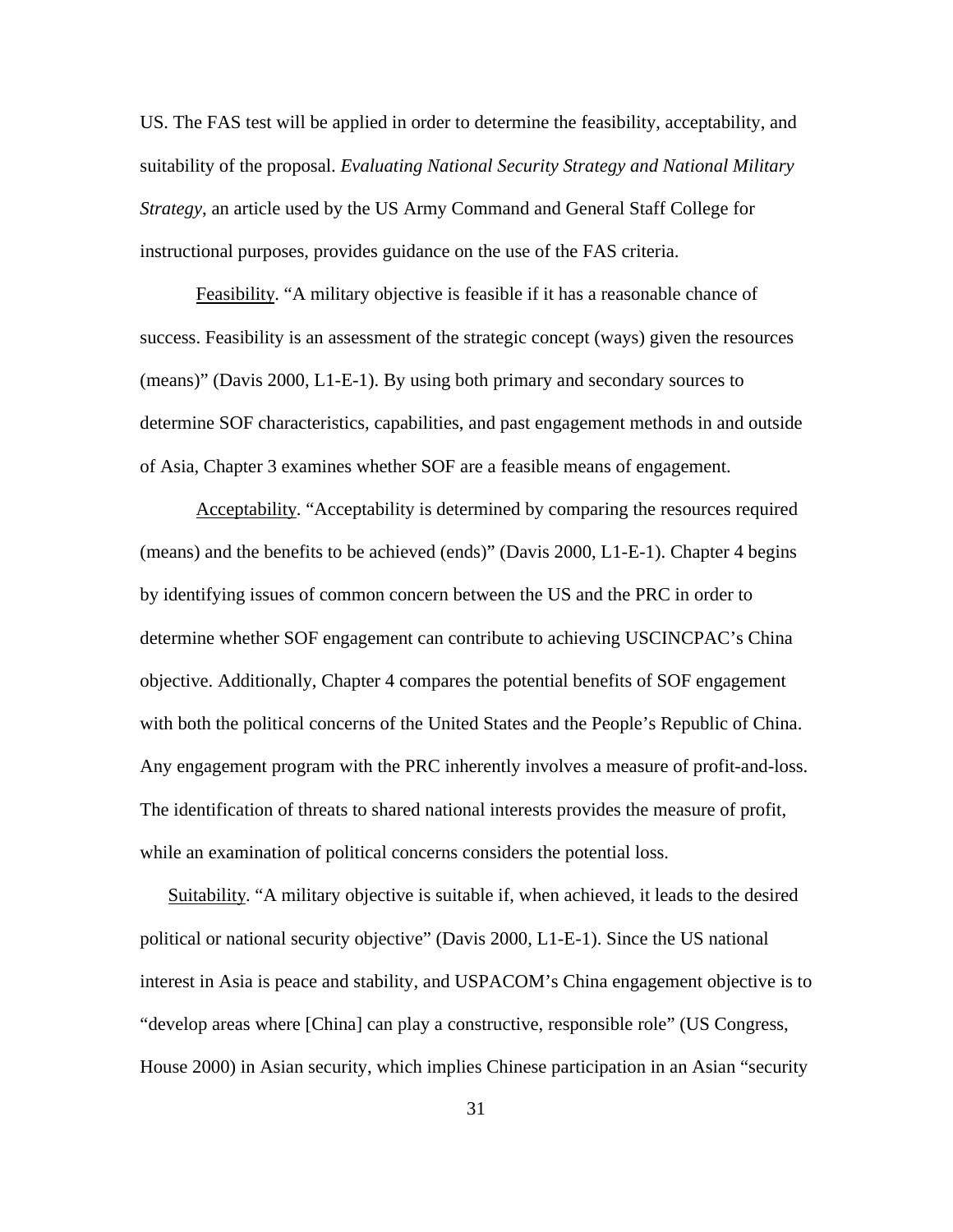community," then a SOF engagement program must aid in the accomplishment of these goals. Chapter 5 first examines the effect that a SOF engagement program with China would have on US relations with its Asian allies and friends. Secondly, it discusses whether or not a SOF engagement program enhances USPACOM's overall engagement program with China, ultimately leading to a China that participates constructively in the maintenance of Asian peace and stability. A SOF engagement program with China will be deemed suitable if it does not upset US Asian allies and lends itself to accomplishing USPACOM's objectives.

The focus of this thesis is to determine whether or not SOF engagement with China is in the interest of the United States. Application of the FAS test to this proposal can establish first, whether SOF engagement positively impacts on USPACOM's China engagement objective and secondly, contributes to achieving the US's desired end state of a China that is a reliable contributor to peace and stability throughout Asia.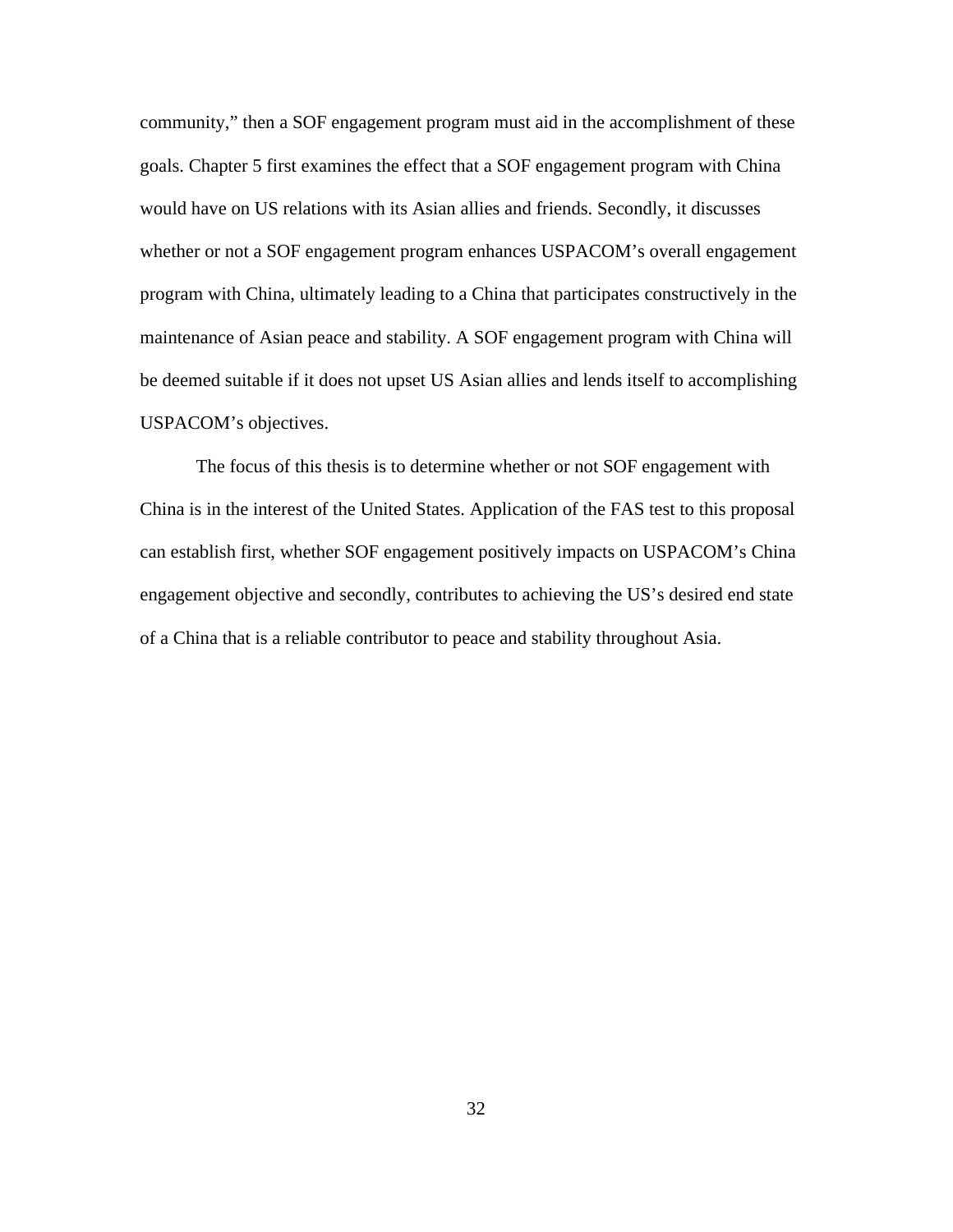## CHAPTER 2

## LITERATURE REVIEW

It is exceedingly difficult for Americans to ascertain the true intentions of the Beijing government. As can often be seen in newspapers around the country, Americans frequently disagree with one another as to the direction China is headed and more importantly, what should the US policies, with regards to China, be and accomplish. Within the academic community debates rage as to the direction of US-China policy. In the media opinions abound that flavor public sentiment and reaction to existing US-China relations. Many Americans declare that China is the "last" great enemy of America. Bill Gertz, a reporter for *The Washington Times* and author of *The China Threat: How the People's Republic Targets America*, calls China "the most serious national security threat the United States faces at present and . . . [for] the foreseeable future" (Gertz 2000, 199). Americans that share Gertz's opinion find it easy to believe that China would want to spy on the US nuclear laboratory at Los Alamos, New Mexico, invade Taiwan to avoid losing face in the international arena, and use its new found economic prosperity to build a "force projection" military with which it could then threaten its neighbors and aggressively compete with the US for regional and world influence.

Other Americans are less suspecting. They believe the Chinese world view as presented by PLA Lieutenant General Li Jijun in a speech given at the US Army War College on 15 July 1997: "What China desires most is a peaceful and stable environment in which to focus on economic development and the improvement of its people's life" (Li Jijun 1997, 6). To answer the many critics of China's record on human rights abuses,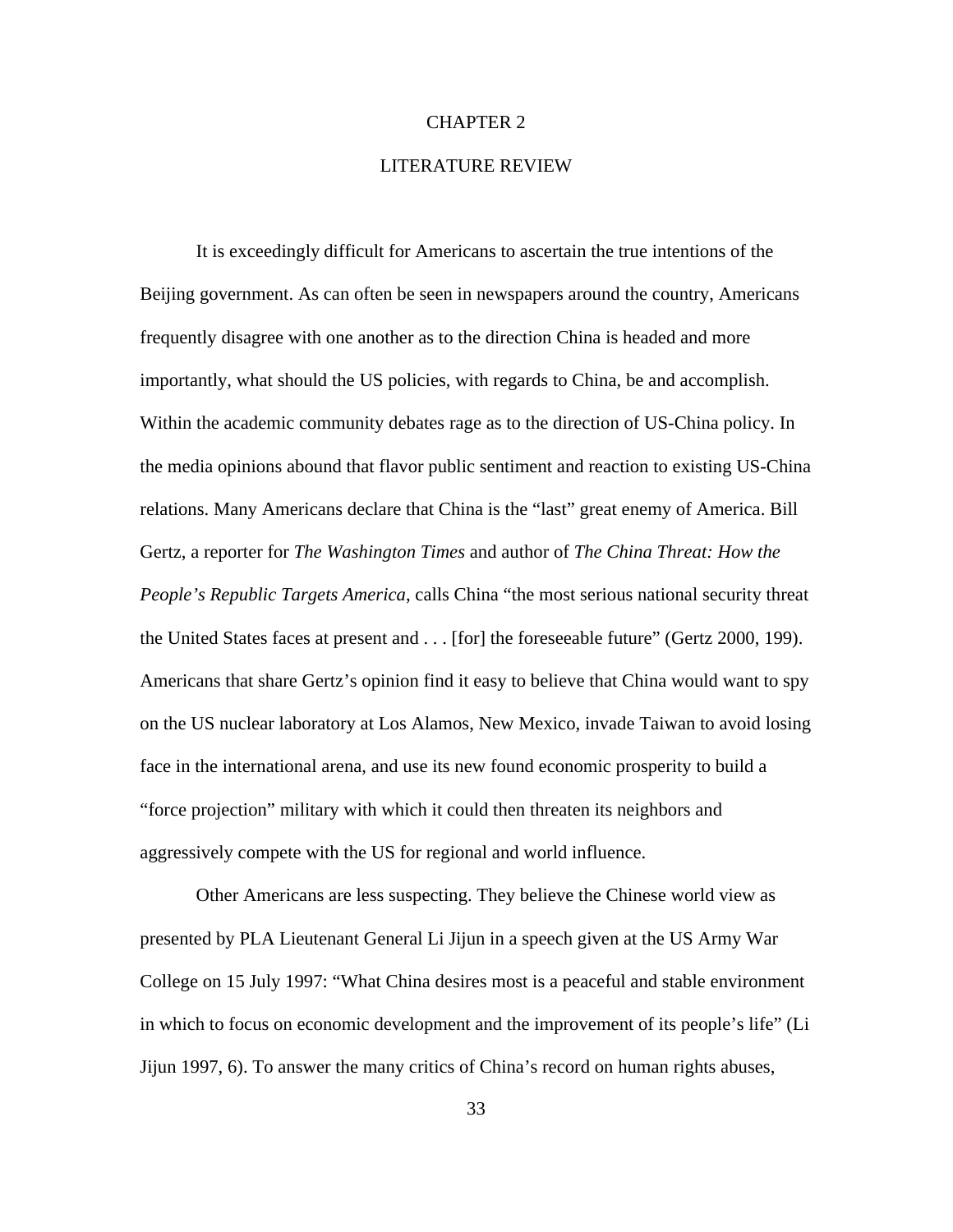Tom Bethel, writing in the Hoover Digest, explains that democracy, as a form of government, tends to follow economic success. He points out that several of the European democracies that exist today were not democracies when they went through the industrial revolution and became economic powers (Bethel 1998, 5).

A third perspective appears to take a moderate, middle-of-the-road, viewpoint. In the final report presented at the National Defense University's *Pacific Symposium 2000*, entitled "Asian Perspectives on the Challenges of China," most participants agreed that China "should be integrated fully into the political and economic life of the region" (Pacific Symposium 2000). But Asian leaders have good memories. They remember China as a regional hegemonic power of the distant past (Storey 2000) and do not look forward to a return to vassal or tributary status. For this reason they are generally enthusiastic about the continuance of a strong US military presence throughout Asia while encouraging policies of engaging rather than containing China.

President Clinton's *A National Security Strategy for a New Century*, December 1999 (*NSS* 1999), and *A National Security Strategy of Engagement and Enlargement*, July 1994 (*NSS* 1994), referred to engagement as the cornerstone of US strategy worldwide. Both documents emphasized engagement as the *way* in which the US will strive to attain its goals in Asia. Specifically, with regards to the PRC, both documents pressed home the belief that through engagement, China can develop into a country that "respects international norms and assumes its responsibilities for building a more peaceful world" (*NSS* 1999, 36). These strategies recognize the important role the US military plays in enhancing peace and stability through strong "overseas presence and peacetime engagement" (*NSS* 1999, 11) with activities like "permanently stationed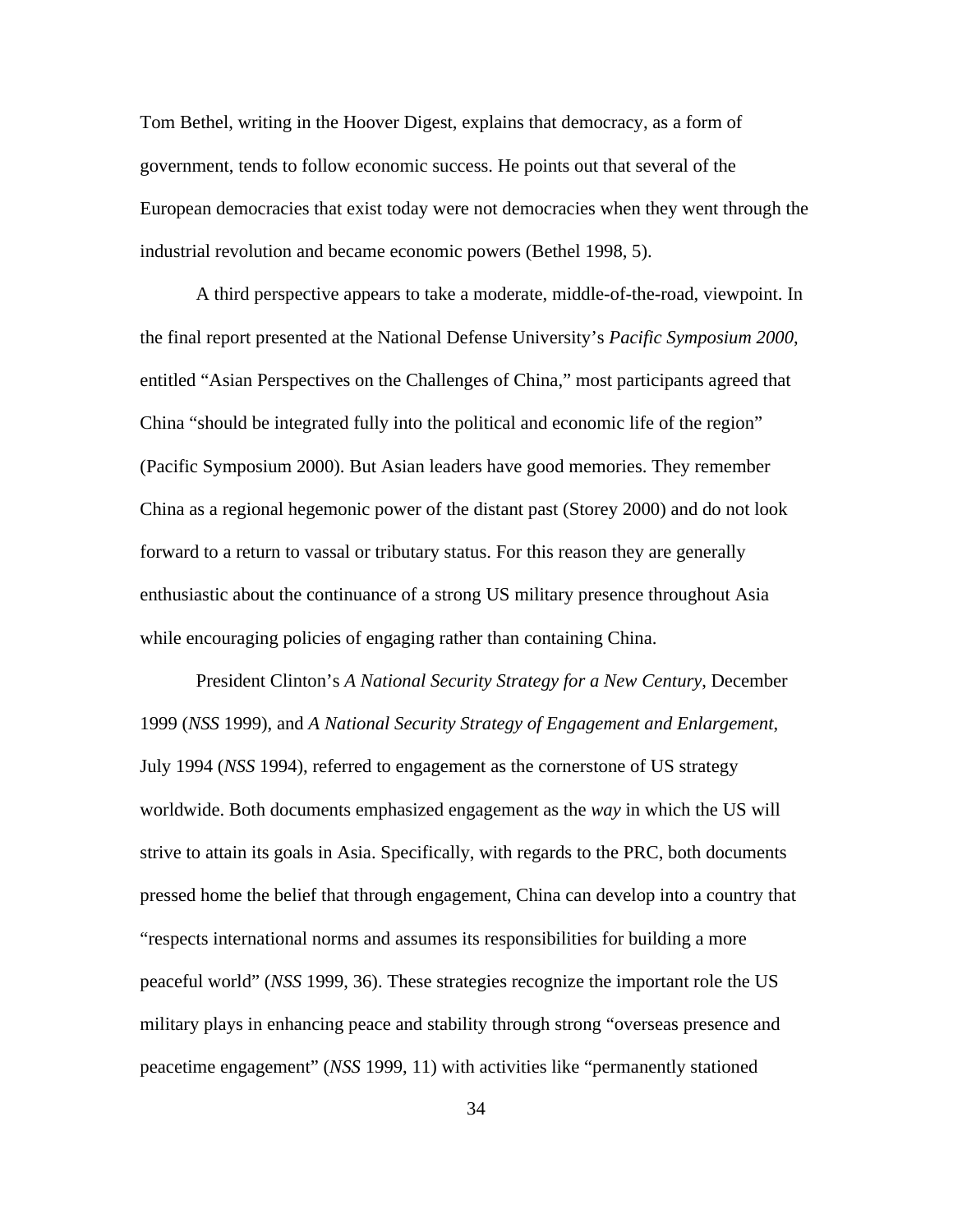forces, deployments and combined exercises, port calls and other force visits, as well as military-to-military contacts" (*NSS* 1994, 8). The Clinton administration firmly believed that "military cooperation can serve as a positive means of building security relationships today that will contribute to improved relations tomorrow" (*NSS* 1999, 11). An essential task in achieving the goal of peace and stability throughout Asia is enhanced military cooperation and active engagement with friends, allies, and former foes. This message is clearly sent in both national security strategies and understood by the US Armed Forces.

The *National Military Strategy* (*NMS*) of 1997 fully supported the President's security strategy and recognized engagement as an imperative for the future. Stressing the military's primary role of preparing for, deterring, and, if necessary, fighting and winning wars, the *NMS* appreciates the vital role the military plays in shaping the international environment (*NMS* 1997, 7). The *NMS* identified the challenges and the dangers America faces in the future, like the proliferation of weapons of mass destruction (WMD) and the spread of terrorism, while addressing peace and stability as its number one objective. Engagement, while not the military's top priority, is still viewed by the nation's military leaders as "a strategic function" that shapes regional environments, demonstrates commitment, enhances international cooperation, and increases transparency (*NMS* 1997, 7). With regards to Asia and China, the specific military means by which to obtain those objectives are currently the responsibility of Admiral Dennis C. Blair and the US Pacific Command.

In his *FY 2001 Posture Statement to the House Armed Services Committee*, Admiral Blair pointed out major recent events and analysis that clearly indicate the need for engagement in enhancing the security environment of Asia. Acknowledging China's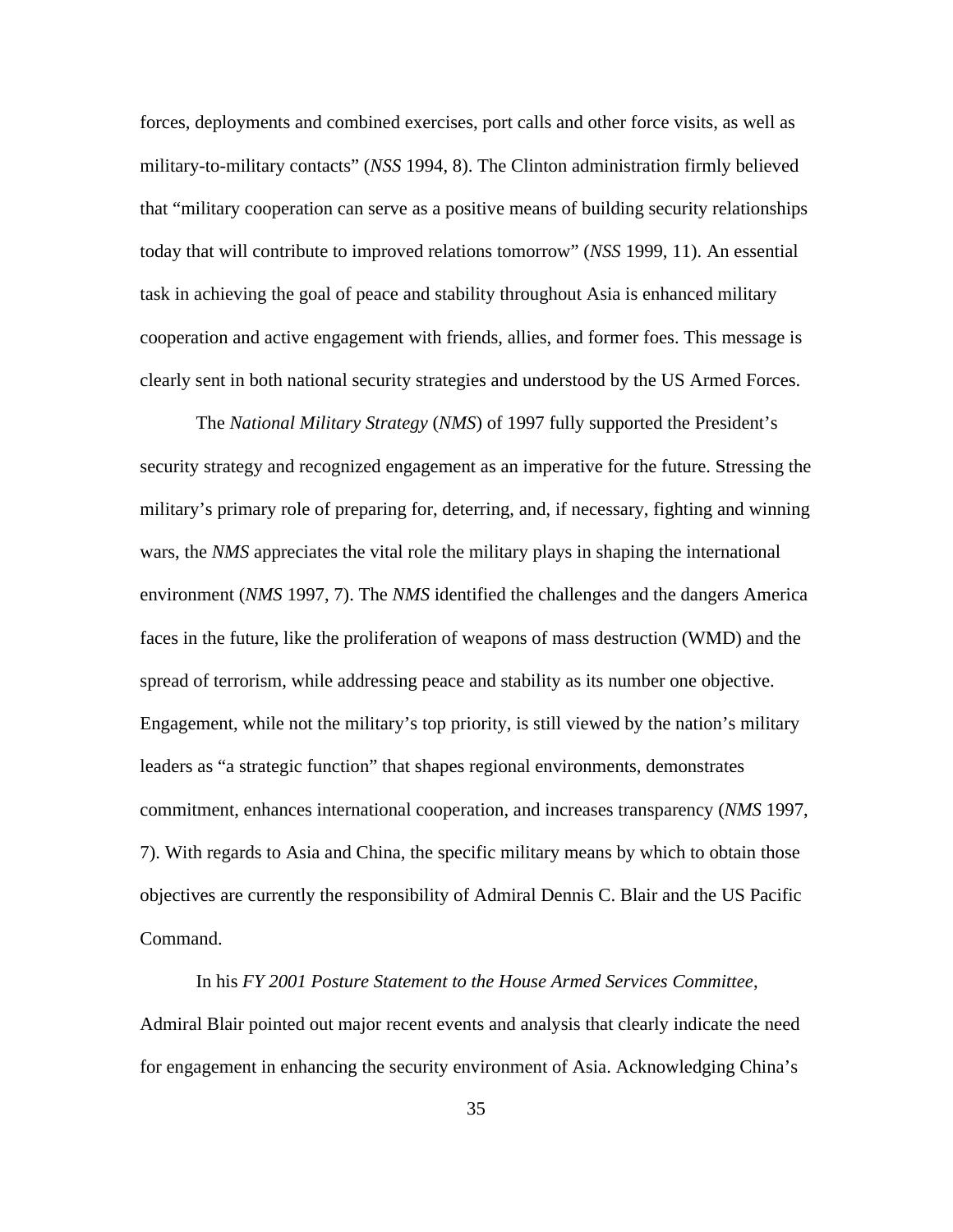accelerated pace of military modernization, he nonetheless pointed out that this modernization would not "decisively alter" the Taiwan Straits security situation (US Congress, House 2000). Admiral Blair further stated that "the character of US military engagement" is "a significant determinant" to the future of the Asia-Pacific security environment (US Congress, House 2000). Admiral Blair emphasized the low point of US-PRC relations after the US accidental bombing of the Chinese Embassy in Belgrade during the air war over the former Yugoslavia, as all the more reason to "develop more mature security arrangements" with China's neighbors and to encourage Chinese participation in these arrangements (US Congress, House 2000). The Admiral noted that military engagement is only one of a number of engagement activities that works toward the national objectives, but highlighted USPACOM's engagement programs as crucial for promoting and strengthening security alliances, partnerships, and "regional readiness for combined operations" (US Congress, House 2000). He accentuated how the IMET program has educated several top Asian military leaders in US military schools, implying that their past American experience and their current positions within their nation's hierarchy bodes well for US interests in the region (US Congress, House 2000). For this reason he strongly argued for the continuance and expansion of this and other engagement programs.

The trademark of Admiral Blair's vision of the future is the development of "security communities" that he views as key to peace and stability and the preparation of the US and its regional partners "to handle [a] regional crisis" (US Congress, House 2000). He highlighted the coalition effort in East Timor as a demonstration of "the potential of security communities" and told how this experience has increased the interest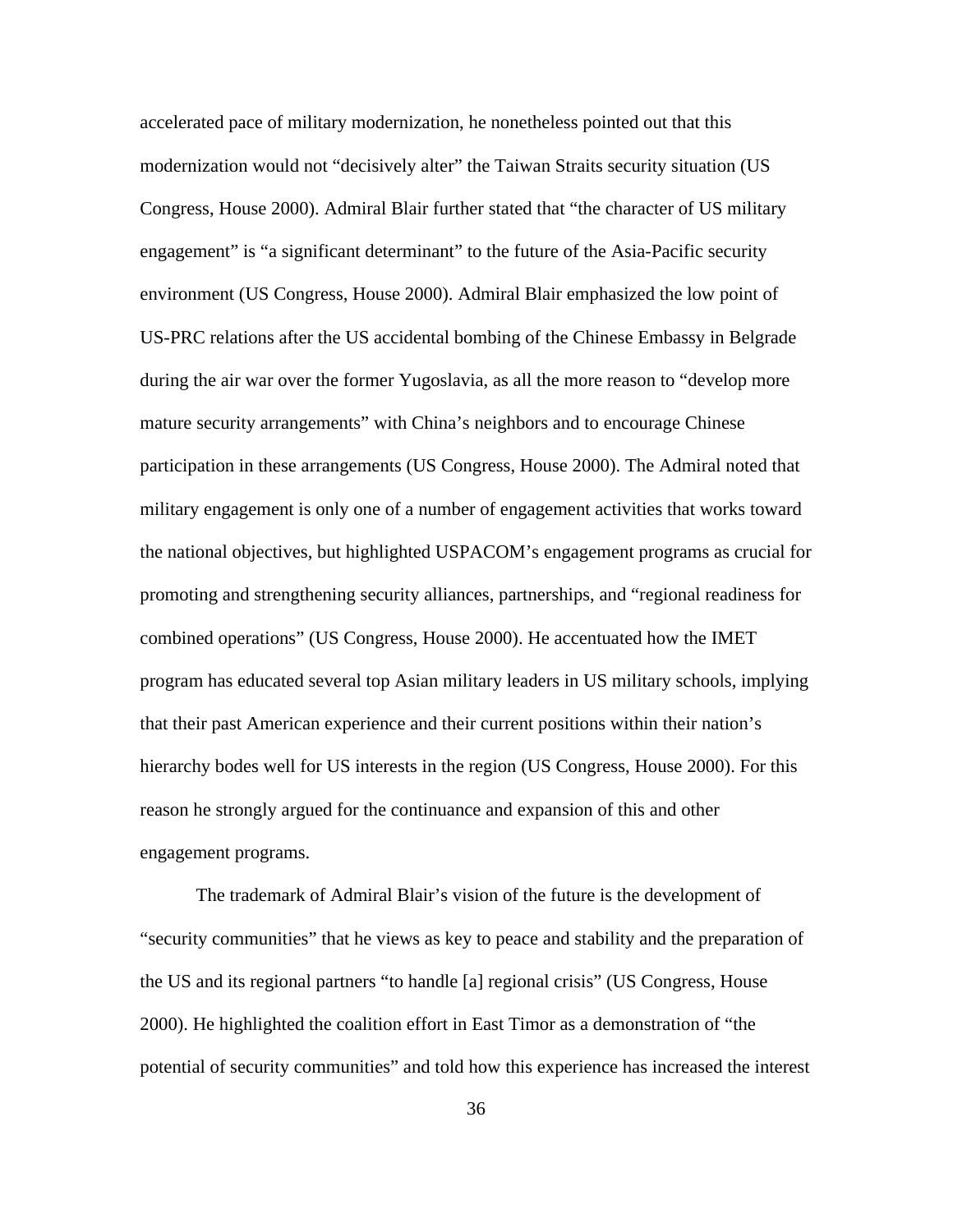of Asian nations in conducting more military planning and exercises in preparation for contingencies of a like nature (US Congress, House 2000).

Finally, it is possible to infer from the Admiral's statement that he believes the PRC, due to its geographical location, size of its military, and its increasing economic success will play a determining role in either promoting or disrupting regional harmony. Hence, he stated that a major USPACOM objective is to engage China in order to encourage that country to undertake a responsible regional role (US Congress, House 2000). Given Admiral Blair's emphasis on establishing security communities as the way to move forward, it is logical to conclude that he believes a responsible China would participate in an Asian security community and, when necessary, endeavor to resolve "regional points of friction [and] contribute armed forces and other aid to peacekeeping and humanitarian operations" (US Congress, House 2000). This further implies that China would need to conduct joint and combined planning, training, and exercising of their armed forces along side the militaries of other Asian security community nations, including the United States.

Two articles from the academic community, available on the Institute of National Strategic Studies web page, strongly support Admiral Blair's views on the value of multilateral security communities in ensuring Asian-Pacific security. "Bilateralism and Multilateralism: Achieving the Right Balance in Security Relations" by Brian L. Job and "Military-to-Military Cooperation: Pacific Community Issues" by Ramesh Thakur each provide an analysis on the use of the military instrument in stabilizing the Asian-Pacific region. Mr. Job and Mr. Thakur advocate using peacetime military engagement in an effort to develop trust and confidence between nations in the region. Both recognize the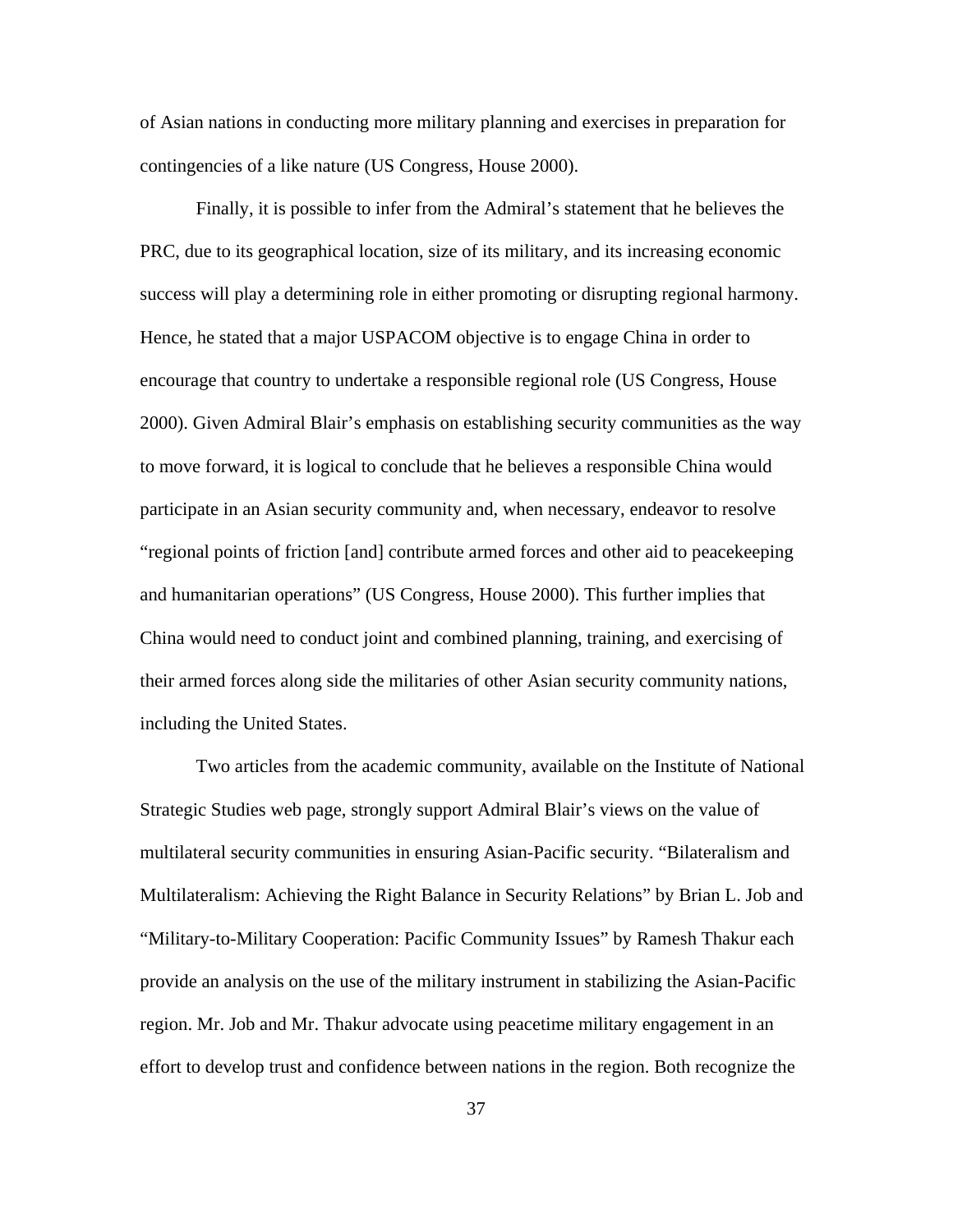pivotal role the US military forward presence plays in shoring up regional stability and the value of bilateral and multilateral relationships toward that same end. Mr. Job states that the US-PRC "dyad holds the key to the future of the Asia-Pacific security architecture" (Job 2000). While acknowledging the growing importance of China in achieving regional stability, both authors believe that multilateral organizations, programs, and symposiums, like the ASEAN Regional Forum (ARF), represent significant progress as a stabilizing influence in the region. Mr. Thakur, however, concludes his analysis with caution, providing several "obstacles" that could impede progress in the multilateral arena. His obstacles include: "the size, diversity, and differing historical experiences in the area;" "the great diversity . . .within the military sector of societies [within the region];" "different conceptions of peace and security and different approaches to conflict resolution;" and the disparity of defense budgets within the countries of the region (Thakur 2000). Most significantly, Mr. Thakur draws attention to China's past reluctance to become involved in multilateral forums. Despite these obstacles, he highlights the value military "workshops, conferences, and the extensive network of joint exercises and personnel exchanges" have on the process of attaining "a stable regional security environment" (Thakur 2000).

Two other academic writings shed specific light on US-PRC relations. Both papers, researched and written by professional US Army officers, are found on the USAF Institute for National Security Studies web page. "The Chinese People's Liberation Army: 'Short Arms and Slow Legs,'" by Colonel Russell D. Howard, speaks primarily to the recent perceived rise in military power of the PLA and thus, the intent of the PRC to use its military instrument. By examining the Chinese government's defense expenditures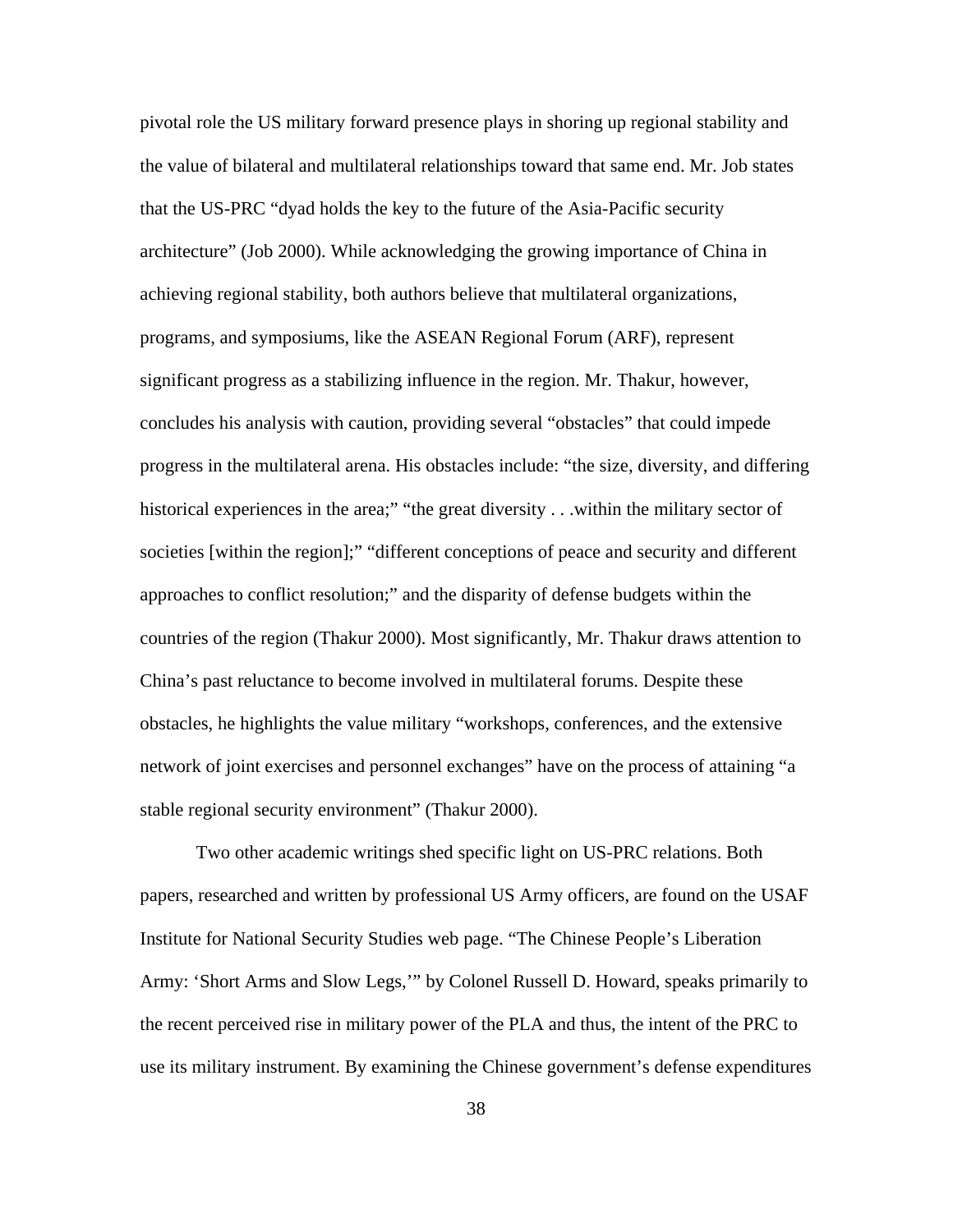since the end of the Cold War and the new Chinese military doctrine of "Limited war under high-technological conditions," Colonel Howard concludes that: "The PLA's arms may get longer, and its legs faster, but it will take a long, long time before China's military rivals the world's only superpower's" (Howard 1999). Colonel Howard, however, does not believe that the US should turn a blind eye to these changes. Rather, he informs his readers that China has indeed raised its level of spending on military modernization and its new doctrine appears to reflect a desire to expand influence in the region. But he does caution military analysts about reading too much into these changes. An overestimation of China's military capability, especially with regards to force projection, can only cause US strategist to fear a China of the future instead of working with the realities of today (Howard 1999). Slipping back toward the cold war is not in the interest of either the US or the PRC.

The companion paper to Colonel Howard's writing is Colonel Walter Neal Anderson's *Overcoming Uncertainty: US-China Strategic Relations in the 21st Century*. While respecting the clouds of "mutual uncertainty" (Anderson 1999) that hang over US-PRC relations, Colonel Anderson's research seeks to identify ways in which the US can fill the "strategic window of opportunity" (Anderson 1999) it currently possesses with regard to engagement with China. Colonel Anderson explores all of the instruments of national power in his work, but focuses primarily on the potential for meaningful military engagement and its importance toward regional stability.

Colonel Anderson points out several areas where the US and China have shared national interests despite some significantly different national goals. Prominent in his assessment of shared national interest are regional peace and stability, continued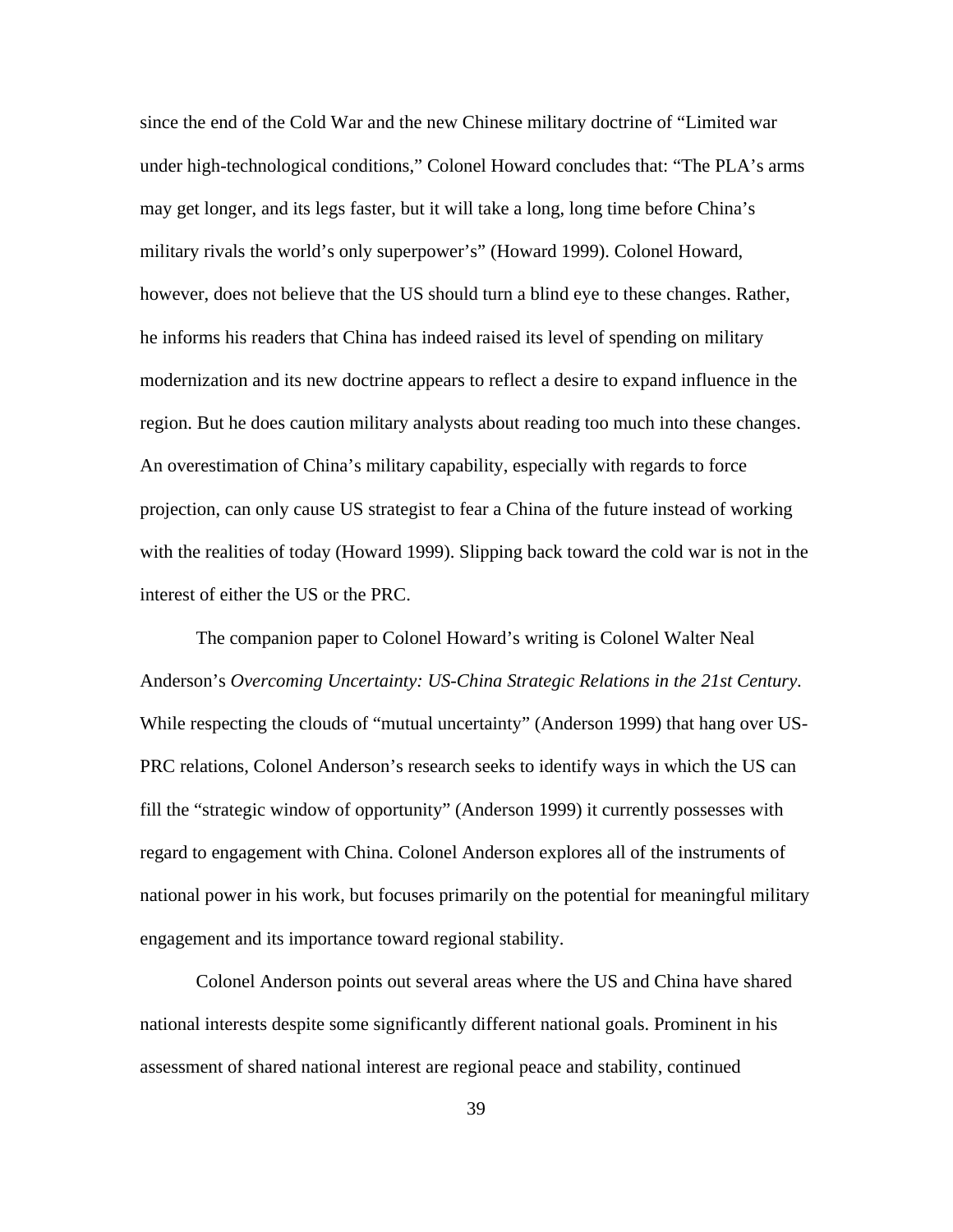economic growth, security concerns in the natural resource rich Central Asian states, maintenance of peace and stability on the Korean Peninsula, and control of the spread of extremist Islamic terrorism (Anderson 1999). Other issues of common concern, that Colonel Anderson admits still require much oversight, are freedom of navigation in the South China Sea, the proliferation of weapons of mass destruction, US-Japan-China relations, arms control and disarmament, and the South Asia conflicts between India and Pakistan. It appears that the US and the PRC are not lacking in shared national interests.

The most significant impediment to US-PRC cooperation on these issues, according to Colonel Anderson, is, what he calls, the "clash of national values." The stated US national interests of supporting democratization and promoting human rights worldwide clashes directly with Chinese national interest of ensuring its sovereignty with regards to "political rights, domestic stability, and economic development" (Anderson 1999). Additionally, he points out Chinese "unwillingness to renounce the use of force against Taiwan" (Anderson 1999) in achieving the long stated national goal of reunifying Taiwan with the mainland. This clash of values, coupled with the growing fear by many in the US of China's military modernization, led to what Colonel Anderson describes as "mutual fear and uncertainty about the true, long-term intentions" (Anderson 1999) by both sides.

Colonel Anderson is in agreement with Colonel Howard that the US should not overestimate Chinese military capabilities nor should the US lose its vigilance. However, as Colonel Anderson believes, the current balance of power in Asia grants the US a unique "window of opportunity" to maintain its vigilance while accepting some risk to fully explore means of engagement with China that will decrease the shared uncertainty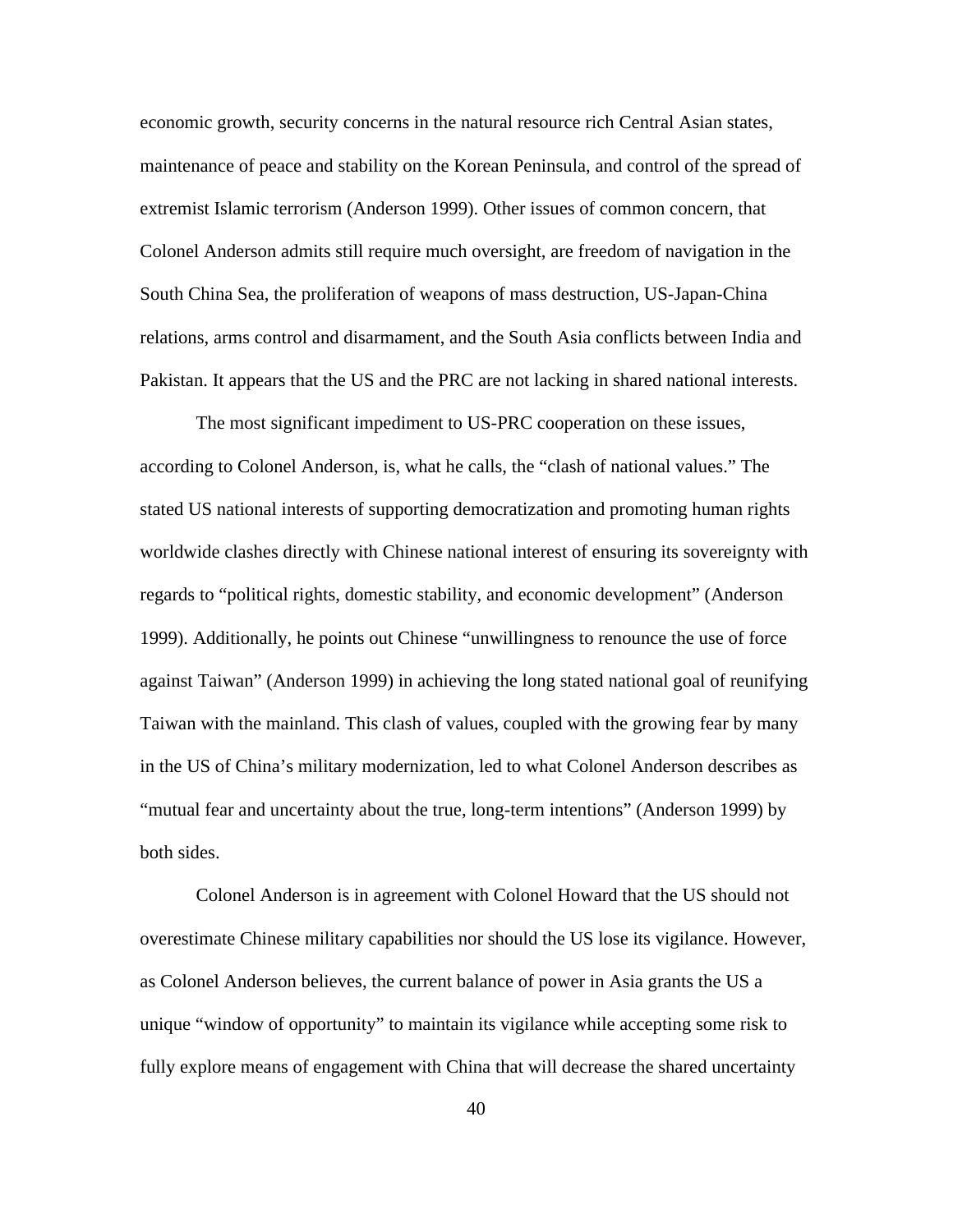and possibly provide for mutual cooperation toward common regional interests (Anderson 1999).

Toward this end Colonel Anderson recommends that US engagement with the PRC shift from "hedging" to "vigilant engagement" (Anderson 1999). He describes vigilant engagement as a "more proactive posture" and while he admits that more proactive engagement assumes a measure of risk, he believes that the US is uniquely positioned at the close of the twentieth century to assume that risk in its security relationship with China (Anderson 1999). A forward leaning engagement policy "would convey clearly to the PLA, without arrogance, that American engagement flows from a position of strength, is professional, and is uncompromising of its objective. Most important, it would contribute to a strategic shift from deterrence to reassurance" (Anderson 1999).

US SOF may provide a means of engagement that addresses many of Colonel Anderson's "shared interests" while reassuring both sides of each others declared intent to seek peace and stability. A myriad of resources are available that explore the use of SOF as a means to reassure allies, friends, and former adversaries to the intentions of the American policy of engagement. Several professional military publications feature articles that extol the virtues of SOF and provide recent examples of SOF in an engagement role.

The US military produces numerous manuals that prescribe the capabilities, limitations, missions, and doctrine for the employment of its forces. The Special Operations community is no exception. The *Special Operations Forces Reference Manual*, published by the United States Special Operations Command in January 1998,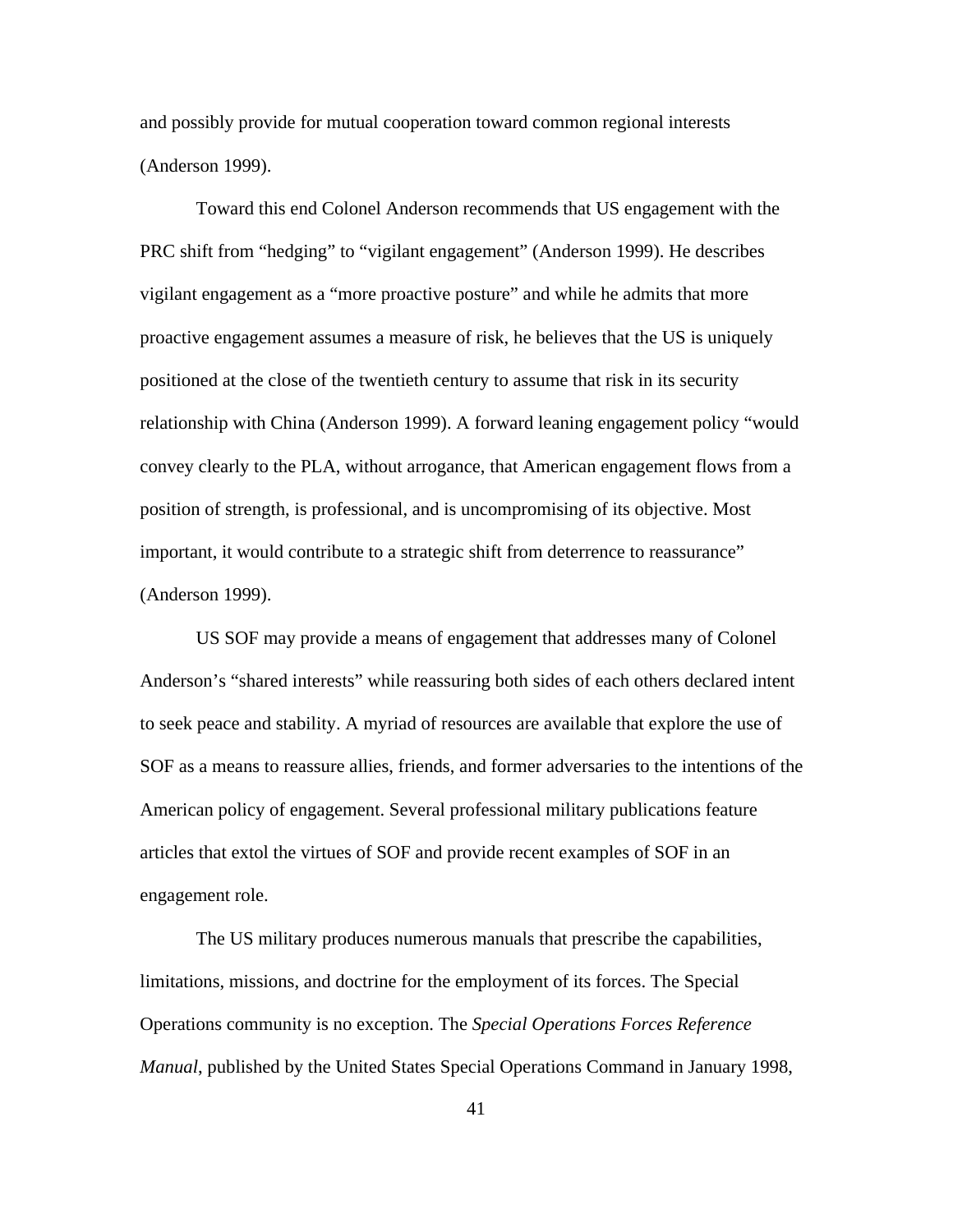identifies the Special Operations forces available to the US for a wide variety of tasks. Army Special Operations Forces (ARSOF), Navy Special Operations Forces (NAVSOF), and Air Force Special Operations Forces (AFSOF) provide specially trained and equipped military units and personnel capable of conducting peacetime engagement functions. Within the Army, Special Forces (SF) Groups, Civil Affairs (CA) units, and Psychological Operations (PSYOPS) units are uniquely prepared for engagement missions. The Navy provides Sea-Air-Land Teams (SEALS) and Special Boat Units that can also conduct engagement tasks of a maritime, coastal, and riverine nature. The Air Force provides a wide variety of specially trained aircrews and ground support personnel for its special operations air platforms. Additionally, the Air Force maintains a Foreign Internal Defense (FID) squadron that specifically prepares to assist foreign militaries in training, managing, and maintaining aircraft and airfields.

Several doctrinal manuals governing the employment of SOF are also available. Joint Publication 3-05, *Doctrine for Joint Special Operations*, published 17 April 1998, although not specific to engagement, describes how the US military intends to employ its special operations forces. JP 3-05 lists nine principal special operations missions and seven collateral activities, many of which have aspects that apply to peacetime engagement activities. The nine principal SOF missions are: Direct Action (DA), Special Reconnaissance (SR), Foreign Internal Defense (FID), Unconventional Warfare (UW), Psychological Operations (PSYOPS), Civil Affairs (CA), Combating Terrorism (CBT), Information Operations (IO), and Counterproliferation of Weapons of Mass Destruction (CP). The seven collateral activities include: Coalition Support, Combat Search and Rescue, Counterdrug Activities, Countermine Activities, Foreign Humanitarian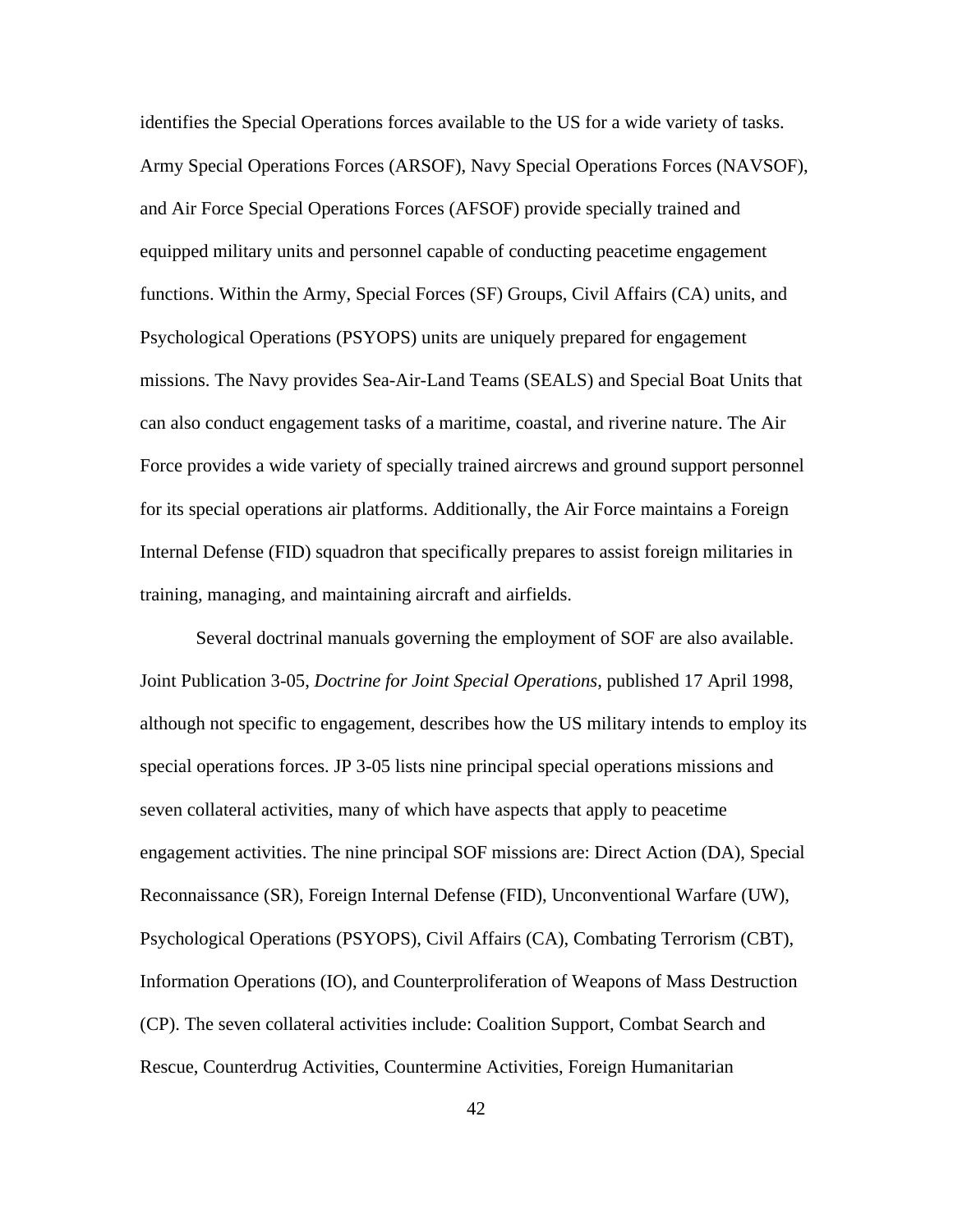Assistance, Security Assistance, and Special Activities. Of particular interest to the topic of peacetime engagement, JP 3-05 points out that, upon request, SOF can provide support to US ambassadors and embassy country teams (JP 3-05 1998, III-5). Additional doctrinal manuals, like FM 100-25, *Doctrine for Army Special Operations Forces*, August 1999 and FM 31-20, *Doctrine for Army Special Forces Operations*, December 1998, provide specifics for the use of Army SOF.

Several professional military journals and magazines offer current thoughts, past examples, and future ideas for the use of SOF in their traditional roles as well as its role in peacetime engagement activities. Most notable is *Special Warfare*, published quarterly by the United States Army John F. Kennedy Special Warfare Center and School at Fort Bragg, North Carolina. The journal's "mission is to promote the professional development of special operations forces by providing a forum for the examination of established doctrine and new ideas" (Steelman 2000, 1). Other sources include *Military Review*, produced by the Army Command and General Staff College; *National Defense*; *The Armed Forces Journal International*; and *Joint Forces Quarterly*.

Many articles appearing in the above sources pronounce SOF as the force of choice for peacetime engagement, due in no small part to language and cultural training, regional orientation, and a recruitment and selection process that targets mature, dedicated, creative, adaptive, self-reliant military professionals. In "The Strategic Employment of Special Operations Forces," by General Carl W. Stiner, US Army, that appeared in the June 1991 addition of *Military Review*, SOF are hailed as "particularly adept at . . . tasks that require cultural familiarity, linguistic skills, and a long-term commitment" (Stiner 1991, 6). Likewise, General Henry H. Shelton's "Special Ops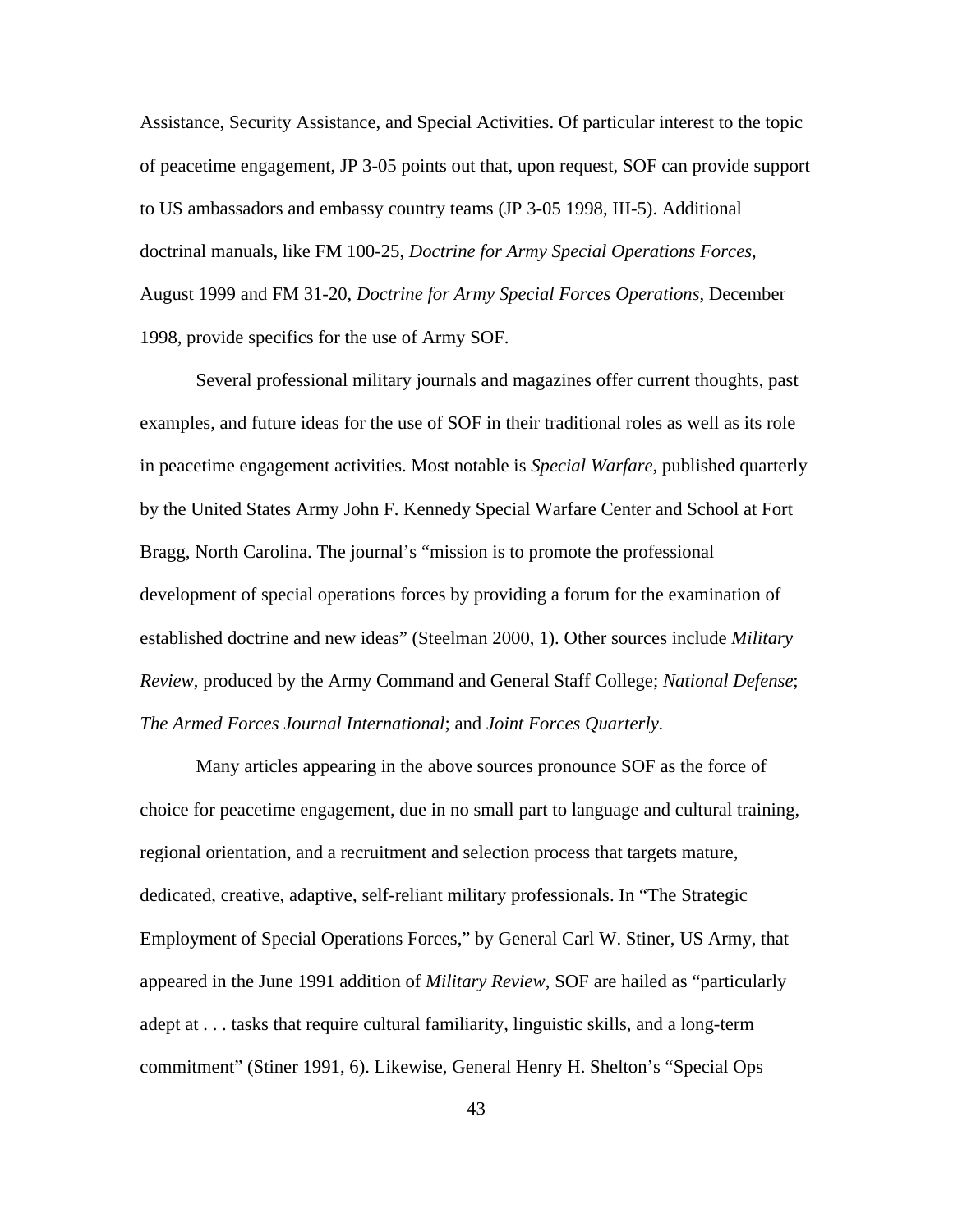Crafting Strategy for Varied, Future Challenges," in the February 1997 issue of *National Defense*, points toward "regional orientation" as a strength that has contributed to the increased deployment of SOF in the post-Cold War security strategy (Shelton 1997, 24). As Glenn W. Goodman's article entitled "Warrior Diplomats--Not Political Warriors," in the February 1995 *Armed Forces Journal International* states, SOF personnel are highly "attuned to both the foreign and domestic political ramifications of their actions," making them well suited for engagement activities (Goodman 1995, 42). General Peter J. Schoomaker, in "US Special Operations Forces: The Way Ahead," *Special Warfare*, winter 1998, proclaims "proactive peacetime engagement not only allows SOF to help host nations meet their legitimate defense needs, but also to encourage regional cooperation, to maintain US access, and to visibly demonstrate the role of a professional military in a democratic society" (Schoomaker 1998, 5). An exceptionally informative article appearing in the fall 1998 *Special Warfare*, entitled "Regional Engagement: An ARSOF Approach to Future Theater Operations," by Major General Kenneth R. Bowra and Colonel William H. Harris Jr., links the National Security Strategy of engagement to the capabilities of SOF. Echoing other writers, they cite comments by Defense Secretary Cohen "that SOF are the forces of choice in situations requiring regional orientation and cultural and political sensitivity" (Bowra 1998, 14).

Past and current SOF activities with regard to engagement are also found throughout other professional military publications. Lieutenant Colonel Susan Schenk, US Army Reserve, reports in the December 1991 issue of *The Officer* on CA units participating in Operation SEA ANGEL to relieve suffering in Bangladesh after a natural disaster. US Army Reserve CA units, assisting a US Marine air-ground task force and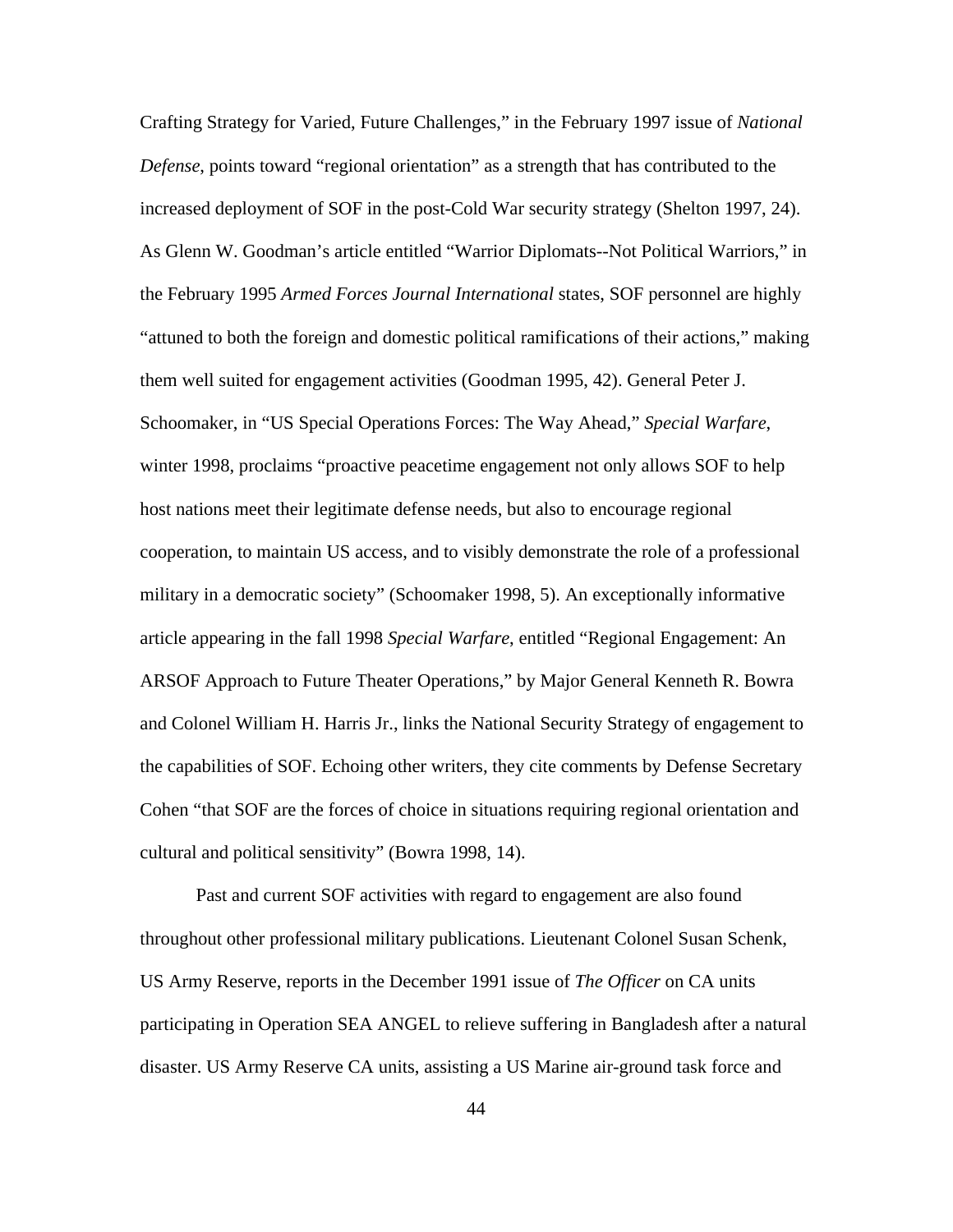forces from several other nations helped reestablish the government infrastructure to speed national recovery from a devastating typhoon (Schenk 1991, 13). *Special Warfare*  featured two articles in the summer of 1998 on SOF support to the African Crisis Response Initiative (ACRI), a multinational effort to create an all African nation military response capability to cope with natural and man-made disasters. "The African Crisis Response Initiative: America's Engagement for Peace in Africa," by Ambassador Marshall F. McCallie, explains how the project supports US national interests and the use of SOF as the means to the end. Colonel David E. McCracken's article, "ACRI: Establishing a New African Paradigm," presents the details of the 3rd Special Forces Group and the 5th Special Forces Group activities that brought the program to fruition.

Additional articles from *Special Warfare* review and highlight SOF involvement in humanitarian demining throughout the world. "SOF Initiatives in Demining: The Bosnian Entity Army Training Centers," by Captain Brian S. Petit, spring 1999, provides details on the 10th Special Forces Group's endeavor in a "train the trainer" program to ensure that Bosnians take an active, professional role in demining their country following the civil war there. In the same issue, Captain Chadwick W. Storlie reports on the effectiveness of SOF Liaison Coordination Elements in his article "The Liaison Coordination Element: Force Multiplier for Coalition Operations." Captain Storlie's experiences working with Romanian and Hungarian Engineer Battalions and a Russian Airborne Brigade on duty in Bosnia-Herzegovina indicate that SOF can work along side former adversaries, providing a valuable link for those units to American and NATO units during peace support operations. Although the US-Russian political situation is still complicated by issues like National Missile Defense and NATO expansion and could still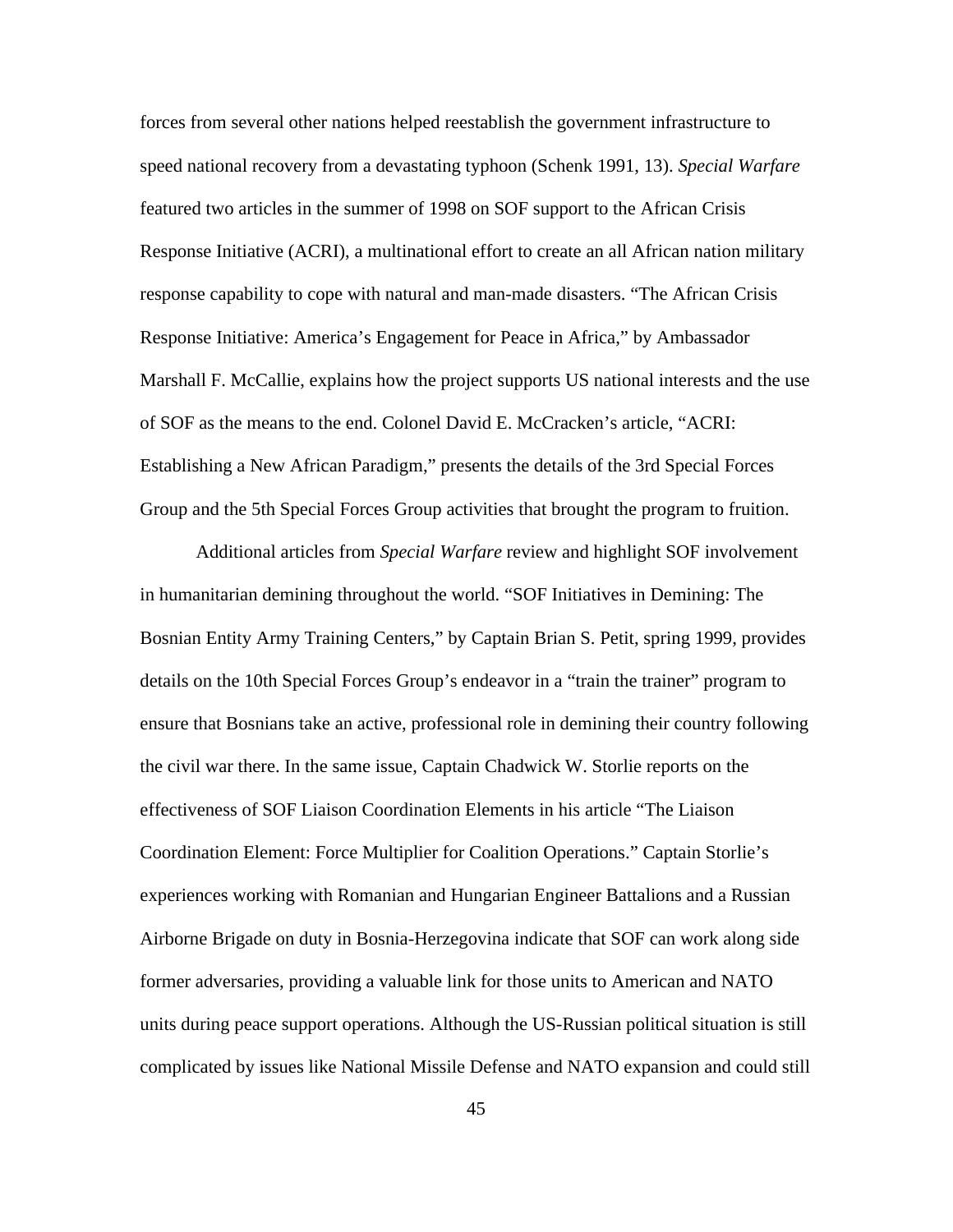be characterized as "uncertain," Captain Storlie's article reveals how the US military effectively employed SOF to work alongside Russian troops toward the accomplishment of interests shared by both nations.

The common thread throughout the literature on SOF and engagement activities is that SOF are uniquely qualified within the military service for the strategy of engagement. Most authors on the subject recognize that SOF are only one means for conducting engagement and that interagency as well as interservice coordination is an absolute imperative. Without a cooperative strategy that incorporates all of the elements of national power, engagement becomes ineffective in reaching the national end state. The capabilities of SOF, as articulated in the volumes of available literature, significantly enhance engagement strategy. Charles C. Faulkner III sums this up nicely in his "ARSOF War Game IV: Assessing ARSOF's Contribution to Regional Engagement," appearing in *Special Warfare* spring 2000, "ARSOF War Game IV revalidated the observations made during ARSOF War Game III: Namely, that forward-deployed engagement forces provide the theater commander in chief with the capability to strategically shape the operational environment" (Faulkner 2000, 20). The *US Special Operations Forces Posture Statement 2000*, published by the US Special Operations Command, equates forward deployed SOF to "global scouts" that, due to their "ubiquitous presence," unique training, and high degree of professionalism, can provide theater commanders and the national command authority with vital information with regard to the international environment (SOF Posture Statement 2000, 6). In an unpredictable world consisting of numerous asymmetric, transnational threats, global scouts could provide advanced warning of the subtle international changes that are often the prelude to crisis.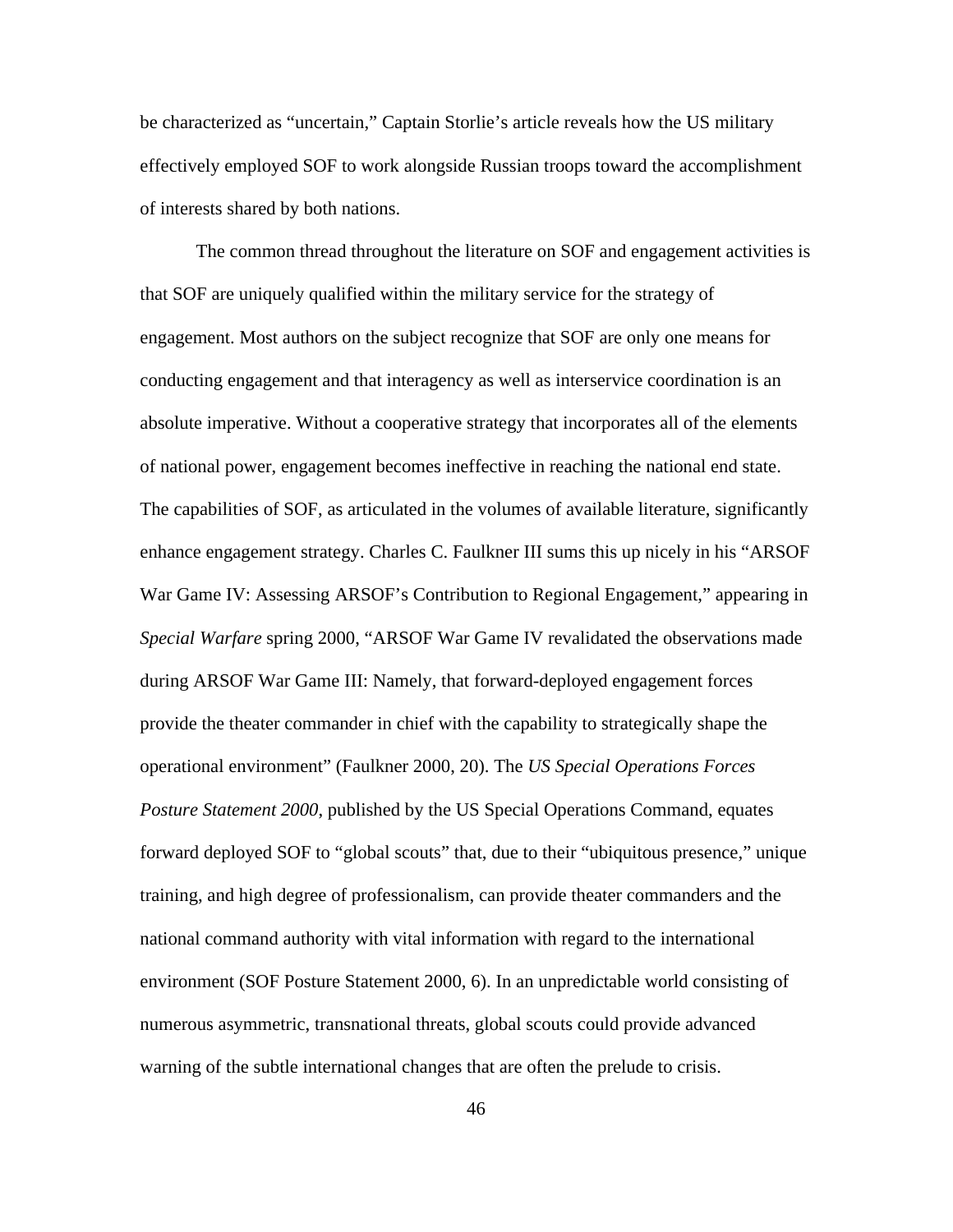The US and the PRC have many mutual interests in Asia. A variety of sources substantiate this point. *China's National Defense in 2000*, the PRC's defense white paper published by the Information Office of the People's Republic of China on 16 October 2000 states, "China steadfastly follows an independent foreign policy of peace and is committed to a new world of peace, stability, prosperity and development" (China 2000a, 1). While it is true that this document initially emphasized Chinese issues concerning Taiwan and opposition to "neo-interventionism" (China 2000a, 2), implying a divergent path with US policies, latter segments of the paper address areas of shared interests with the US. Chinese concerns for the spread of extremist terrorism, illicit narcotics, environmental and natural disasters, and problems that result in refugee crises (China 2000a, 13-16), are of equal concern to the US. Admitting that their country is vulnerable to natural disasters, the paper tells how they use their military, much the same way the US does, to alleviate the effects of floods, droughts and storms (China 2000a, 13). In the areas of international security cooperation and regional security cooperation, the PRC is relatively active in pursuing and participating in military exchanges in order to build "mutual trust, friendship and cooperation with armed forces of other countries" (China 2000a, 14) for the betterment of regional and world peace. Emphasizing Chinese participation in ARF, the document indicates that the PRC appears to be interested in continued multilateral engagement for military cooperation in peacekeeping, maritime search and rescue, military medicine, and disaster relief (China 2000a, 15). The PRC's participation in UN peacekeeping activities, while considerably smaller than the US and other more developed countries, is still impressive, and the paper professes that they intend to continue to do their part for the UN (China 2000a, 17). A comparison of the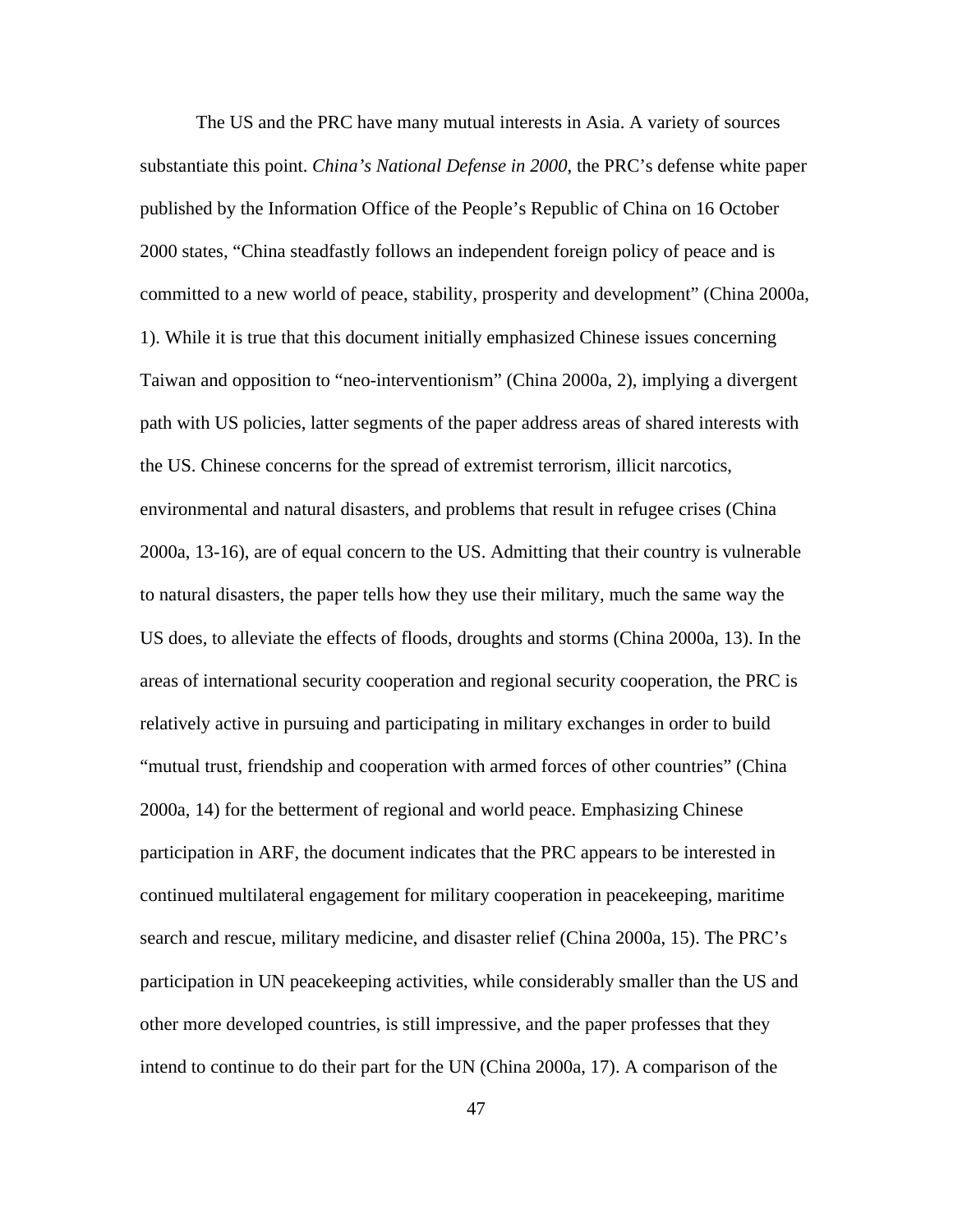PRC defense white paper with the US national security strategy suggests that the two countries have many national interests in common.

Some may question the validity of using a political document, such as China's National Defense white paper, as an expression of genuine Chinese objectives and policies. But other sources, from both inside and outside the PRC government, mention interests and problems similar to those contained in the white paper. Lieutenant General Li Jijun's speech to the US Army War College, mentioned at the beginning of this chapter, acknowledged that military-to-military relations are a means to peace and stability and expressed the view that military exchanges are mutually beneficial to the US and China (Li Jijun 1997, 8). He also highlighted Chinese participation in UN peacekeeping missions and stated that "the promotion of development [is a] responsibilit[y] to be shared by all nations" (Li Jijun 1997, 8).

In "China and the 21st Century" by Scott M. Leeb, an on-line article published by the Institute for National Strategic Studies, the author indicates that throughout the 1990s China has softened its long held beliefs against multilateral engagement. Primarily due to economic needs, Chinese multilateral dialogue with ASEAN has nonetheless spread to support for security cooperation in the region. "China's pledge to support efforts aimed at enhancing security cooperation in the Asia-Pacific has resulted in its annual participation in ARF" (Leeb 1999). Mr. Leeb concludes his article with several recommendations for improving relations with China that include strengthening bilateral and multilateral military ties. Continued Chinese participation in ARF may provide an opportunity for Chinese military forces to participate in multilateral regional peacekeeping exercises that would almost certainly involve US SOF elements.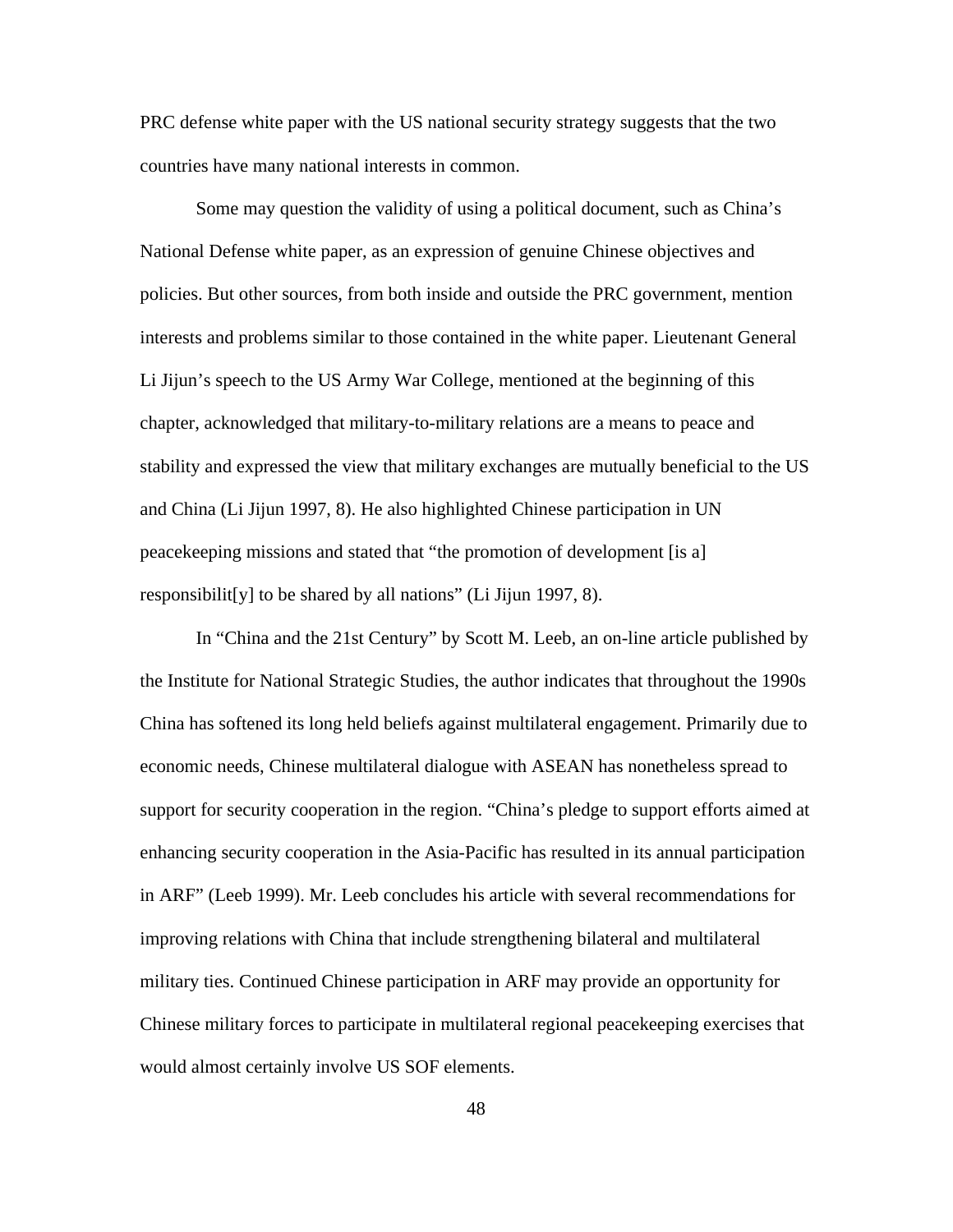As for common problems that the US shares with China, trafficking of illicit narcotics and terrorism are perhaps the most obvious. *The China Reader: The Reform Era*, a collection of articles and speeches edited by Orville Schell and David Shambaugh includes sections on the changes in Chinese culture and society in the wake of economic reforms. One article, entitled "Shake, Rattle, and Roll" tells how "opium from Yunnan Province's poppy crop and hashish from Xinjiang can be bought in almost every major city in China" (Schell 1992, 284). "Shanghai's Dark Side" by Angelina Malhotra reports that Shanghai has returned to its pre-communist revolution state of decadence with official corruption tacitly allowing, if not participating in, narcotics trafficking, gambling, and prostitution (Malhotra 1994, 396). The US Department of State's International Narcotics Control Strategy Report of 1999 states that "China is now the principal route for heroin smuggled out of Burma, with roughly 90 percent of seizures of Southeast Asian heroin occurring within Chinese borders" (US Department of State 1999). This report also mentions that China and the US have signed a treaty whose purpose is to "speed communications and enhance the flow of counter-narcotics related intelligence" (US Department of State 1999). Bilateral cooperation in the war on drugs, including US Drug Enforcement Agency (DEA) training to Chinese law enforcement, continues as a priority for the US Department of State. A report published by the PRC's Ministry of Foreign Affairs and obtained on-line indicates that China places similar priority on developing international cooperation to staunch the flow of illicit narcotics (China 2000b). China and the US appear to share narcotics trafficking as a serious national problem.

49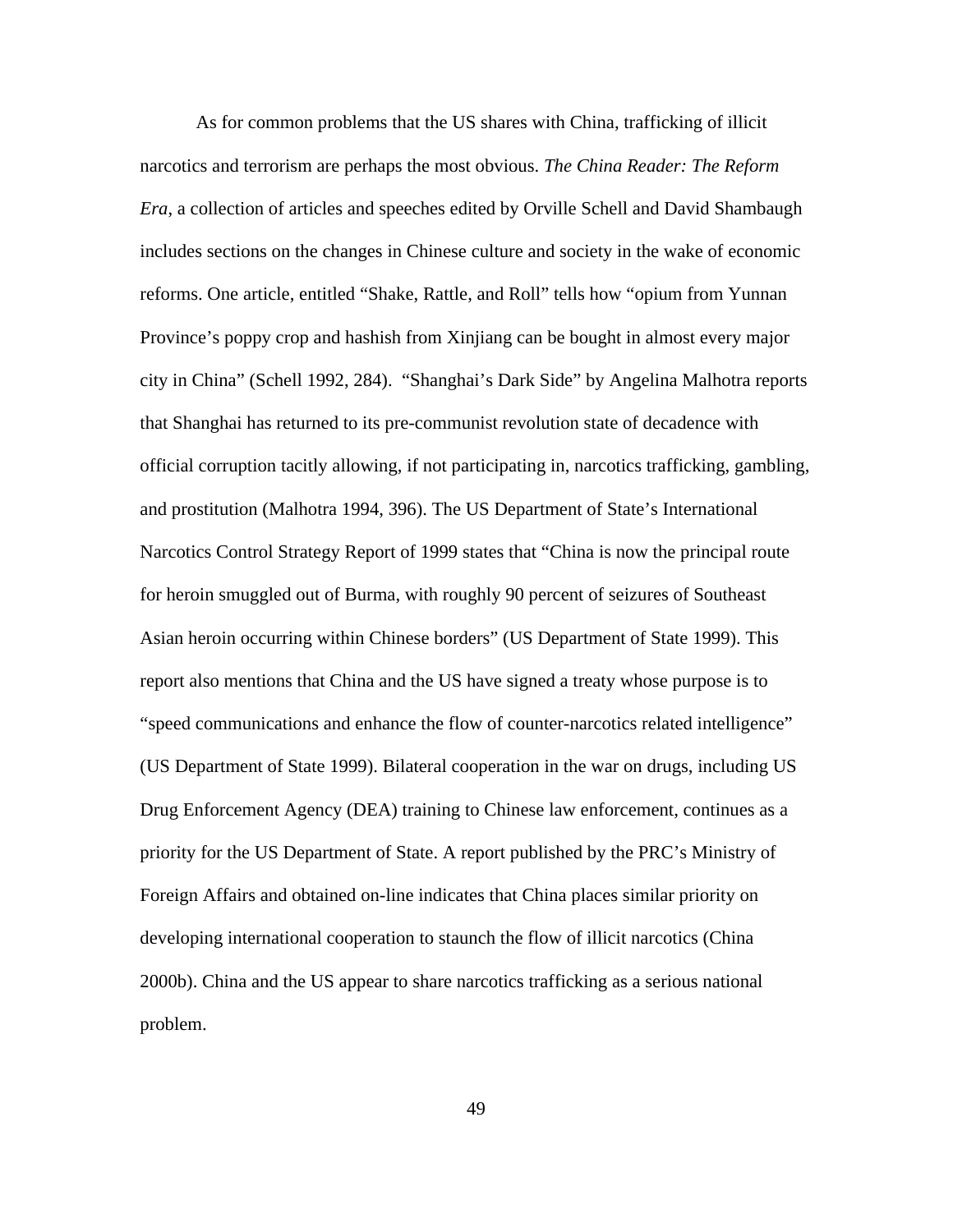Terrorism is another problem that China shares with the US. Nicolas Becquelin's "Xinjiang in the Nineties," appearing in the July 2000 issue of *The China Journal*, provides insight into China's terrorism problem, its root causes and the PRC fear of it. Throughout the 1990s China has experienced an increase in terrorist activity, primarily in the Muslim dominated province of Xinjiang. Located in the extreme northwest part of the country, Xinjiang is the traditional home of Uighurs, Kazakhs, and other less numerous Turkic speaking people. Most important to the PRC, Xinjiang is also the location of recent discoveries of vast amounts of untapped oil and natural gas (Becquelin 2000, 65). Increasing numbers of Han Chinese and subsequently, a higher demand for the precious commodity of water in this high desert region, has added new vigor to already existing ethnic rivalries (Becquelin 2000, 76). The newly independent Central Asian states, comprised of people culturally and linguistically related to Xinjiang's population and sharing a porous border region with China, have given the Beijing leadership more cause for concern. The "Shanghai Five" summits--dialogue between the PRC, Russia, Kazakhstan, Kyrgystan, and Tajikistan--have resulted in the establishment of "a platform for regional security and economic cooperation" (Becquelin 2000, 70). But as the author astutely points out, the PRC's main focus in this forum is "to ensure these states do not support" terrorism or a separatist movement within Xinjiang (Becquelin 2000, 70). The shared threat of terrorism is just one more area that the US and the PRC could face together.

Another issue of great interest to both countries is maritime safety, specifically in the South China Sea. The US Pacific Command's Public Affairs Office published a news release on 3 June 2000 that both highlighted the concerns that both countries have in this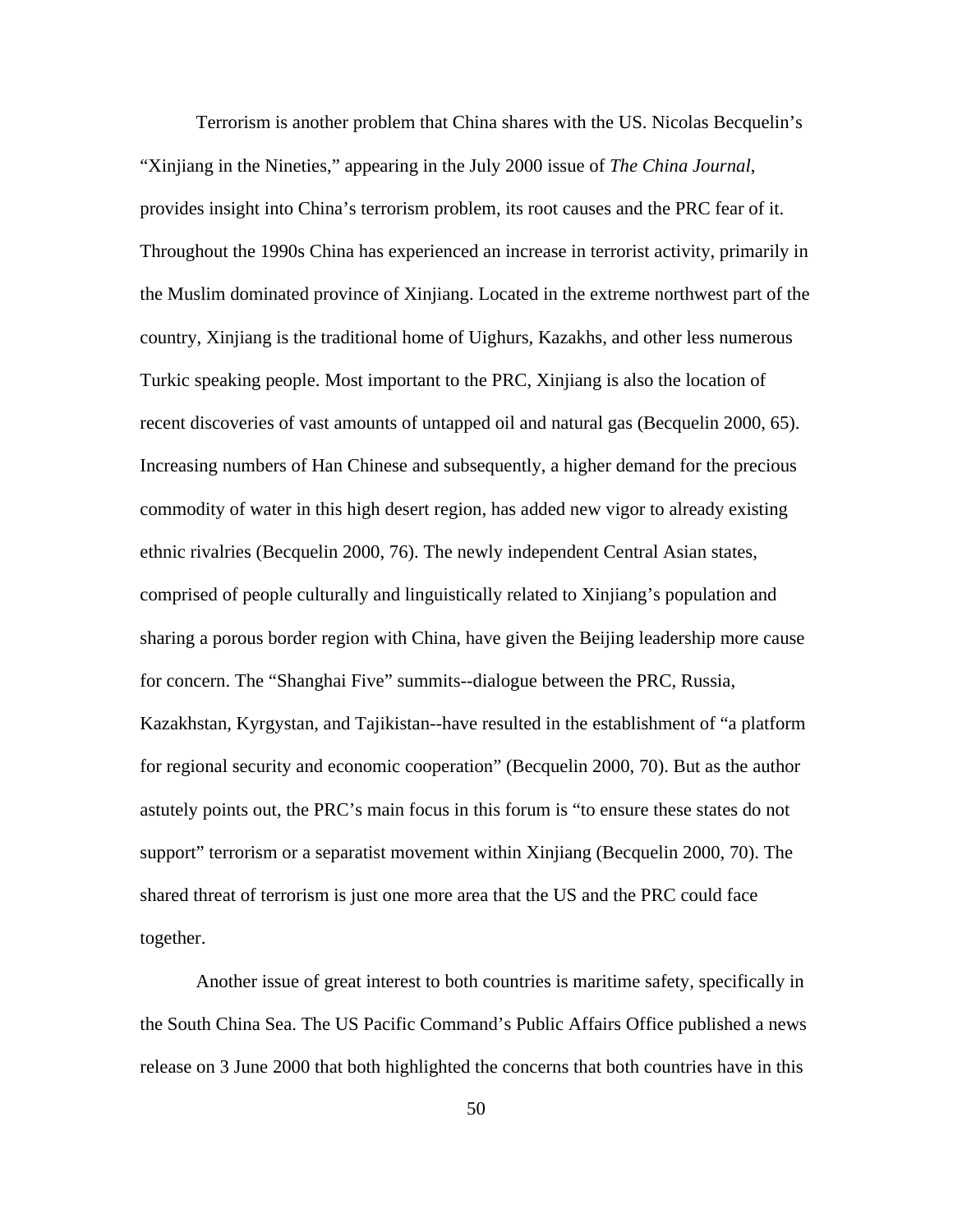area, as well as announcing the progress made via negotiations. The most recent talks centered on maritime communication between ships and aircraft for the assurance of safety (*News Release 07-00* [USPACOM Public Affairs], 3 June 2000). US-PRC cooperation in maritime safety could be enhanced to tackle other maritime issues.

An article appearing in the December 1998 issue of *National Geographic* entitled "South China Sea: Crossroads of Asia" tells of an increase of piracy in this vital shipping lane. Nearly one-half of the reported acts of piracy worldwide in 1997 occurred in the South China Sea. "Most stop at thievery, grabbing cash from the captain's safe or stealing videotape recorders, personal computers, or other luxury goods from the hold. But there is occasional violence" (Dahlby 1998, 23). According to the author, the increase in piracy is due in part to decreased Russian and American naval presence in the area (Dahlby 1998, 19). Decreased naval activity provides pirates more freedom of action. Using high performance speedboats, pirates board target vessels at night and "armed with knives, rob the crew" (Dahlby 1998, 19). Piracy does not now seriously impact commercial shipping but if it continues to grow in intensity the nations most affected by it may take action.

According to Sheldon W. Simon in "Asian Armed Forces: Internal and External Tasks and Capabilities," published on-line by *The National Bureau of Asian Research*, "Malaysian Prime Minister Mahatir has suggested that cooperative peacekeeping could be expanded beyond the traditional separation of combatants to 'keeping sea-lanes and air space free of piracy and hijackings'" (Simon 2000). China and the US are two of the many countries that have a vested interest in secure sea-lanes and could provide mutual support to deter piracy.

51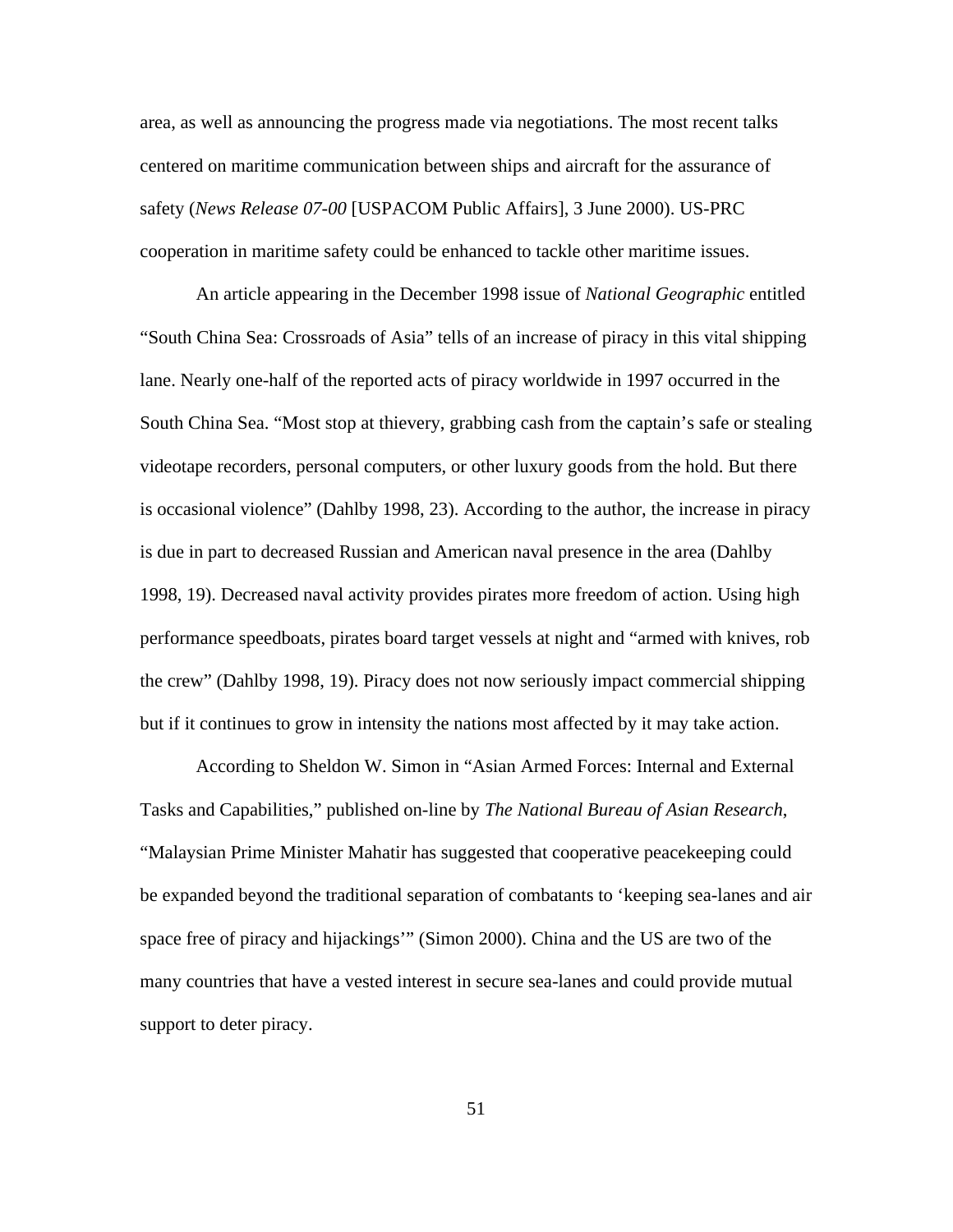No matter how many areas of mutual interest the US shares with the PRC, the US cannot afford to alienate its friends and allies in the Asia-Pacific region while getting closer to China. Two sources cited earlier in this chapter provide insight into how several Asian nations view China and the US role in Asian security. Both "Asian Perspectives on the Challenges of China," the Final Report of the National Defense University's Pacific Symposium 2000, and "Living with the Colossus: How Southeast Asian Countries Cope with China" by Ian James Storey, published in *Parameters*, winter 1999-2000, by the US Army War College, suggest that many Asian countries approach China with cautious open arms. Strongly desiring increased trade with China, while wary of hidden hegemonic designs, they favor continued US military presence in the region and ways to make China's military more transparent to the outside world. Mr. Storey concludes his piece by saying: "ASEAN supports a policy of engagement with China, hoping that economic interdependence and China's participation in the embryonic regional security architecture will mitigate their security concerns" (Storey 2000).

The available literature points toward a US desire to engage China, with the full support of its friends and allies in the region, in order to give the Beijing leadership every opportunity to demonstrate its good will through security cooperation. The capabilities and past utilization of SOF indicates that SOF has not only demonstrated its expertise in engagement activities, but continues as the vanguard for US military engagement activities worldwide. Peacefully engaging China militarily with SOF then becomes a matter of identifying areas where the US and China share common interests and whether the two nations are politically willing to accept SOF as a means of engagement.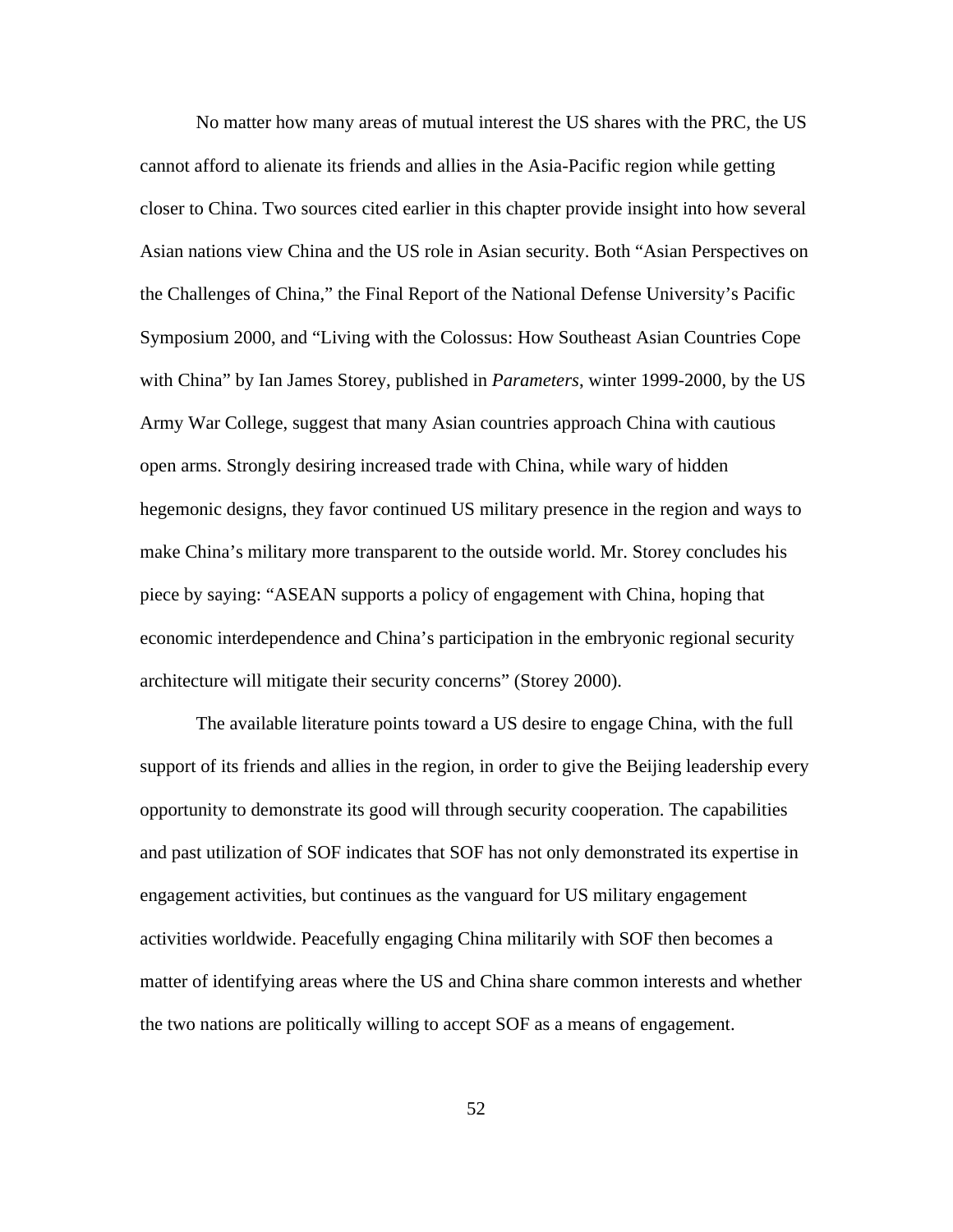## CHAPTER 3

## FEASIBILITY

"Feasibility is an assessment of the strategic concept (ways) given the resources (means)" (Davis 2000, L1-E-1). Currently, military engagement between the US and the PRC consists of high-level civilian and Defense Department official visits, military educational institution visits, bilateral and multilateral security talks, seminars and forums, and naval port calls. While these confidence-building measures are certainly valuable means for pursuing increased understanding between the two nations, this chapter examines whether, given SOF characteristics, capabilities, and current engagement methods, SOF are a feasible "next step" in military-to-military engagement and can accomplish USCINCPAC's China objective of "develop[ing] areas where [China] can play a constructive, responsible role in promoting security and peaceful development in the region" (US Congress, House 2000, 12).

## SOF Characteristics

Regardless of service component or unit of assignment, SOF personnel share characteristics that indicate they are a highly effective means of engagement. The US SOF Posture Statement 2000 lists the SOF characteristics as: "Mature professionals with leadership abilities; specialized skills, equipment, and tactics; regional focus; language skills; political and cultural sensitivity; and [a] small, flexible, joint-force structure" (SOF Posture Statement 2000, 1).

The professional maturity of SOF personnel, when combined with their other inherent characteristics and mission capabilities, makes them ideally suited for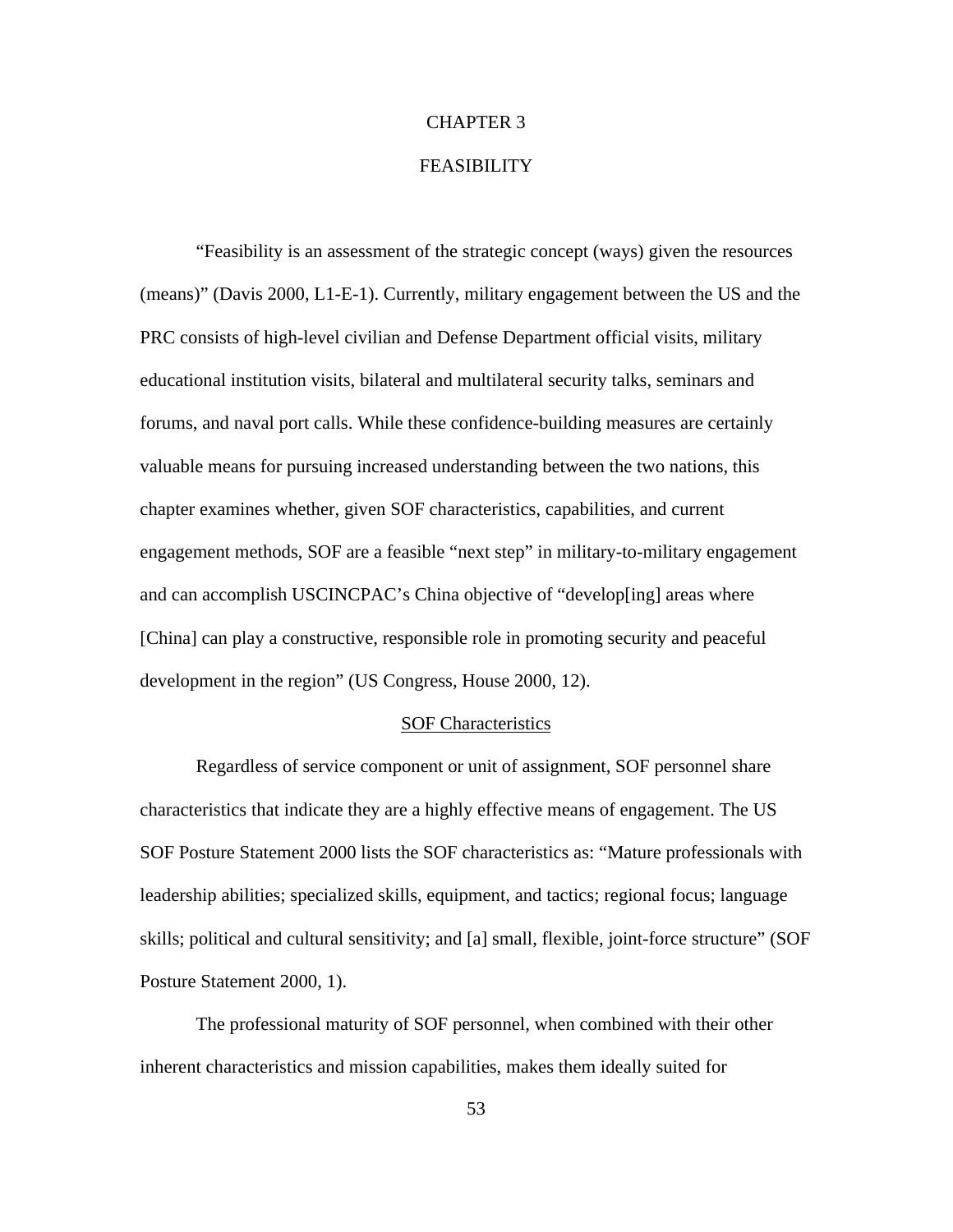engagement activities. Their specialized skills, equipment, and tactics, as will be seen, are easily adapted to international threats of grave concern to many countries, including China.

Regional focus and language skills prepare particular SOF elements for a variety of missions in the area of the world to which they are assigned. In the case of Asia, the Army SOF (ARSOF) unit charged with being ready for missions in the PACOM Area of Responsibility (AOR) is 1st Special Forces Group (Airborne). This element is headquartered at Fort Lewis, Washington, with one battalion forward deployed in Okinawa, Japan. The Army Civil Affairs and Psychological Operations Command at Fort Bragg, North Carolina maintains active and reserve units that are regionally and linguistically trained for duty in Asia (SOF Posture Statement 2000, 53). Naval Special Warfare Group One, headquartered in Coronado, California, maintains NAVSOF readiness for USPACOM and USCENTCOM (US Central Command). SEAL Team One and SEAL Team Five, also in Coronado, have geographical areas of orientation in Southeast Asia and the Northern Pacific, respectively. SEAL Delivery Vehicle (SDV) Team One, located at Pearl Harbor, Hawaii, is deployable to both the PACOM and CENTCOM areas. Naval Special Warfare Unit One in Guam provides command and control for NAVSOF elements deployed to the Pacific area (*SOF Reference Manual*  1998, 4-9). AFSOF maintains a variety of specialized air wings and squadrons that support the Pacific theater and a Foreign Internal Defense (FID) Squadron at Hurlburt Field, Florida, that contains subordinate elements prepared to conduct FID and coalition support missions in Asia. The aviation FID squadron provides training and support to host nations in the areas of air power doctrine, force planning, operational support,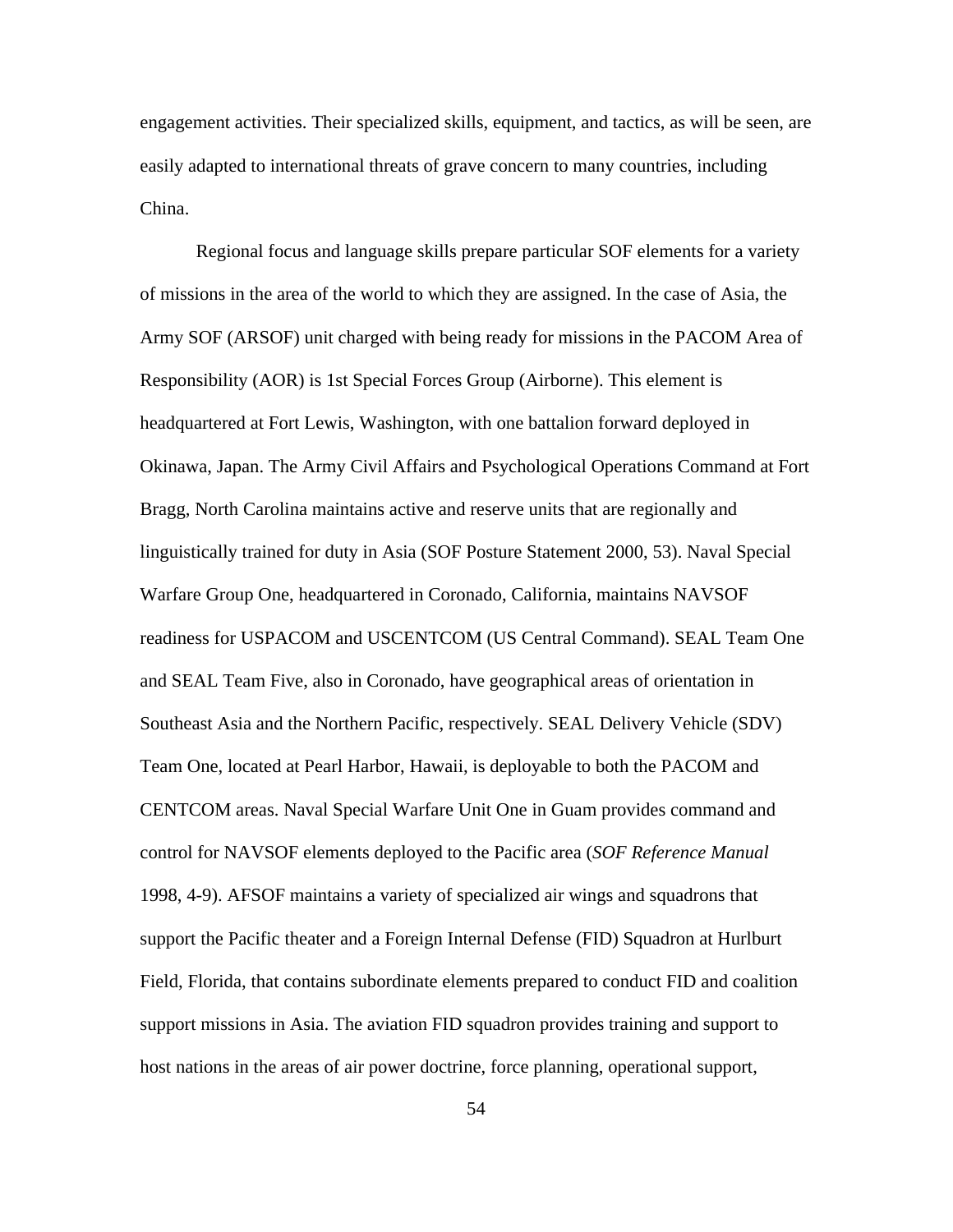tactical employment, aircraft maintenance, supply, logistics, safety, and airbase defense (SOF Reference Manual 1998, 5-49). Maintaining a regional and linguistic focus allows SOF personnel the knowledge to fully understand the host nation with which they are engaging and the skills necessary to teach and train foreign soldiers, sailors, and airmen.

Perhaps the two most critical characteristics that ideally suit SOF for engagement activities are their political and cultural sensitivity and their small, flexible nature. One author refers to SOF as "Warrior-Diplomats," emphasizing, "The very nature of special operations requires that SOF be politically attuned to both the foreign and domestic ramifications of their actions" (Goodman 1995, 42). The small, task-organized elements in which SOF normally deploys led another author to describe SOF as an "unobtrusive" means of engagement (Adolph 1992, 40). Because SOF maintains such a wide variety of skills within its organizations, it is able to "tailor-to-task" for engagement activities (Schoomaker 1998, 4). This means that a small element can provide a variety of training venues simultaneously, as the author experienced first hand in the Kingdom of Thailand. While a reserve Civil Affairs detachment conducted a combined humanitarian assistance project, two Special Forces teams provided both air mobility training and urban combat training to Thai infantry units. These characteristics are invaluable traits when conducting engagement activities with nations that may be politically uncomfortable with taking the initial steps toward a more visible international security role.

The above SOF characteristics indicate an adeptness well suited for politically sensitive engagement activities. But just possessing skills for teaching people of a different culture and nationality does not equate to possessing knowledge worth learning.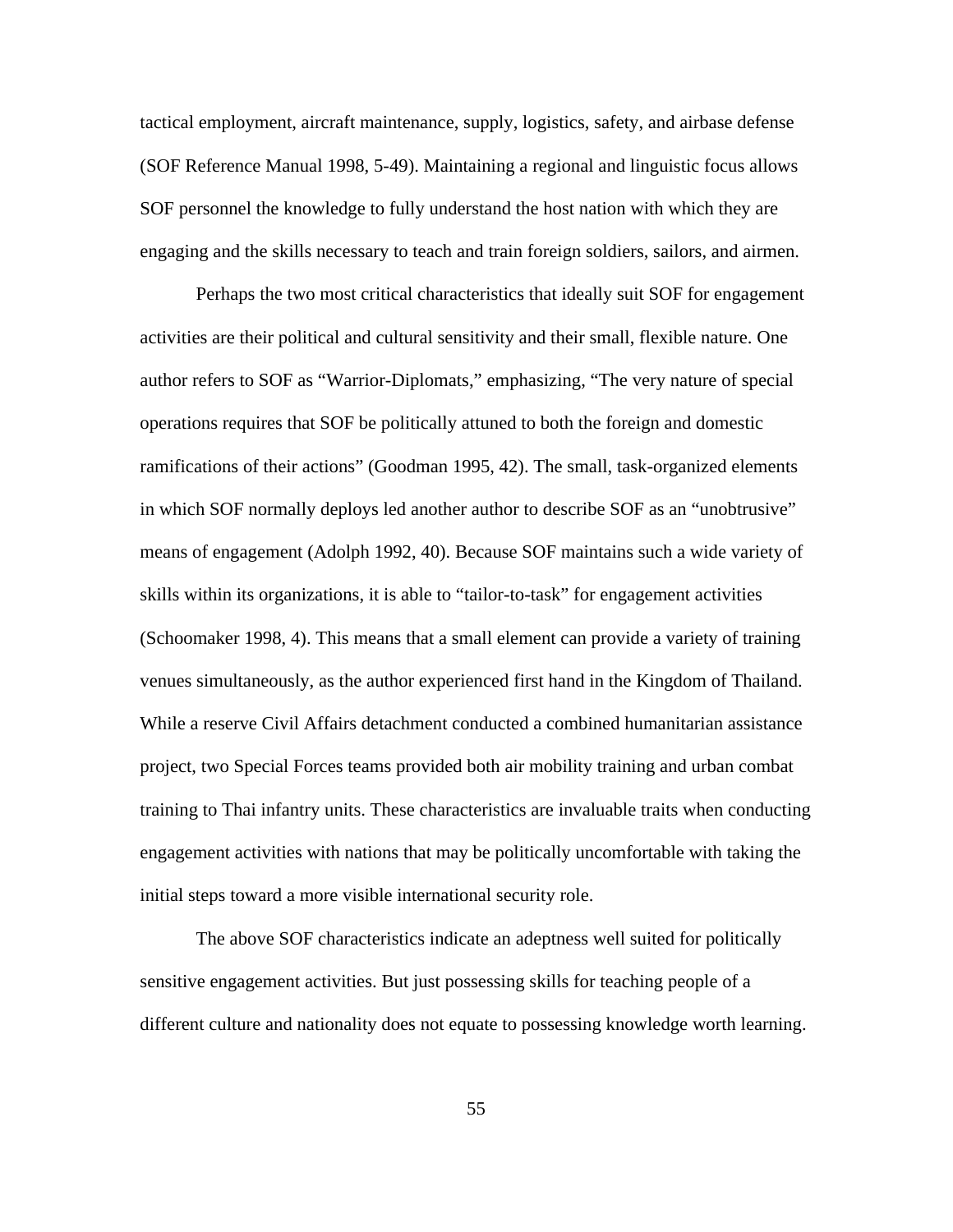In a world that is increasingly challenged by a variety of transnational threats, knowledge at combating those threats is also in high demand.

#### SOF Capabilities

As mentioned in Chapter 2, the US military's Joint Publication 3-05, *Doctrine for Joint Special Operations*, gives guidance on the employment of US SOF. This doctrine designates nine "principal missions" and seven "collateral activities" for SOF. Brief descriptions of each are provided below. It is important to note that SOF prepare to conduct these tasks throughout the spectrum of conflict and is therefore, when called upon, proficient at teaching these skills to the soldiers of foreign militaries.

### Primary SOF Missions

## Direct Action

SOF conduct Direct Action (DA) missions "to seize, destroy, capture, recover, or inflict damage on designated personnel or material" (JP 3-05 1998, II-3). DA involves a variety of techniques requiring knowledge in basic infantry squad movement procedures to more advanced skills such as directing precision air, ground, or naval munitions. SOF train to conduct DA in maritime, coastal, riverine, subsurface, urban, rural, and uninhabited areas and is provided the equipment necessary for success. In a bilateral engagement program with the PLA, SOF and PLA units could conduct combined training in small unit tactics, raids, and ambushes. Training such as this could build mutual confidence and rapport between soldiers and increase transparency.

### Special Reconnaissance

As its name implies, Special Reconnaissance (SR) missions are "reconnaissance and surveillance actions . . . to obtain or verify, by visual observation or other collection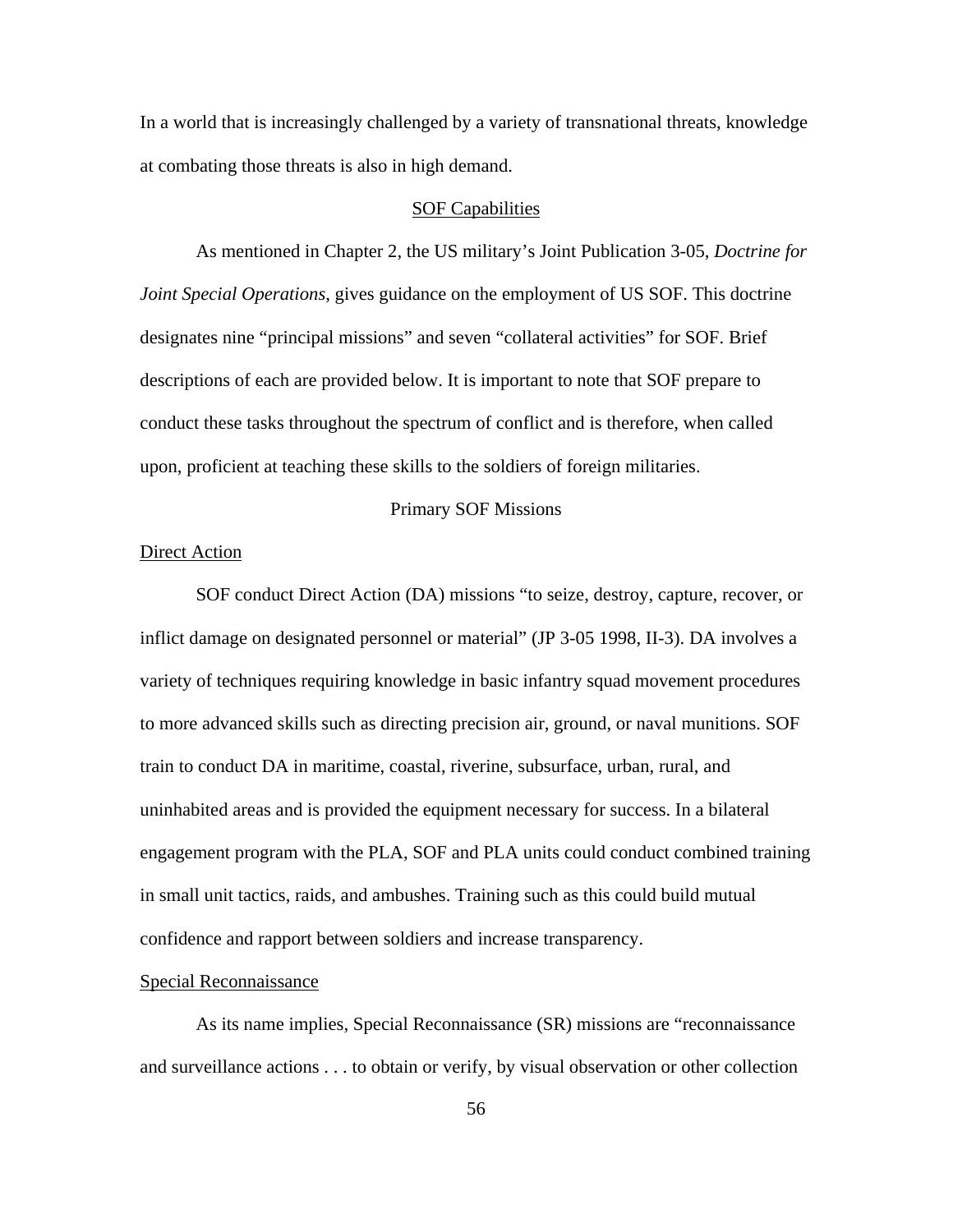methods, information" (JP 3-05 1998, II-4), required by the supported headquarters. Like DA, SR requires knowledge in basic military skills as well as advanced collection techniques and the ability to traverse all types of terrain. In addition to building rapport, confidence and increasing transparency between SOF and the PLA, this training would have a very practical application in stemming the flow of illegal narcotics, a concern of both countries. In a multinational setting, it is not hard visualize several nations of Asia, all with narcotics trafficking problems, conducting combined reconnaissance operations aimed at curbing the flood of narcotics and its negative affect on regional stability.

# Foreign Internal Defense

The SOF role in Foreign Internal Defense (FID) is only part of a government program of the same name. In the larger context of the term, FID is an interagency effort to assist another "government to free and protect its society from subversion, lawlessness, and insurgency. SOF's contribution . . . is to organize, train, advise, and assist HN [Host Nation] military and paramilitary forces" to counter their countries internal threats (JP 3-05 1998, II-6). The SOF FID mission, and the following mission (UW), provides SOF with the requirement of being capable to teach and train military skills, from basic rifleman skills to more advance military operations to non-English speaking soldiers. Conducting Joint Combined Exchange Training (JCET) in a host nation is the principal means in which SOF prepare for this mission. Conducting JCETs in China with the PLA would benefit SOF units greatly by providing language and cultural experience and training opportunities, while also providing training opportunities for the host nation's units.

57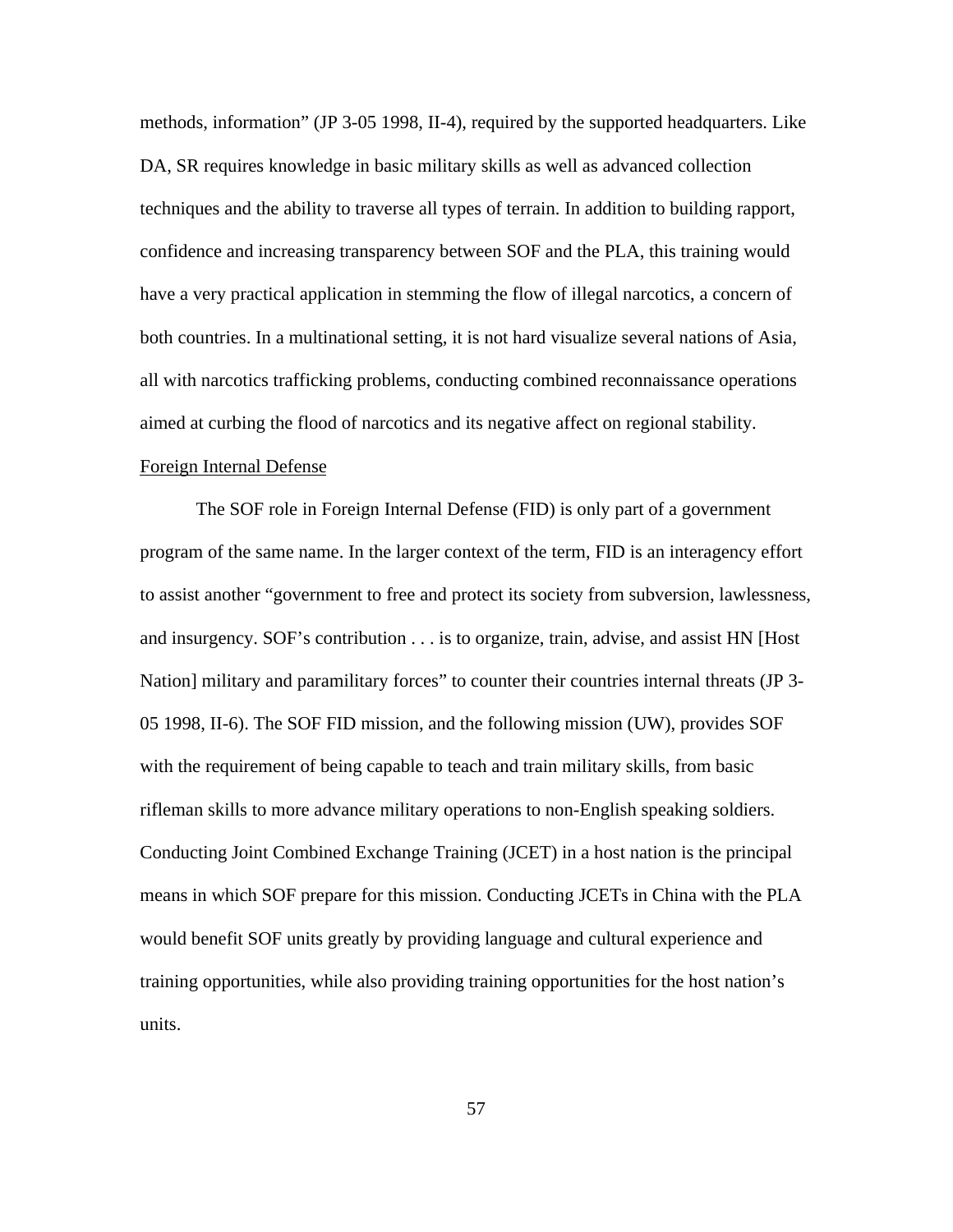#### Unconventional Warfare

Unconventional Warfare (UW) represents the foundation of SOF. In the US military, the UW roots of SOF go back to World War II and the Office of Strategic Services. UW involves the organizing, training, equipping, supporting, and directing of indigenous forces to conduct combat operations in support of a larger, conventional force. The whole range of the other SOF missions applies to the SOF role in UW (JP 3-05 1998, II-7). Like FID, the best method to train SOF for this mission is through the JCET.

## Combating Terrorism

The ever-increasing threat of international terrorism to the US and other nations makes the SOF role in Combating Terrorism (CBT) a growth industry. Its roles include "antiterrorism (AT) (defensive measures taken to reduce vulnerability to terrorist acts) and counterterrorism (CT) (offensive measures taken to prevent, deter, and respond to terrorism), taken to oppose terrorism throughout the entire threat spectrum" (JP 3-05 1998, II-8). SOF can conduct combined CT training with the PLA. If the PLA does not currently have a CT capability, SOF can assist in developing one. Exposure to each others CT capabilities not only increases transparency, but should it become necessary to conduct combined CT operations in the future, building confidence now is better than trying to build building confidence during a terrorism crisis.

#### Psychological Operations

Psychological Operations (PSYOPS) are "planned operations to convey selected information and indicators to foreign audiences" in order to influence their behavior. SOF PSYOP units plan and prepare pre-approved material, as well as coordinate the dissemination effort, at the strategic, operational, and tactical levels (JP 3-05 1998, II-8).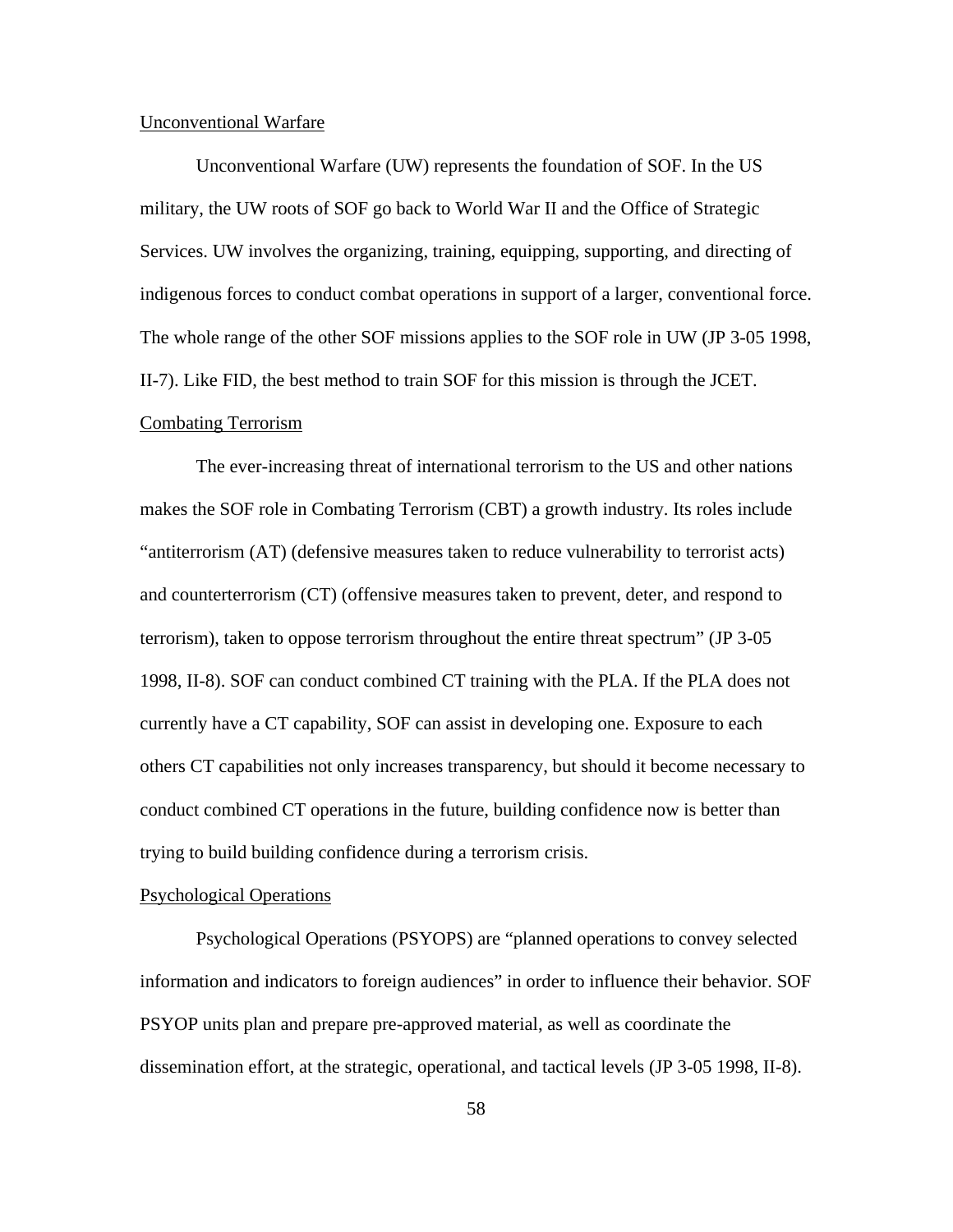PSYOPS teams are often the most effective way to get vital information out to the populace immediately after a natural or man made disaster. Combined training between SOF and the PLA in the venues of peacekeeping operations and humanitarian assistance would certainly include PSYOPS teams.

### Civil Affairs

SOF units, principally Army Civil Affairs (CA) units, train to conduct "activities . . . that establish, maintain, influence or exploit relations between military forces and civil authorities, both governmental and nongovernmental, and the civilian population in a friendly, neutral, or hostile area of operations to facilitate military operations and consolidate operational objectives" (JP 3-05 1998, II-9). Humanitarian assistance and disaster relief are perhaps the most visible military operations that require significant CA support. The author's own experience in Haiti highlights the need for close cooperation between the military and government and nongovernmental organizations (NGOs). A "constructive, responsible" PLA, participating in humanitarian assistance operations and peacekeeping in the region, will certainly come into contact with NGOs. Combined training between PLA units and SOF CA units in a nonstressful, peacetime environment, can better prepare both nations for this certainty.

### Counterproliferation of Weapons of Mass destruction

The proliferation of Weapons of Mass Destruction (WMD), like terrorism, is an international problem of grave concern. "SOF is tasked with organizing, training, equipping, and otherwise preparing to conduct operations in support of US Government Counterproliferation (CP) objectives" (JP 3-05 1998, II-10). Many of the skills used to conduct CT and DA also apply to CP.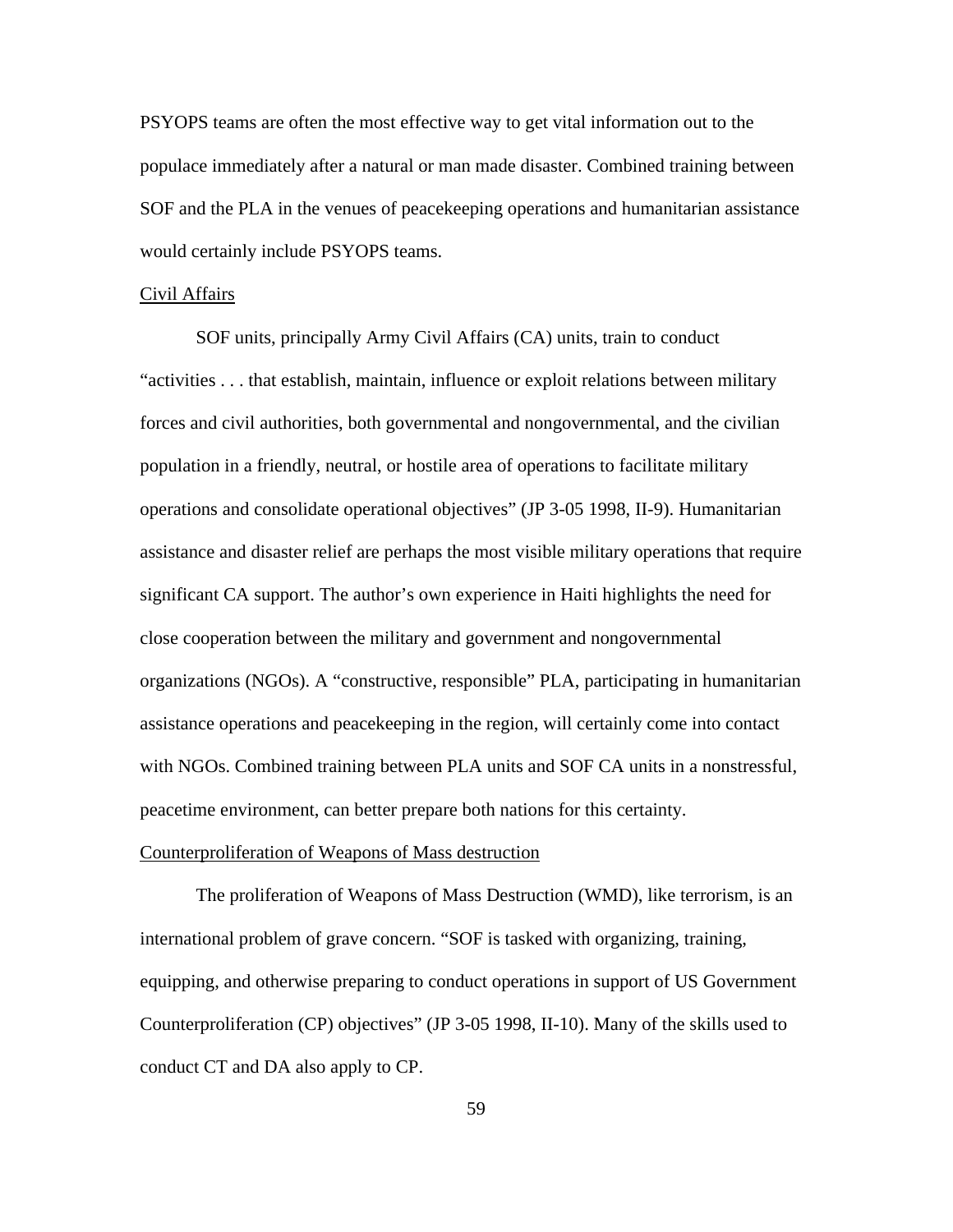## Information Operations

SOF conduct DA, SR, PSYOP, CA, and FID missions in support of Information Operations (IO). The goal of IO is "to affect adversary information and information systems while defending one's own information and information systems" (JP 3-05 1998, II-11).

# SOF Collateral Activities

## Coalition Support

As demonstrated during the Persian Gulf War and subsequent peace support operations, the US Government, while maintaining the capability to act unilaterally with its military forces, intends to pursue coalition building to counter the threats that endanger the international community. SOF, because of its characteristics and capabilities, is uniquely qualified to provide Liaison Coordination Elements (LCEs) to coalition partners. This collateral activity "includes training coalition partners, . . . assisting with communications . . . and establishing liaison to coordinate for combat support and combat service support" (JP 3-05 1998, II-11). Conducting combined training with the PLA would prepare SOF to provide this same support to PLA units deployed in a multinational peacekeeping role.

# Combat Search and Rescue

Combat Search and Rescue (CSAR) is the rescue or recovery "of distressed personnel" throughout the spectrum of conflict. SOF maintain this capability, primarily to rescue their own personnel, but also to assist in the recovery of personnel from all the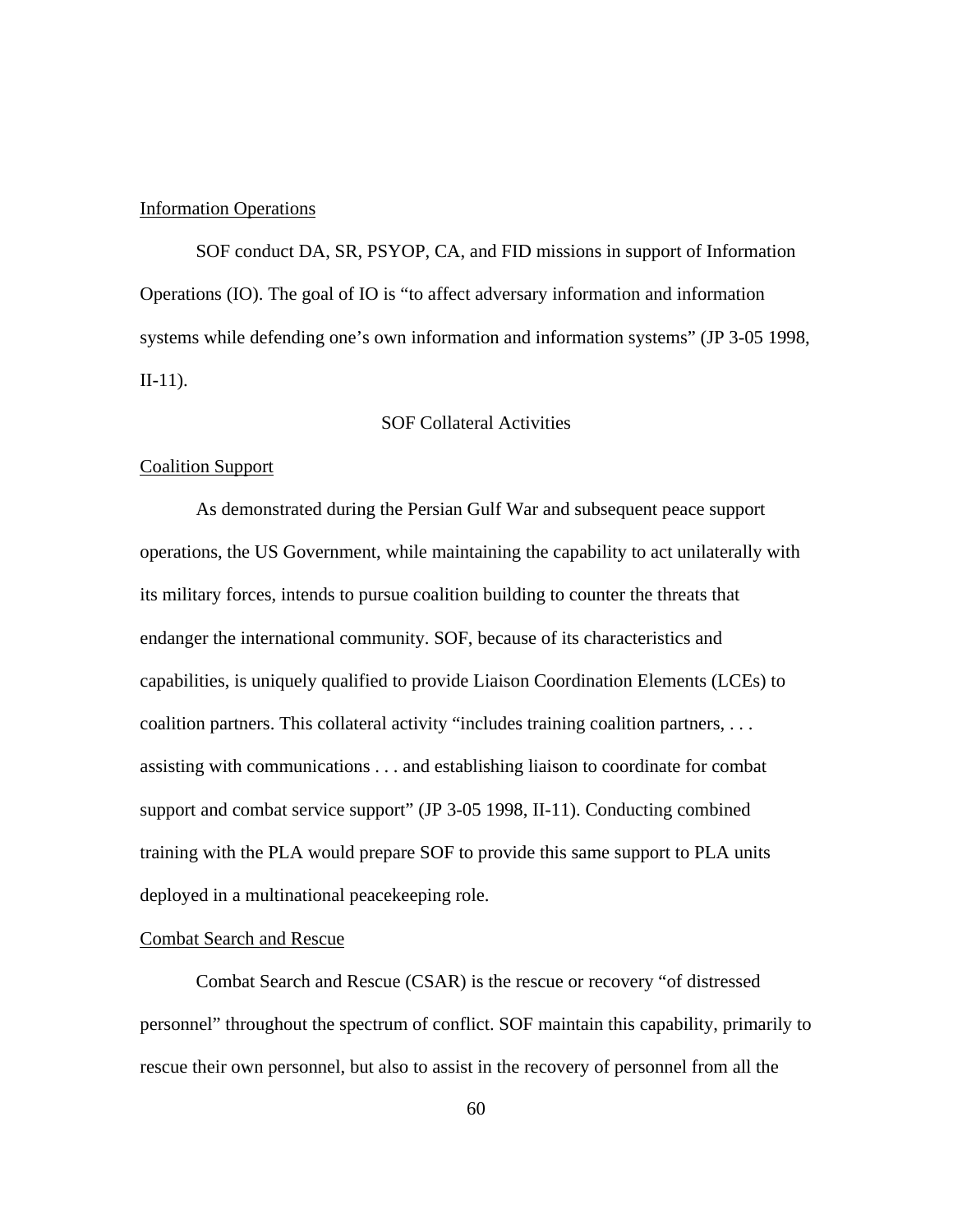service components and coalition partners, when required (JP 3-05 1998, II-12). CSAR operations inherently involve many of the same capabilities required by other SOF missions and activities. SOF and PLA units could potentially train together on search and rescue techniques that would benefit both militaries in peacekeeping missions as well as disaster relief.

### Counterdrug Activities

"CD [Counterdrug] activities are active measures taken to detect, monitor, and counter the production, trafficking, and use of illegal drugs" (JP 3-05 1998, II-12). The SOF characteristics and capabilities that apply to SR, FID, and UW are equally important to CD. The narcotics trafficking problems faced by China will be discussed later in this paper. Suffice to say here that this problem is international. SOF have conducted counternarcotics training with other militaries in Asia and could do the same in China. Countermine Activities

Countermine (CM) activities, inherently humanitarian in nature, are those activities "to reduce or eliminate the threat to noncombatants and friendly military forces posed by mines" (JP 3-05 1998, II-12). SOF personnel use their language and cultural skills, as well as their engineering skills to train foreign forces "to locate, recognize, and safely dispose of mines and other explosive devices" (JP 3-05 1998, II-12). PLA forces have extensive experience in this as well, especially along their national border with Vietnam (China 2000a, 20). Combined training in this activity can only lead to increased safety for the soldiers of both nations.

## Foreign Humanitarian Assistance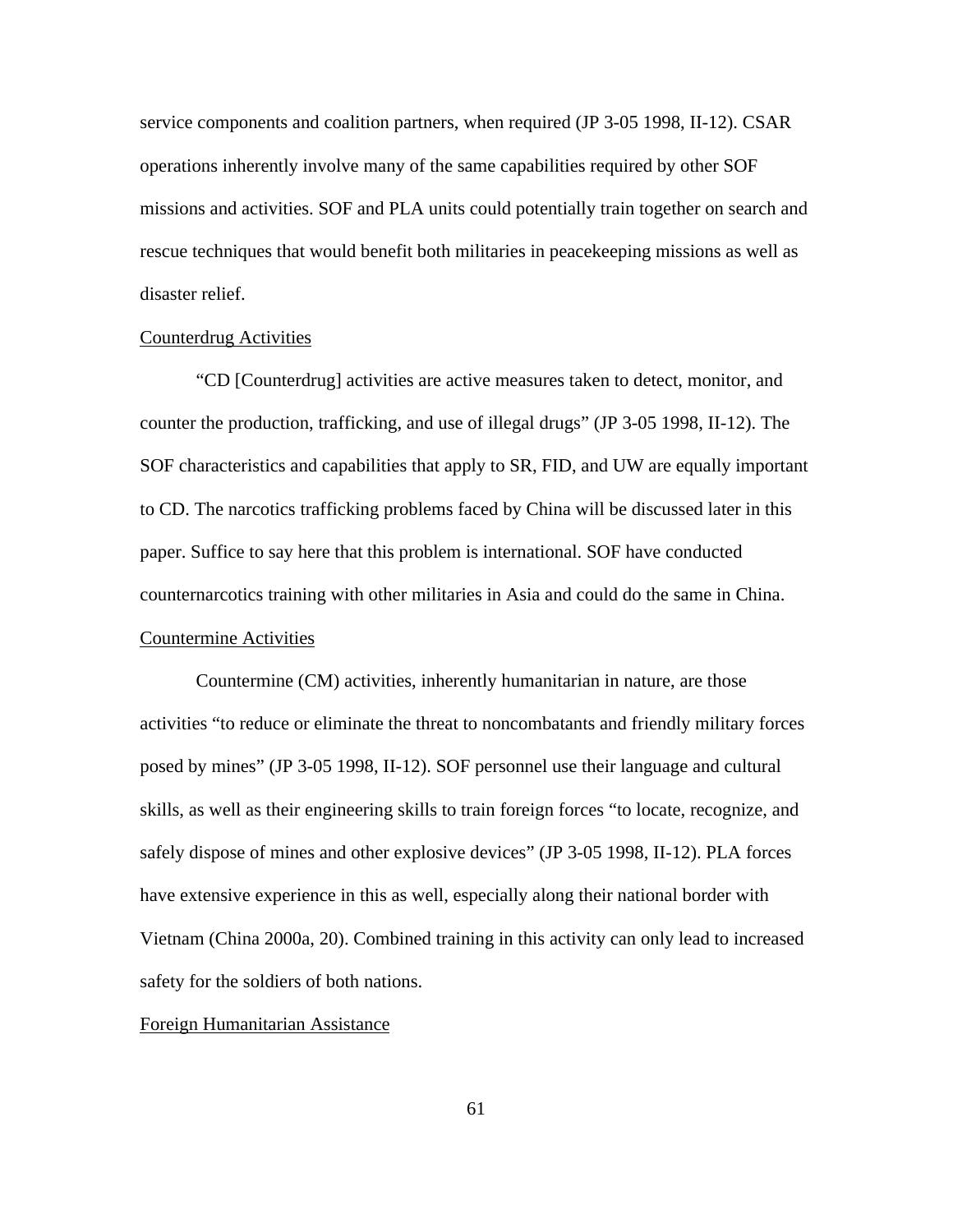Natural and man-made disasters have ripple effects that can threaten regional stability. Recognizing this threat, US military forces maintain the capability to aid in the relief and reduction of suffering caused by disasters. Presumably, a "constructive, responsible" PRC would also participate in regional disaster relief and humanitarian assistance. The aforementioned characteristics and capabilities of SOF make them indispensable in US Foreign Humanitarian Assistance (FHA) activities and multinational humanitarian assistance efforts. As discussed in the following chapter, the PLA has a wealth of experience in disaster relief within their own borders. FHA training venues, bilateral and multilateral, may provide excellent ways to build confidence, increase transparency, and further cooperation on the international scene.

## Security Assistance

Pursuant to "the Foreign Assistance Act of 1961 (as amended) and the Arms Export Control Act of 1976 (as amended)," SOF can provide Military Training Teams (MTTs) to foreign militaries "in the furtherance of national policies and objectives" (JP 3-05 1998, II-13). FID skills are definitely at work when conducting SA.

# Special Activities

SOF special activities are beyond the scope of this thesis, as they "require a Presidential finding and Congressional oversight" (JP 3-05 1998, II-13).

The capabilities, and the degree of knowledge, necessary to conduct these special missions and collateral activities across the spectrum of conflict, coupled with the characteristics of SOF, make SOF soldiers, sailors, and airmen, fully qualified to teach and train foreign military personnel, thereby furthering US policies, objectives, and interest through peacetime engagement. By training with the PLA in several of these SOF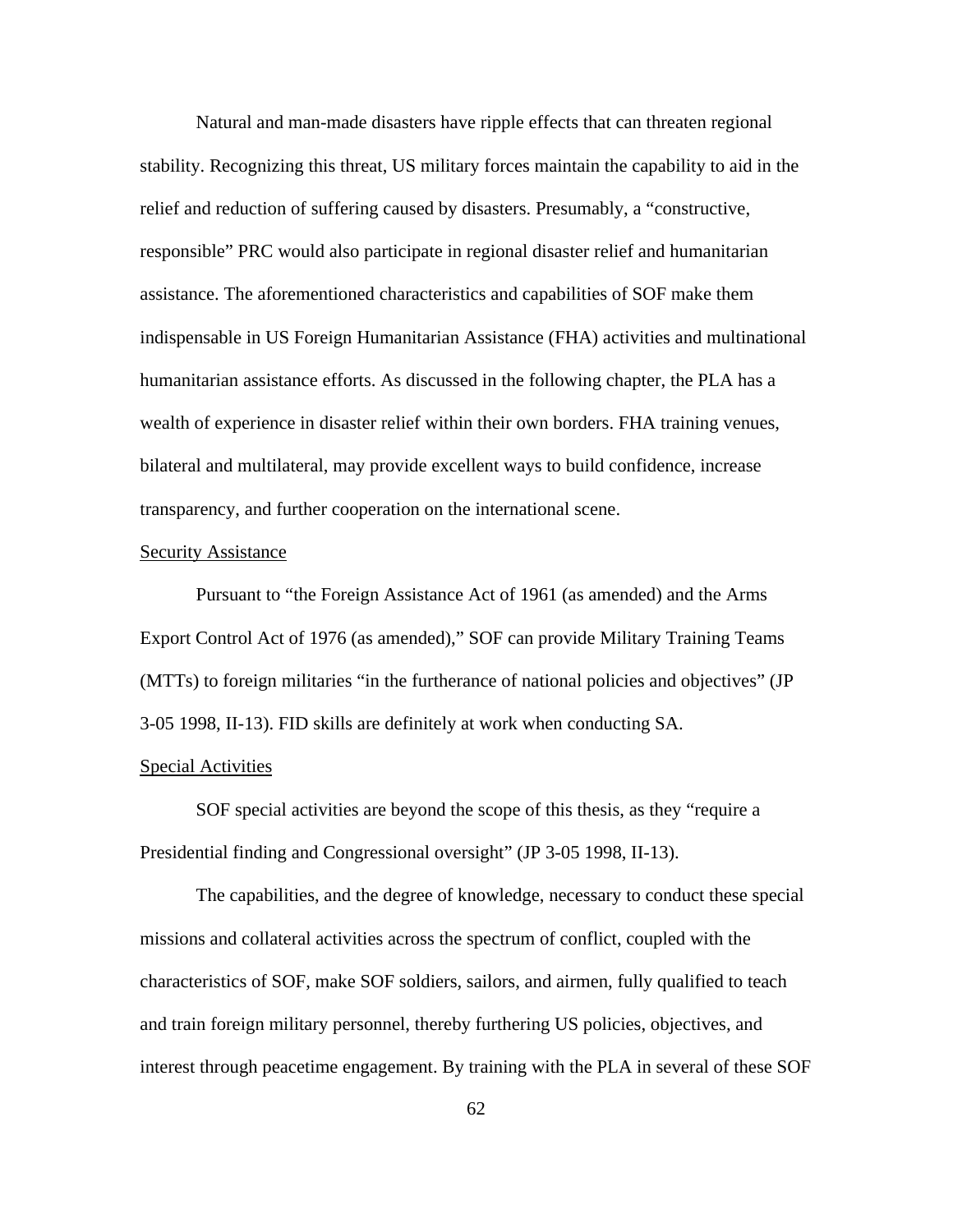missions, SOF could contribute to confidence building measures, increase transparency, and develop a role for a "constructive, responsible" PRC.

## Methods of SOF Engagement

SOF are thoroughly involved in engagement activities today around the world, consistent with the policies, objectives, and interests of the United States. "In FY1999 SOF units deployed to 152 countries and territories" (SOF Posture Statement 2000, 15). They conduct engagement through a variety of established programs, like the JCETs and MTTs previously mentioned. SOF also participate regularly in bilateral and multilateral training exercises. The prowess of SOF in engagement activities is best illustrated with a few recent examples of SOF in the conduct of JCETs, MTTs, and bilateral and multilateral exercises. Additionally, examples of SOF conducting current missions, where previous engagement activities get the true test of their effectiveness, are shown.

JCETs are the most prolific engagement method in which SOF participate. An important part of engagement strategy, they are nonetheless, designed to train US SOF primarily, while training provided to host nations forces is a secondary goal. Because of the unique nature of the SOF FID and UW missions, the most effective way to train US SOF personnel in these missions is to have them do it. Therefore, the JCET program deploys SOF teams to host nations in order to train host nation forces in a variety of military skills so that US SOF personnel can hone teaching, training, and language skills.

An excellent example is JCET BALANCE PISTON 99-3, conducted at Fort Magsaysay, Republic of the Philippines in April and May 1999. During this JCET US SOF teams from the 1st Special Forces Group (Airborne) and CA teams from Fort Bragg,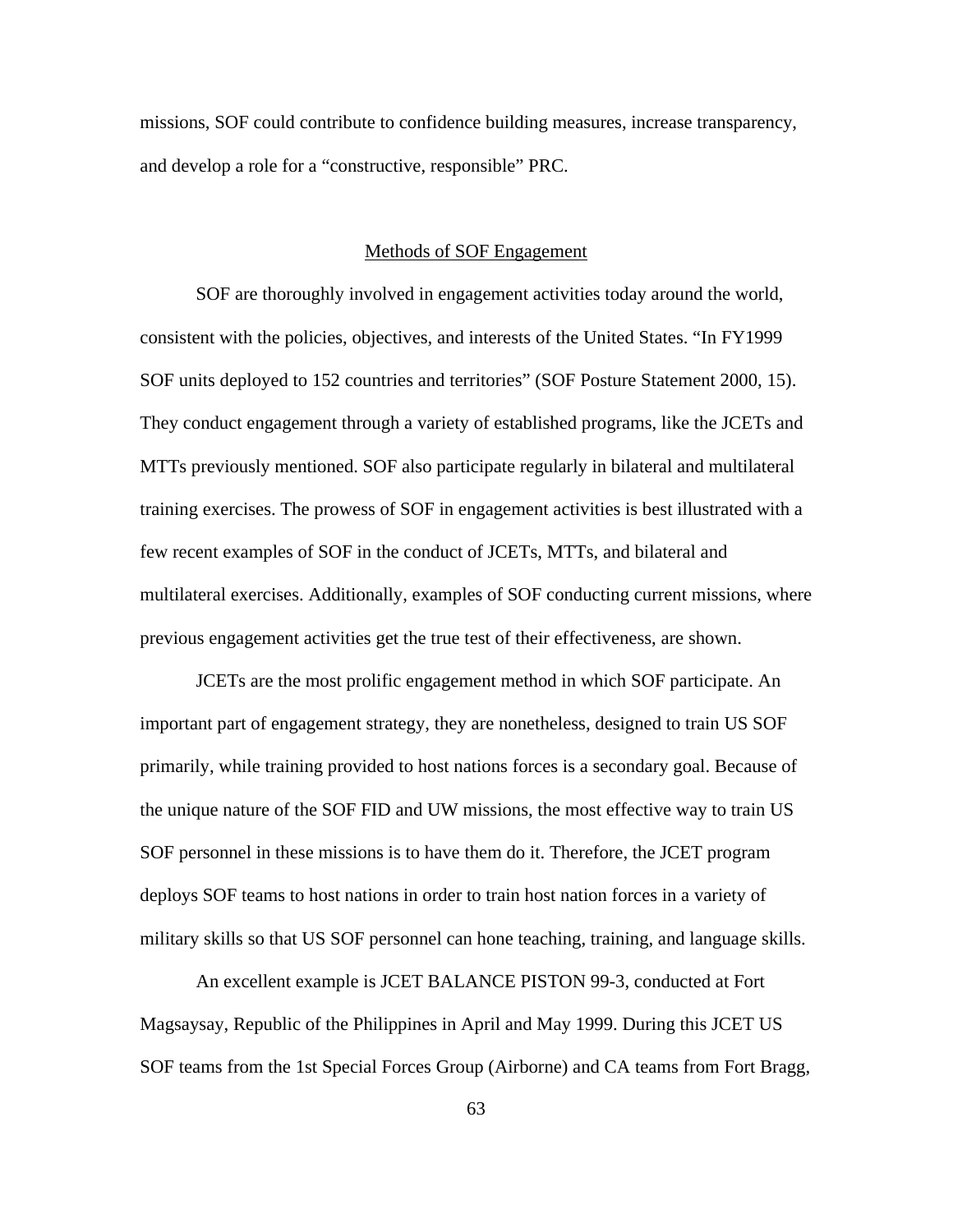trained along side teams from the Philippine Army Special Operations Command. The training consisted of individual and small unit combat skills and "dual purpose" medical skills that could aid Philippine Army personnel in saving lives on the battlefield as well as saving civilian lives in the wake of a natural or man-made disaster. The combat training included "pistol and rifle marksmanship, combat first aid and lifesaving techniques, medical evacuation procedures, rappelling and fast-rope [insertion] techniques, patrol and ambush [tactics], and Philippine field survival skills" (Gardner 1999, 2). The dual purpose training of rappelling and fast-rope, medical evacuation, and first aid, can also be used by Philippine Army units to rescue their citizen after disaster strikes by being able to get to remote areas and provide initial medical care upon arrival. In the conduct of JCETs like BALANCE PISTON 99-3, SOF get real experience in training soldiers of another culture, while the secondary benefit of preparing foreign military personnel to work alongside Americans is also accomplished.

In Mongolia, where USPACOM has conducted SOF JCETs since 1996, SOF contribute to preparing Mongolian military forces for peacekeeping duties. In 1999, the President of Mongolia, N. Bagabandi, "directed that the Mongolian Armed Forces begin preparations for involvement in peacekeeping operations" (Denecke 1999, 5). The JCET program in Mongolia, known as BALANCE MAGIC, started with "training on humanitarian assistance [and] disaster relief operations" and evolved into more specific medical training, air mobility training, search and rescue, and aerial resupply training (Denecke 1999, 4). Continued expansion of the program may include combined Air Forces training and multilateral peacekeeping training between Nepalese Armed Forces, Mongolian Armed Forces and forces from the USPACOM (Denecke 1999, 5). The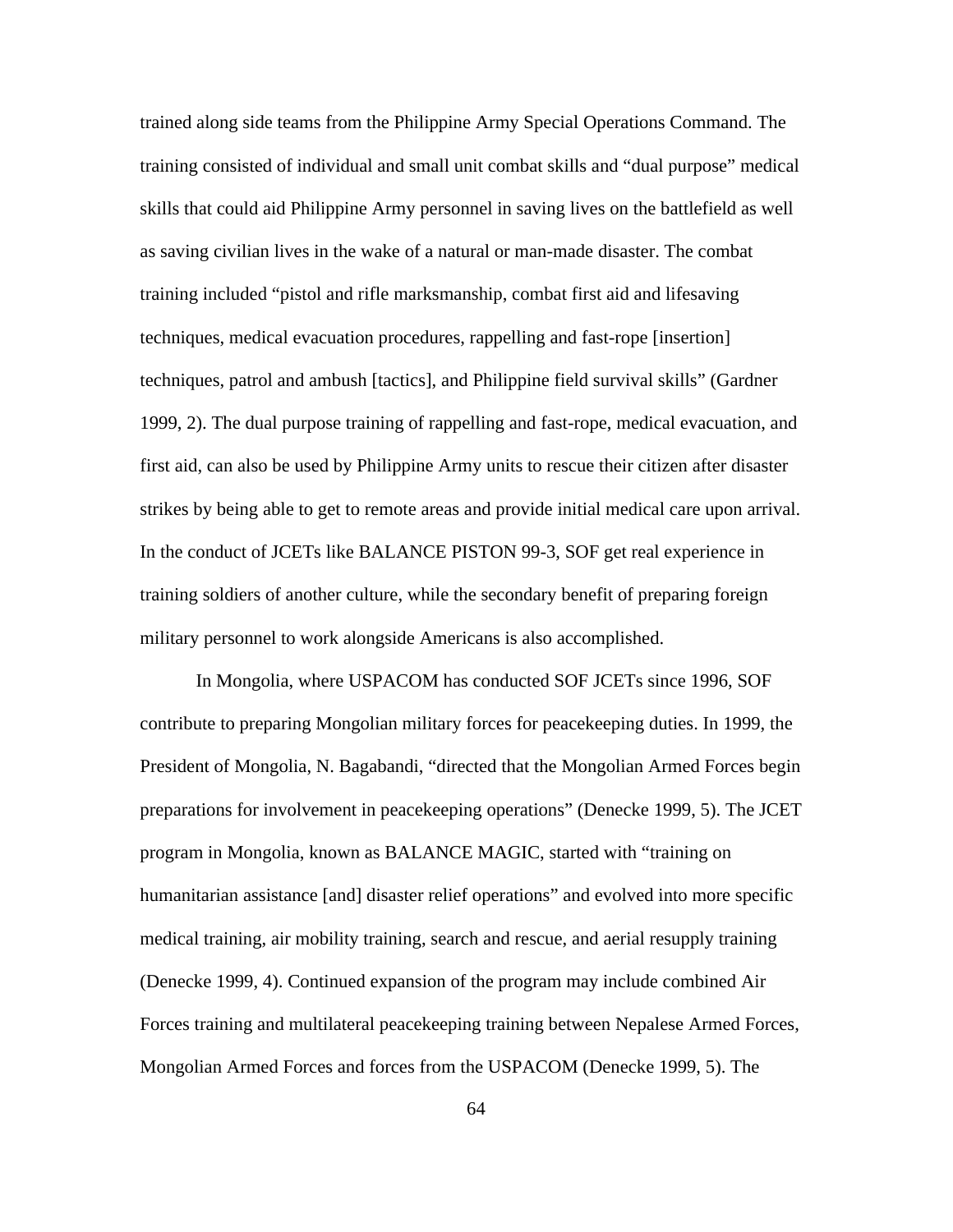evolution of the BALANCE MAGIC JCET program demonstrates the integral part SOF play in building security relationships between nations in the pursuance of US national interests. It also reveals that when a nation like Mongolia decides that it wants to take an active role in promoting regional peace and stability through participation in peacekeeping operations, SOF are capable of assisting in their preparation.

The effectiveness of SOF personnel in the conduct of MTTs is illustrated by their participation in the African Crisis Response Initiative (ACRI). Unlike a JCET, the purpose of the MTT is to train host nation military or civilian personnel as directed by the National Command Authorities. MTTs are tailored to meet the needs of the requesting host nation.

ACRI, an initiative promulgated by the Clinton administration, aims to prepare participating African democracies to respond to crises on the African continent.

The goal of ACRI is to work in partnership with African countries to enhance their capacity to respond to humanitarian crises and peacekeeping challenges in a timely and effective manner. The objective of the ACRI is to assist stable democratic countries in developing rapidly deployable, interoperable battalions and companies from forces who can work together to maintain peace on a continent that has too often been torn apart by civil strife. (McCallie 1998, 2)

SOF teams, as part of a US interagency program and a multinational effort that includes France and the United Kingdom, have provided invaluable military training in the form of "individual skills, such as rifle marksmanship and land navigation, [and] squad, platoon, and company-level [maneuver] tasks" (McCracken 1998, 11). SOF MTTs, from the 3rd and 5th Special Forces Groups at Fort Bragg, North Carolina and Fort Campbell, Kentucky respectively, generally "consist of approximately 60 personnel, commanded by a US Army Special Forces major" and include three Special Forces A-detachments and a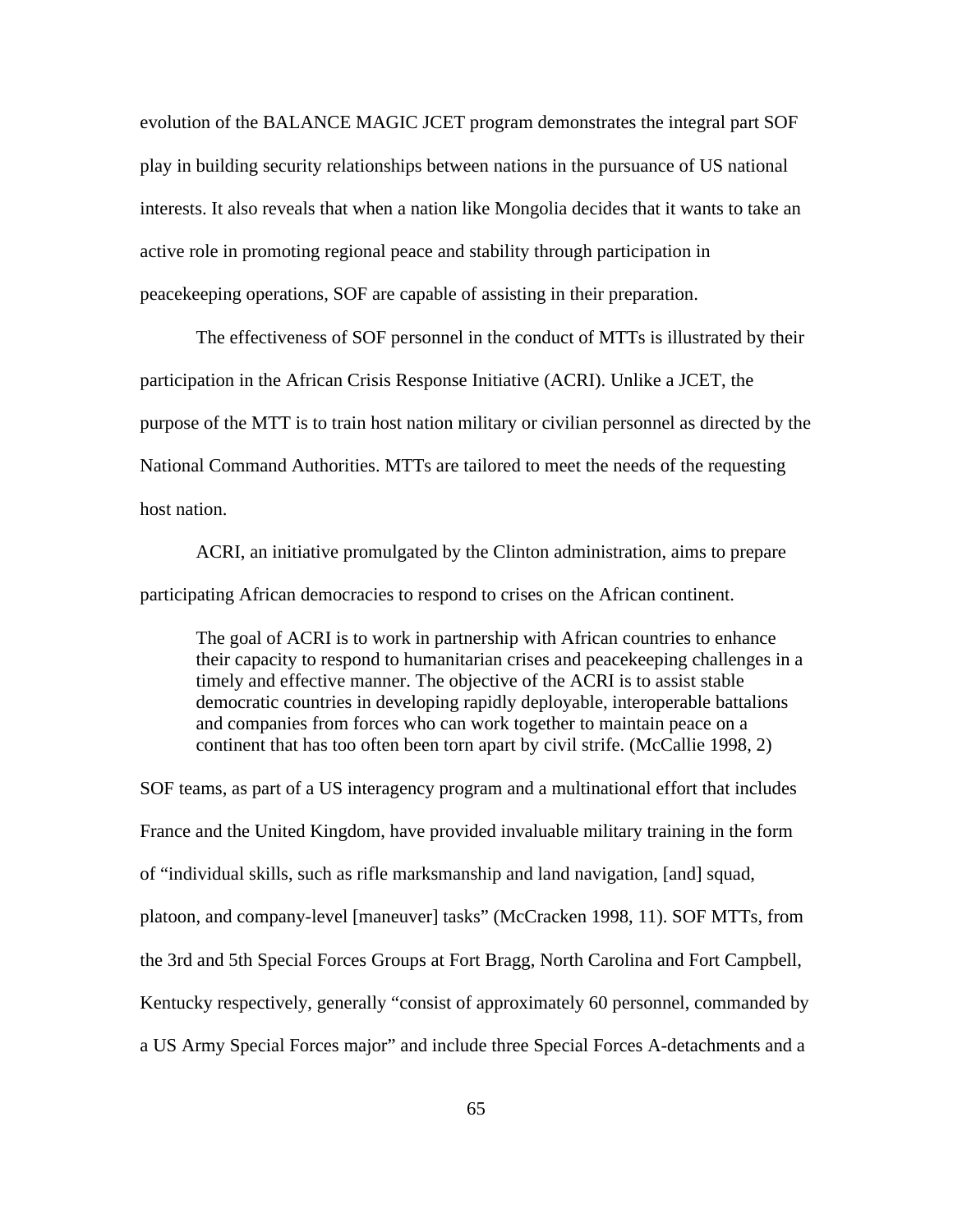combat support detachment (including CA and PSYOP teams) (McCracken 1998, 10). With the assistance of SOF and other military and civilian organizations, it is hoped that the participating African nations can, in the future, alleviate the suffering brought on by natural and man-made disasters and prevent regional conflicts from becoming nightmares like Rwanda in 1994.

Bilateral military exercises have historically provided the US military the opportunity to train with international partners and allies and for the US government to demonstrate its commitment to the same. In Asia, a long-standing bilateral exercise has been the annual exercise COBRA GOLD in the Kingdom of Thailand. COBRA GOLD has traditionally provided SOF the opportunity to deploy a battalion of the 1st Special Forces Group (Airborne) to train as a combined force with a Royal Thai Army (RTA) Special Forces battalion. The author participated in COBRA GOLD 94, 96, 97 and 98. During these exercises a combined RTA and US SOF battalion conducted training in DA, SR, FID, UW, FHA, CSAR, CA, and PSYOP. COBRA GOLD continues to be an important regional exercise even as it has shifted to becoming multilateral in nature. "In exercise COBRA GOLD 2000, Royal Thai, Singaporean, and US troops train[ed] together. In the future, this exercise will grow into a larger multinational, regional event to improve readiness for combined operations" (Blair 2000, 1).

Another bilateral exercise in the Asia-Pacific is BALIKATAN, conducted in the Philippines with US and Philippine armed forces. "Involving 5,000 personnel evenly divided between both countries, the focus of the exercise [is] on cross-training and include[s] special forces and amphibious operations" (Simon 2000). Bilateral exercises,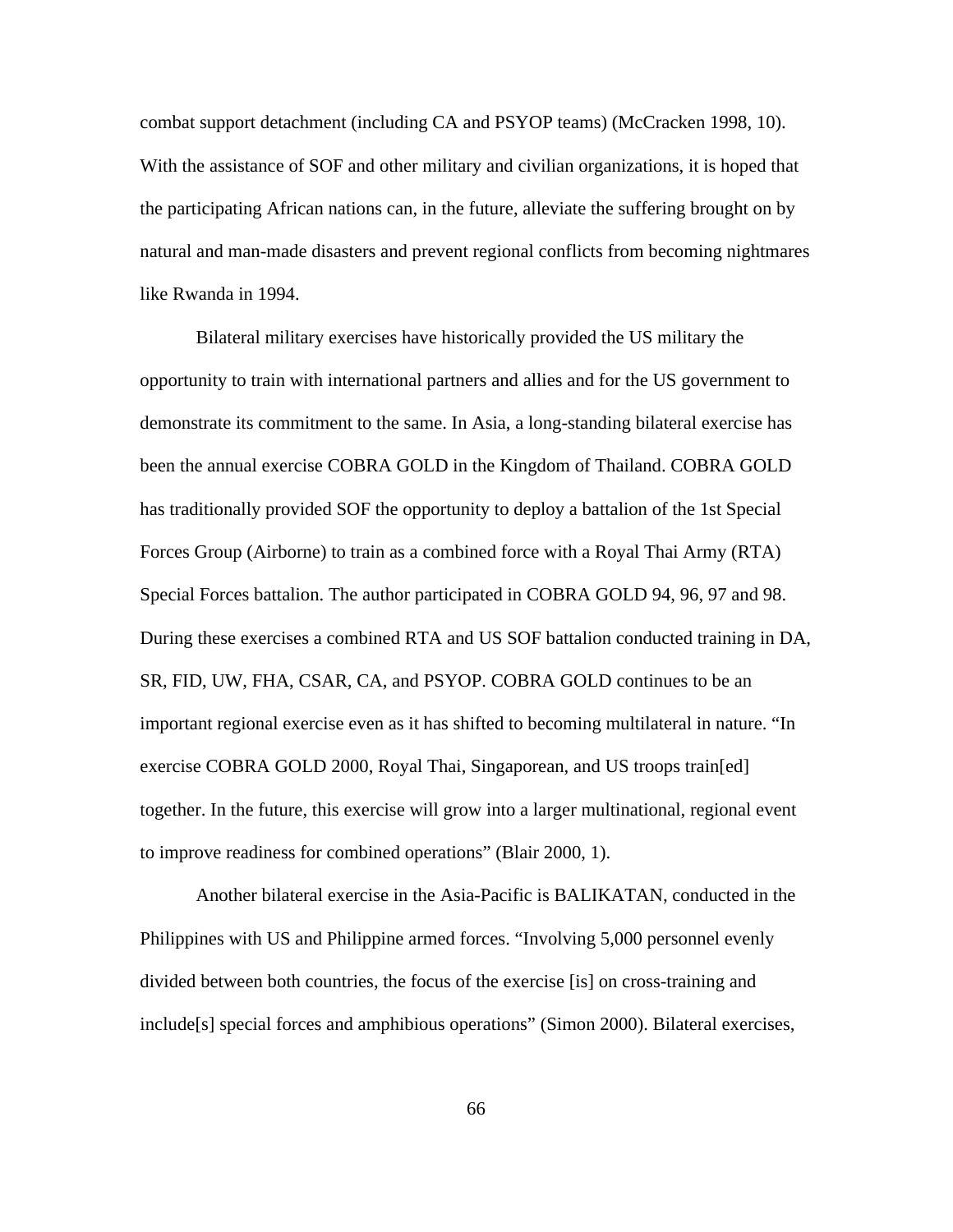such as BALIKATAN, have assisted the Philippines government in "develop[ing] a counter-terrorism capability" (*Armed Forces Press* [Hong Kong] 11 January 2001).

Whether the mechanism is bilateral exercises or multilateral exercises, SOF play an integral role in developing the military skills of the nations the US will most likely form coalitions with to conduct operations across the spectrum of conflict. Operations in Kuwait and Saudi Arabia and Bosnia-Herzegovina are prime examples of recent SOF involvement in coalition operations. "In Operation DESERT STORM, SOF personnel . . . formed 109 coordination-and-training teams to operate communications and informationprocessing equipment for each [coalition partner] national command element. These teams also provided command-control-and-intelligence information to the host command to ensure coherent, unified action" (Adams 1993, 5). As part of IFOR and SFOR in Bosnia-Herzegovina, Army Special Forces teams were organized into Liaison Coordination Elements (LCEs) and "attached to the Hungarian Engineer Battalion, or HUBAT; to the Romanian Engineer Battalion, or ROBAT; and to the Independent Russian Airborne Brigade, or RUSBDE" (Storlie 1999, 40). These teams provided the link between their host units and the NATO forces headquarters as well as close air support and medical evacuation (Storlie 1999, 45). Bilateral or multilateral exercises prior to crisis make forming cohesive coalitions less challenging.

Two other engagement methods that require mention are counterdrug and countermine training. Both, as noted earlier, are SOF collateral missions. But they can also provide opportunities to train with foreign militaries, allowing SOF to hone their FID skills while teaching foreign militaries and the civilian populace to counter the growing problems of narco-trafficking and land mine proliferation. SOF conduct several CD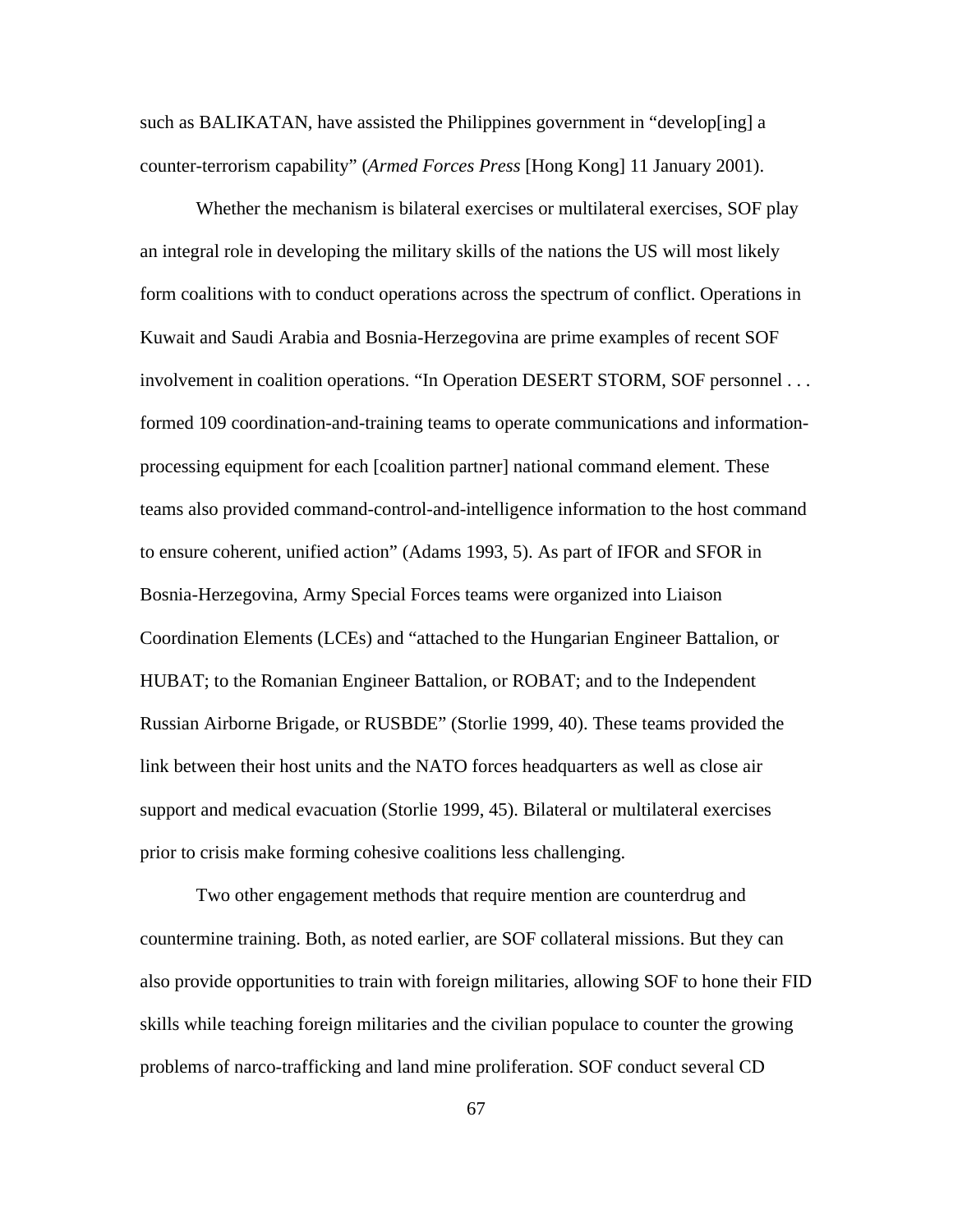training missions per year in Thailand to train "Thai CD forces in small unit tactics, leadership, marksmanship, jungle navigation, and combat lifesaving" (USCINCPAC TEP 1998, 30). "During FYs 1996 and 1997, ARSOF supported demining operations in Mozambique, Bosnia-Herzegovina, Laos, Costa Rica and Nicaragua" (Clarke 1999, 13). While training the host nation to counter these threats to their national stability, SOF are not only preparing for their FID mission, but also promoting peace and stability, in keeping with the goals of the United States.

Special Operations Forces provide a unique capability that strengthens the US national and regional CINCs' policies of engagement. They possess characteristics that prepare them for working in foreign cultures and communicating effectively with their hosts. Their wartime missions give them the ability to respond to the threats that are becoming more prevalent in the twenty-first century. Whether it is combating terrorism, countering drugs, or lending a helping hand after the trauma of a natural or man-made disaster, SOF can deploy rapidly, with the right force mix, prepared to do the missions required. As "Warrior-Diplomats" they are aware of their operational environment and the sensitivities of their mission. When results are measured against the standard of having foreign militaries to assume a constructive, responsible role on the international scene, one need only look at the leading roles in East Timor peacekeeping operations assumed by Thailand and the Philippines (US Congress, House 2000, 5). Both nations have enjoyed a long acquaintance with US SOF training exchanges. While SOF are not the force for every challenge, they are certainly a feasible means of conducting peacetime engagement activities.

68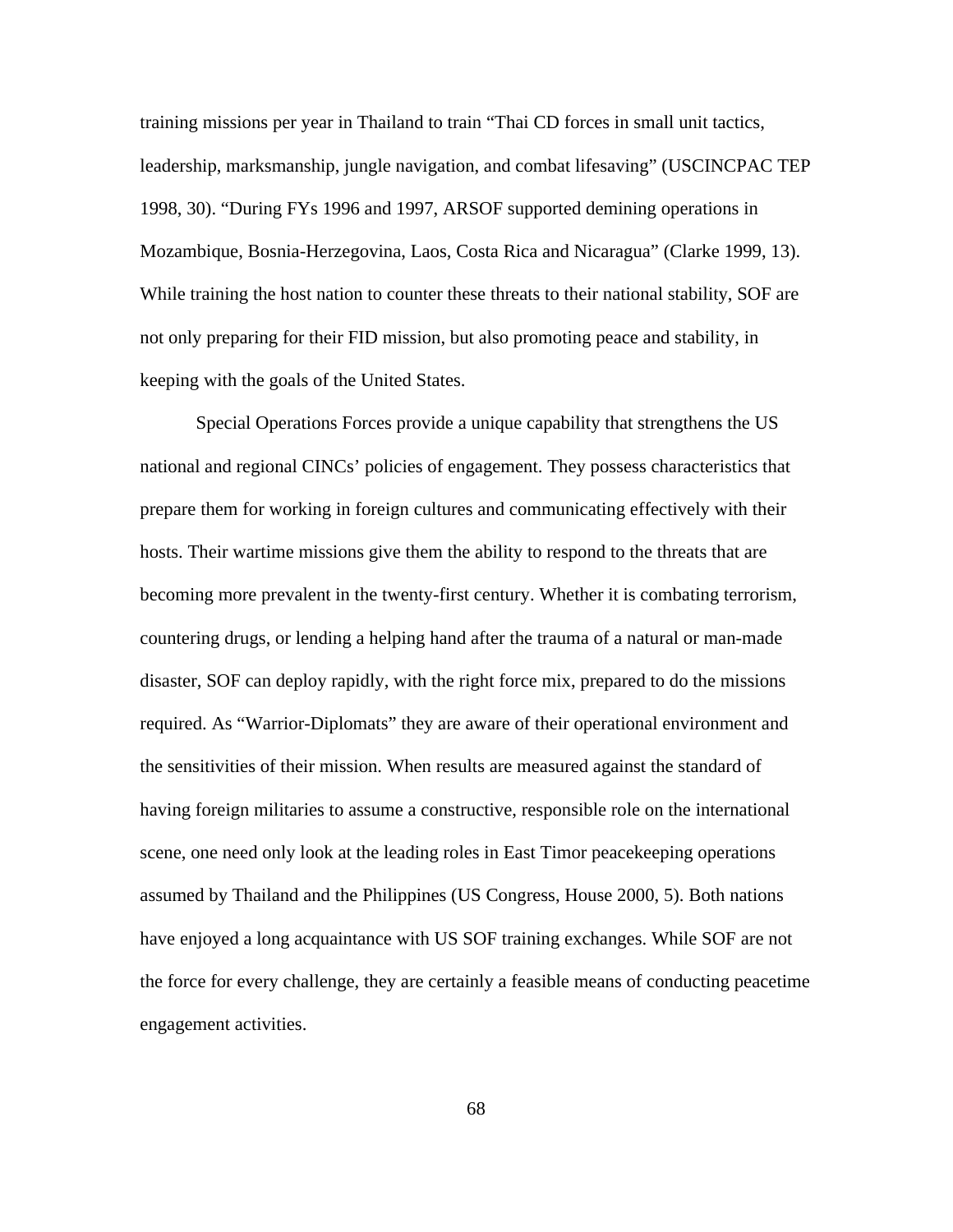# CHAPTER 4

# ACCEPTABILITY

Determining acceptability of a program is essentially a cost-benefit analysis. If the benefits gained outweigh the costs incurred, then the program is determined as acceptable. "Success must be at a reasonable cost" (Davis 2000, L1-E-1). The difficulty in determining acceptability of a SOF peacetime engagement program with the PRC is that the benefits and costs associated with it are not nearly as tangible as dollars, equipment losses, or casualty figures would be in a war or conflict. Nonetheless, there are potential costs and benefits.

Benefits of a SOF engagement program with China become evident after examining where PRC interests and US interests converge and by identifying potential reciprocal threats to those interests. A shared interest in countering illicit narcotics trafficking for instance could potentially result in cooperation that is mutually beneficial in stemming the tide of illegal drugs in both countries. SOF engagement with China could also tread on the domestic and international concerns of both countries, creating certain costs. Weighing the costs against the benefits of a SOF engagement program with China is the subject of this chapter. Given the characteristics and capabilities of SOF discussed in the previous chapter, a judgment can be made as to whether the benefits justify the costs.

# Shared Interests and Shared Threats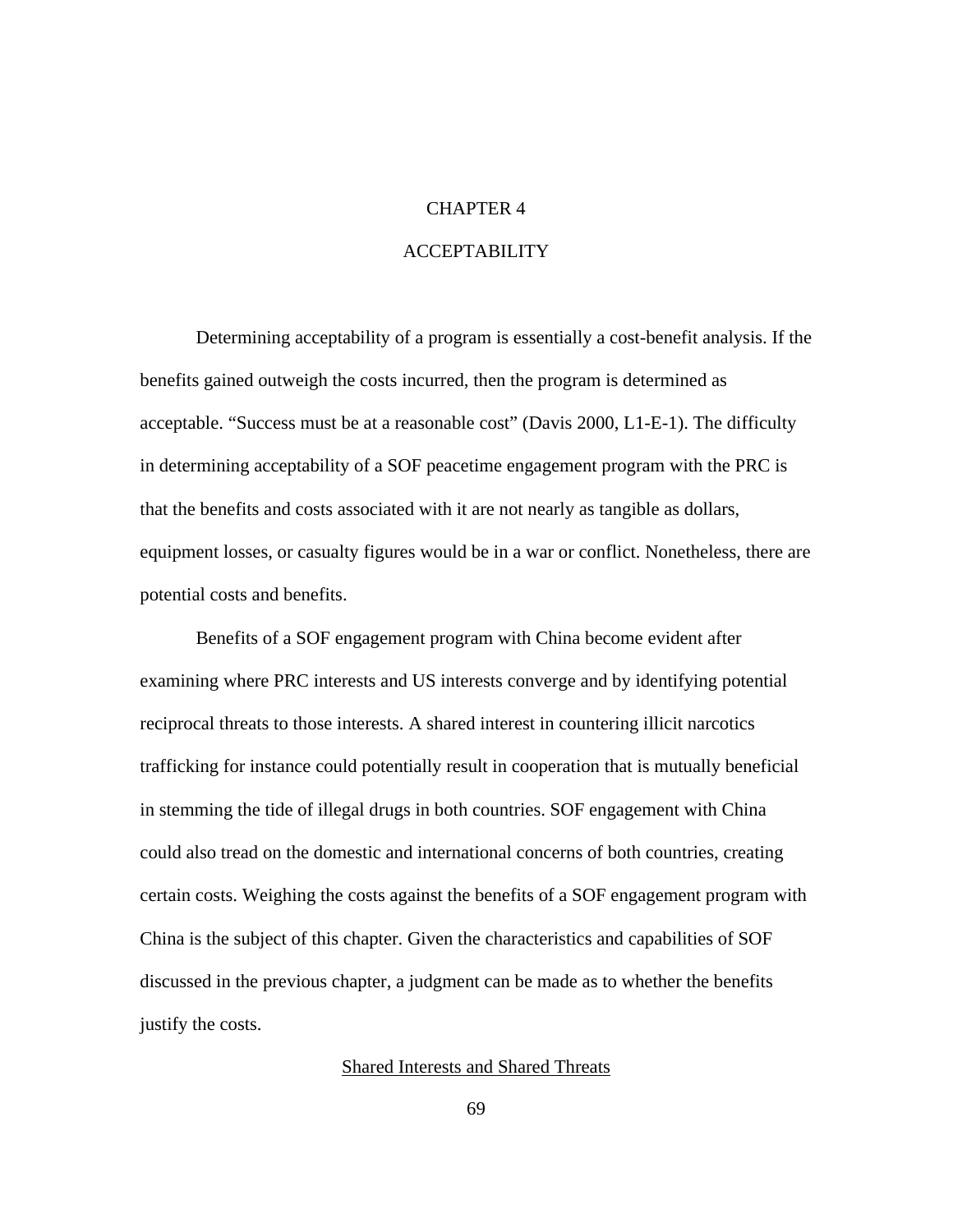The People's Republic of China and the United States share a desire for regional peace, security, and stability. As previously noted, both the December 1999 US *National Security Strategy for a New Century* and *China's National Defense in 2000* espouse policies aimed at promoting peace in the region. Both security strategies also identify significant transnational threats to their individual national interests. Terrorism, drug trafficking, international organized crime, illicit arms trafficking, the proliferation of weapons of mass destruction, international environmental and health issues, and problems associated with regional conflicts are all listed by the US as threats to its interests (NSS 1999, 2-3). China's most recent defense white paper identifies threats to its interests as "local wars and armed conflicts . . . caused by ethnic [tension], religious [differences], territorial [disputes], [limited] resources, and other factors" (China 2000a, 2). The paper also lists "terror and extremist organizations," trafficking of illicit narcotics, refugee crises, and natural disasters as threats to the interest of regional and world peace and stability (China 2000a, 2). Clearly, the US and the PRC share threats to their national interests. Americans generally understand how these issues affect US security, but less is known of how they affect Chinese security. A closer look at each of these shared threats may indicate that SOF engagement is in the interest of both countries. Finding common cause against the threats presented here strikes to the heart of Admiral Blair's objective of engaging China to develop areas where it may contribute as a responsible regional member.

#### Terrorism

The seriousness of the threat of international terrorism to the US is well documented on the US State Departments counterterrorism webpage. The attack against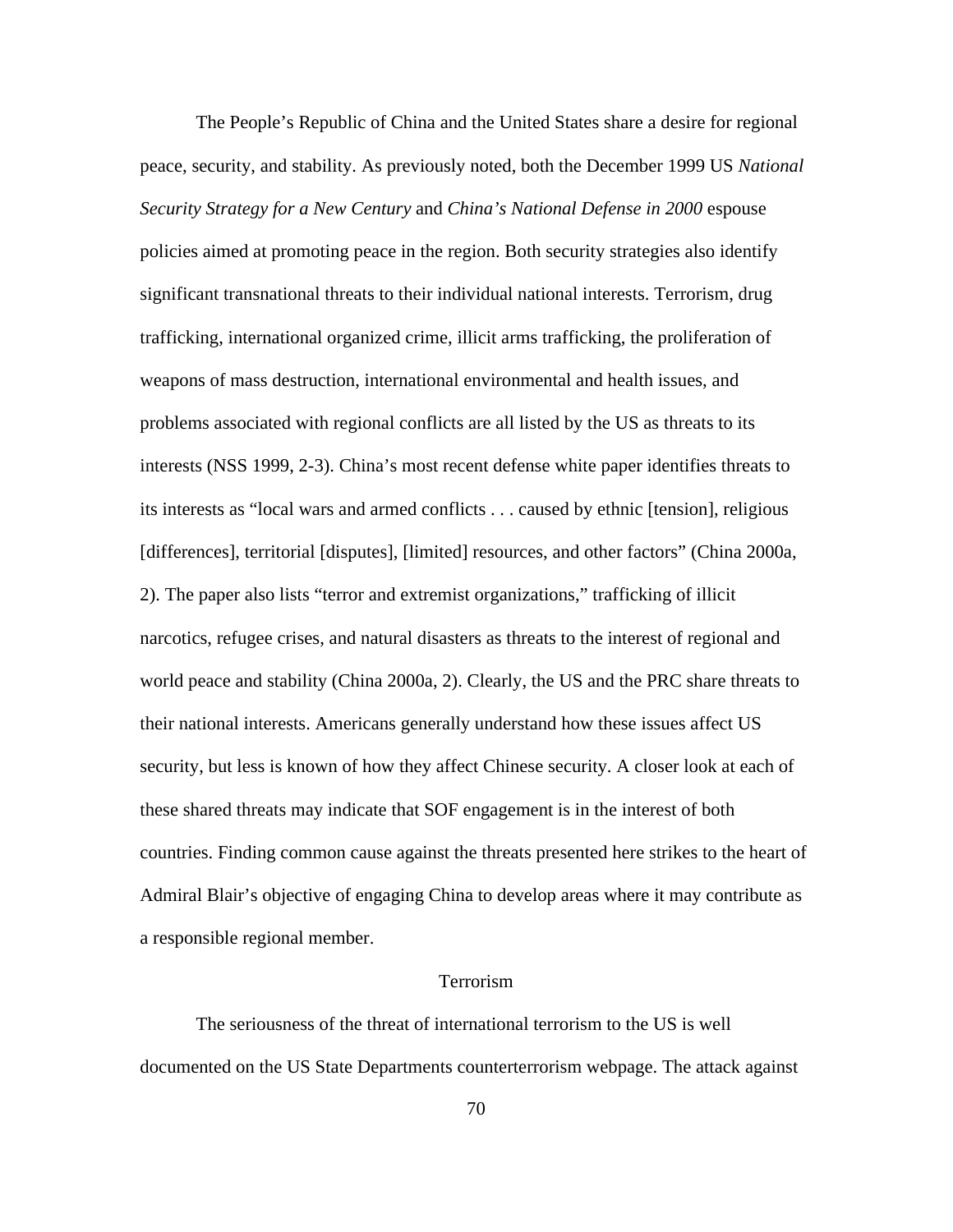the USS *Cole* in Yemen is just the most recent incident of terrorism aimed at the US. China also recognizes the threat of terrorism to its interests and the interests of world and regional security (China 2000a, 2). Many of the acts of terror effecting both countries are generated from extremist elements from the Islamic world.

China's Xinjiang Province was the scene of serious terrorist activity in the last decade of the 20th century. Located in northwest China, Xinjiang is predominately populated by Turkic speaking Muslims despite the government's transmigration efforts to increase the Han Chinese presence. It is also the location of potentially large oil deposits, as well as other natural resources, deemed critical to the expanding Chinese economy (Becquelin 2000, 65). "Most of China's oil reserves and nuclear power resources (including Lop Nur, China's only nuclear test site), as well as large gas, iron, and coal deposits, are located in Xinjiang" (Leeb 1999). Xinjiang shares a border with Russia, Kazakhstan, Kyrgystan, Tajikistan, Afghanistan, and Pakistan, countries that are less than stable, potentially ripe for terrorist exploitation, and also possess natural resources that are a potential source of energy for China.

Increasing acts of terrorism throughout the 1990s has caused the PRC grave concern. Extremist Muslim ideology fueled an insurrection in the vicinity of the town of Kashgar, near the Kyrgyz border in April 1990, leaving 50 Uygurs and Kyrgyz dead (Allen 1996, 13) and causing the PRC leadership to suspect a growing "ethno-nationalist separatist threat" (Becquelin 2000, 69). Terrorist acts related to growing Muslim discontent in Xinjiang include an assassination of a CCP official in 1995 (Becquelin 2000, 86) and bombings in Urumqi, the provincial capital of Xinjiang. "Bombs allegedly set by separatists exploded in Urumqi in 1992 and in Kashgar in 1993. Muslims rioted in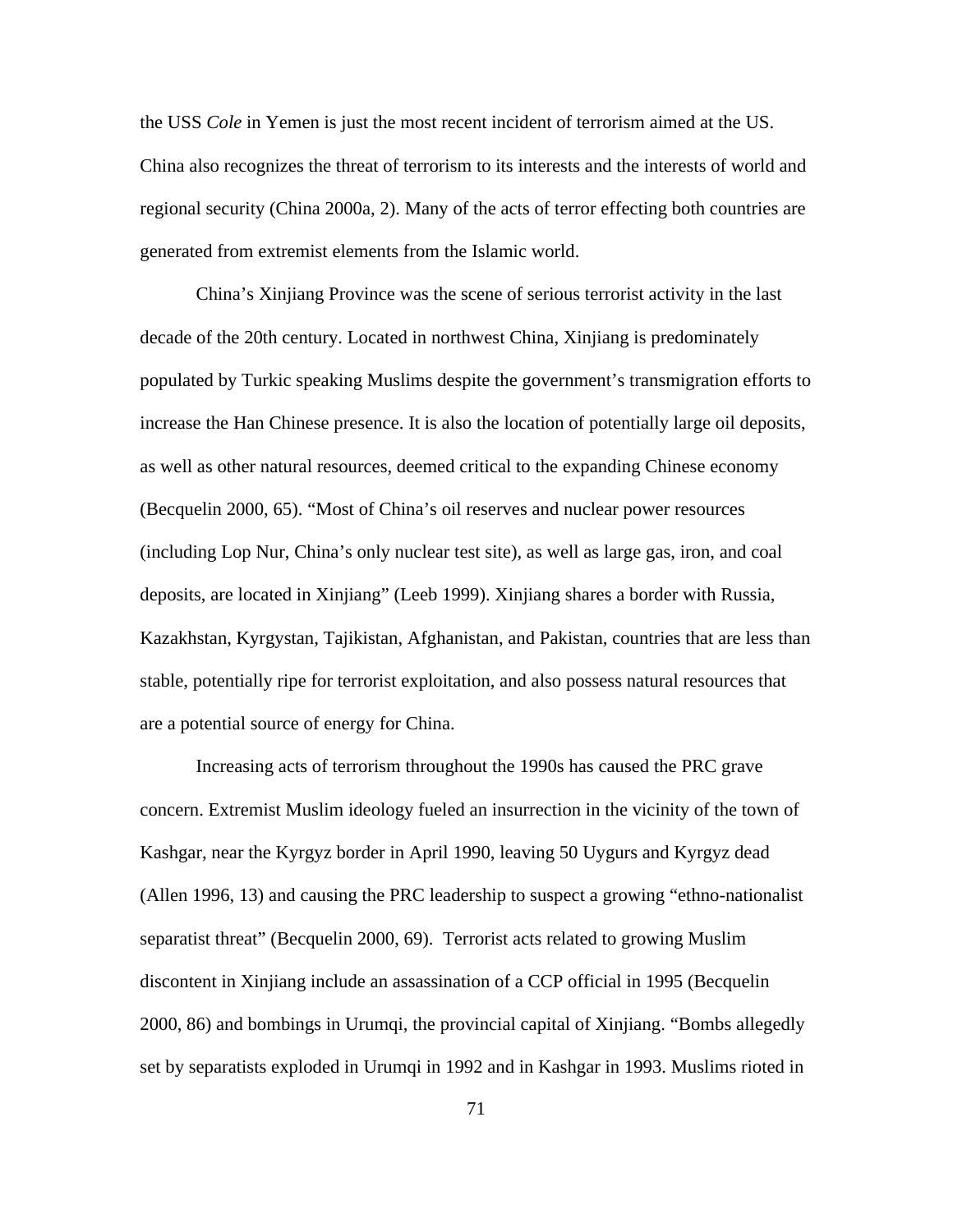Hotan in 1995, when Chinese authorities removed a popular Islamic imam suspected of fomenting dissent" (Allen 1996, 13). In 1998, 380 fatalities caused by "over 70 serious incidents" and over 100 victims from 27 attacks from January through March of 1999. "The provincial governor, Abdulahat Abdurixit, admitted publicly in March 1999, 'Since the start of the 1990s, if you count explosions, assassinations and other terrorist activities, it comes to a few thousand incidents" (Becquelin 2000, 87). The seriousness with which the PRC views the problem is indicated by a Central Committee document stating: "There is also a possibility that this as yet limited chaos and turmoil may influence Xinjiang's and eventually the whole country's stability" (Becquelin 2000, 87-88).

The PRC has taken diplomatic steps to decrease the threat of terrorism in Xinjiang. Their promulgation of and subsequent establishment in 1996 of the "Shanghai Five" consisting of China, Kazakhstan, Kyrgyzstan, Tajikistan, and Russia is an effort to stabilize the border areas. Initially billed as a multilateral economic forum, this arrangement has evolved into a regional security platform aimed at stabilizing the central Asian region to which Xinjiang plays a predominant role (Becquelin 2000, 70). This action may be just the initial counter to what may prove to become a ever more serious Chinese national problem. As China's economy becomes more robust its dependence on the natural resources of Xinjiang province and the Central Asian states is likely to increase. With increased economic world standing China is likely to become an even more attractive terrorist target.

#### Narcotics Trafficking

The PRC has a drug problem. The *International Narcotics Control Strategy Report*, 1999, published by the US Department of State, reveals just how big the problem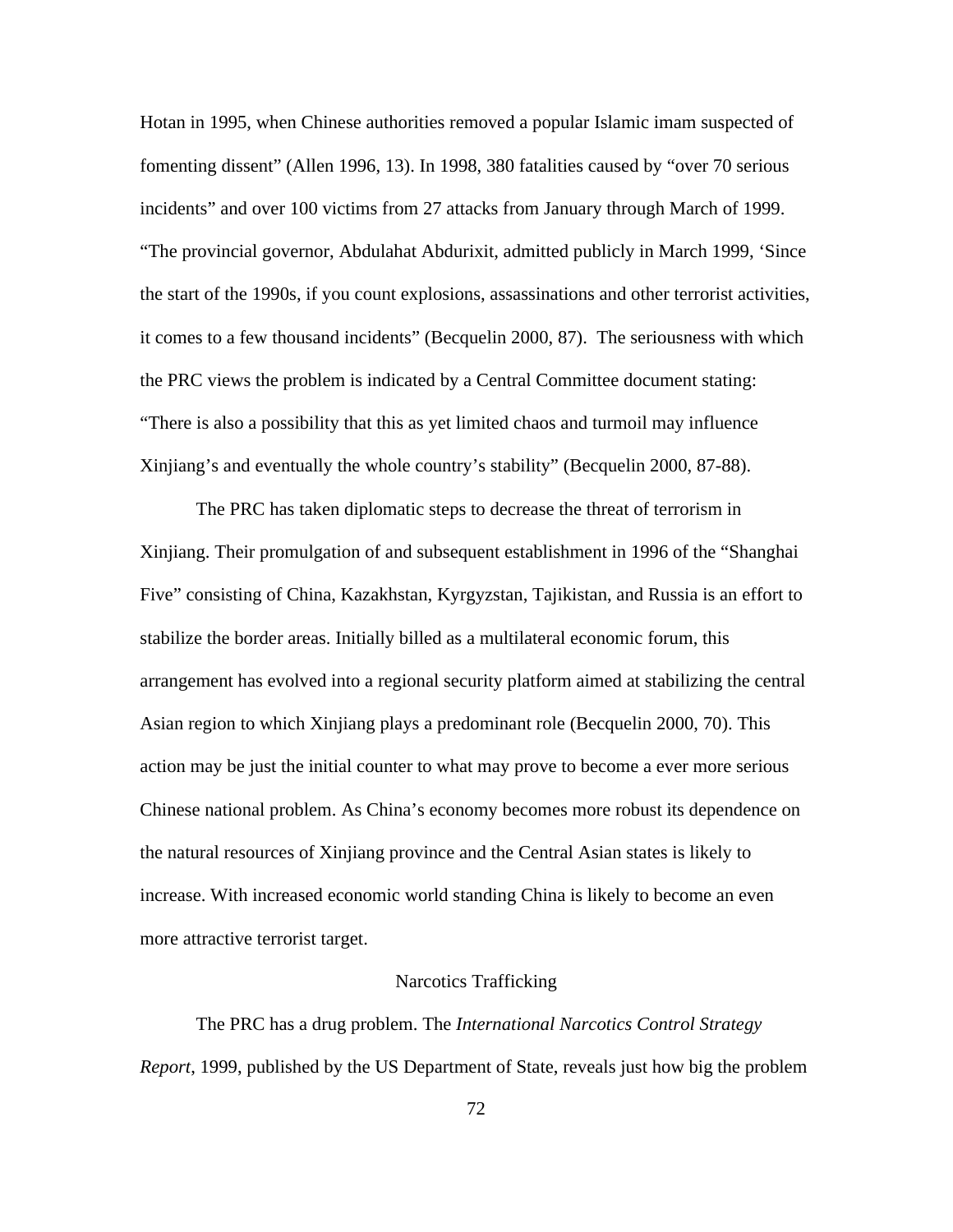is. "China is now the principal route for heroin smuggled out of Burma, with roughly 90 percent of seizures of Southeast Asian heroin occurring within Chinese borders. There is evidence that some heroin also enters China from Laos and Vietnam and that smaller amounts enter from Southwest Asia" (US Department of State 1999).

Not just a route for drugs, "China is a major producer of precursor chemicals. The ephedra plant, from which the precursor of methamphetamine is made, grows wild in northern China" (US Department of State 1999). Additionally, a drug addiction problem exists. A PRC government drug report the 1999 figure of known addicts at 681,000 (China 2000b). This same report states: "Since the late 1970s, the illicit international narcotics tide has constantly invaded China, and criminal drug-related activities touched off by transit drug trafficking have re-emerged. The number of drug addicts has kept rising, drug related cases have constantly increased, the drug scourge is becoming more serious with each passing day, and the situation is grim for the anti-drug struggle" (China 2000b). The situation is grim and the PRC is taking action.

China's participation in bilateral and multilateral drug control programs has been increasing since 1985. In May 1995 China signed an agreement with Vietnam, Laos, Thailand, Myanmar (Burma), Cambodia, and the United Nations Drug Control Program to further cooperate on drug control in the region (China 2000b). In 1997 Jiang Zemin and President Clinton signed a joint statement, strengthening counterdrug cooperation between the two countries (China 2000b). In 1999, the US Drug Enforcement Administration (DEA) opened an office in Beijing that "regularly provided operational intelligence to Chinese narcotics enforcement officials" (US Department of State 1999). DEA training to Chinese law enforcement officials has included a risk management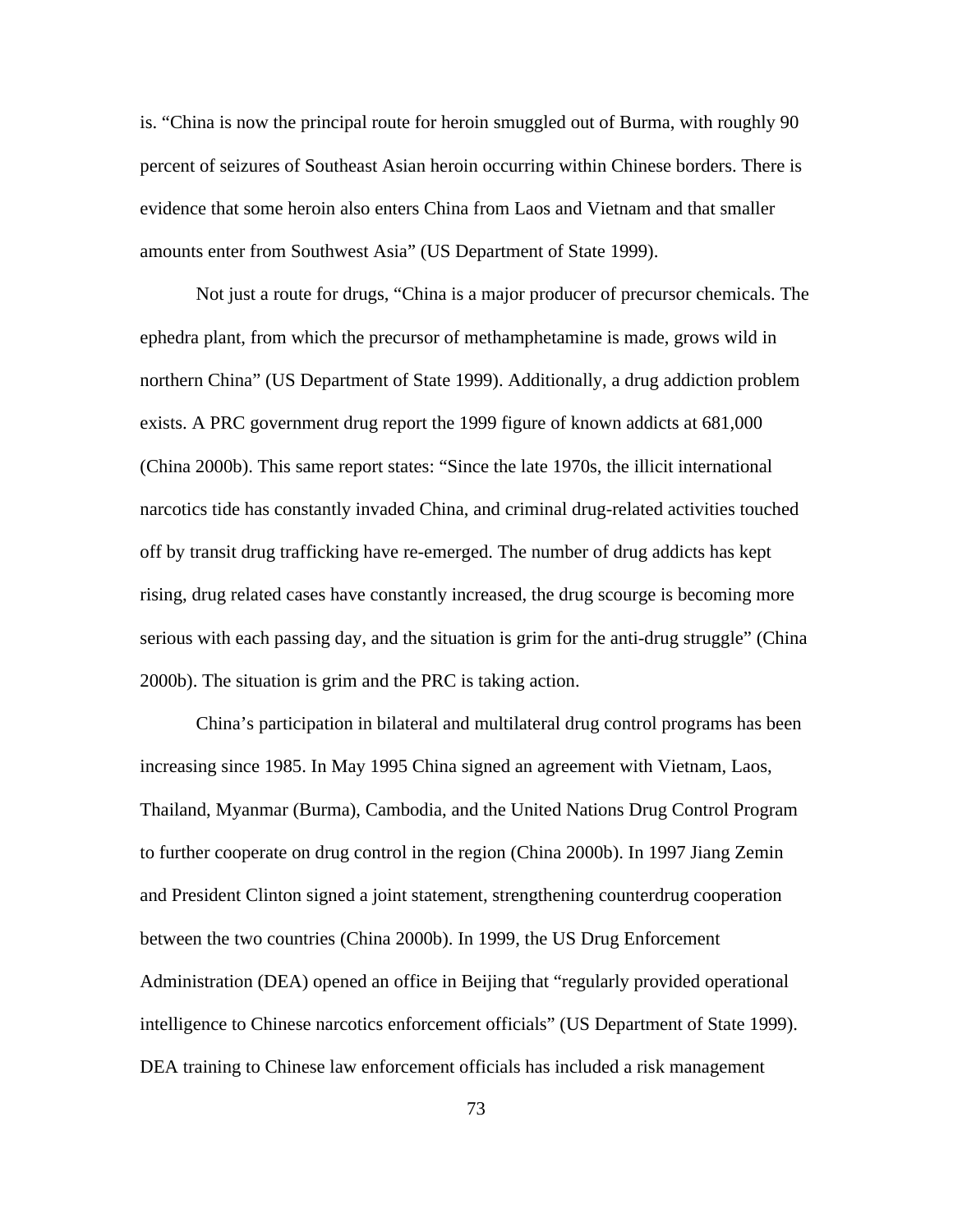course, jetway narcotics inspections, and contraband enforcement team training (US Department of State 1999). The growing threat of narcotics trafficking in China and their apparent willingness to participate in multilateral counterdrug forums and US sponsored training indicates that this may be a way to further increase military-to-military contacts.

## Maritime Piracy

Piracy is a little known and small, but increasing, criminal threat in the South China Sea. "As the American and Russian naval presence in Southeast Asia has declined, pirate attacks have soared: Some gangs steal whole tankers with the help of corrupt local officials" (Dahlby 1998, 19). "In 1997, 105 of the 229 shipboard attacks reported world wide took place" in the South China Sea. Most attacks have been simple thievery, but at least one attack has resulted in the death of the ship's master (Dahlby 1998, 23). China, along with other trading nations of the world, has cargo tankers that transit the South China Sea.

The situation is serious enough for regional leaders to discuss options of confronting it. "Malaysian Prime Minister Mahatir has suggested that cooperative peacekeeping could be expanded beyond the traditional separation of combatants to 'keeping sea-lanes and air space free of piracy and hijackings . . . and . . . rescu[ing] the innocent hostages of hijackings and piracy" (Simon 2000). The increase in piracy in 1999 has prompted Japan, Malaysia, Indonesia, and Singapore to broach the topic of combined maritime patrolling of the Strait of Malacca. No objections to this proposal have been raised as of yet by the affected countries (Simon 2000). Combating piracy appears to be in the interest of many Asian nations.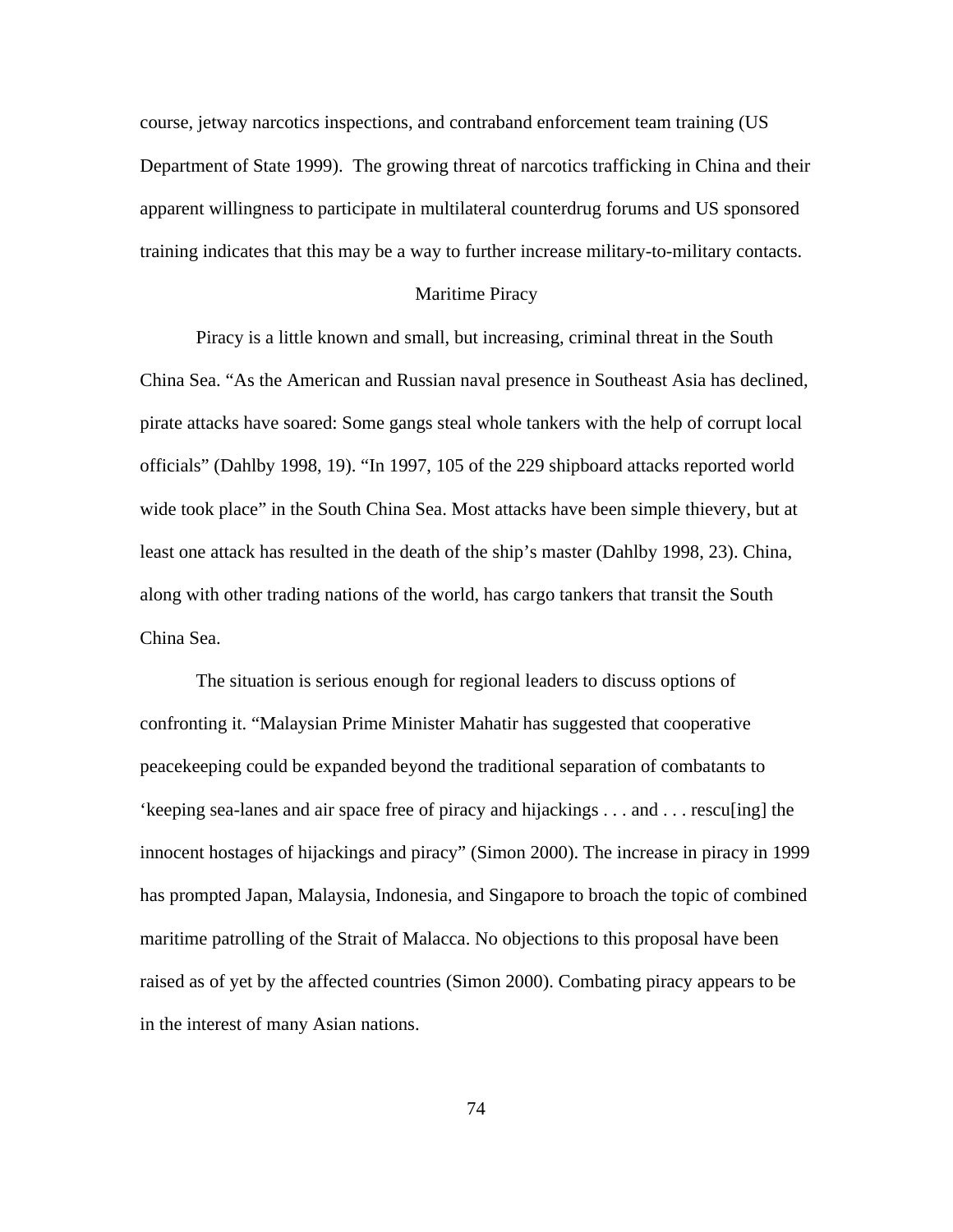China and US have, since 1998, been involved in bilateral consultative talks in the field of maritime safety. So far these talks have produced the small step of agreeing on the protocols for routine communication between ships at sea. Future talks are planned (*News Release 07-00* [USPACOM Public Affairs], 3 June 2000). This important step, although tied to maritime safety, could expand into combined maritime search and rescue training or possibly maritime safety cooperation.

# Land Mine Removal

Like the US, China is involved in the removal of land mines, both internal to

China and internationally, for the sake of reducing the human devastation they cause.

Cleaning up the mess left over from their 1979 border war with Vietnam has been a high

priority.

From early 1992 to August 1999, the Chinese government launched two largescale mine clearance operations on Chinese territory along the Sino-Vietnamese border. Over 2.2 million landmines and explosive devices of various kinds were removed, and more than 700 tons of abandoned ammunition and explosive devices were destroyed. An area of over 300 square kilometers was cleared. Some 290 border trade paths and ports of entry and exit were re-opened, and 60,000 hectares of deserted farmland, pastures and forests were restored to their original state. (China 2000a, 20)

Internationally, the PRC has cooperated with UN efforts to assist countries affected by

land mine problems.

In October 1999 and May 2000, China sponsored two international mine clearance training courses in collaboration with the UN. Forty trainees from seven mine-affected countries (Bosnia-Herzegovina, Cambodia, Namibia, Angola, Mozambique, Ethiopia and Rwanda) attended the courses, the contents of which ranged from mine-clearance techniques to operational methods and organizational procedures, with satisfactory results. (China 2000a, 20)

The active participation of both the US and the PRC in mine removal operations indicates

a shared interest where cooperation between their militaries may provide additional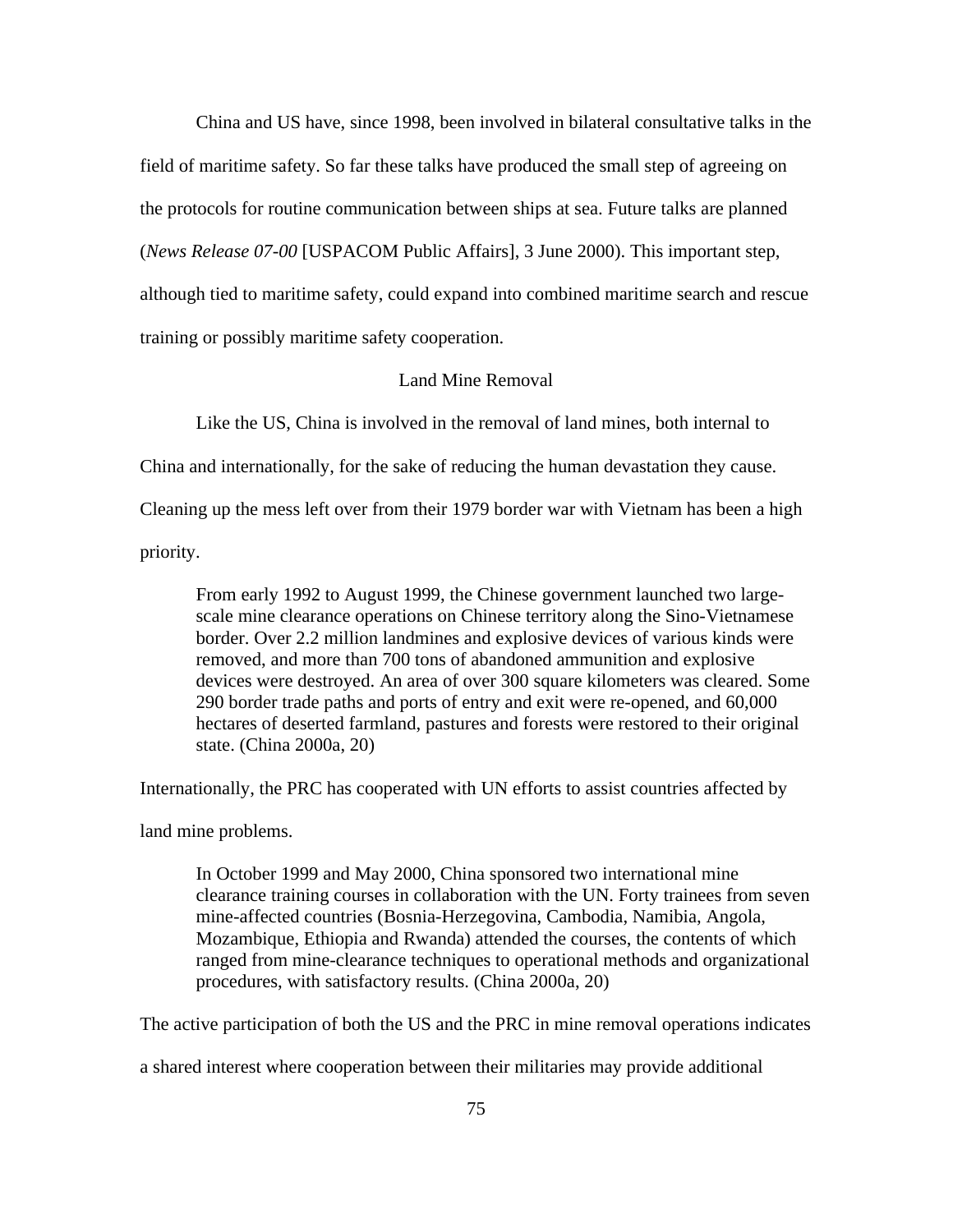information to their individual programs. American and Chinese soldiers sharing techniques on land mine removal is beneficial for both.

## Natural and Man-made Disasters

When it comes to coping with natural disasters, the PRC, and the PLA, have lots

of experience. After thousands of years of nearly annual flooding, the PRC is building the

Three Gorges Dam on the Yangtze River. In 1996, "floods on the lower Yangtze

displaced more than a million people from their homes" (Zich 1997, 10). The PLA's

knowledge and experience in disaster relief, if shared, has tremendous value for the rest

of the region.

Because of the Yangtze floods and many other natural disasters that plague China,

the PLA is very active in countering these threats to Chinese interests.

During the past two years, it [the PLA] has participated in building over 20,000 km flood-prevention dikes, over 30 reservoirs, over 300 km of anti-tide dams, and more than 300 irrigation and drainage pumping stations, including such comprehensive projects as the Xiaolangdi on the Yellow River, the Three Gorges on the Yangtze River and the Huaihe River Valley, rainfall flow concentration in Gansu Province, and sand prevention and control in the Ningxia Hui Autonomous Region. (China 2000a, 13)

Routine rescue rehearsals are conducted to keep boats, planes, motor vehicles and other disaster relief assets in readiness for immediate action in case of any disaster. The past two years have witnessed more than 500,000 PLA officers and men participating in more than 100 rescue and relief operations. (China 2000a, 13)

It appears that, like the US military, the PLA is called upon routinely to conduct

humanitarian relief following natural disasters at home.

Within the international community China has participated in ARF conferences

on a wide range of regional cooperation, including emergency rescue and disaster relief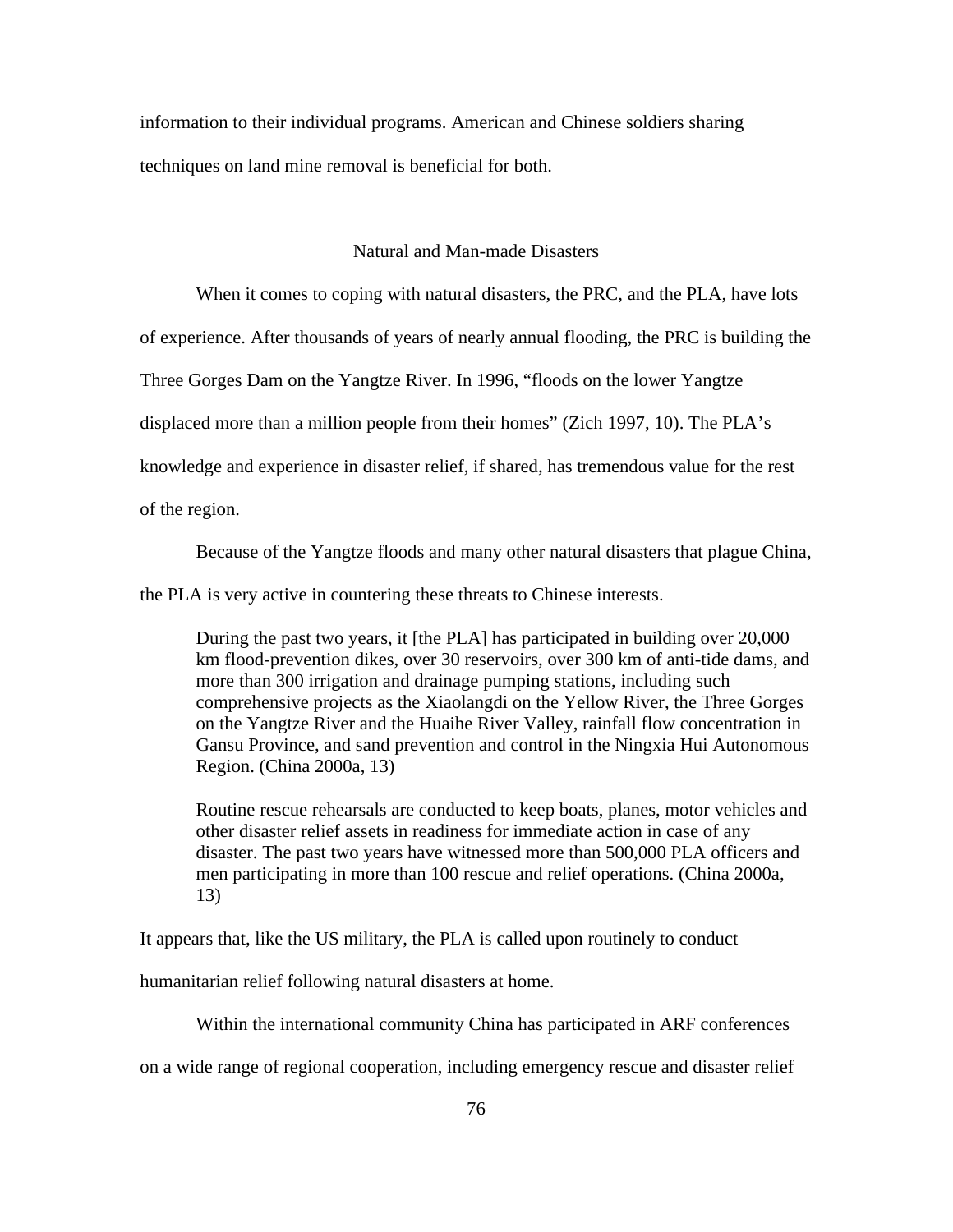(China 2000a, 15). Continued meetings within ARF on this subject are reasonable to expect and may present an opportunity for engagement in the way of multinational combined training. With their vast experience in what most probably are mass evacuations and disaster relief operations, the PLA may be a great source of expertise in this arena that all ARF participants could learn from.

## Regional Instability and Peacekeeping

The PRC's "Five Principles of Peaceful Coexistence" guide its foreign policy. "Mutual respect for sovereignty" and "noninterference in another's internal affairs" are two of these principles and appear to oppose the idea of multilateral peacekeeping or peace enforcement operations. However, "China's number one national priority is economic reform and modernization. Achieving this objective requires a peaceful international environment" (Leeb 1999). Perhaps this is one reason why China is slowly shifting away from its time-honored approach of bilateral relationships toward multilateral relationships.

China has long eschewed multilateral negotiations, commitments, and arrangements. It has instead opted for a bilateral approach, because this provides maximum flexibility and independence of action. However, in an effort to strengthen its good relations with ASEAN, China has in the past several years shown a willingness, albeit somewhat reluctantly, to engage in multilateral dialogue. In November 1991, China joined APEC, perhaps the region's most important consultative association. Also in that year, China's Foreign Minister Qian Qichen attended a meeting of the ASEAN states for the first time. China's pledge to support efforts aimed at enhancing security cooperation in the Asia-Pacific has resulted in its annual participation in ARF. (Leeb 1999)

China's participation in the "Shanghai Five" multilateral security dialogue also bears this out. In their defense white paper, China applauds the peacekeeping efforts of the UN,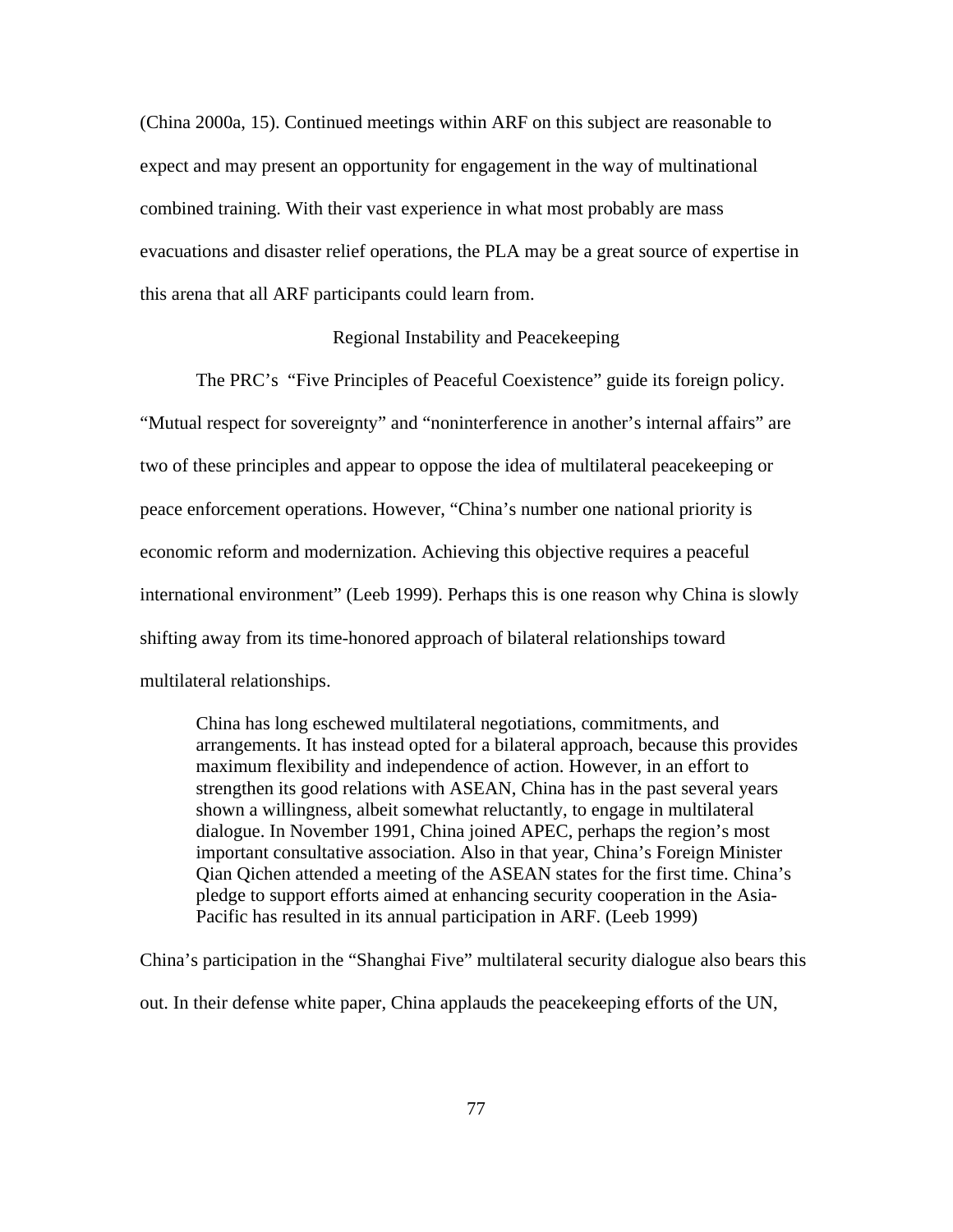albeit with a cautionary note to respect national sovereignty. This apparent shift in Beijing policy may present an opportunity for increased multilateral military engagement.

Despite the PRC's Five Principles, it has nonetheless been active in supporting UN peacekeeping activities. Their national defense white paper extols the participation of PLA officers and men in the conduct of UN sponsored peacekeeping functions with a long list of UN missions they have supported, including Iraq-Kuwait observer missions, the Cambodian Transitional Authority, the East Timor Transitional Authority, and many others. It also highlights the four Chinese lives lost and the "dozens" wounded in these international peacekeeping endeavors (China 2000a, 17). Their continued support to the UN and participation in ARF and other multilateral dialogues, including the February 1999 Pacific Area Special Operations Conference (PASOC 99) in Honolulu, Hawaii (Winfield 1999, 2), indicate that the PRC may desire to expand its role in peacekeeping operations. China's recent overtures in requesting observer status of the annual COBRA GOLD exercises (USDAO Beijing China 2000) may bode well for this scenario.

The PRC and the US share a great stake in maintaining peace and stability in the Asia-Pacific region. Threats to US interests in the region and throughout the world also affect China. Bilateral cooperation between the US military and the PLA, or multilateral cooperation that includes the PLA, would significantly benefit regional stability. Given Admiral Blair's objective of "develop[ing] areas where [China] can play a constructive responsible role in promoting security and peaceful development in the region" (US Congress, House 2000) and the previously examined capabilities of SOF in countering several of these threats, it appears that a SOF engagement program with the PLA, aimed at promoting military preparedness and cooperation to counter these shared threats, may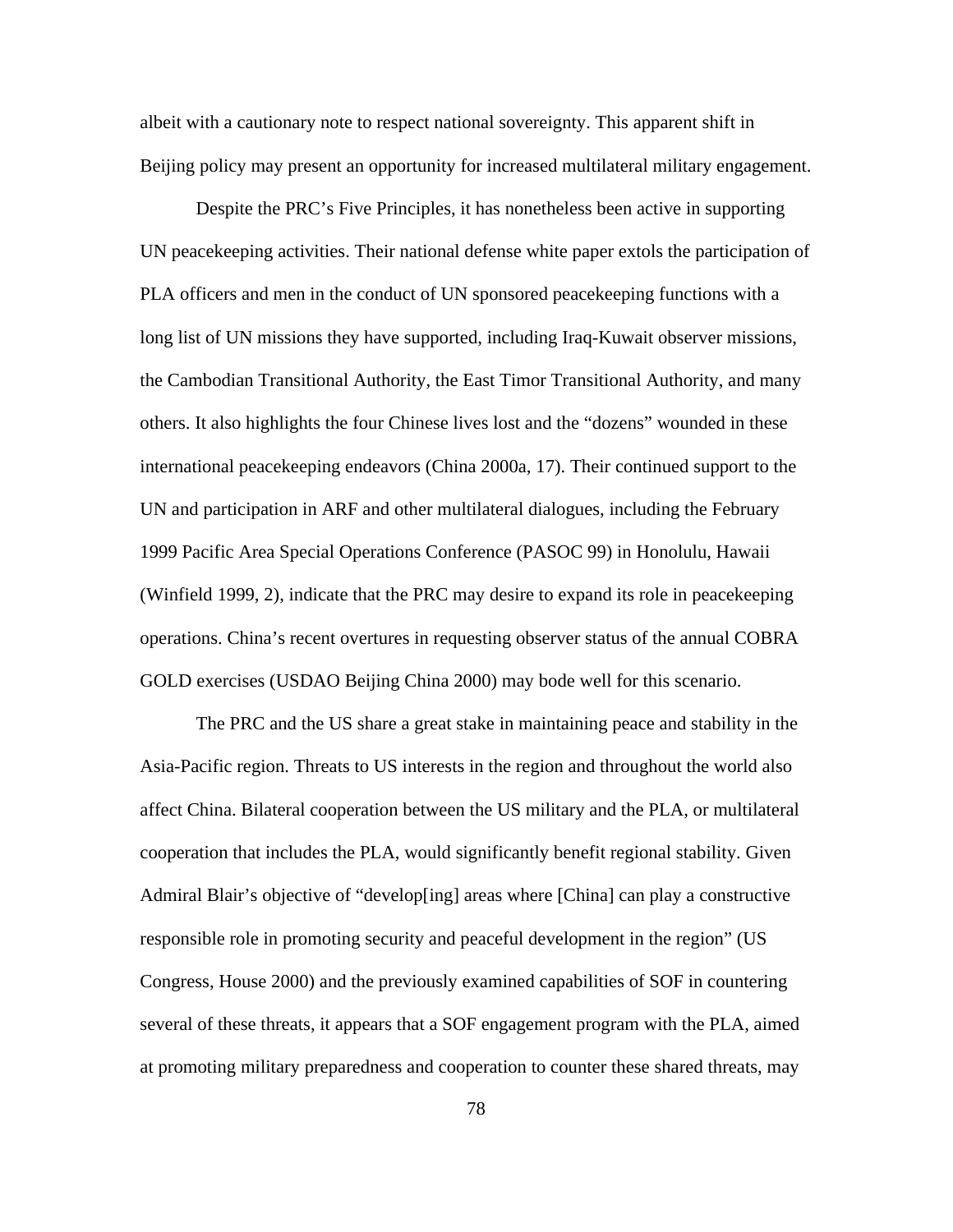be in order. However, the US and the PRC have several key political concerns that cause their interests to diverge and may preclude the acceptability of such a proposal.

### PRC Political Concerns

The political issues surrounding the US-PRC relationship are wide and varied. However, from the PRC perspective, the political concerns tend to fit into two categories. First, and foremost, is the issue of Chinese sovereignty. Like the US, the PRC closely safeguards its sovereignty. Not coincidentally, two of the main issues causing a divergence of interests between the US and the PRC, namely Taiwan and human rights, are, in the mind of the Beijing leadership, sovereignty issues. In addition to the sovereignty issue, some within the Beijing leadership perceive the US as a hegemonic power attempting to contain China's growth. It is possible that they fear that a contained China may end up in a similar situation as the now defunct Soviet Union. For any engagement program with China to succeed in its aims, these political concerns must be understood.

The sovereignty issue stems from China's recent history. In the wake of the Opium War of 1839-42 came a series of humiliating Chinese concessions that quickly eroded the influence of the Chinese Empire and left several key nations as the real power brokers in China. The carving up of China into spheres of influence that followed the Sino-Japanese War in 1895, and the Boxer Rebellion of 1900, further stripped the Empire of control over its own destiny and sped up its ultimate demise (Lieberthal 1995, 25). This period of history is a Chinese national embarrassment and fuels the fears of the PRC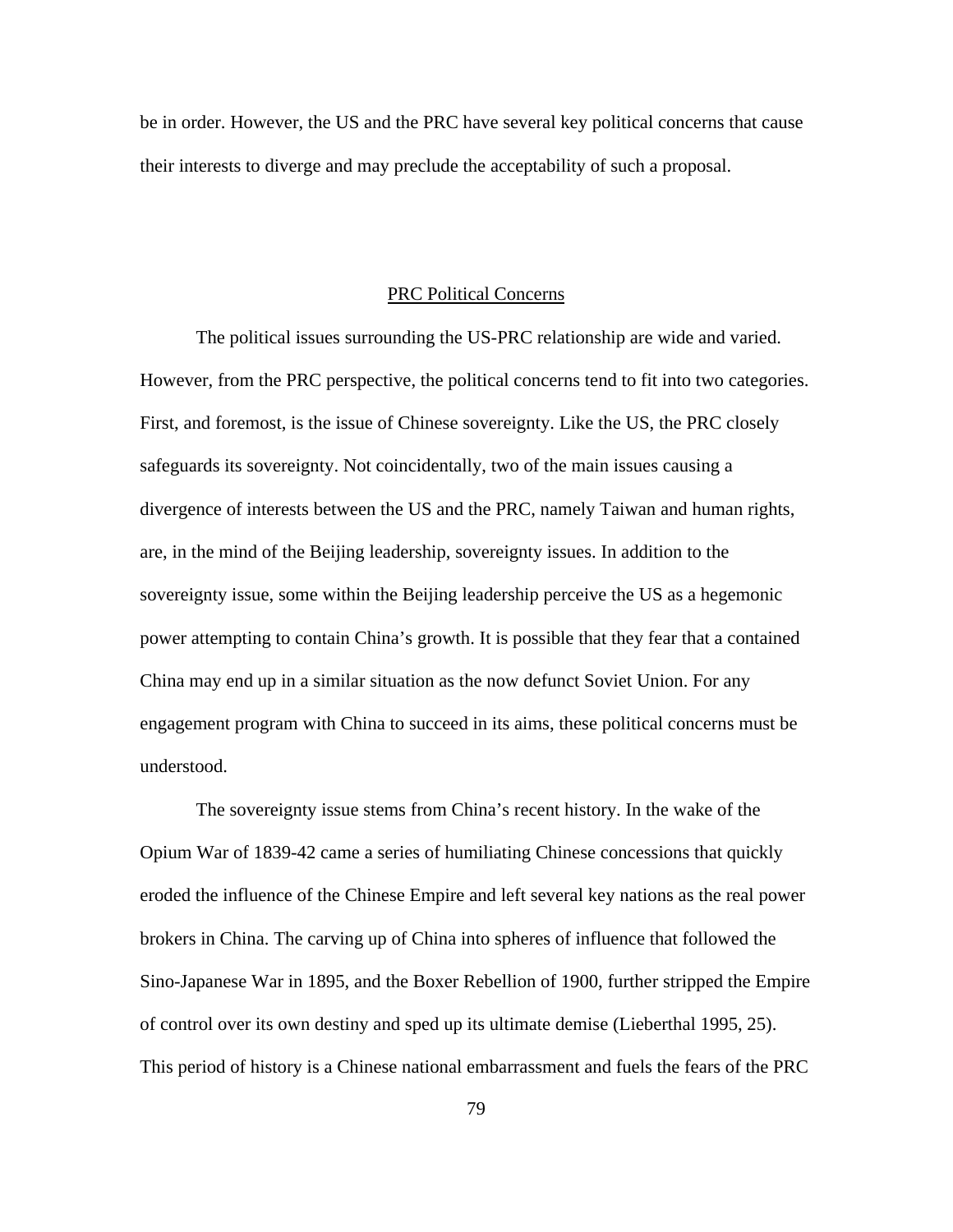leadership of a repeat loss of control of its own destiny. Despite the victory of the Chinese Communists over the Guomindang nationalists in 1949, the PRC has had to live with the further embarrassment of a separate Republic of China on Taiwan. The shoring up of Taiwan by the US has been, and probably will continue to be, viewed as US interference in Chinese sovereignty. Despite the US's "one China" policy and its acknowledgment that Taiwan is part of China, continued US support to Taiwan rankles the PRC leadership and is seen to extend the date of reunification of Taiwan to the mainland.

Separatist forces in Taiwan are scheming to split the island province from China, in one form or another. This has seriously undermined the preconditions and foundation for peaceful reunification across the Straits. This is the root cause of tension across the Taiwan Straits. The United States has never stopped selling advanced weapons to Taiwan. Some people in the United States have been trying hard to get the Congress to pass the so-called Taiwan Security Enhancement Act. And some are even attempting to incorporate Taiwan into the US TMD [Theater Missile Defense] system. The newly revised Guidelines for US-Japanese Defense Cooperation has failed to explicitly undertake to exclude Taiwan from the scope of 'the areas surrounding Japan' referred to in the Japanese security bill that could involve military intervention. These actions have inflated the arrogance of the separatist forces in Taiwan, seriously undermined China's sovereignty and security and imperiled the peace and stability of the Asia-Pacific region. (China 2000a, 2)

Continued arms sales to Taiwan by the US will certainly cause an increase in tensions in

the US-PRC relationship and most probably result in persistent anti-US rhetoric

emanating from Beijing.

Another point of contention in the sovereignty issue is US and UN complaints

about human rights violations within China. Although the Clinton administration decided

in 1994 "to delink China's Most Favored Nation [trading] status from its record on

human rights" (*NSS* 1994, 24), US, and UN, pressure to improve human rights in China is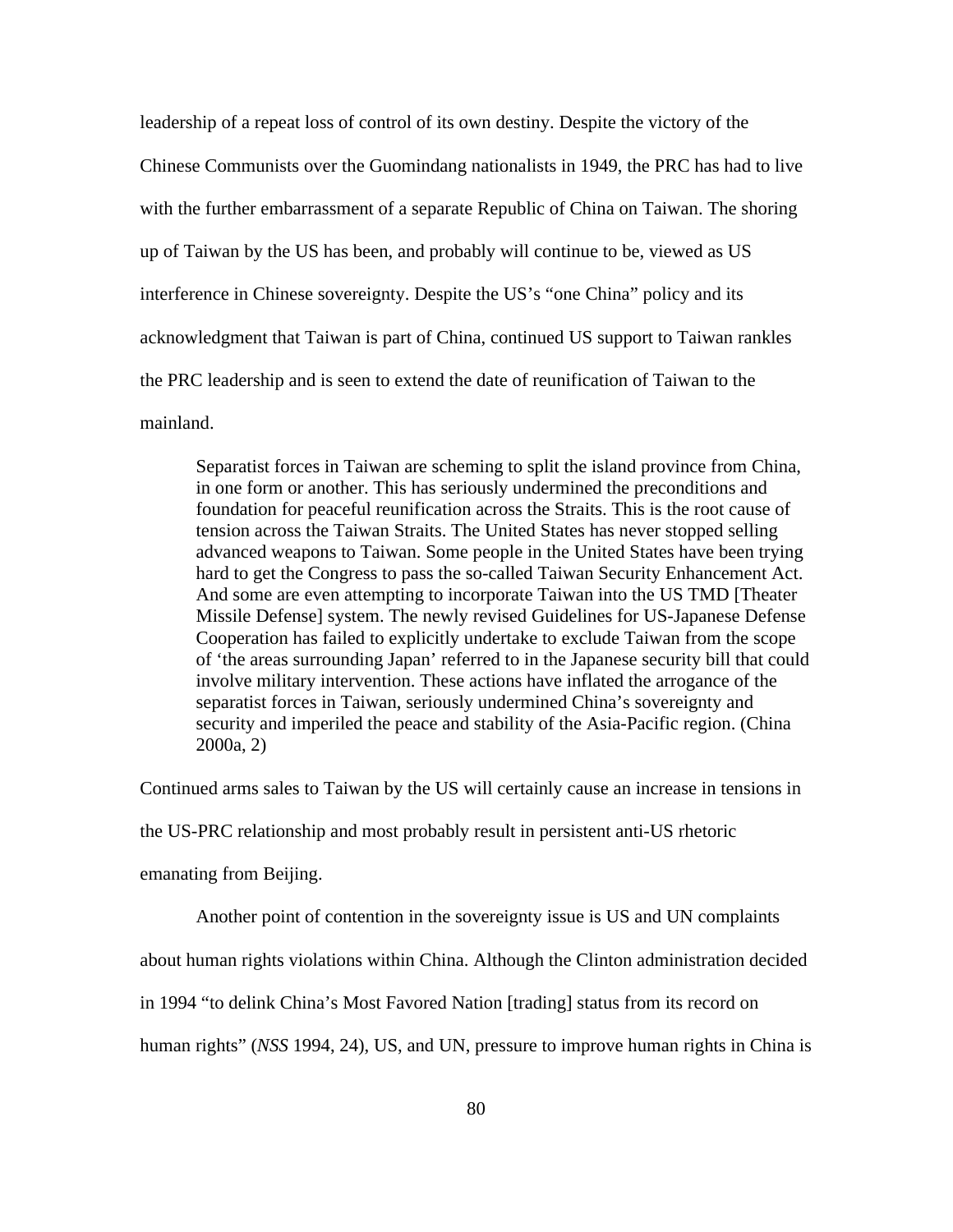still perceived by PRC leaders as meddling in its internal affairs. "A wide range of Chinese elites point to US intervention in Kosovo as setting a dangerous precedent for eventual US military operations against China in [the] Taiwan Strait or South China Sea conflict scenarios. They also suspect Washington will intervene openly or covertly in Beijing's internal disputes with ethnic Tibetan or Muslim minorities in western China" (US Congress 2000). The PRC refers to US and UN use of force to interfere in the internal affairs of other countries "under the pretexts of 'humanitarianism' and 'human rights'" as "neo-interventionism" and "neo-gunboat policy" (China 2000a, 2). The PRC does not implicate itself as a human rights violator in the document, or as having its sovereignty violated on this issue, however, it makes clear their position on US or UN interventions into other countries under these conditions as a violation of sovereignty.

China's recent past has made it skittish of Western interference in its internal affairs. A loss of control over its own destiny, and thus a return to the conditions that led to the downfall of the Qing dynasty, is certainly feared within the PRC leadership. The US-PRC relationship tends to run afoul whenever the Beijing leaders perceive US words or actions as a violation of another nation's sovereignty. Fear of containment by the US, and US hegemony in Asia, also causes considerable concern for China's leaders.

A US containment policy toward China, although not a direct violation of Chinese sovereignty, would certainly interfere with Chinese national growth and prosperity, and therefore, is viewed in Beijing as a threat. The US continuously denies any intention of containing China. In a 15 May 2000 speech at the Ronald Reagan Trade Center, Defense Secretary Cohen highlighted the "folly" and futility in a policy of containment aimed at China (Cohen 2000b). Instead, emphasis is placed on a US policy of engagement with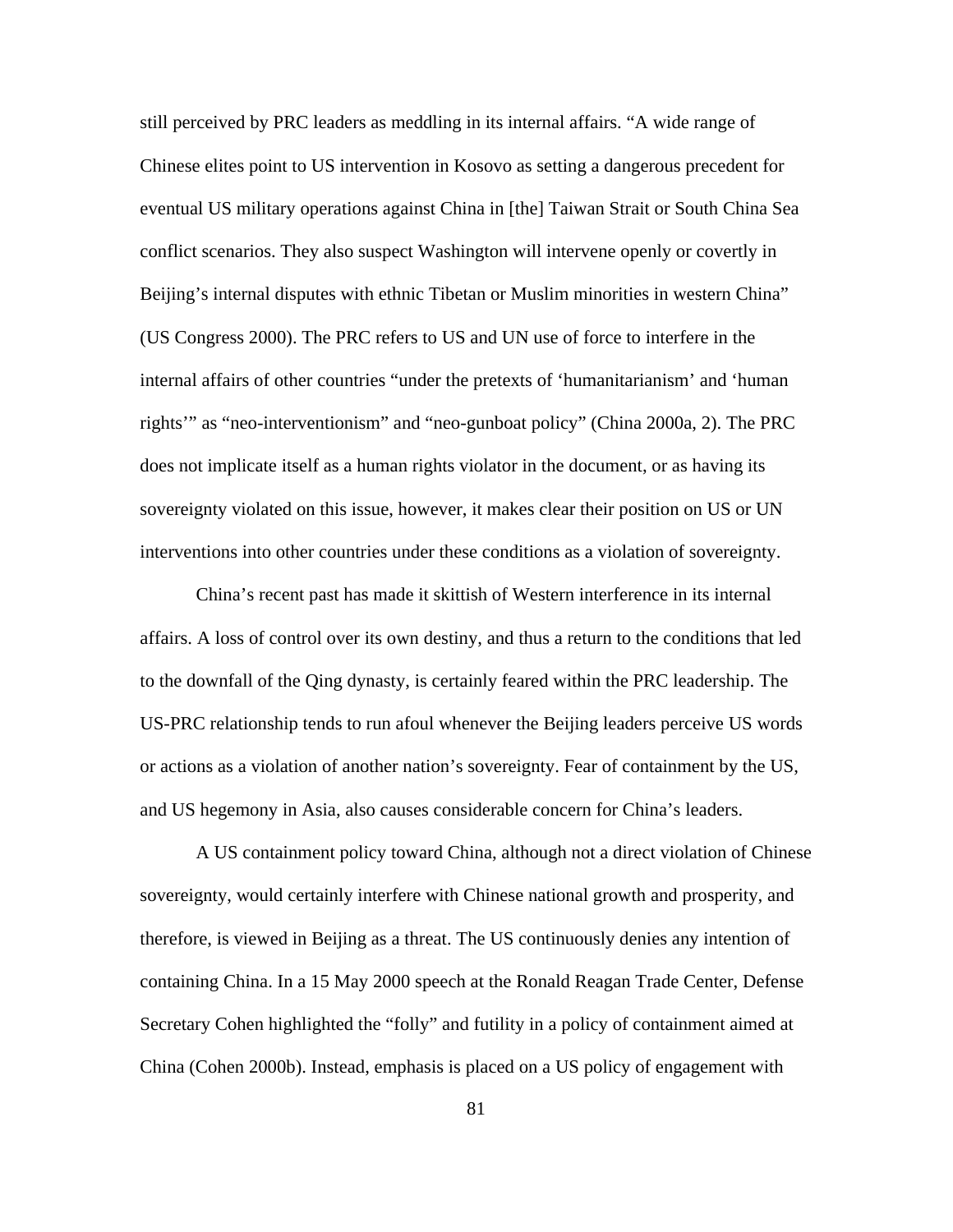China and the numerous interests shared by both nations. Secretary Cohen's speech to the Chinese National Defense University on 13 July 2000 was aimed at assuaging Beijing's concerns of a policy of containment. "The United States cooperates with China not only because China is a great and growing nation. We cooperate with China because we have a great interest in doing so" (Cohen 2000a). These attempts at calming Beijing's fears are offset however by US actions in Asia that, from the PRC perspective, indicates a different US policy towards China.

 The PRC view US diplomatic and military ties with many of its neighbors as an indication of the true intent of a US policy of containment. "In the post-Cold War era, Washington has been advocating an Asia-Pacific security structure with the US as the sole leader and with the US-led bilateral alliances as the back bone. This is in essence hegemonic stability" (Wu Xinbo 2000). As mentioned earlier, China sees the increase of US interventions as a dangerous precedent in world security. But US actions closer to China's borders are even more worrisome. "Policymakers in Washington have already made it clear that after Korean unification, they seek to retain the security alliance with a unified Korea and maintain its military presence on the peninsula. For geo-strategic reasons, China naturally feels concerned with any security presence of other major powers on the peninsula" (Wu Xinbo 2000).

To the southeast of China, developments that strengthen military ties between the US and the Philippines, and the other Southeast Asian nations, are equally troublesome to China.

Since 1995, the US has stepped up its security presence in the region, including port access arrangements in Southeast Asia and joint military exercises with the Philippines. Undoubtedly, increasing the US military presence in the region is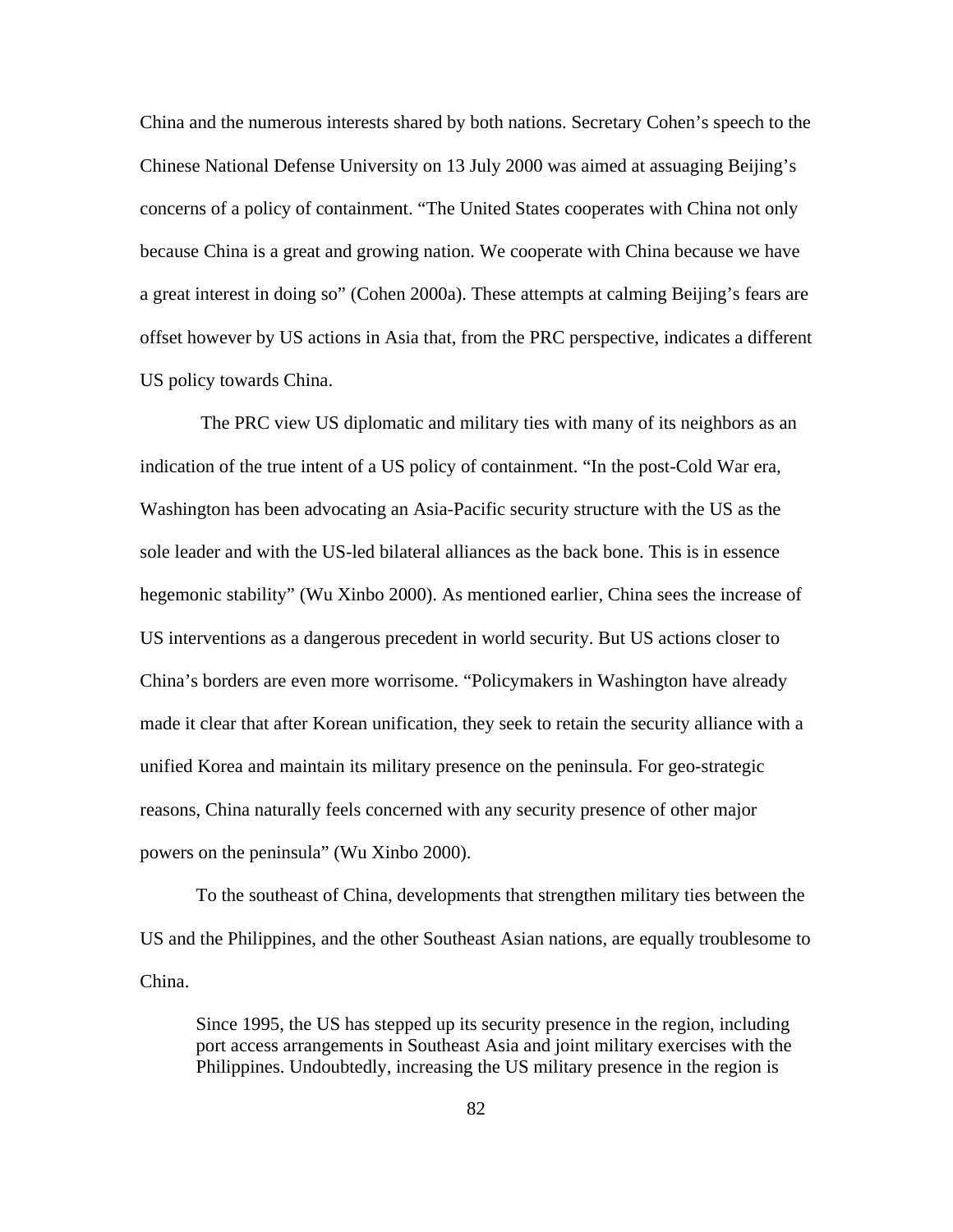aimed at "constricting" Chinese activities in the South China Sea. In addition, the United States has been working hard to encourage Southeast Asian countries to form a kind of "United Front" against China with regard to both the South China Sea disputes and growing Chinese power. (Wu Xinbo 2000)

On the western side of China, the Beijing leaders feel the pinch of expanded US interest in the Central Asian nations. "Washington has strengthened its military cooperation with some Central Asian countries (including joint military exercises, training and provision of arms, etc), and has shown interest in bringing Central Asia into NATO" (Wu Xinbo 2000). These actions, from the PRC perspective, threaten not only the physical security of China, but also a vital source of future energy resources required to keep the economic resurgence of China going. China sees itself in an ever-shrinking diplomatic box. Apparently, the actions of US foreign policy, not the words of American leaders, have the greatest impact on shaping the perceptions of the Beijing leaders.

 Some Americans would probably be shocked to learn that Beijing does not trust our words. Assisting other nations on the road to democracy, insuring human rights for all, and the defense of friends and allies is viewed by many Americans as the decent thing to do. What would it take to convince Beijing of our benign interests in Asia? Wu Xinbo provides a potential answer. "Beijing would look to the following three major indicators of a stable strategic environment: a rough balance of power among major regional powers, indications that the United States does not intend to contain China either singlehandedly or in concert with others, and the maintenance of China's credible deterrence vis-à-vis other major powers" (Wu Xinbo 2000).

Some might say that the US has already provided strong indications of its intent to engage China. However, the US has not engaged in either bilateral or multilateral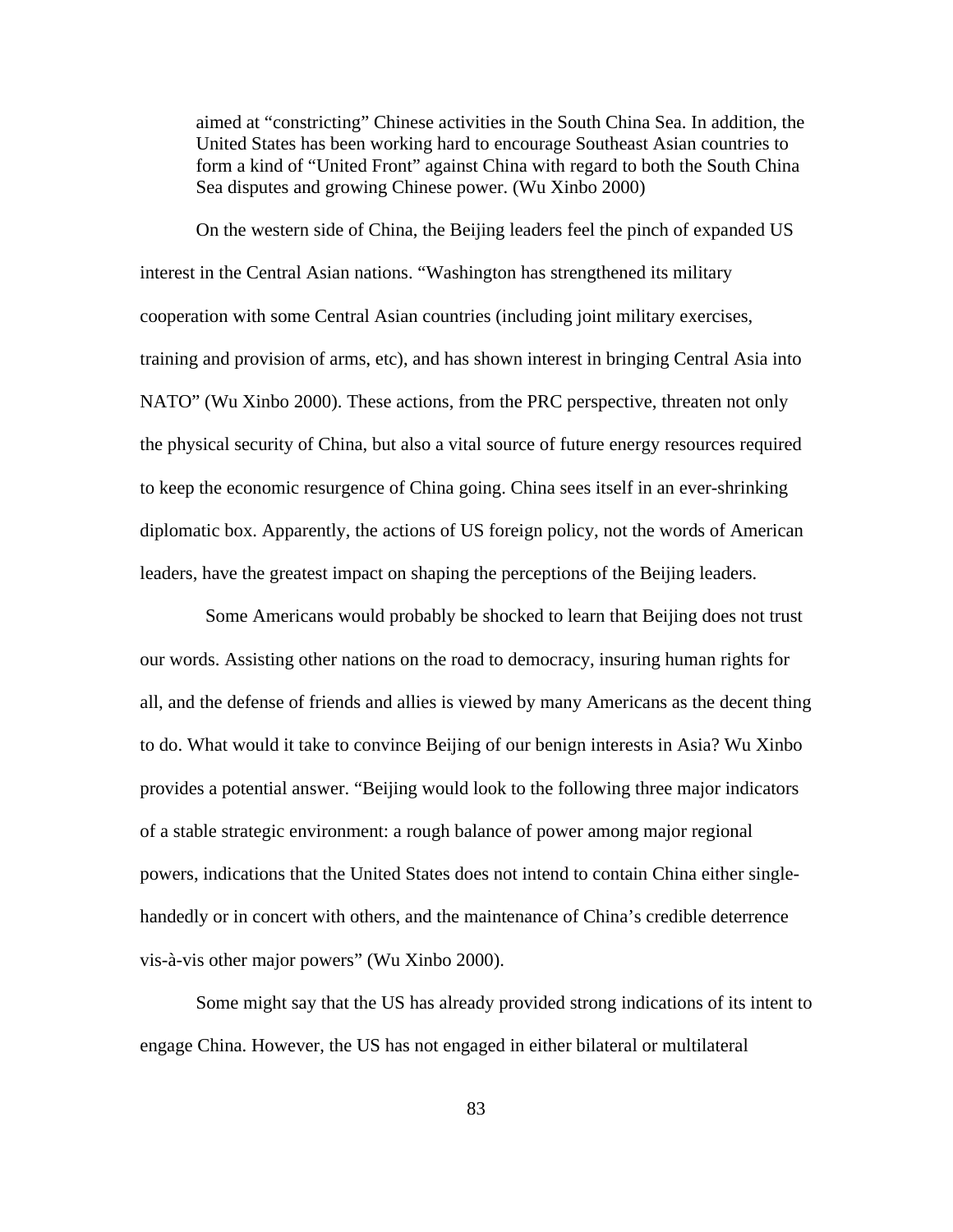military training with the PLA. Is this the indicator that would convince the Beijing leadership that engagement, not containment, is indeed the US policy? Considering that the PRC and the US share common threats and that a common response may be in the interest of both countries, combined bilateral or multilateral military training that prepares all concerned to confront shared dangers could also serve as the indicator of US intentions in the region and toward China. However, some in the US see this type of engagement as an unacceptably risky venture that endangers US security.

#### US Political Concerns

In the US, the debate on the true, long-term intentions of the PRC is hotly contested. Oddly enough in American domestic politics, opposition to the current US engagement policy with China is found on both sides of the political aisle. Those on the right side of the aisle tend to view China as a growing threat to US security. They are quick to point out that the PRC is still a communist country and therefore cannot be trusted (Gertz 2000, 6). Those on the left side tend to view the PRC as the great oppressor of human rights. The stories of PRC suppression of the Falun Gong excite their protests of the recent UN agreement with Beijing concerning human rights (*Associated Press*  [Beijing], 21 November 2000). Both sides hold considerable sway within the halls of the US Congress. Any US engagement program with China must, in order to be acceptable, assuage the concerns of these groups.

Perhaps the biggest concern emanating from those that see China as a threat to US security and interests in Asia is that US military engagement displays American military capabilities while improving PLA capabilities. This concern led directly to the attachment of section 1201 to the National Defense Authorization Act of 2000. This section puts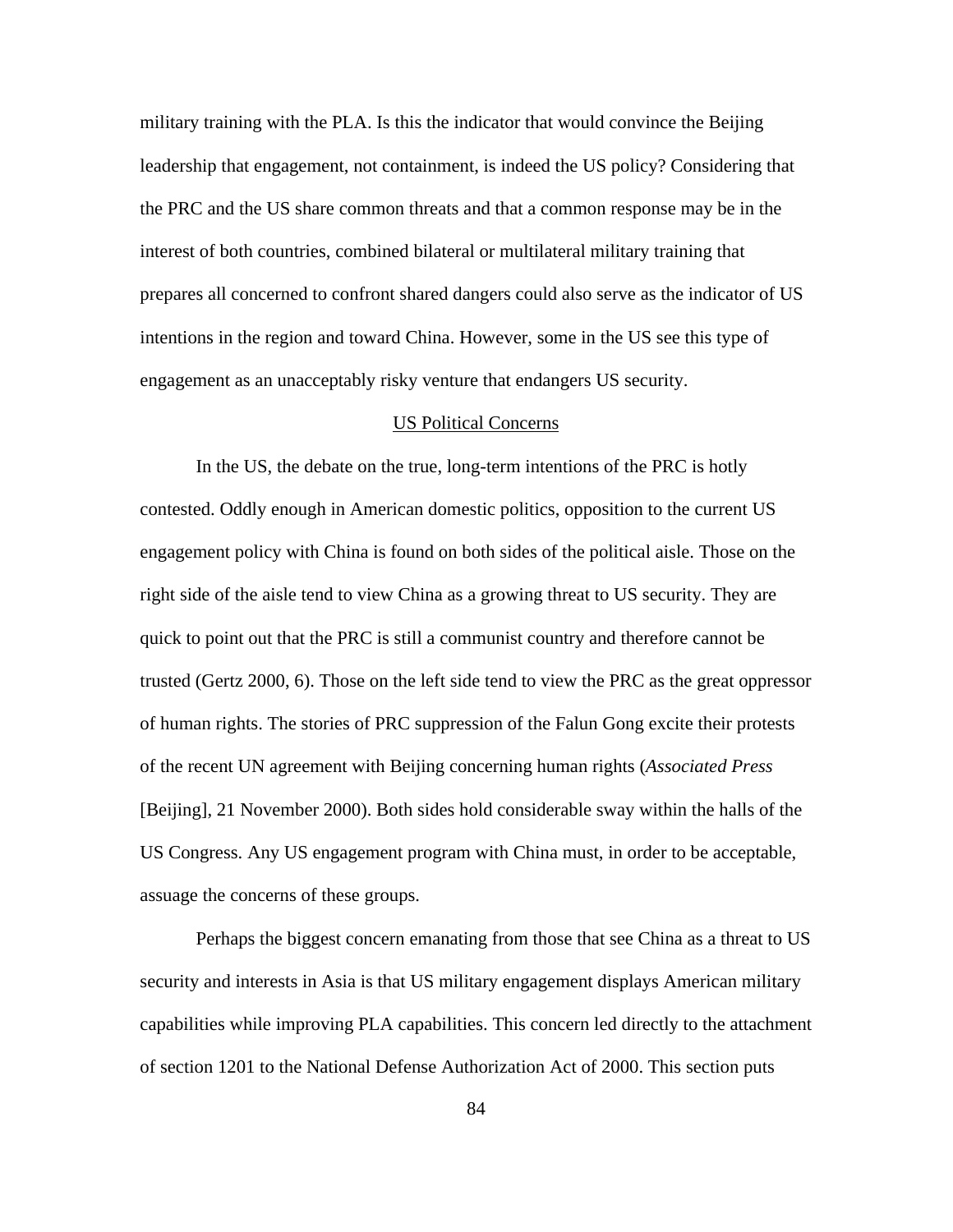strict limitations on military-to-military exchanges with the PLA. The following excerpt

details the imposed limitations.

(a) Limitation.--The Secretary of Defense may not authorize any military-tomilitary exchanges or contact described in subsection (b) to be conducted by the Armed Forces with representatives of the People's Liberation Army of the People's Republic of China.

(b) Concerned Exchanges and Contacts.--Subsection (a) applies to any exchanges or contacts that include any of the following:

(1) Force projection operations.

(2) Nuclear operations.

(3) Field operations.

(4) Logistics.

(5) Chemical and biological defense and other capabilities related to weapons of mass destruction.

(6) Intelligence, surveillance, and reconnaissance operations.

(7) Joint warfighting experiments and other activities related to warfare.

(8) Military space operations.

(9) Other warfighting capabilities of the Armed Forces.

(c) Exceptions.--Subsection (a) does not apply to search and rescue exercises or any humanitarian exercises. (*National Defense Authorization Act* 2000)

The passage of this section with the Defense bill indicates the seriousness to which

Congress views the potential threat to US interests posed by the PRC. The fear of an

expanding China bent on regional hegemony at a minimum, and international

competition with the United States at a maximum, has merit.

The liberalization of the PRC economy has raised the national capital required to steadily improve the capabilities of the PLA. Since the fall of the Berlin Wall, China has increased its defense spending by an average of 11 percent annually. It is the only major

power to do so in the post-Cold War era (Howard 1999). The PLA's naval and air forces

have priority in the PRC's modernization and improvement efforts in order to extend

their operational capability out to 600 miles from China's borders (Howard 1999). The

Army too is modernizing in order to become more mobile and more capable of joint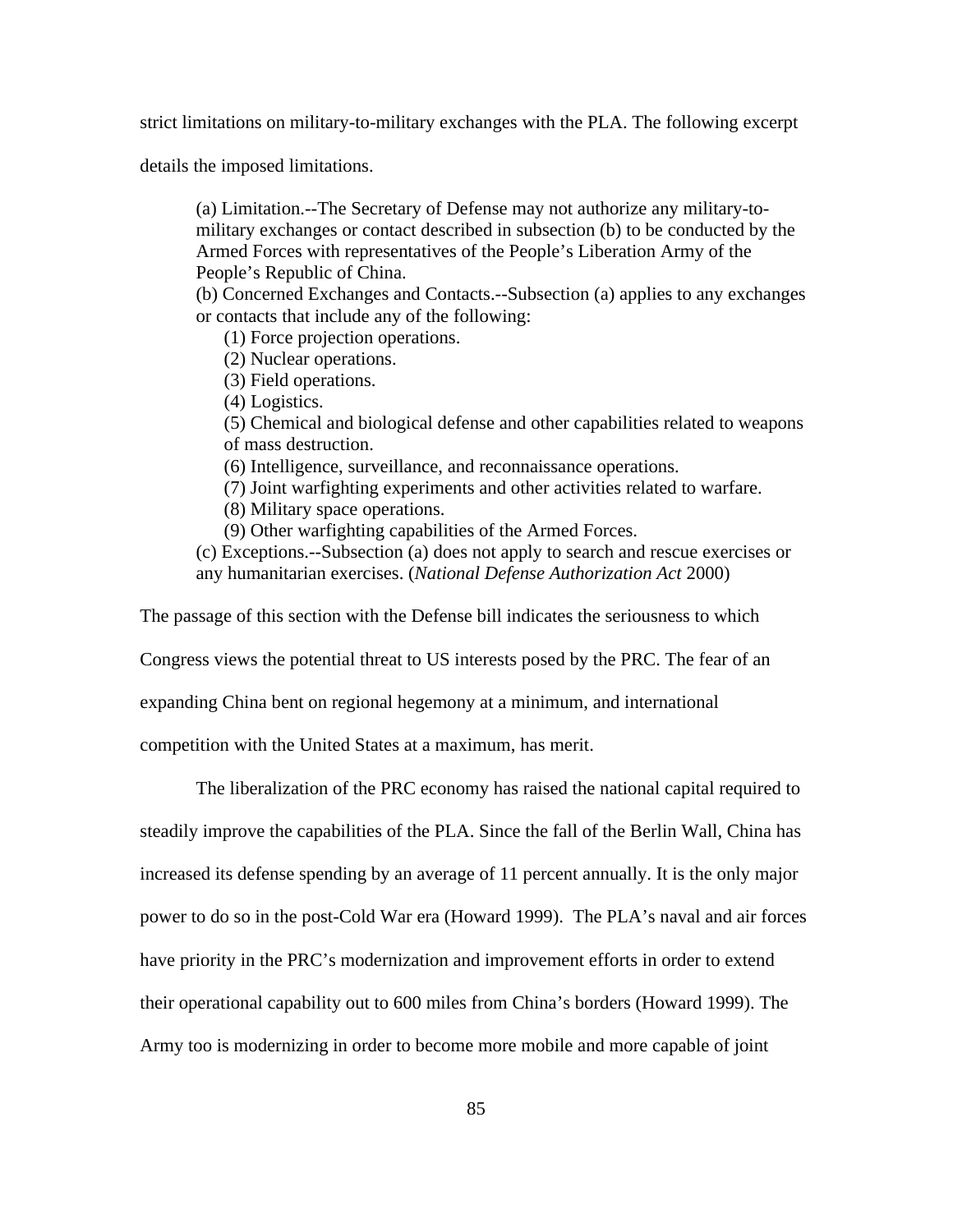operations (Howard 1999). "If present trends continue, Beijing believes it will achieve the status of a 'medium-sized' great power by 2050 at a minimum" (US Congress 2000). Although the PRC outwardly portrays policies aimed at producing peace and stability in Asia, the China threat theorists note that China's military is working hard to increase its capability of force projection so as to be able to influence international politics in the resource rich South China Sea (US Congress 2000). The bottom line, according to the China threat theorists, is that a more economically profitable China means a leaner, meaner PLA, capable of influencing the Asian balance of power and frustrating US interests in the region. They purport that China very much wants to be a force that must be considered by its neighbors and others with interests in Asia. The cost of dealing with an aggressive PRC in possession of a military force of similar capabilities to that of the US Armed Forces is, to the China threat theorists, not in the interest of the US.

On the far left of the American political fence are those that view the PRC as an oppressive, authoritarian governing body that has made only marginal progress in cleaning up its atrocious human rights record. As already mentioned, the PRC views human rights as a sovereignty issue and insists that the government has a right to maintain order within its borders. But it is not just in reaction to the oppression witnessed by the world in the 1989 Tiananmen Square incident that arouses the anger of human rights activists. They point to countless numbers of dissidents arbitrarily jailed or forced into exile, repression of religious groups of all faiths, a legal system lacking in "procedural safeguards" and an independent judiciary, inadequate legal defense, public executions, torture of prisoners, forced birth control, harvesting of organs from condemned prisoners, and the export of goods produced by prison labor (Nathan 1997,

86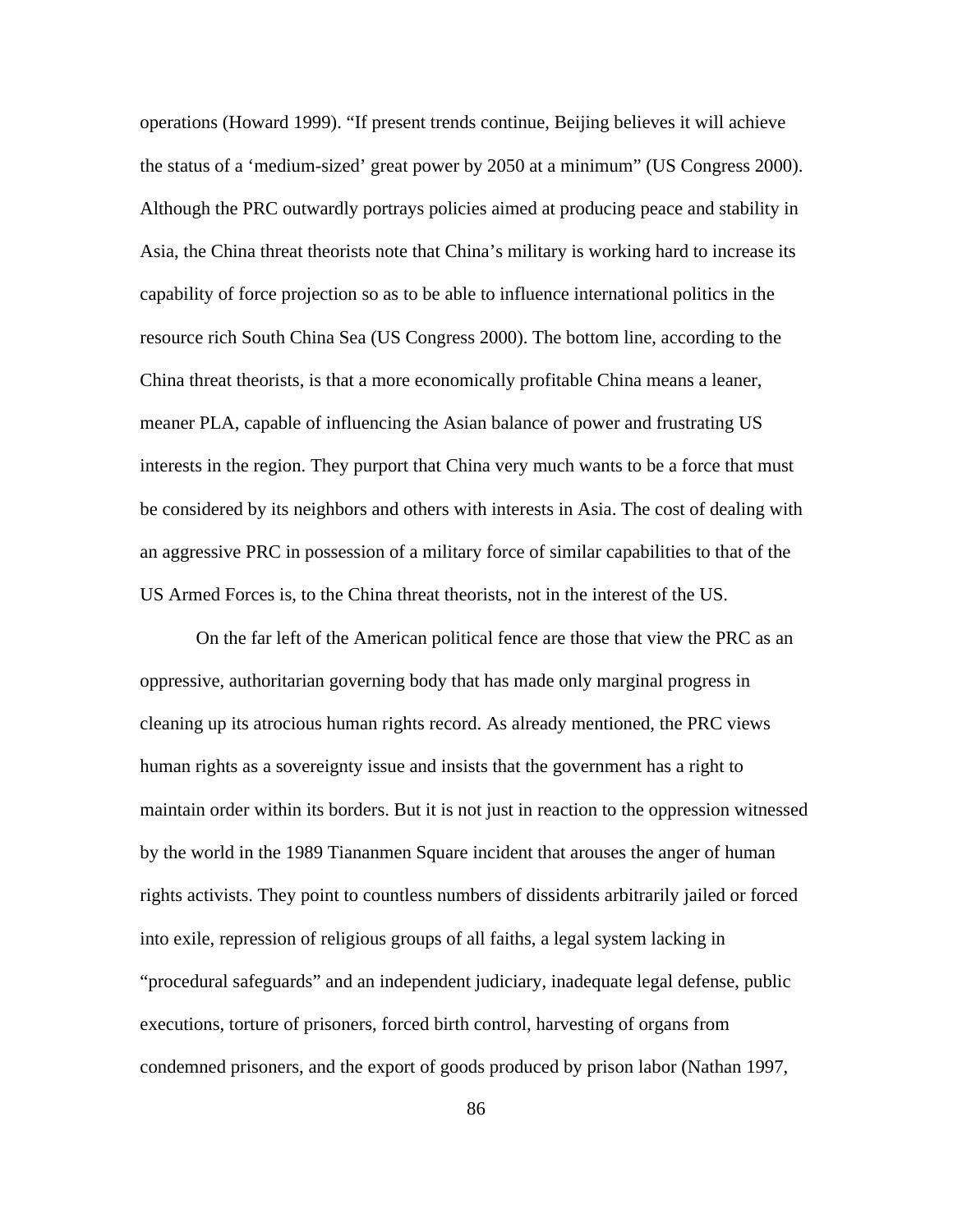408-410). Any military engagement training with units of the PLA or People's Armed Police that could be used to suppress the civil rights of the Chinese people would cause an uproar within the halls of the US Congress.

Both the China threat theorists and the human rights activists have legitimate concerns about US military engagement with the PRC. However, the counters to these concerns are equally valid. People straddling the fence on this issue note that although the PLA is modernizing at a more rapid rate than in any time in their past, they are not even close to matching the prowess of the US military. This provides the US "a strategic window of opportunity in which to engage China" and shape its future course (Anderson 1999). A program of "vigilant engagement" (Anderson 1999) that seeks to influence China's development in the new century is viewed as a pragmatic course of action. This view is currently held by many of China's neighbors (Simon 2000). A PRC, with a capable PLA, would be a valuable partner in combating the threats shared by both nations. Shaping activities also apply to human rights. More frequent contact, at the soldier-to-soldier level, as opposed to the high level visits, may have the long-term effect of reducing human rights violations.

#### Cost-Benefit Analysis

Given the shared threats and political concerns mentioned in this chapter, along with the capabilities of SOF discussed in the previous chapter, it is possible to compare the costs and benefits of a SOF engagement program with the PLA.

The most significant cost is certainly the risk of jeopardizing US national security interests by training with, and thus improving the capabilities of the PLA. A more efficient, more joint, and more lethal PLA could threaten its neighbors and disrupt other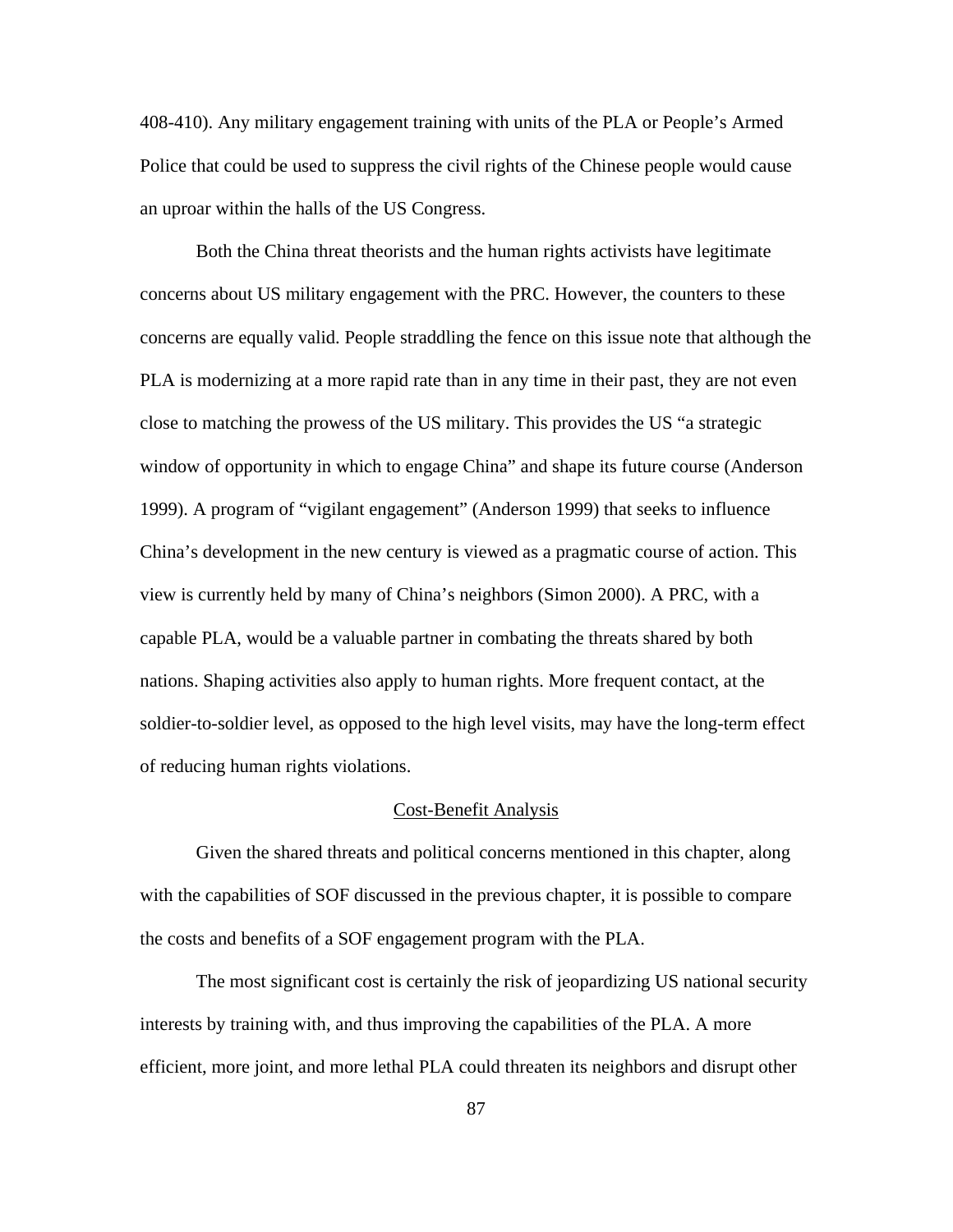facets of US foreign policy in the Asia-Pacific region. This is a real risk and should not be taken lightly.

However, as mentioned in the previous chapter, SOF can conduct training of a non-lethal nature and, as "global scouts," can provide increased transparency in the PLA. SOF can train with the PLA in venues that do not put US interests and the interests of our allies at risk. Venues like search and rescue and humanitarian exercises are permitted in section 1202 of the Defense Authorization Act of 2000. This leaves open the opportunity, for example, to conduct medical training and humanitarian assistance exercises. If, some time in the future, training were expanded to include peacekeeping exercises, SOF, working as liaison coordination elements, would be in a unique position to witness the tactical efficiency of PLA combat units. The benefit of increased PLA transparency offsets the risk of making the PLA a more effective fighting force, especially given the huge technological advantage the US military currently enjoys.

Another potential cost is the risk of training PLA forces in venues that could be construed as potentially usable in the suppression of basic human rights. This cost could be mitigated by a careful vetting process that insures US forces only train with units that have not participated in acts of suppression in the past. Additionally, SOF training plans could complement other engagement programs like Foreign Military Officer Education (FMOE) and International Military Education and Training (IMET), which could train junior officers of the PLA in the responsibilities of a military in a democracy.

The immediate benefit gained in a SOF engagement program with China is the demonstration that the US means what it says. As mentioned, PRC leaders remain skeptical as to the intent of the US policy of engagement. Despite the constant references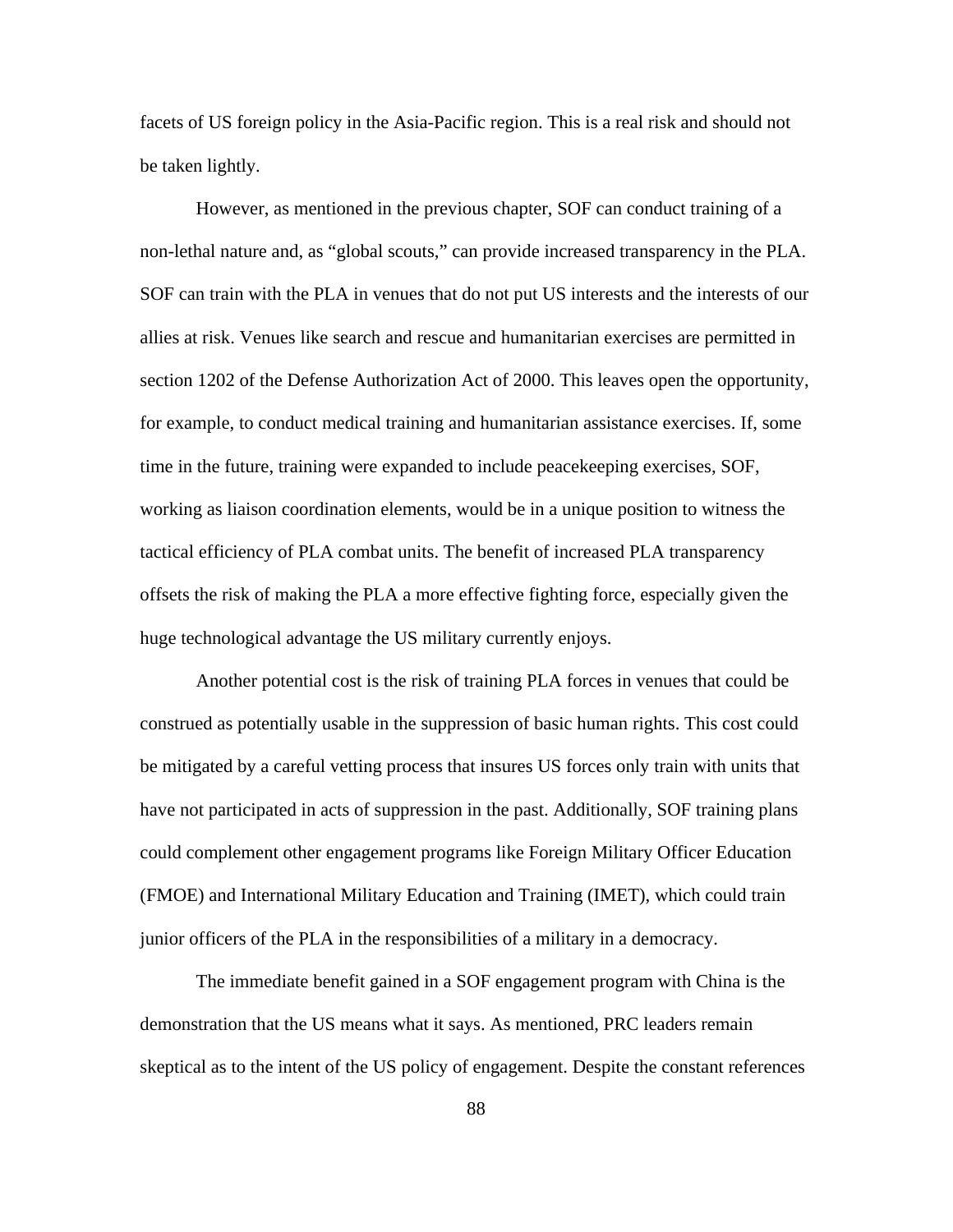made by senior US government officials that the US does not wish to contain China, concrete evidence of this intent, from the perspective of Beijing, has not been forthcoming. SOF engagement puts America's most precious commodity, her sons and daughters, at the forefront of the policy and sends a clear message to Beijing that the US government means what it says.

Another significant benefit is access. Much of the mutual uncertainty between the US and the PRC is based on what is not known as opposed to what is known. For example, the US knows about the Chinese military modernization process in terms of equipment procured and dollars spent. The extent to which this equipment is maintained and used in the field is another story. SOF engagement puts trained military professionals in close contact with PLA personnel and units. Observations made by these professional soldiers can confirm or deny much of what is currently only speculation and thus provide a clearer picture of PRC capabilities and intent.

An increase in overall understanding between the two militaries is another potential benefit. In January 20001, two PLA senior Colonels gave a brief lecture on PRC information warfare and defense strategy at the US Army Command and General Staff College at Fort Leavenworth, Kansas. During the post lecture question and answer period it became obvious that, although the two Colonels spoke understandable English, a "perspective" gap existed between them and their audience. In response to a question concerning forward deployed US forces in Asia, one of the Colonels commented that once the Koreas were reunited and Taiwan established closer ties with the mainland, then there would be no reason for the US to forward base its forces in Asia. This ostensibly sincere statement of US interests in Asia betrayed the Colonel's lack of understanding to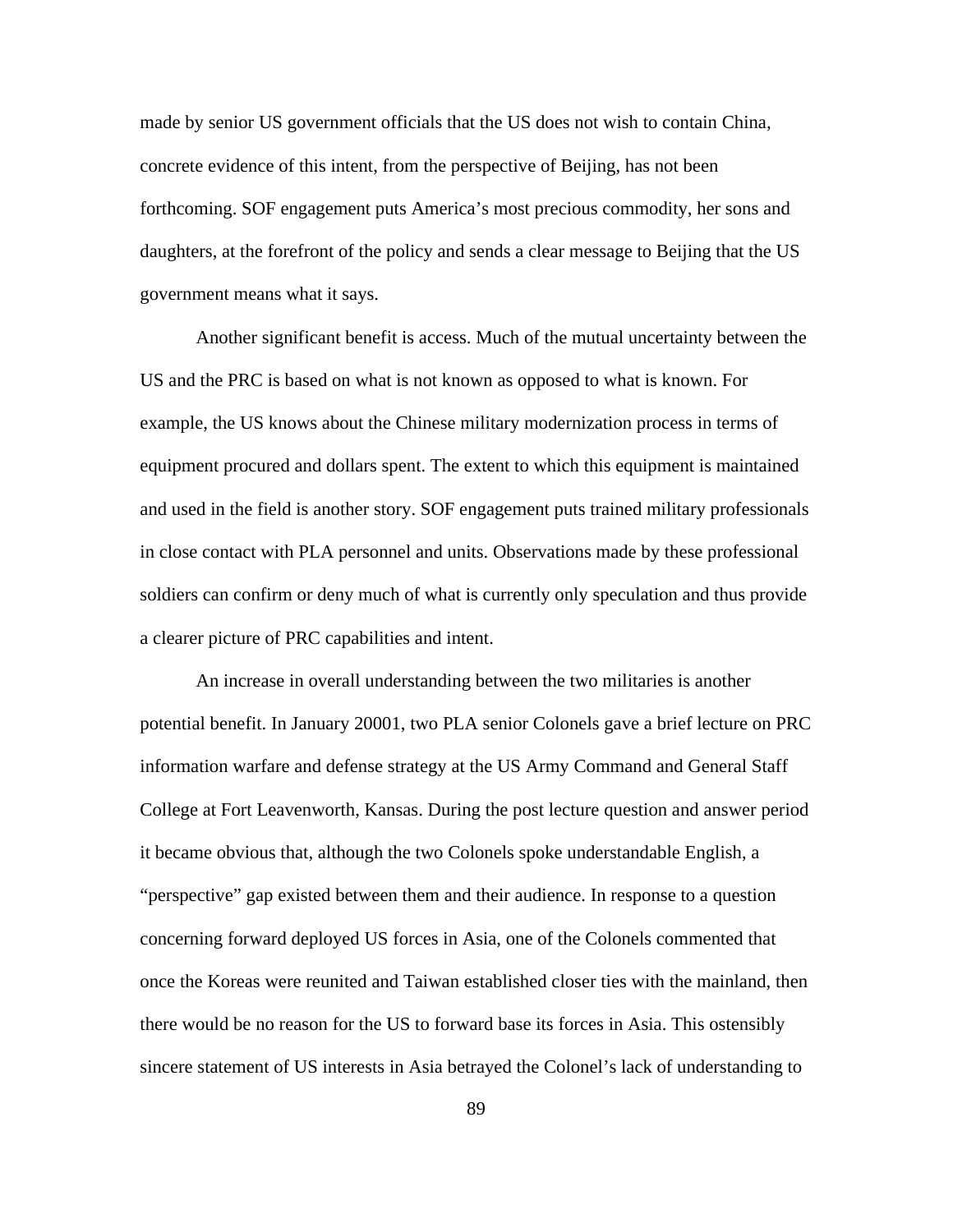what is really in the interest of the US. The bottom line is that the PRC does not understand the US and vice versa. Participatory communication at all levels of the military can provide a clearer picture of what is important to both societies. SOF engagement puts mature, professional, junior grade US officers and non-commissioned officers in close contact with their PLA peers. The daily communication required in training will lend itself to clearer understanding.

Finally, by starting small and building upon success and increased understanding, two nations with a great deal at stake in an unpredictable world may find that it is truly to their mutual benefit to work together in combating their shared threats. The international ills of terrorism, drug trafficking, piracy, natural and man-made disasters, and ethnic, tribal, and religious conflicts affect both countries. A SOF engagement program that begins with humanitarian training venues not only demonstrates the US policy intent of engagement but also may lead to increased understanding and combined efforts against shared threats. To paraphrase the late Deng Xiaoping, if there is something worth obtaining on the other side, then it is acceptable to cross the stream by feeling the stones (Tyler 1999, 375).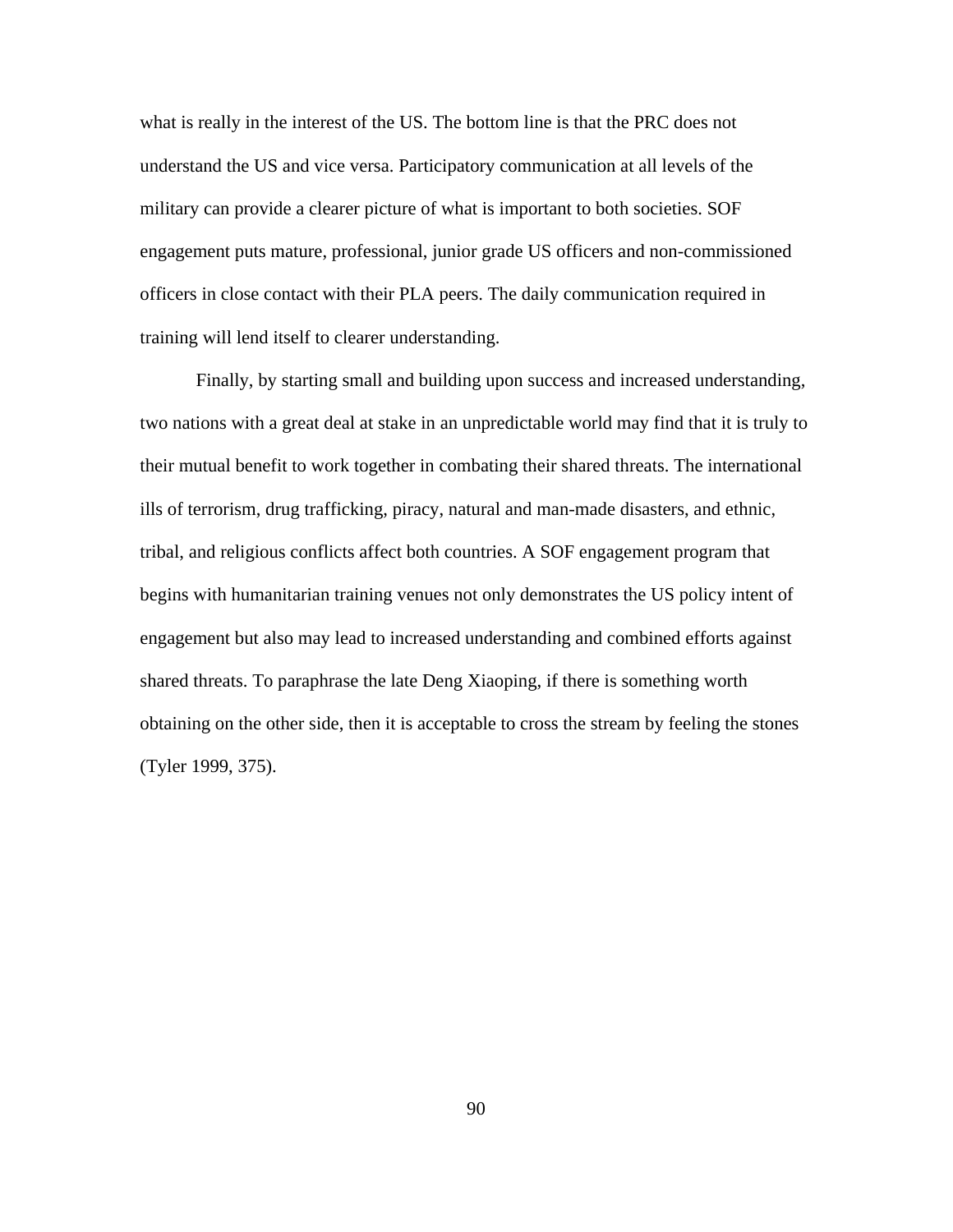# CHAPTER 5

# SUITABILITY

 The suitability of a military objective, plan, or program is determined by whether it leads to or accomplishes the desired political or national security objective (Davis 2000, L1-E-1). The *National Security Strategy* of 1999 makes plain that the US national security objective is a peaceful and stable international environment (*NSS* 1999, 5). Essential to attaining that objective in Asia is continued US military presence (*NSS* 1999, 34). Treaty alliances with Japan, Thailand, Australia, South Korea, and the Philippines are critical to preserving US presence as is the maintenance of healthy relations between the US and ASEAN (*NSS* 1999, 34). Vital to maintaining these bilateral and multilateral relationships in Asia is the USPACOM regional engagement plan.

The USPACOM regional engagement plan has two significant aspects to cope with the challenges of the twenty-first century. First, while maintaining and strengthening existing bilateral security arrangements, Admiral Blair seeks to move toward a multilateral security framework, what he has termed "security communities" (US Congress, House 2000). Secondly, the plan calls for engagement with the PRC in order to "develop areas where [China] can play a constructive, responsible role" in the security of Asia (US Congress, House 2000). Presumably, Admiral Blair aims to include China in an Asia-Pacific security framework.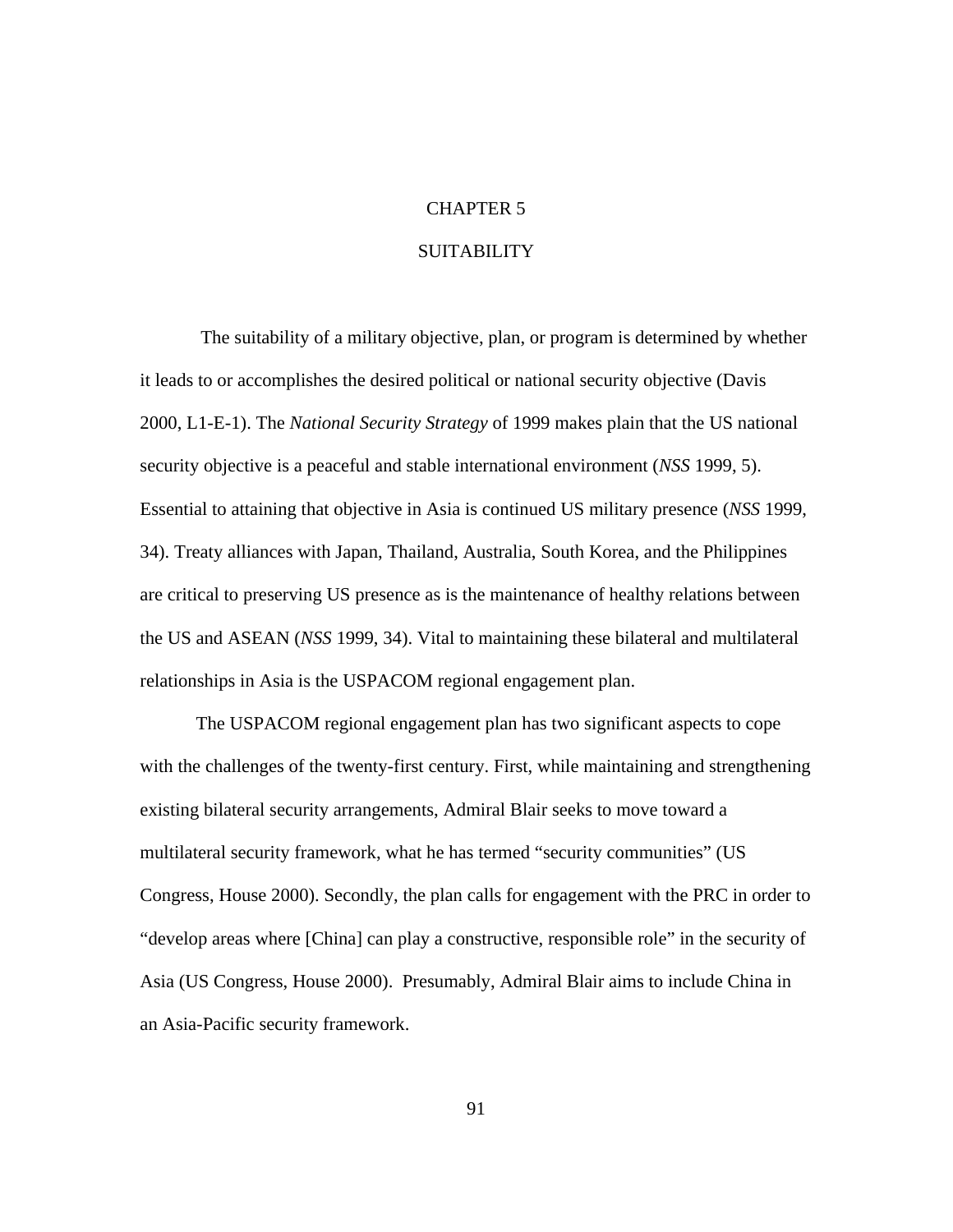A SOF engagement program with China then, in order to be suitable, must promote ways in which China can play a constructive, responsible role in multilateral security. Simultaneously it must neither detract from existing multilateral and bilateral security relationships nor disrupt the process of developing further multilateral security relationships. To do so could have an adverse effect on US regional presence.

This chapter first assesses whether US allies and friends in the region would support a US SOF engagement program with the PRC. It does this by examining their individual security situations, their relations with the US and China, and finally their perspectives on multilateral security cooperation. Secondly, this chapter examines ways in which a SOF engagement program with China may influence the desired outcome of a constructive, responsible PRC involved in maintaining a peaceful, stable Asia-Pacific.

#### US Allies and Friends in Asia

The US "will do what [it] must to defend [its] interests, including, when necessary and appropriate, using military might unilaterally and decisively" (*NSS* 1999, 1). However, it is also profoundly in the interest of the US to cooperate internationally to offset the challenges of the twenty-first century. "Many of our security objectives are best achieved--or can only be achieved--by leveraging our influence and capabilities through international organizations, our alliances, or as a leader of an ad hoc coalition formed around a specific objective" (*NSS* 1999, 3).

Asia possesses several international economic and security fora. The Association of South East Asian Nations (ASEAN), consisting of ten nations, and the ASEAN Regional Forum (ARF), consisting of twenty-three nations, are perhaps the most commonly known. Additionally, the Asia-Pacific Economic Cooperation (APEC),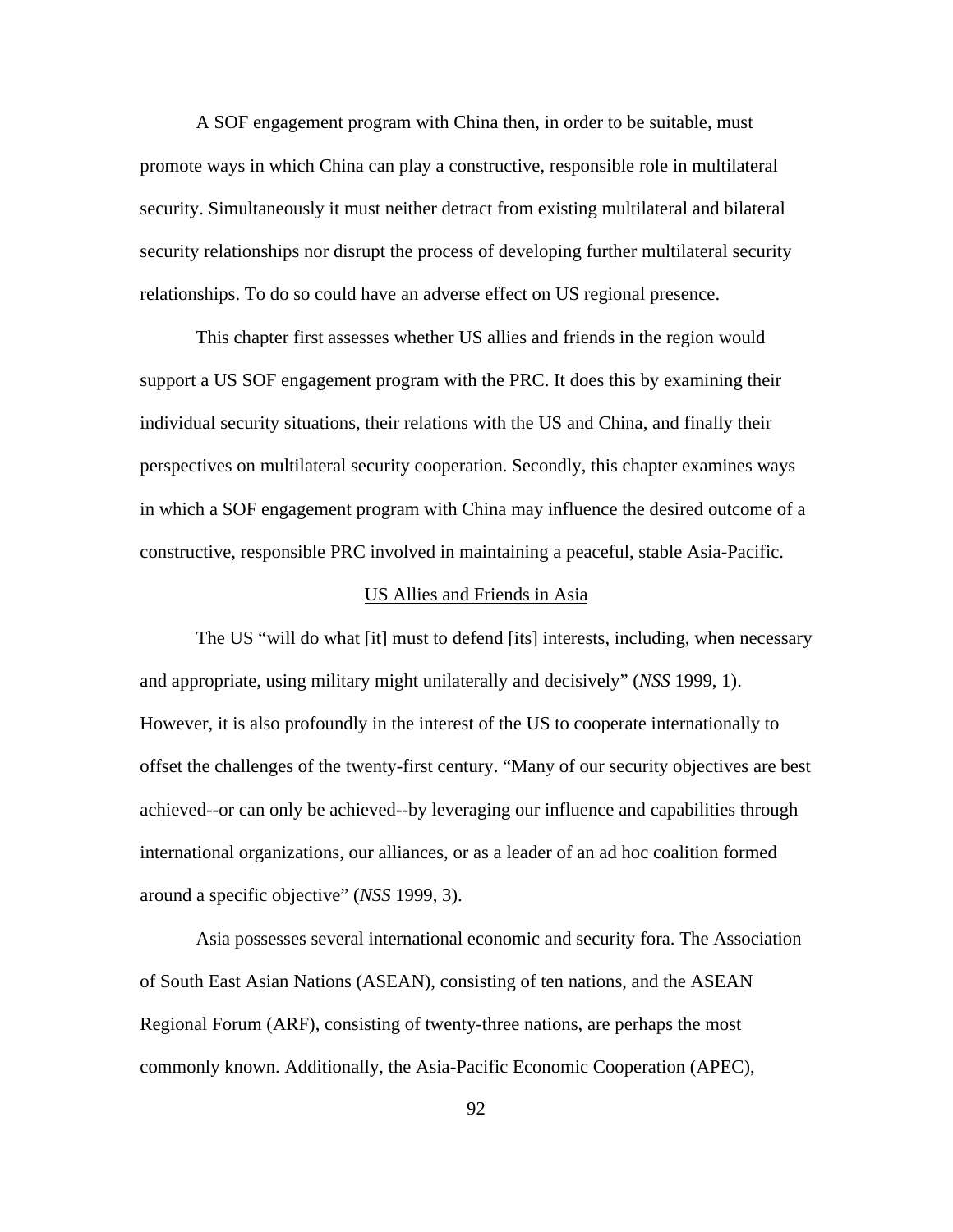consisting of twnty-one nations, the Korean Peninsula Energy Development Organization (KEDO), consisting of three nations plus the European Union, and the PRC's Shanghai Five, also figure prominently in Asian security and economic relationships.

The complex web of bilateral and multilateral security ties in Asia currently provides a measure of stability to the region. The US regards "durable relationships with allies and friendly nations [as] critical to [its] security" (*NSS* 1999, 3). This includes adapting existing relationships and multilateral fora toward an active security role (US Congress, House 2000). The maintenance of these relationships can be difficult at times, as recently illustrated by differences of opinion between the US and the Republic of Korea on how best to cope with changes in North Korea (Karon 2001).

In order to remain consistent with its ultimate national goal of peace and stability in Asia, the US must consider the reactions of China's neighbors prior to committing to proposed programs of engagement. The best China engagement program, even if successful in accomplishing Admiral Blair's China objective, would be of little value to the national goal if the US's critical bilateral security relationships and the nascent multilateral security relationships in Asia were placed in jeopardy. Therefore, the perspective of a nation that is critically important individually and the combined perspective of a multinational organization like ASEAN figure prominently into any US decision of engagement, SOF or otherwise. The following pages look first at the security perspectives of Japan, South Korea, and Australia, each of which has a mutual defense treaty with the US. Then, looking at the ASEAN perspective, emphasis will be placed on Thailand and the Philippines, also mutual defense partners with the US.

Japan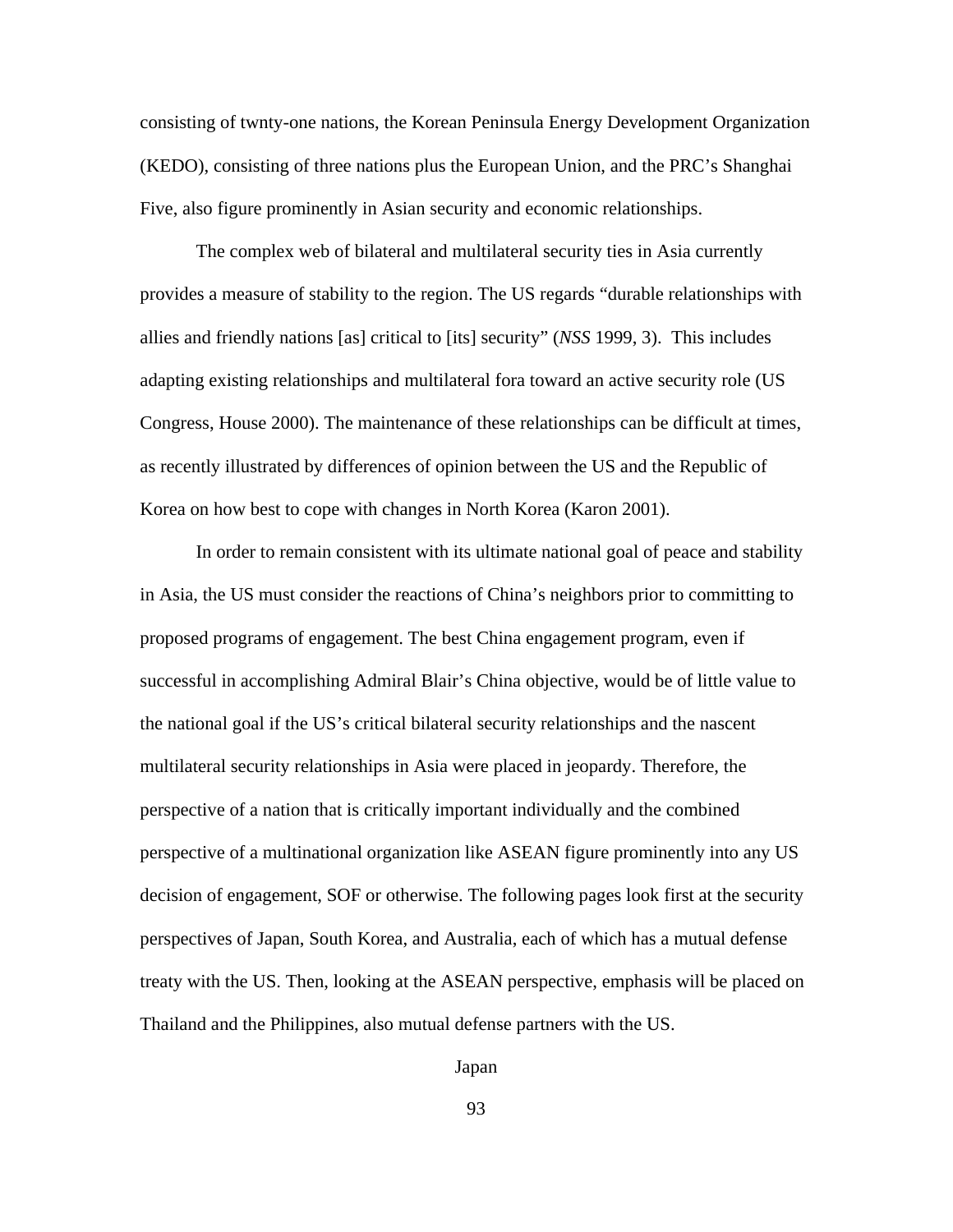Japan is the most important ally the US has in Asia. "The [US-Japanese] alliance remains the cornerstone for achieving common security objectives and for maintaining a peaceful and prosperous environment for the Asia-Pacific region" (*NSS* 1999, 34). Geostrategically, Japan is the springboard for US military deployment to other parts of Asia (US Congress, House 2000). Politically, Japan is a stable democracy sitting opposite the East China Sea and the Sea of Japan from the PRC, North Korea, and Russia. Economically, Japan is second only to the US in the world and is vital to the Asian economy as a whole (US Congress, House 2000). Diplomatically, Japan is a supporter of the UN and US interests (Simon 2000), and a participant in APEC, ARF, and KEDO. Additionally, US presence and close ties with Japan assuage the concerns of other US Asian partners, historically fearful of a nationalistic, militaristic Japan (Thakur 2000). These factors combine to make American and Japanese security interests virtually identical.

Japan's perception of the re-emergence of China as an Asian power, like most Asian countries, is a mix of optimism and concern. Chinese markets and goods are certainly viewed optimistically in Japan. "Japan is China's No. 1 trading partner and China is Japan's No.2 trading partner, after the US" (Dawson 2000). As of 1999, Japanese auto manufacturer, Honda, is making and trying to sell cars in China (Landers 1999). But Japan is wary of the PRC as well. Points of tension include the PRC claim of sovereignty over the Diaoyutai/Senkaku Islands in the East China Sea (Storey 1999) and its growing military capability, including between twelve and seventeen nuclear missiles that can easily reach Japan (Howard 1999). The Japanese people remain split on whether the PRC can be trusted or not (Dawson 2000).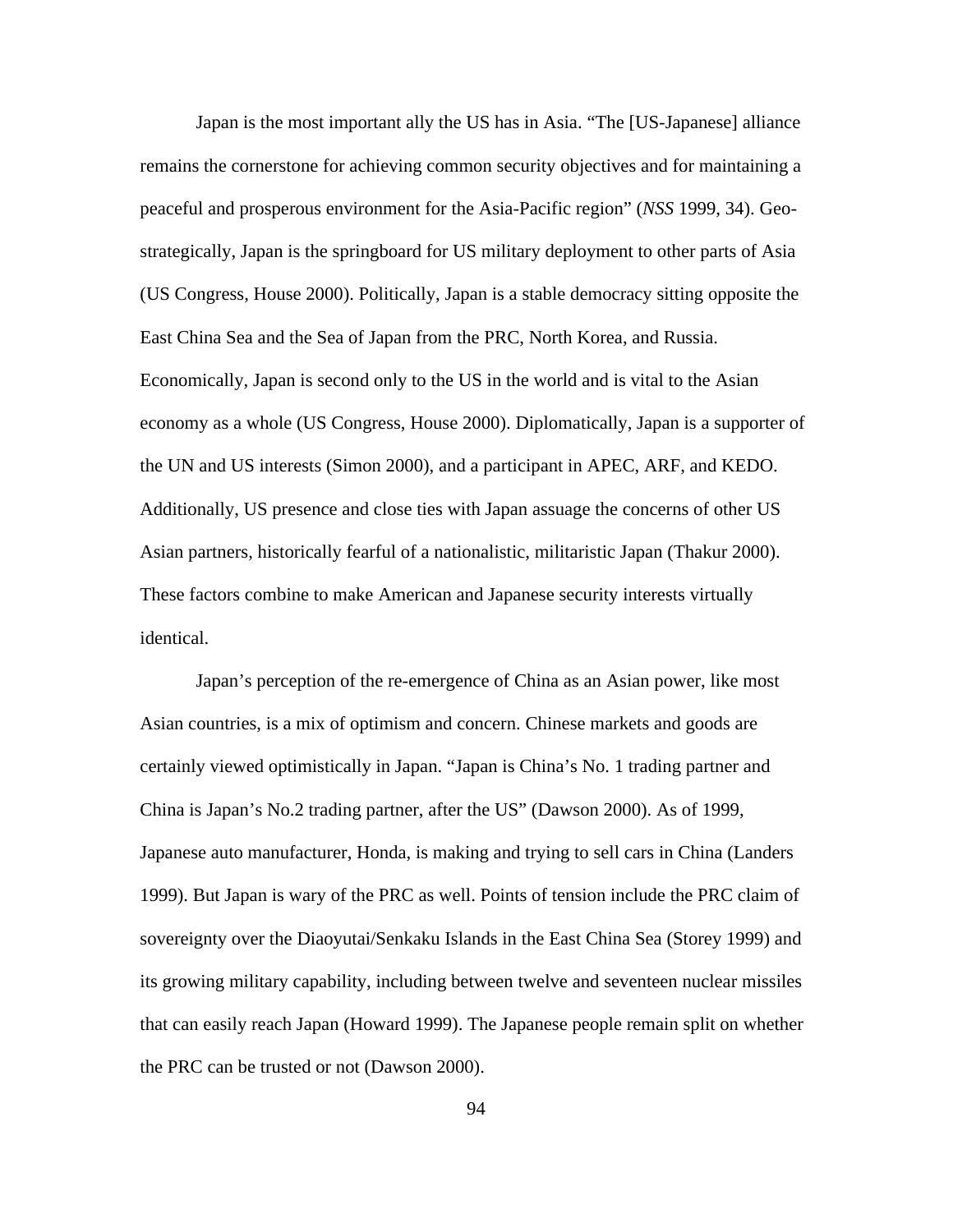In Japanese foreign policy, optimism and concern over the PRC, appears to be grounds for pragmatism. In March of 2000, policy representatives and academics from Japan joined with others from the US, Australia, South Korea, the PRC, Singapore, and Thailand at the Institute for National Strategic Studies, National Defense University in the US to discuss perspectives on China. The overwhelming consensus opinion of those involved was proengagement, anticontainment (Pacific Symposium 2000). Presumably, Japan views an economically integrated China as less threatening than an ostracized one. Given Japan's security concerns over the Diaoyutai/Senkaku Islands and the potential threat of China's nuclear arsenal, it is safe to assume that Japan would benefit from US military engagement with China for the purposes of increased military transparency. SOF engagement with China, as a means to increase transparency, would likely meet with approval in Japan.

## The Republic of Korea

The historic volatility of the Korean peninsula places it high on the priority list of the US government. "Tensions on the Korean Peninsula remain the leading threat to peace and stability in East Asia" (*NSS* 1999, 35). In addition to the US-ROK mutual defense treaty, the US maintains a sizable deterrent force in South Korea to ensure a peaceful resolution of the Korean conflict. The preferred US scenario is a democratic, non-nuclear, and re-unified Korea. Keeping this process peaceful is "clearly in [the US] strategic interest" (*NSS* 1999, 35). Living in an unstable conflict zone, the South Korean government has an obvious interest in continued peace and stability as well.

South Korea's number one "persistent goal" is re-unification with North Korea while "ensur[ing its] lasting national survival and prosperity (Cho Seong-tae 1999). The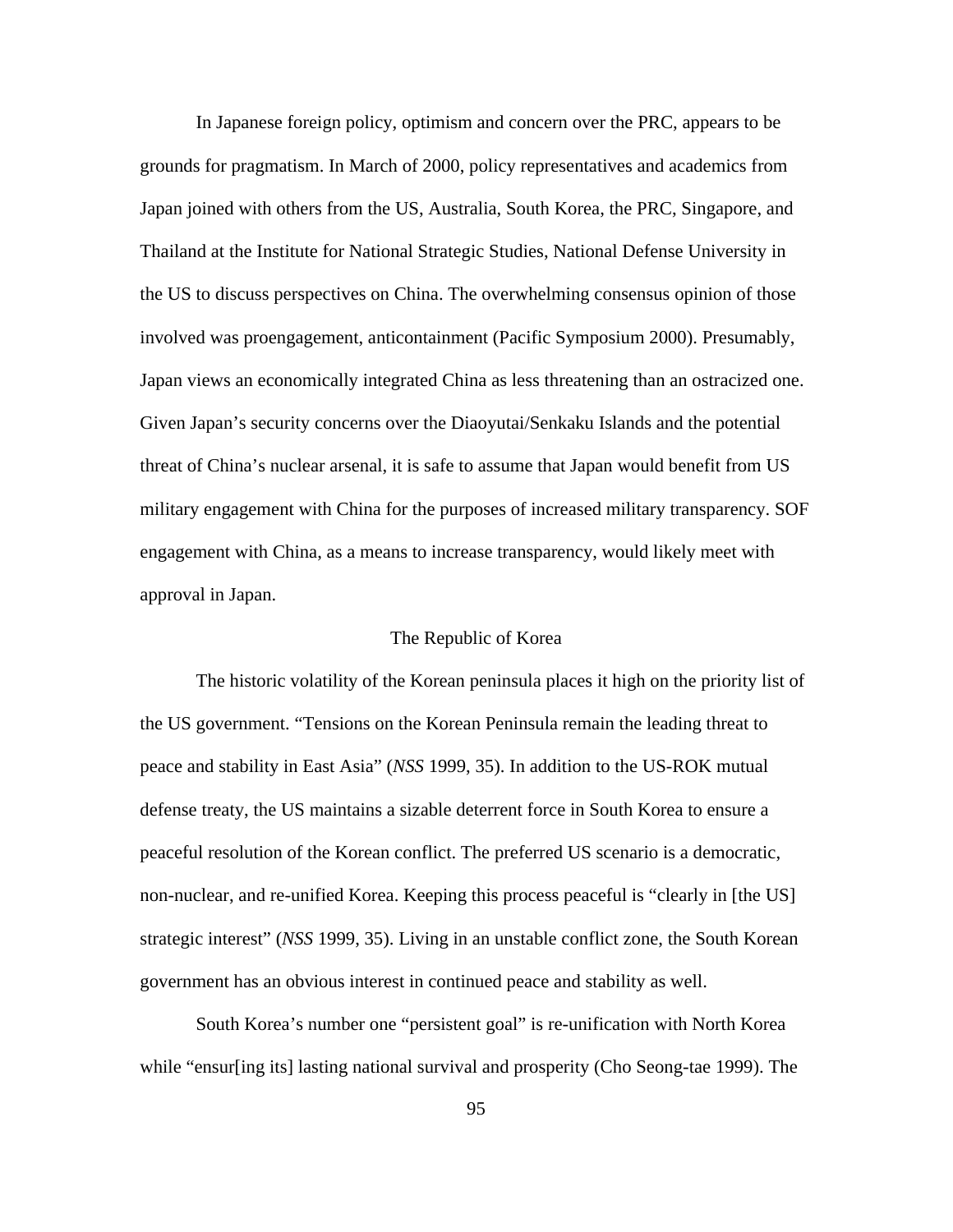South Korean government currently espouses a policy of engagement with North Korea while maintaining a "firm resolve and watertight defense posture, as well as the highly coordinated ROK-US combined defense capability" (Cho Seong-tae 1999). Although some recent differences of opinion exist between the US and the ROK on engagement with the North (Karon 2001), it appears that South Korea views a strong bilateral deterrent capability as critical to ensuring its survival while it moves toward reunification.

In addition to its bilateral security ties to the US, South Korea recognizes the value that engagement with other countries, bilaterally and multilaterally, can play in pursuit of its goal. Healthy PRC-ROK relations can significantly contribute to Korean reunification. The PRC's recently recovered influence over North Korea (Holland 2000) could potentially aid South Korea in its aims of re-unification. China, like the US and the ROK, has a vital interest in keeping the peninsula peaceful (Holland 2000). And like the US, China does not wish to see a nuclear capable peninsula (Han Sung-Joo 2000). Closer cooperation between the US, the PRC, the ROK, and the Democratic People's Republic of Korean (North Korea) could bode well for Korean unification.

South Korea also promotes itself multilaterally. Participation in ARF, APEC, and KEDO provide South Korea with opportunities to influence other actors through dialogue and action. South Korea demonstrated its willingness to support multilateral security efforts in Asia by volunteering an infantry battalion to the UN mandated peacekeeping effort in East Timor (US Congress, House 2000). Whether dealing with the issues associated with its national goal of reunification or Asian stability in whole, it is safe to say that South Korea understands the value of dialogue and engagement. Since both the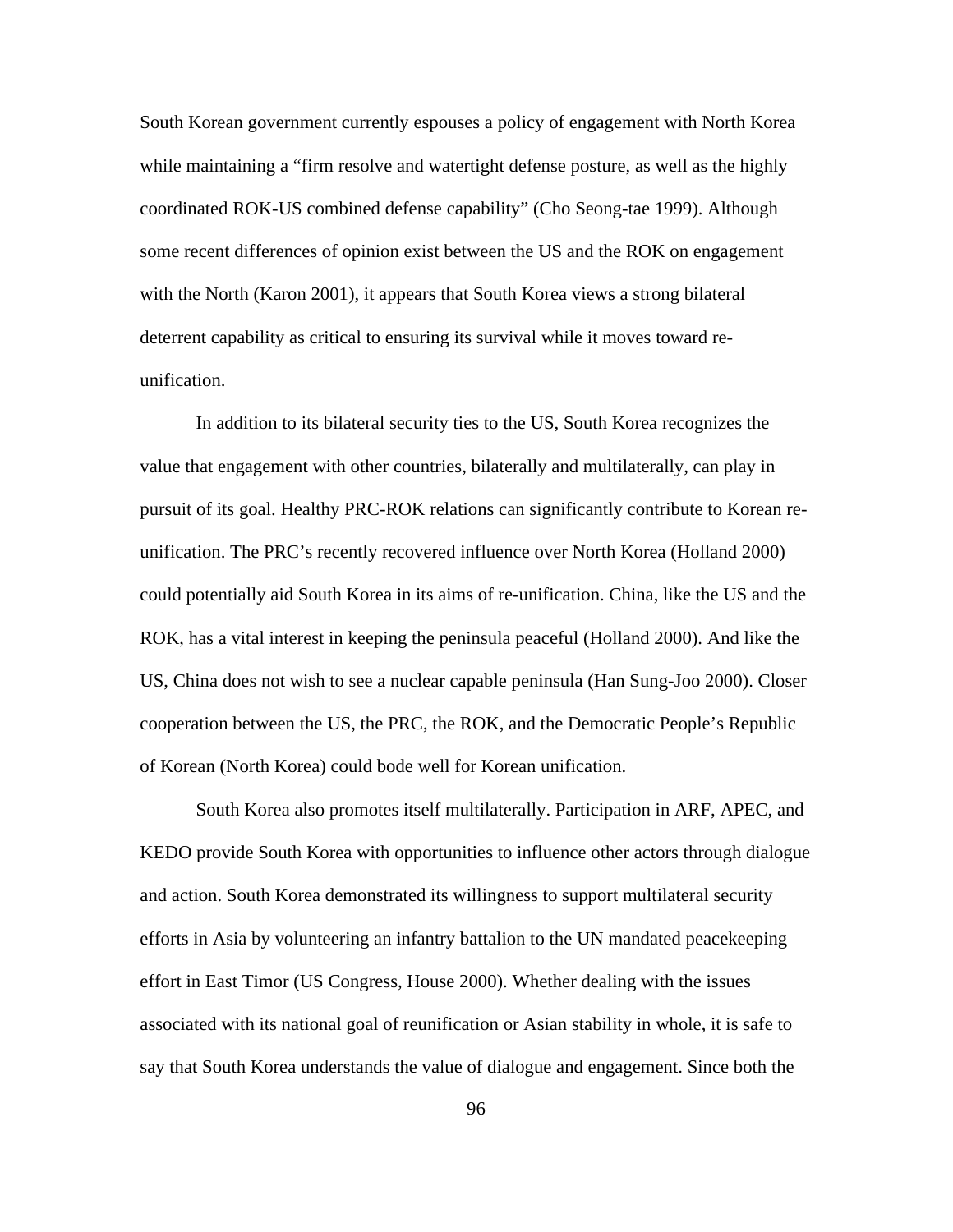US and the PRC figure prominently in South Korea's re-unification process and a peaceful, stable Korean peninsula, it is reasonable to assume South Korean acceptance, and encouragement, of continued and enhanced US-PRC engagement.

## Australia

Australia sees major power relationships as the key to peace and stability in the Asia-Pacific region. "China, Japan, India, Russia, and the United States . . . are important to Australia's security because they have the power--actual or potential--to influence events throughout the Asia Pacific region. Their relationships will set the tone for the whole region" (Australia 2000, 17). Australia also views continued US engagement as "central to the Asia Pacific security system" (Australia 2000, 18). The US-Australia mutual defense treaty remains "an important element to [Australia's] overall strategic policy" (Australia 2000, 36). Recognizing the significance of engagement between the major powers and the security role of the US, Australia seeks to influence other Asia-Pacific nations by participating in bilateral and multilateral dialogue.

Multilaterally, Australia is a very active nation. Australia is a participant in APEC, ARF and a member of the Five Powers Defense Arrangement (FPDA) made up of Australia, New Zealand, the United Kingdom, Singapore, and Malaysia. The FPDA conducts regular combined military training exercises with its member nations (Thakur 2000). No stranger to multinational security operations, Australia provided the leadership for the initial coalition operations in East Timor that included forces from Thailand, New Zealand, the Philippines, South Korea, the United Kingdom, the US, Canada, and Italy (US Congress, House 2000). Australia has consistently demonstrated its propensity toward multilateral security arrangements.

97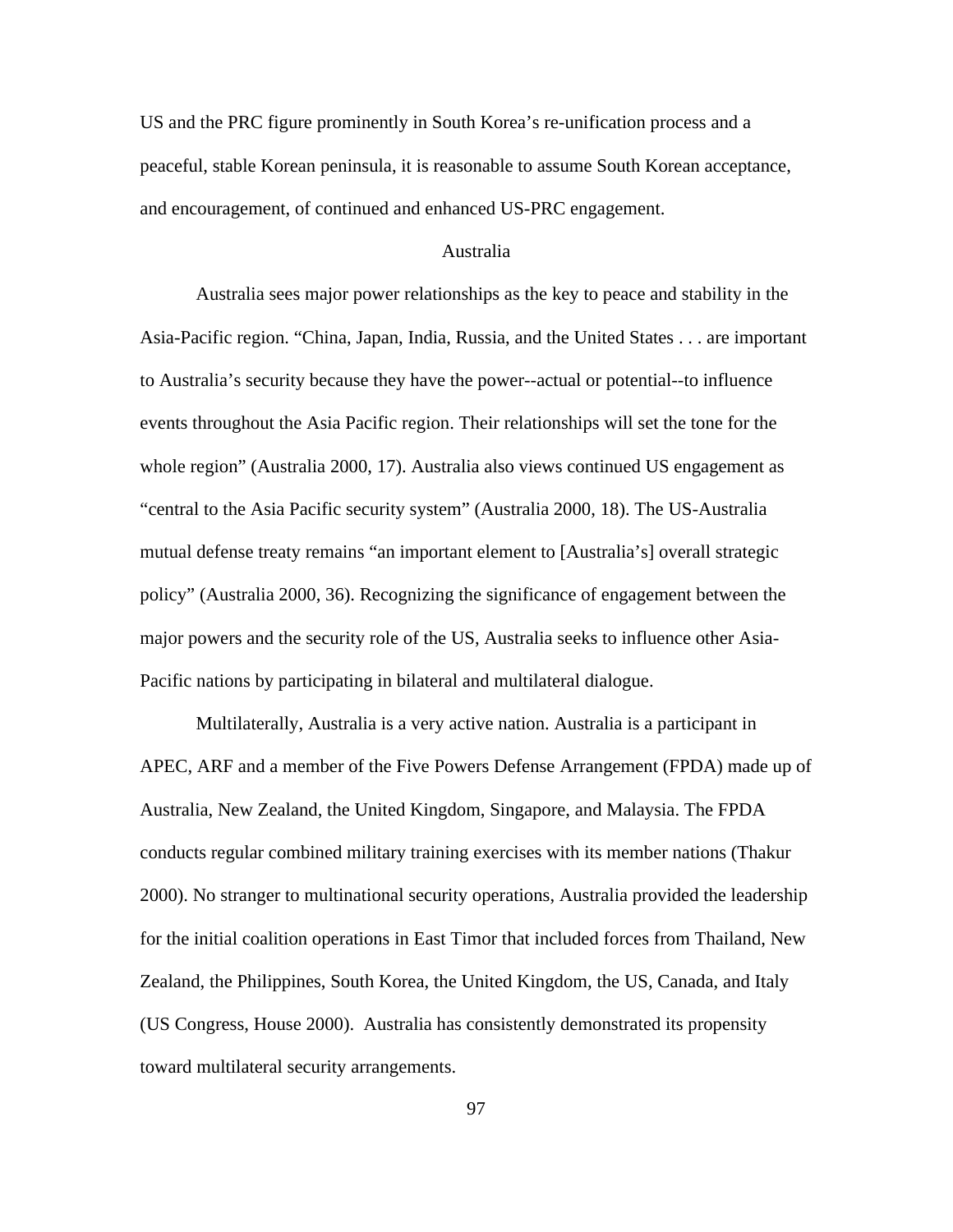Bilaterally, Australia is also very active, maintaining several security relationships and conducting extensive regional dialogue. In addition to its mutual defense treaty with the US, Australia retains a mutual defense treaty with New Zealand and security arrangements with Brunei, Indonesia, Papua New Guinea, and Thailand (Thakur 2000). Australia's relationship with Japan is "well developed and longstanding" and it also "places a high priority on working with China to deepen and develop . . . dialogue on strategic issues" (Australia 2000, 37). Australia's dialogue with Russia and India also continues to grow (Australia 2000, 38). Australia's persistent use of dialogue with the lesser and greater powers of Asia demonstrate Australia's desire for increased engagement. Given Australia's strategic outlook, the importance it places on US presence in the region, its own multinational military experience, and its penchant for multilateral and bilateral engagement, it is highly likely that Australia would strongly encourage and endorse the strengthening of US-PRC military engagement.

# The Association of South East Asia Nations

ASEAN was formed in 1967 by Thailand, Singapore, Indonesia, Malaysia, and the Philippines with the purpose of accelerating regional economic growth as its primary focus (ASEAN Declaration 1967). From its founding to the present ASEAN has grown to include Brunei, Vietnam, Laos, Cambodia, and Myanmar (Burma). Politically, ASEAN, as a collective body, does not aim to assert itself over the individual national will of member states (ASEAN 2001). Although mutual suspicions among member states still exist (Simon 2000), ASEAN members do share similar security concerns.

From the ASEAN perspective the main threat to the various sub-regions and the region as a whole is instability. Instability based on land and maritime border disputes,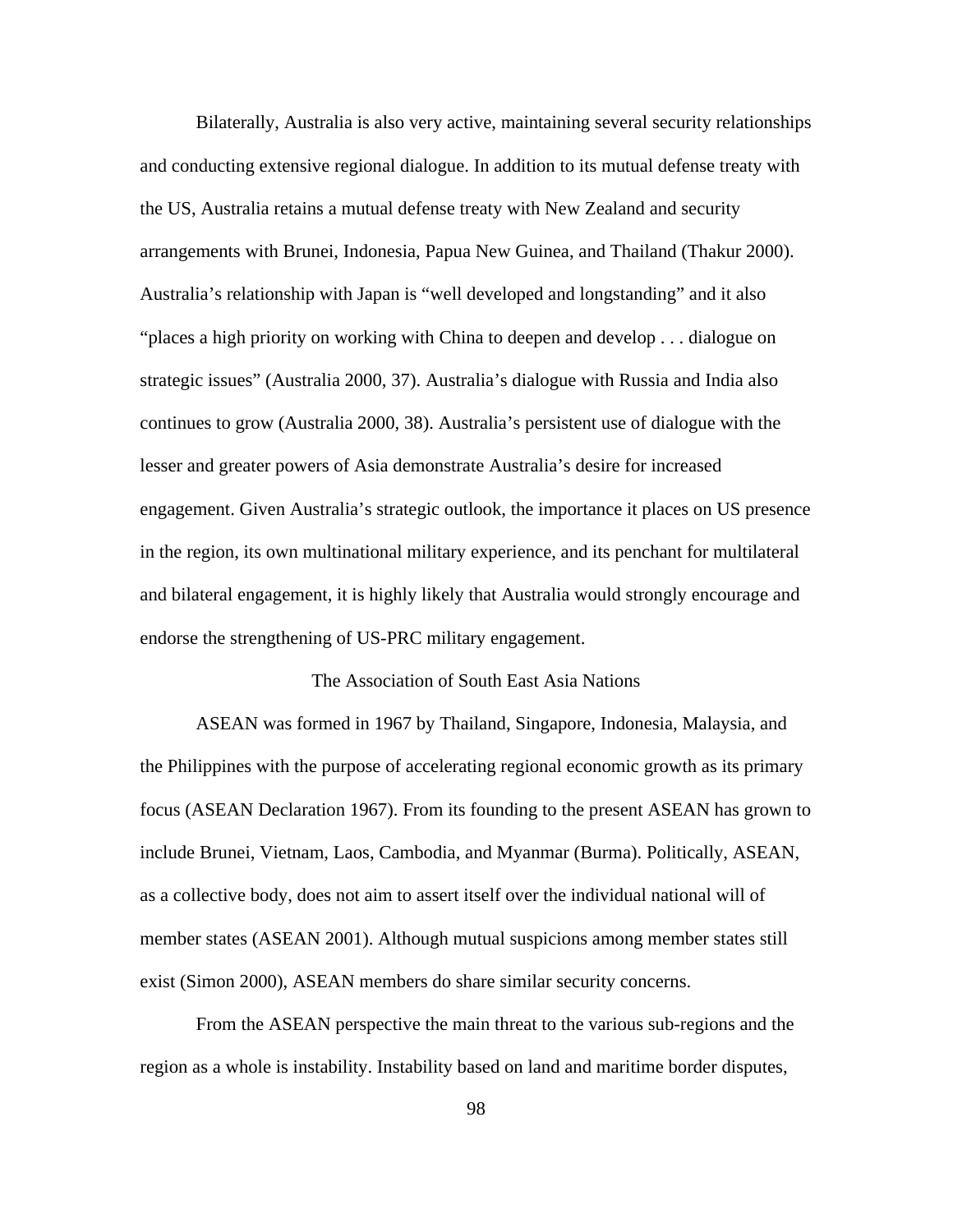illegal migration, maritime pollution, and domestic insurgent activity that often spills across borders in the forms of illegal arms trafficking, drug trafficking, piracy and hijacking, and the ever-present potential for natural disaster. ASEAN states also face the common dilemma of an economically and militarily growing PRC (Simon 2000).

The principal reasons for ASEAN concern about China are geographical and historical. The sheer size of China, in such close geographical proximity, is cause for anxiety in ASEAN nations. China outweighs all the ASEAN states combined in territory and population and outspends ASEAN collectively on defense (Storey 2000). History, however, has an even greater impact. Several ASEAN countries once paid tribute to the "Middle Kingdom" (Fairbank 1986, 36), and more recently, several were affected by Beijing's former practice of exporting communism (Storey 1999). Vietnam and China fought a brief, but bloody, border war in 1979 and in 1988 clashed over the Spratly Islands (Storey 1999). Malaysia, the Philippines, and Brunei join the Spratlys dispute with claims of their own (Storey 1999). Additionally, most ASEAN countries have substantial ethnic Chinese minorities residing within their borders due to centuries of migration. This last point adds to ASEAN's dilemma the fear that a weak, disintegrating PRC is just as destabilizing as a PRC growing more powerful. A fragmented China, it is reasoned, would lead to massive migration to ASEAN countries, territorial encroachments, and massive economic dislocation, resulting in their individual and collective destabilization (Storey 1999).

ASEAN nations use three avenues of approach in coping with their perceived threats to regional stability: Engagement with China, continued US presence, and multilateral security dialogue. Despite their concerns over the growing power of the PRC,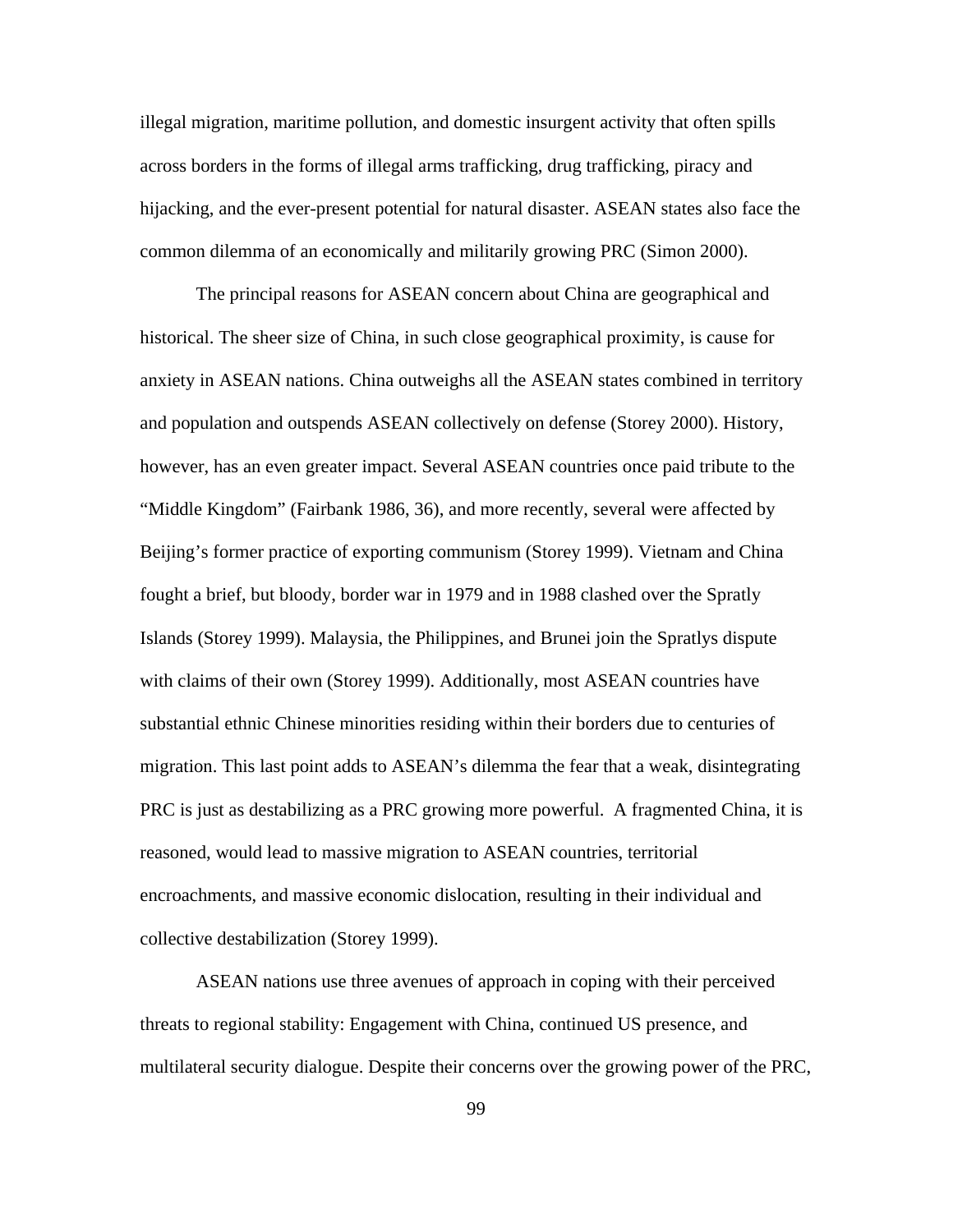ASEAN states generally agree that engagement is critical to their collective security. "ASEAN leaders hope that by engaging China in a security dialogue at both bilateral and multilateral levels, their security concerns vis-à-vis their elephantine neighbor can be substantially mitigated" (Storey 1999). Equally important to engaging China, most ASEAN countries concur that US presence is also a critical factor in the regional security architecture. "Cognizant of their own limited military capabilities to balance China, the five founding members of the Association plus Brunei (the ASEAN -6) recognize the continued need to maintain defense links with external powers--primarily the United States, but also the United Kingdom, Australia, and New Zealand--as a prudent hedge against a more assertive or aggressive China" (Storey 1999). This precarious balancing act is not without its risks. The ups and downs of the US-PRC relationship could potentially sour the ASEAN strategy (Storey 1999). Additionally, ASEAN does not want Beijing to perceive it as conspiring with the US to contain China (Storey 1999). Nor does it wish for Washington to view its engagement with China as disengagement from the US.

While hedging their bets with the PRC remains practical for ASEAN, the organization is growing closer militarily. Although the chances of ASEAN becoming an Asian NATO are at this time remote, steps are being taken to increase transparency among member nations and toward combined military operations to counter shared threats. The Malaysian Prime Minister has suggested closer military ties among ASEAN to counter threats to the sea-lanes, especially piracy and hijacking (Simon 2000). ASEAN shifted dramatically away from its standard of non-interference in the internal affairs of member states when Thailand, the Philippines, Singapore, and Malaysia responded to

100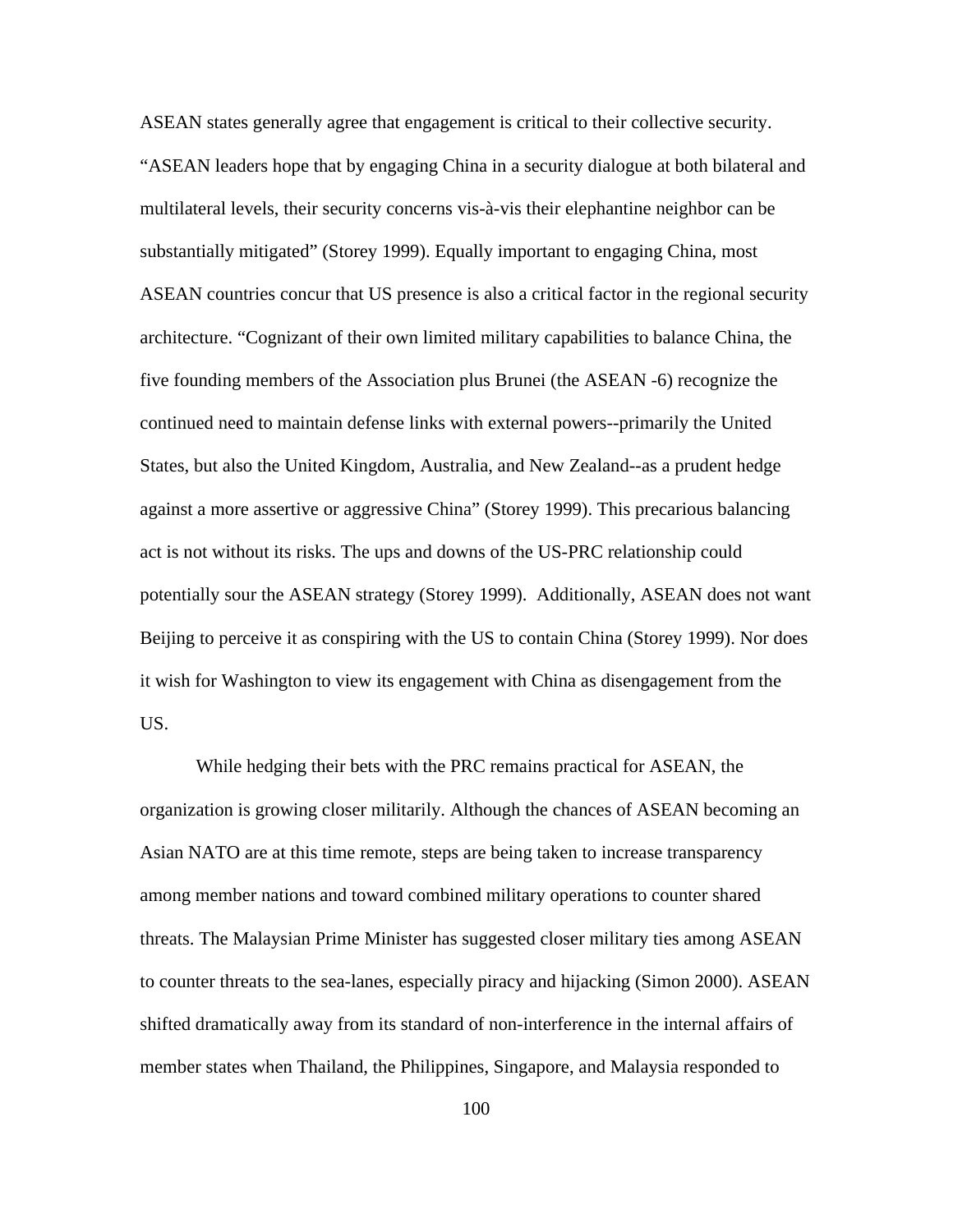Indonesia's request for multinational assistance to quell violence in East Timor (Simon 2000). This combined response opened the door to future cooperation in countering regional instability.

In wrestling with the uncertainties of the future, the ASEAN states are inclined toward engagement, with each other and with China. Given their collective situation, it is reasonable to believe that ASEAN would strongly support closer US-PRC ties and would not object to the evolution of US-PRC engagement toward combined military exchange training. This said, it is nonetheless important to take a closer look at the independent security situations of Thailand and the Philippines, the two ASEAN countries with which the US has mutual defense treaties.

### Thailand

In the wake of the Cold War, Thailand perceives threats to itself and the region as stemming from social, economic, and environmental problems (Teerawat 2000). Ethnic and religious unrest along the Thai-Malay border has dissipated but problems along the Thai-Myanmar and Thai-Cambodian borders continue. The Thai-Burmese border has been the scene of clashes between Thai and Burmese forces as well as clashes with ethnic Karens striving for independence from Burmese (Simon 2000). Also occurring along the Thai-Burmese border is the problem of a persistent flow of illicit narcotics. Regionally, Thailand is deeply concerned about potential maritime conflicts between its neighbors that "may have negative implications on the freedom of sea lines of communications," particularly in the South China Sea (Teerawat 2000). Based on these threats, Thailand's security strategy includes "preventive diplomacy in the form of constructive engagement and bilateral and multilateral security cooperation" (Teerawat 2000). With this strategy,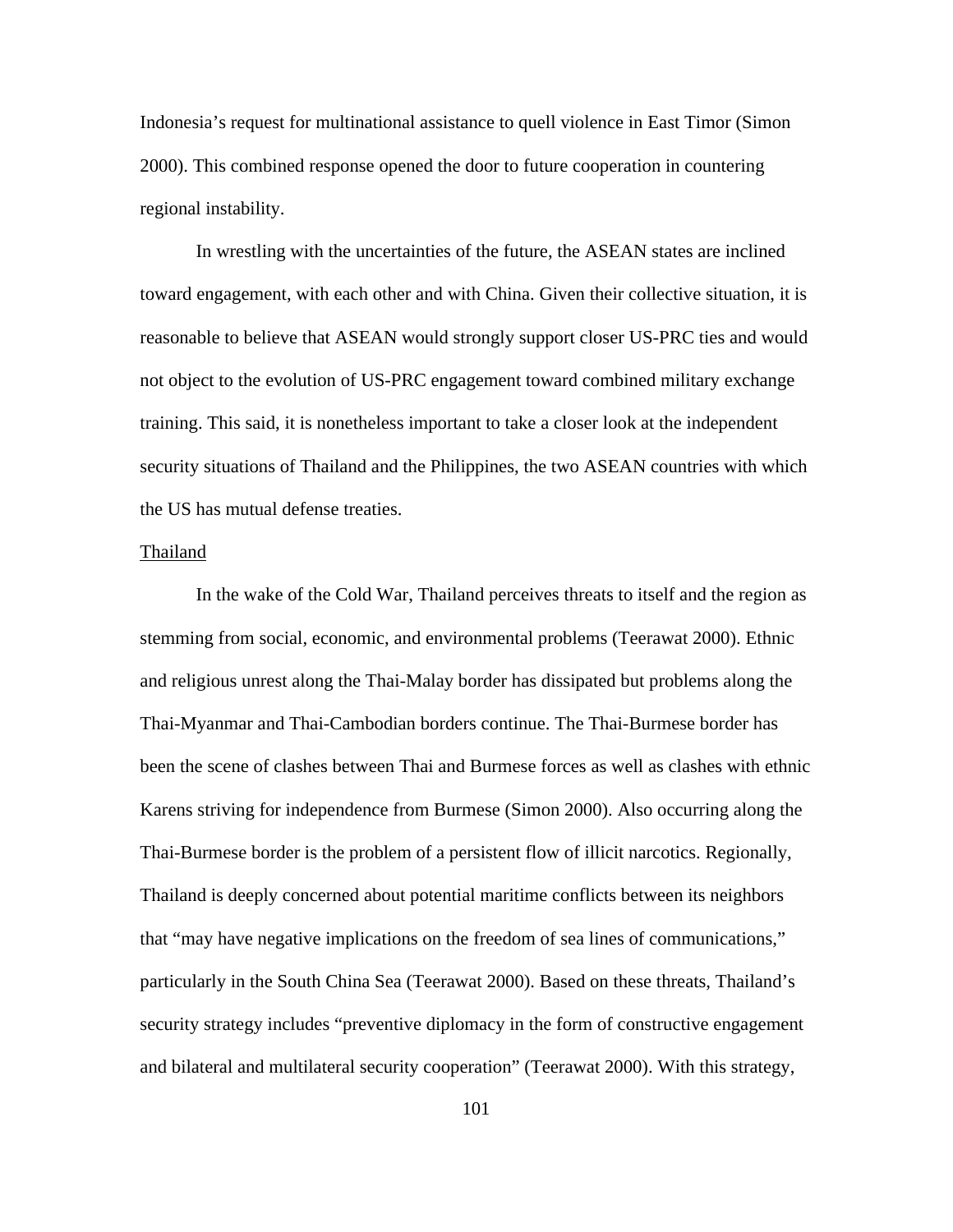Thailand aims to prevent conflict and war while coping with current instabilities (Teerawat 2000).

Thailand greatly values its relationship with the US. "Because the United States has an open and democratic society, US Armed Forces are seen as benign, as a stabilizing factor, and as an honest broker in the region" (Teerawat 2000). Thailand benefits tremendously from US weapons sales and professional military education provided by the Foreign Military Sales (FMS) and IMET programs, respectively. In addition to the annual COBRA GOLD exercise, US SOF continue to conduct numerous JCETs in Thailand that benefit both security partners. This close relationship has led to Thailand taking a leadership role in regional multilateral security.

Without abandoning its bilateral security relationship with the US, Thailand is playing an increasingly constructive and responsible role in the multilateral security arena. COBRA GOLD 2000, hosted by Thailand, initiated multilateral military exercises between Thailand, the US and Singapore. Thailand is also a strong supporter of UN security activities and continues to provide support for UN peacekeeping operations in East Timor. Thailand is also developing a Rapid Deployment Force to better support regional security contingencies (Simon 2000). These steps set a positive example for regional cooperation.

With a security strategy based on engagement and multilateral and bilateral security links, it is highly likely that Thailand would support continued US-PRC engagement. Thailand's prodigious experience with US SOF may also incline them toward supporting a US SOF engagement with China. Overtures by China to obtain observer status during a future COBRA GOLD (USDAO Beijing China 2000) may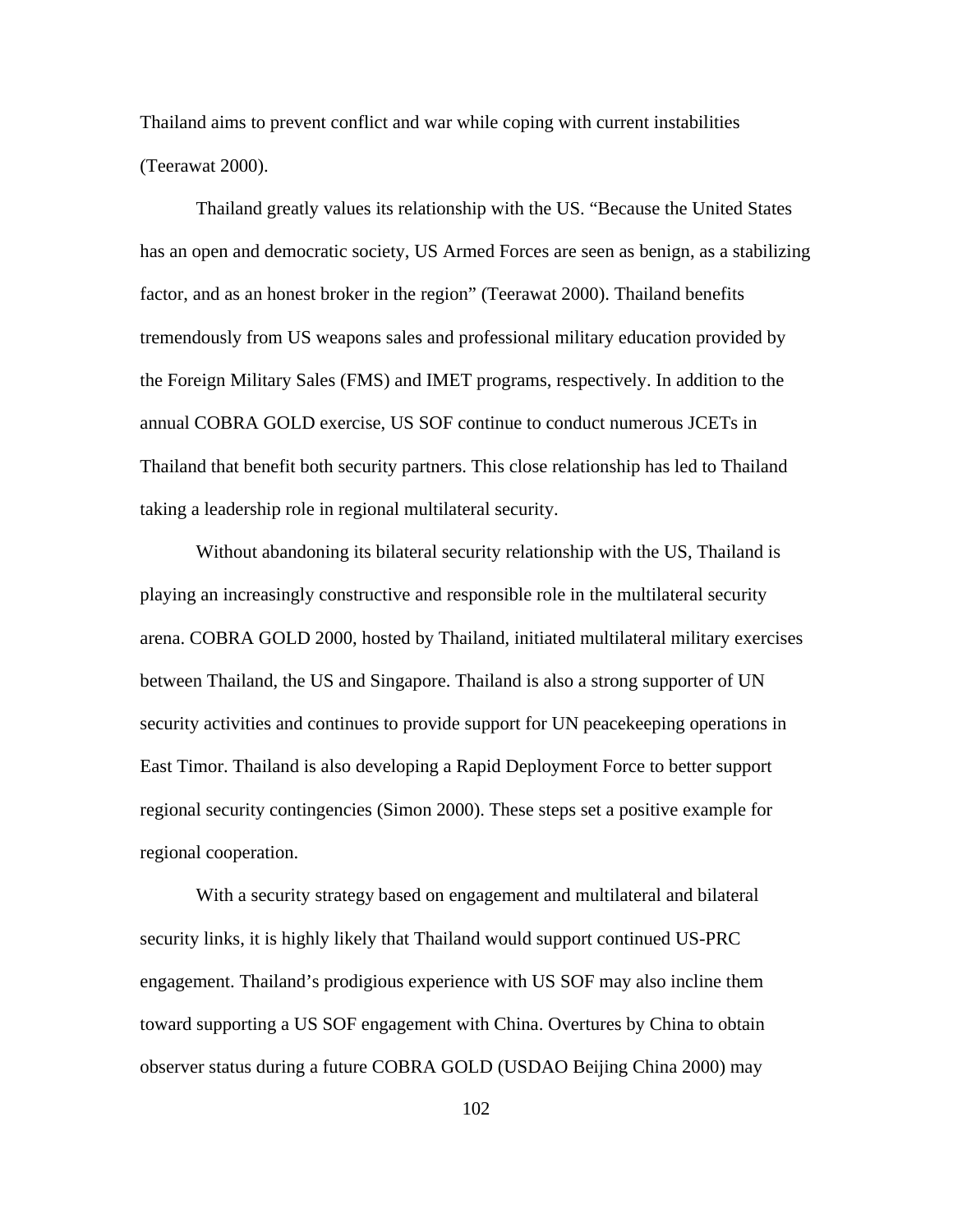present an opportunity for US SOF, Royal Thai Army SOF, and PLA units to train together in a variety of mutually beneficial scenarios including peacekeeping, humanitarian assistance, and counterdrug.

### The Philippines

Compared to Thailand, the Philippines' security situation is not nearly as stable. Internally, the Philippines has, for decades, been fighting both a Maoist rebellion and a Muslim separatist movement (*BBC News* [Asia-Pacific] 10 March 2001). Externally, encroachment by the PRC into territory claimed by the Philippines has heightened tensions in the Spratly Islands. "The Philippines now identifies its [Spratly Islands] dispute with China as one of its two most urgent national security problems" (Storey 1999). To add insult to injury, piracy, smuggling, and illegal fishing plague the archipelago and "rob the country of tens of millions of dollars annually" (Simon 2000). The bottom line is that the Philippine military has not been successful against the insurgents nor can it protect its maritime claims (US Congress, House 2000).

The mutual defense treaty between the US and the Philippines provides the government an opportunity to stabilize its security situation. In an effort to balance their perceived threats from China, the Philippine government, in 1999, ratified the Visiting Forces Agreement (VFA), which allowed a resumption of military exercises, on hold since 1996, between the US and the Philippines. In February 2000, the two countries resumed BALIKATAN, a previously annual bilateral exercise (US Congress, House 2000). The ratification of VFA also opened the door for the "transfer of excess defense equipment to the under-equipped Philippine Armed Forces" (Simon 2000). The future of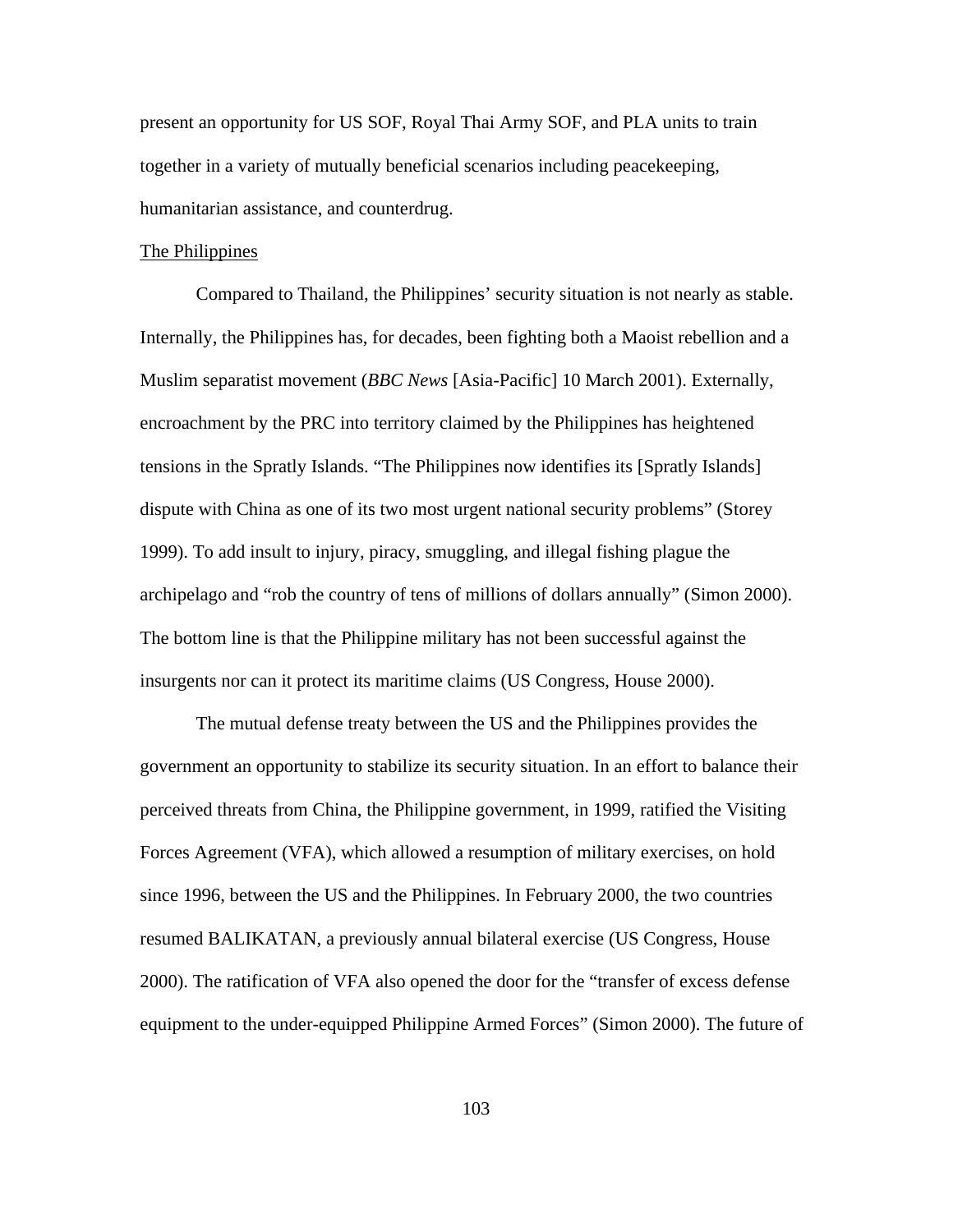bilateral exercises between US and Philippine forces appears bright. The resumption of BALIKATAN and US SOF JCETs will renew military ties and benefit both countries.

The Philippines also conducts other bilateral and multilateral security engagement training. Along their common maritime border, Philippine and Malaysian maritime forces conduct annual exercises to counter "piracy, smuggling, and illegal arms shipments from East Malaysia to the Moro rebels in the Sulu archipelago" (Simon 2000). Interestingly, the ongoing Spratly Islands dispute, which pits the Philippines, Malaysia, and others against one another, does not appear to affect military cooperation between the two toward countering piracy, smuggling, and illegal arms trafficking in the Sulu area.

Despite all of its own security problems, the Philippines is an active supporter, and leader, in multilateral security efforts. "The Philippines has taken on a leading and responsible role in East Timor" by volunteering ground forces for the initial coalition and leading the follow-on UN mission (US Congress, House 2000).

Given its rather tenuous security situation, the Philippines could benefit from increased transparency of the Chinese military. US SOF engagement with the PLA could provide this increased transparency through combined military trainig exchanges. Additionally, the Philippine experiences in bilateral and multilateral military cooperation, along with its experience with US SOF, indicate that it would not feel threatened should the US proceed toward a SOF engagement program with China.

In summary, US allies and friends throughout Asia appear to view engagement as an appropriate strategy toward the PRC. While differences exist in their individual security situations, most currently engage China diplomatically, economically, and, through ARF participation, militarily. A consistent engagement of China by the US is in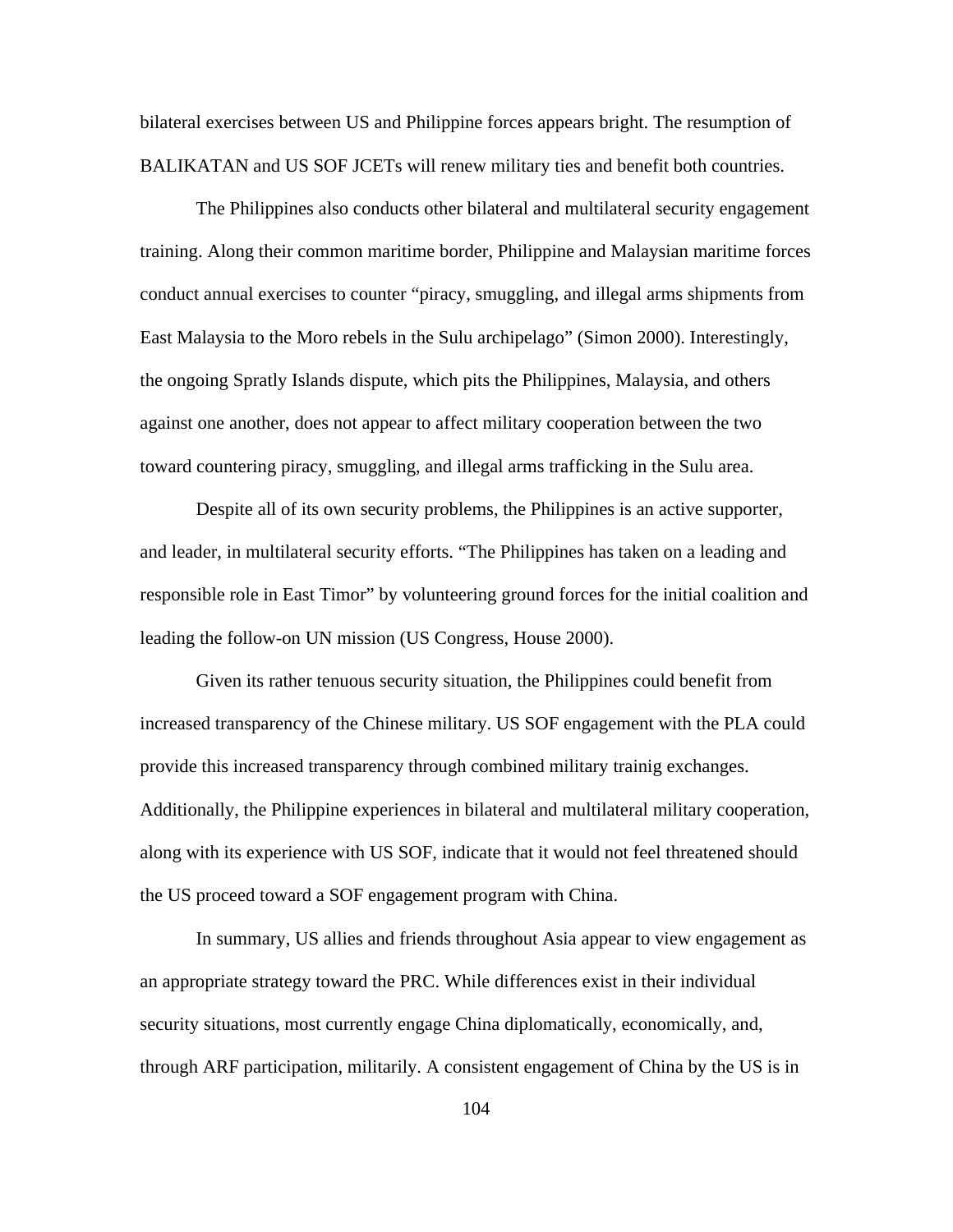their interest. Collectively, their security situations would greatly benefit from increased transparency of PLA capabilities and PRC intentions. They recognize the value that US presence plays in their security and wish to maintain it. They also recognize the value of multilateral security cooperation for the future of Asian stability. It is likely then, that if SOF engagement with China allowed for greater transparency while simultaneously developing areas for the PRC to contribute constructively and responsibly to regional stability, America's allies and friends would support it.

#### SOF Engagement with the PRC

A discussion on SOF engagement with the PRC is merely speculative since to date no engagement of this kind has occurred. However, given the SOF capabilities discussed in Chapter 3 and the common problems shared by the US and China discussed in Chapter 4, it is possible to identify areas where combined SOF-PLA training could pave the way for China to play a constructive, responsible role in Asia. A suitable SOF engagement program would be one that focused on *developing areas* where the PLA could cooperate with the militaries of the region in addressing common problems.

When looking at the common problems shared by the US and the PRC and comparing them with the security situations of US allies and friends in the region, three possibilities for multilateral security training and cooperation become apparent: peacekeeping, humanitarian assistance, to include disaster relief, and counternarcotics. SOF capabilities and missions prepare them to provide training in all three. This does not mean to suggest that PLA units are currently not sufficiently trained to accomplish missions in these types of operations. However, a measure of familiarity and interoperability is a prerequisite for smooth bilateral and multilateral operations. Whether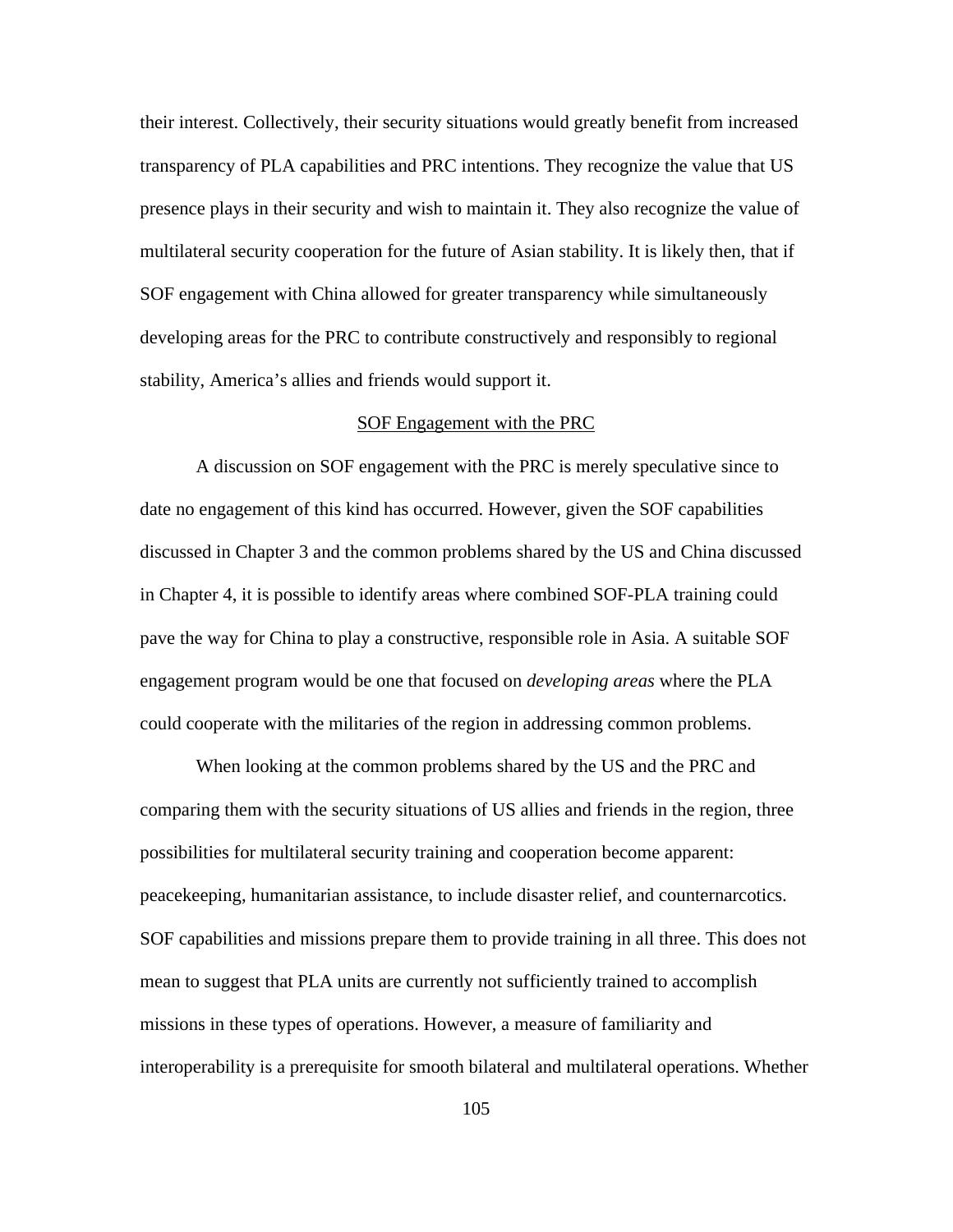during bilateral training events or multinational exercises, SOF can train with, assess, and become familiar with PLA methods and vice versa, as well as practice language skills and gain additional understanding of Chinese culture. Additionally, bilateral or multilateral training events would provide a positive way for the PRC to demonstrate a willingness to play a constructive, responsible role in Asian security.

Bilateral training events between the PLA and US SOF would more than likely take the form of a JCET. This form of engagement is meant to primarily improve the individual and collective skills of US SOF, while assisting the host nation is secondary. Additionally, JCETs enhance interoperability and promote better military-to-military relations (Gardner 2000). Several potential SOF JCET training venues support preparation for the PLA to assume a constructive, responsible role in peacekeeping, humanitarian assistance, and counternarcotics operations.

Because all military operations assume some risk to individual soldiers, a good place to start SOF-PLA exchanges is with medical training. SOF medical JCETs can include first aid training, combat lifesaver training, and medical evacuation training. This type of training can include performing CPR, dressing wounds, stabilizing and transporting patients, and starting intravenous treatment. Medical evacuation training can include preparing a helicopter landing zone, conducting aero medical evacuation, and caring for patients in transit. The value of this type of individual and collective medical training is immeasurable in the conduct of peacekeeping, humanitarian assistance, and counternarcotics operations.

Another potential training venue of value to peacekeeping and humanitarian assistance operations, is land mine clearance. Chapter 4 showed that the PLA has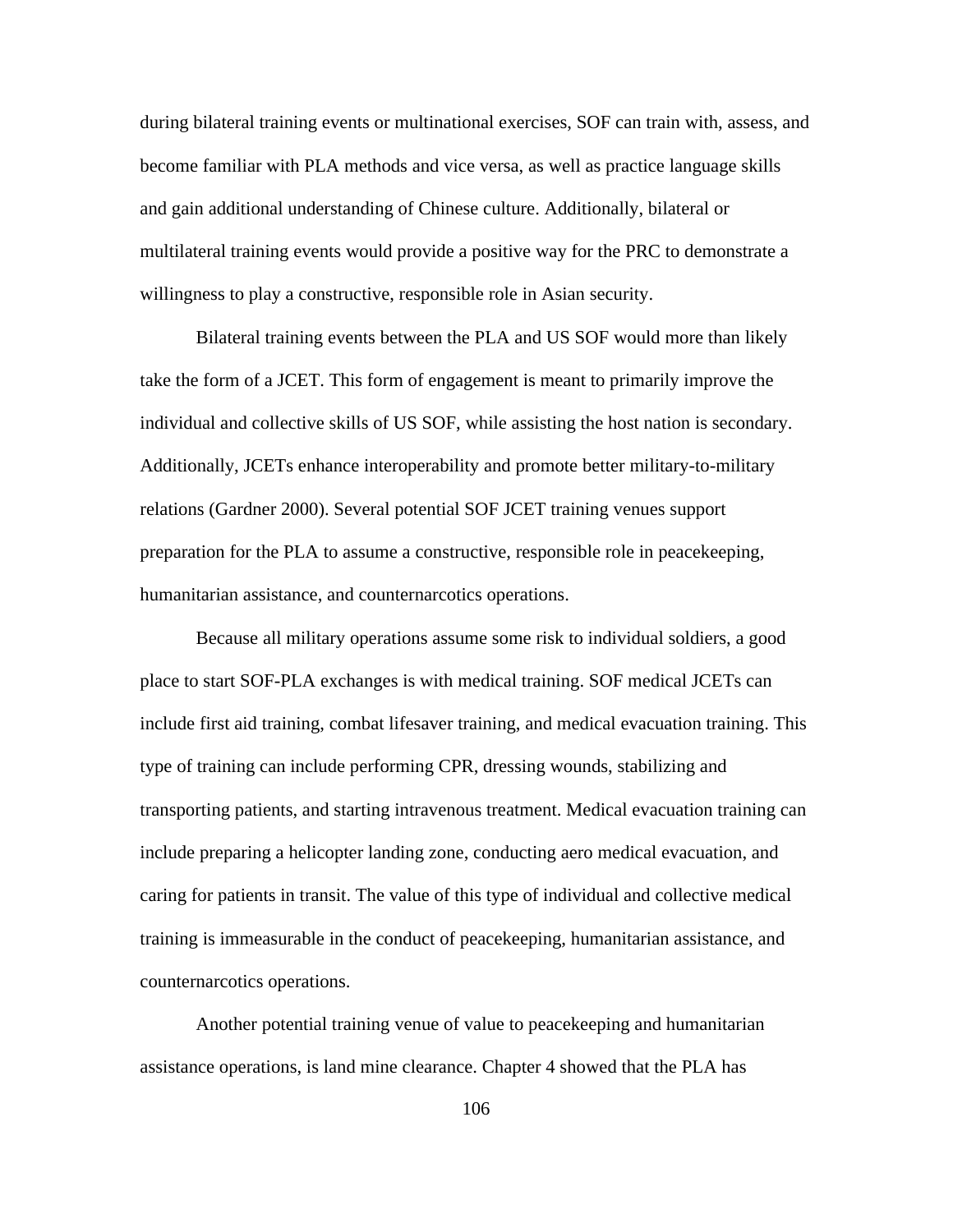extensive experience in land mine clearance and has assisted in UN sponsored mine clearance activities. SOF also participated in land mine clearance operations around the globe (Clarke 1999, 13). Learning from each other's experiences as well as training together on engineering and mine removal techniques would improve the capabilities of both thereby increasing safety. Additional training of value in mine clearance operations could include land navigation, communications, instructor training, and mine clearance mission planning. Land mine clearance, like medical training, would be a good start point for bilateral training between SOF and the PLA.

Multilateral training opportunities also exist in which SOF and PLA units could gain experience working together as members of a multinational force. As previously mentioned, the PRC has expressed interest in observing the annual COBRA GOLD exercise in Thailand. This exercise could involve military units from Thailand, Singapore, the US, the PRC, and other ARF members as desired, and could focus on peacekeeping operations. In a peacekeeping training operation, SOF could deploy as liaison coordination elements, as they have in recent peacekeeping operations in Bosnia-Herzegovina (Storlie 1999, 40). Multilateral counternarcotics training between Thailand, the US, Laos, and the PRC, all with similar drug trafficking problems, is another potential training opportunity in which SOF could work along side PLA units. Counternarcotics training could include combined patrolling, surveillance techniques, basic rifle marksmanship, and human rights education.

Success in the initial SOF-PLA combined training exchanges could lead to additional training exchanges. Training venues that promote cooperation in counterterrorism and counterpiracy operations would benefit both countries and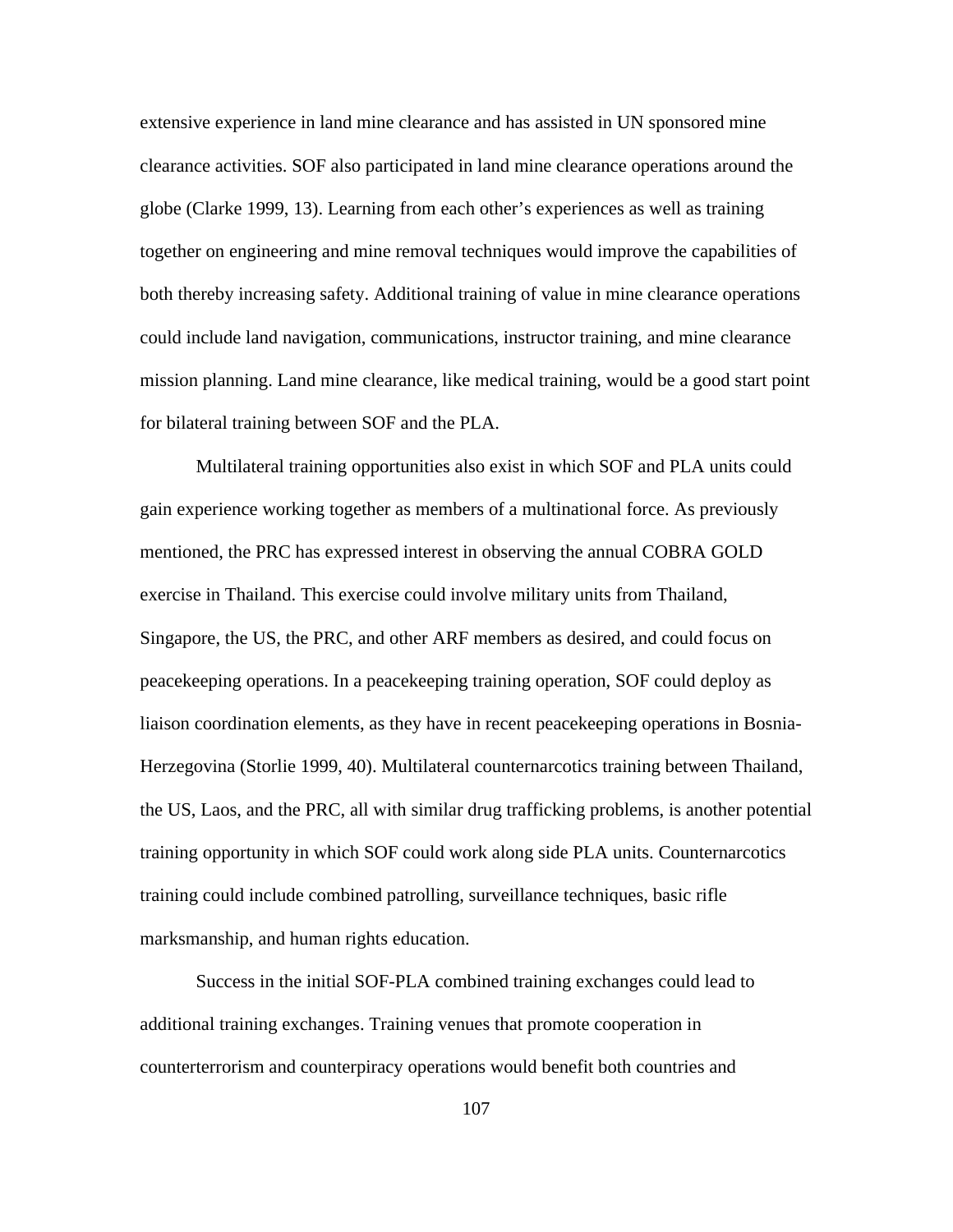potentially the whole region. SOF proficiency in coastal and "brown water" combat patrolling, urban combat and hostage rescue, and their language and cultural training, could provide a link between the militaries in the region, should they decide to pursue multinational security efforts to counter piracy and terrorism. PRC participation in such an effort would be considered constructive and responsible.

Whether bilateral or multilateral in nature, opportunities exist for US SOF to help *develop areas* for the PLA to *constructively and responsibly* participate in an Asian security framework. Within the parameters of peacekeeping, humanitarian assistance, and counternarcotics operations, SOF engagement with the PLA nests well now with the USPACOM China objective. Enhancement of these initial steps toward combined training in counterterrorism and counterpiracy has potential for a robust Asia-Pacific security arrangement.

US military presence is essential to peace and stability in Asia and bilateral security treaties will remain the bedrock for that presence. Healthy relations with ASEAN countries are also highly valued in this regard. US allies and friends in Asia are currently inclined toward improving relations with the PRC via engagement. Several Asian allies and friends have been, and currently are, part of multinational operations in the region. Additionally, US SOF have worked closely with several of these countries in the past and continue to do so. SOF engagement with the PLA in venues such as peacekeeping, humanitarian assistance, and counternarcotics could assist in shaping the desired outcome vis-à-vis China's role in Asia. It would appear then, that SOF are a suitable means of engagement to accomplish US goals in China.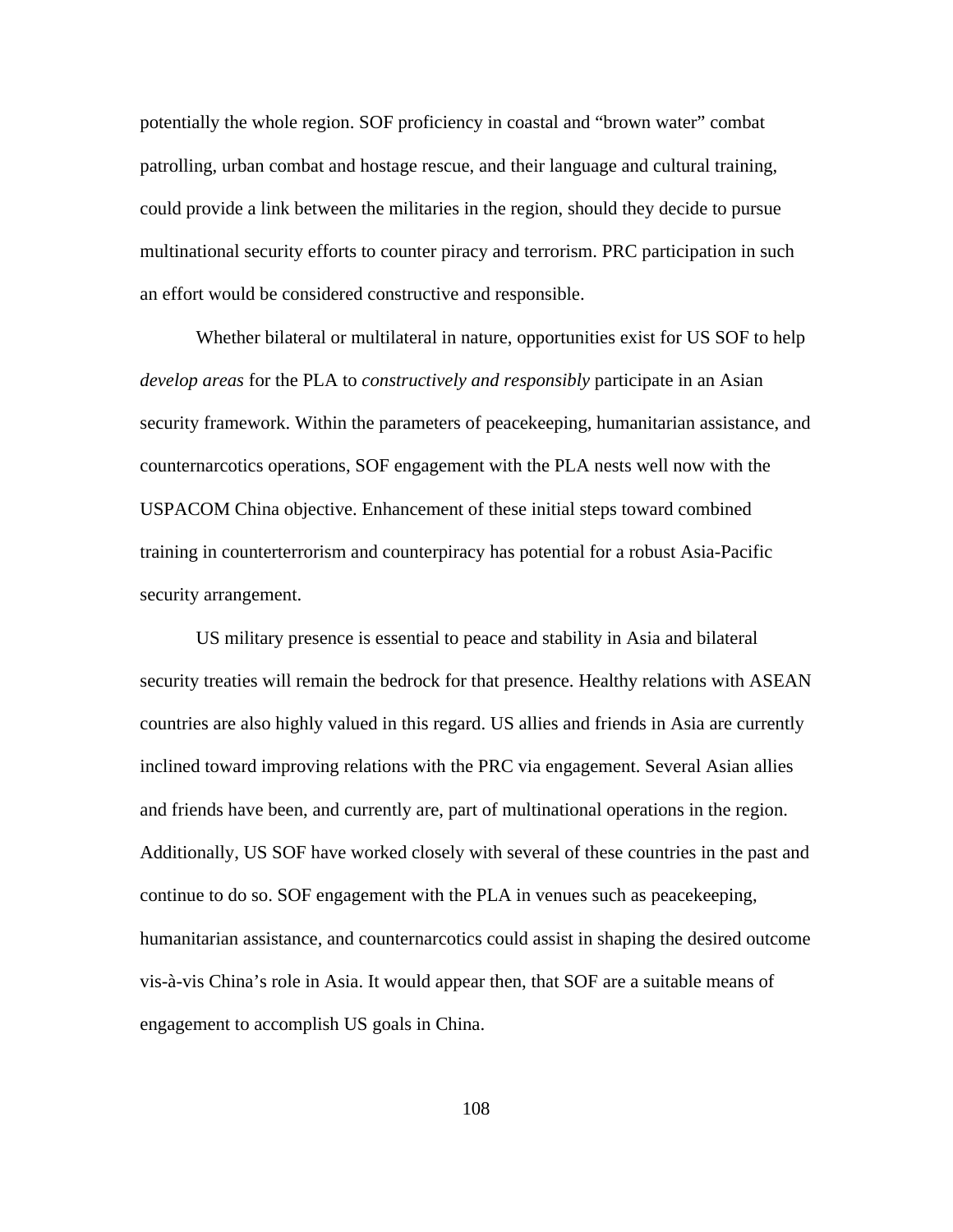# CHAPTER 6

### CONCLUSIONS

The interests of the US are all encompassing. While seeking to ensure its own survival and the survival of its allies, the US also ventures forth to promote peace and stability, economic prosperity, and spread the fortunes of democracy and human rights. These interests invariably come into conflict with the interests of other nations, occasionally touching off misunderstandings and increasing the potential for conflict. Seeking peaceful means in which to broaden understanding between nations, therefore, is also in the interest of the United States.

In the course of the last thirty years the US and the PRC have attempted to increase their mutual understanding of one another. From 1972 to 1989 the two nations were able to work around their differing interests in order to focus on the common goal of containing Soviet global adventurism. Following the demise of the Soviet Union, the US-PRC relationship returned to a status of suspicion and distrust over unresolved differences despite apparent agreement on the need for continued peace and stability of the Asia-Pacific region.

For the sake of global and regional stability, both nations recognize the importance of setting a course toward the reduction of tension and the role of governmental exchanges in reaching that end. Exchanges of a diplomatic, informational, economic, and military nature continued throughout the 1990s and even do today despite occasional setbacks in the bilateral relationship. It is feared by many that without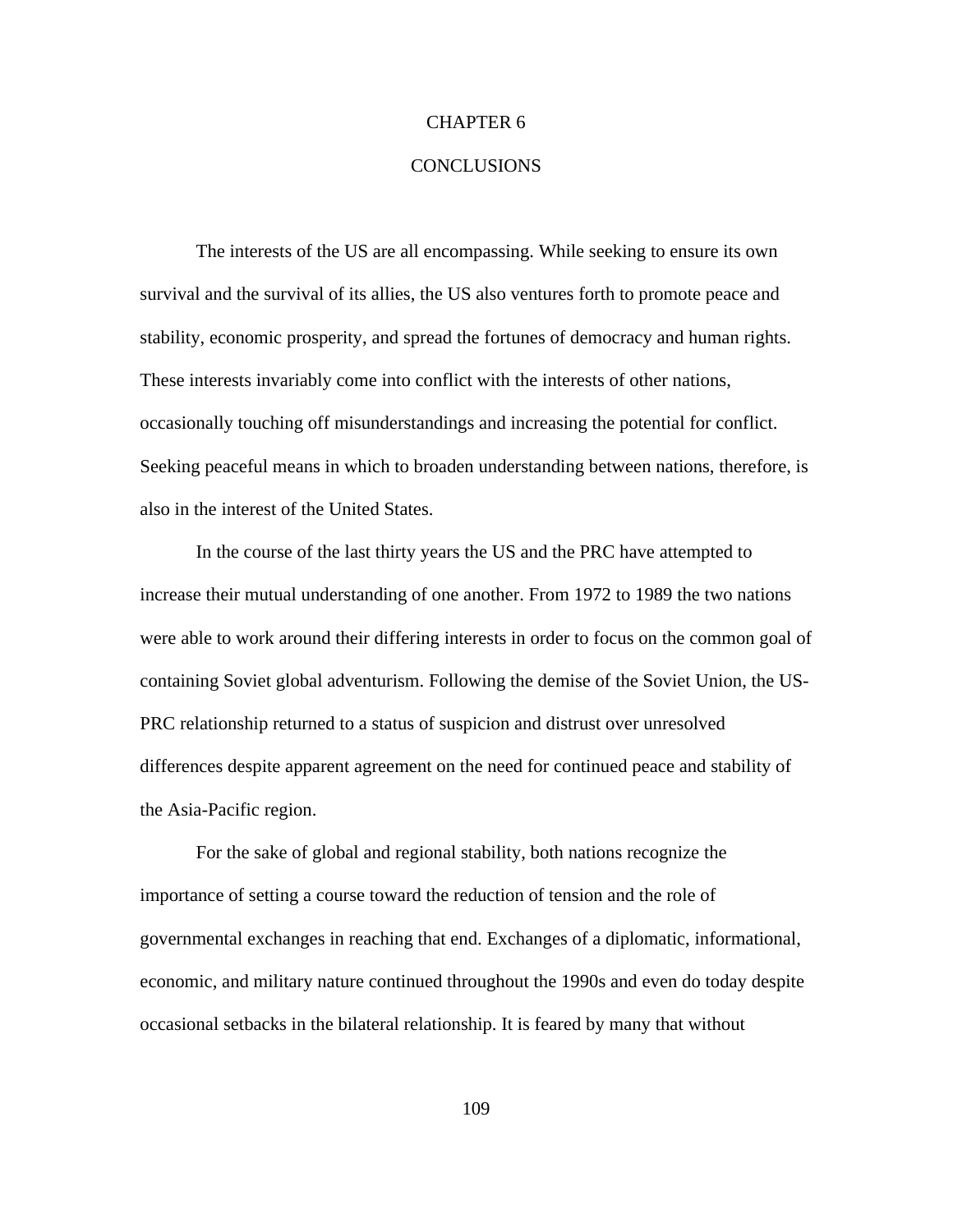increased understanding and a reduction in tension, the US and the PRC are potentially on course for a second cold war or regional conflict.

To prevent this outcome, the US, and its regional allies and friends, have embarked upon policies of engagement with China. In an effort to weave China into a complicated web of mutual economic reliance, the nations of the region continue to seek closer ties with the Beijing government. To promote greater military transparency in the region the nations of the ASEAN Regional Forum have welcomed China to the table for consultations. The US and the PRC have opened the doors, albeit slightly, to their respective military establishments. Bilateral defense department exchanges, consultations on safety at sea, and naval visits have become the standard means by which both countries strive to achieve their shared interest of reducing tension and promoting peace and stability. However, in order for the US to fully realize its goal of a constructive and responsible PRC, further steps are required.

This research has explored the possible use of Special Operations Forces in an engagement program with the PRC, specifically setting out to determine whether SOF engagement with the PRC is in the interest of the United States. The "FAS test" was applied to ascertain the feasibility, acceptability, and suitability of the proposal. In all three criteria, the research indicates that SOF engagement with the PRC is in the interest of the United States and, most importantly, can facilitate the USPACOM objective of "developing areas" where the PRC can become a "constructive, responsible" participant in managing the peace and stability issues facing Asia.

While exploring feasibility it was discovered that SOF are not only capable of conducting engagement activities, but has been active around the world in these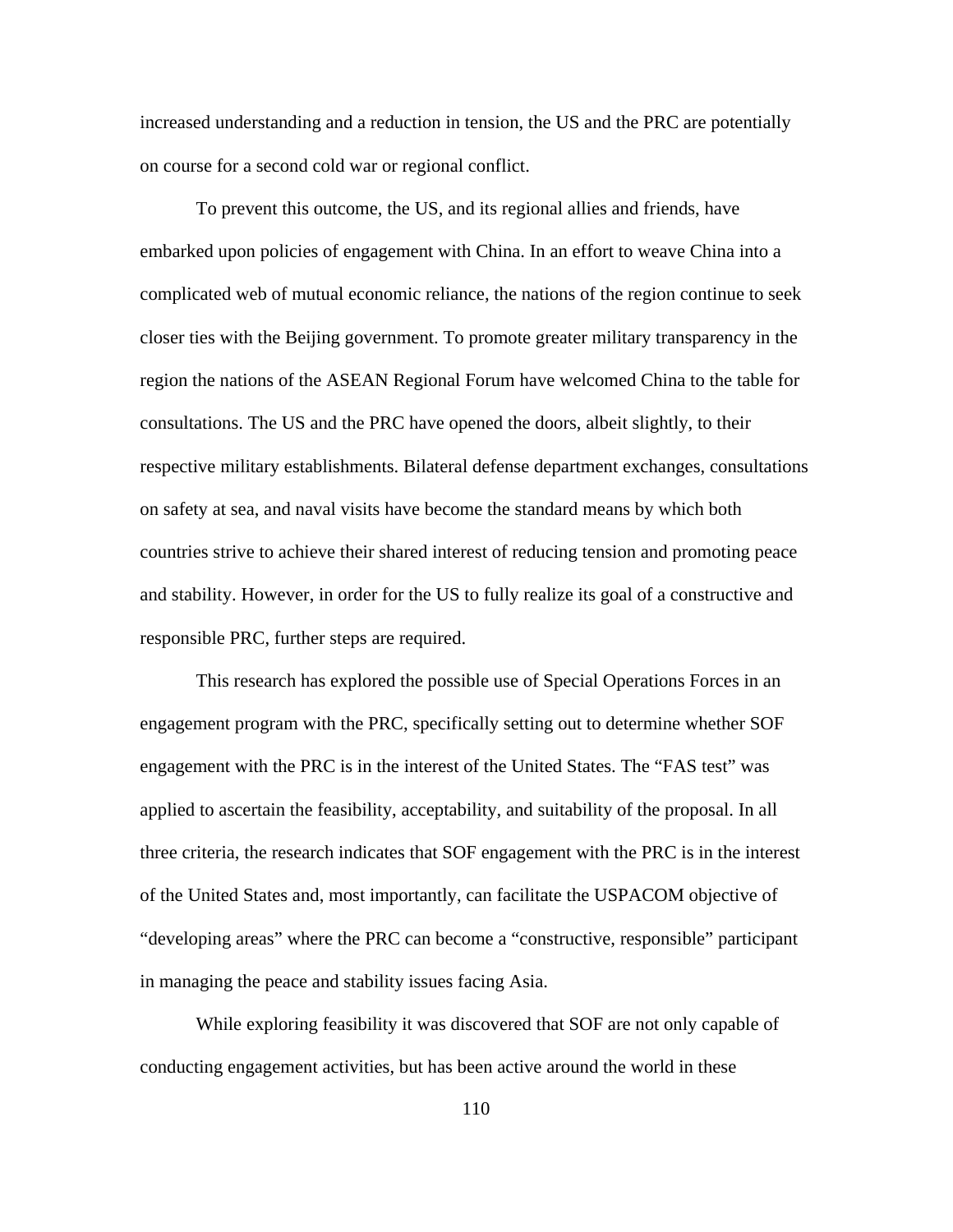endeavors for many years. The soldiers, sailors, and airmen of SOF are specifically recruited for their maturity and ability to comprehend the political sensitivity of their missions. Regionally and linguistically oriented, SOF personnel are keen to the culture in which they are tasked to operate. They are also trained to access the military force with which they are working, to evaluate strengths and weaknesses, and report what they observe. They have consistently demonstrated prowess in assisting other nations prepare to meet their own security needs as well as participate in multinational stability operations. Because of these skills SOF are often tasked to provide Liaison Coordination Elements to various coalition units, filling the need for smooth coordination between units of differing nationalities, cultures, and military effectiveness. The maturity, military professionalism, and language and cultural proficiency make SOF a feasible means for engagement activity.

Adding to SOF feasibility for engagement with China is their proficiency and experience in areas where the US and China share difficulties. SOF personnel are trained to accomplish tasks used in a wide variety of missions throughout the spectrum of conflict. Of these, only search and rescue operations and humanitarian relief operations are in accordance with Congressional guidelines as stated in the *National Defense Authorization Act* of 2000 and are thus acceptable right now. However, SOF experience in peacekeeping, counterdrug, countermine, and counterterrorism operations, makes them a feasible means of engagement in areas where the US and the PRC have common problems. Several SOF skills could also be used to counter piracy; a problem shared by China and several US allies and friends in the South China Sea area. These venues are beneficial in both bilateral and multilateral settings and fit well within the intent of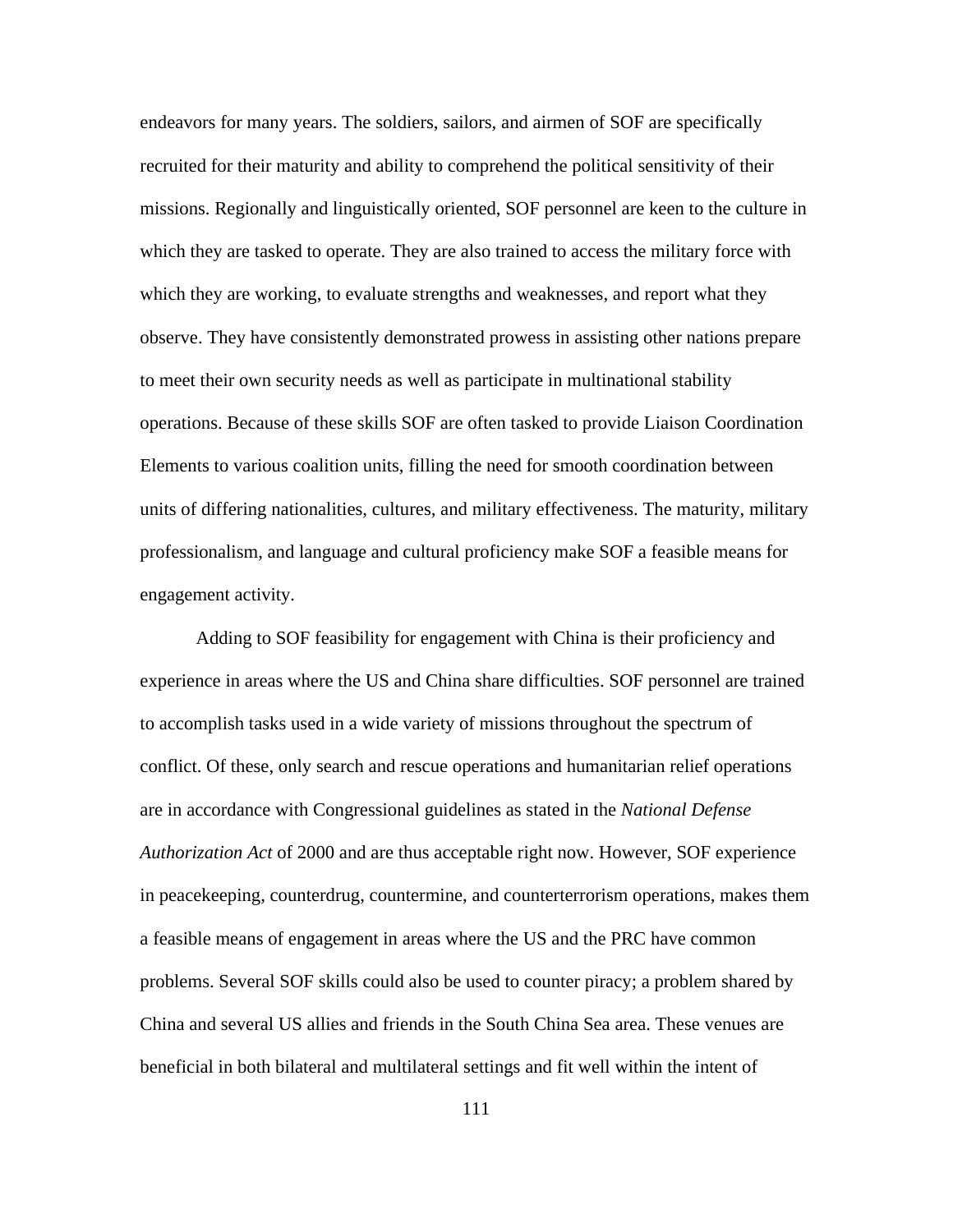USPACOM's objective to "develop areas" in which the PRC can contribute to regional peace and stability.

The research indicated that SOF are an acceptable means of engagement with the PRC in the above-mentioned areas of search and rescue and humanitarian relief. Although some costs associated with training alongside the PLA are certain, the benefits, coupled with what one author called "a strategic window of opportunity" to shape China (Anderson 1999), outweigh these costs. Without overlooking the potential cost of assisting the PLA in becoming more joint and therefore more lethal, the fact remains that US military capability at this time in history far exceeds that of China and this is likely to continue for at least the near term. Using this opportunity to shape the PRC toward a constructive, responsible role in Asia is in the interest of the US. Focusing on training venues that support issues of common concern like peacekeeping, humanitarian assistance, and counternarcotics reduces the fear of making China into a more formidable foe while providing China the opportunity to demonstrate cooperative policies.

Two additional benefits to SOF engagement with China are access and proof of US intentions. The US government has consistently espoused engagement over containment of China. Engaging the PRC through combined bilateral or multilateral military training exchanges and exercises provides tangible proof of US commitment to engagement policies. At the same time, these exchanges and exercises provide access to PLA capabilities. Trained military professionals, such as SOF, can then provide accurate assessments of PLA performance in training, thereby increasing the transparency of the PLA. The cost-benefit analysis indicates that SOF engagement with China is in the interest of the United States.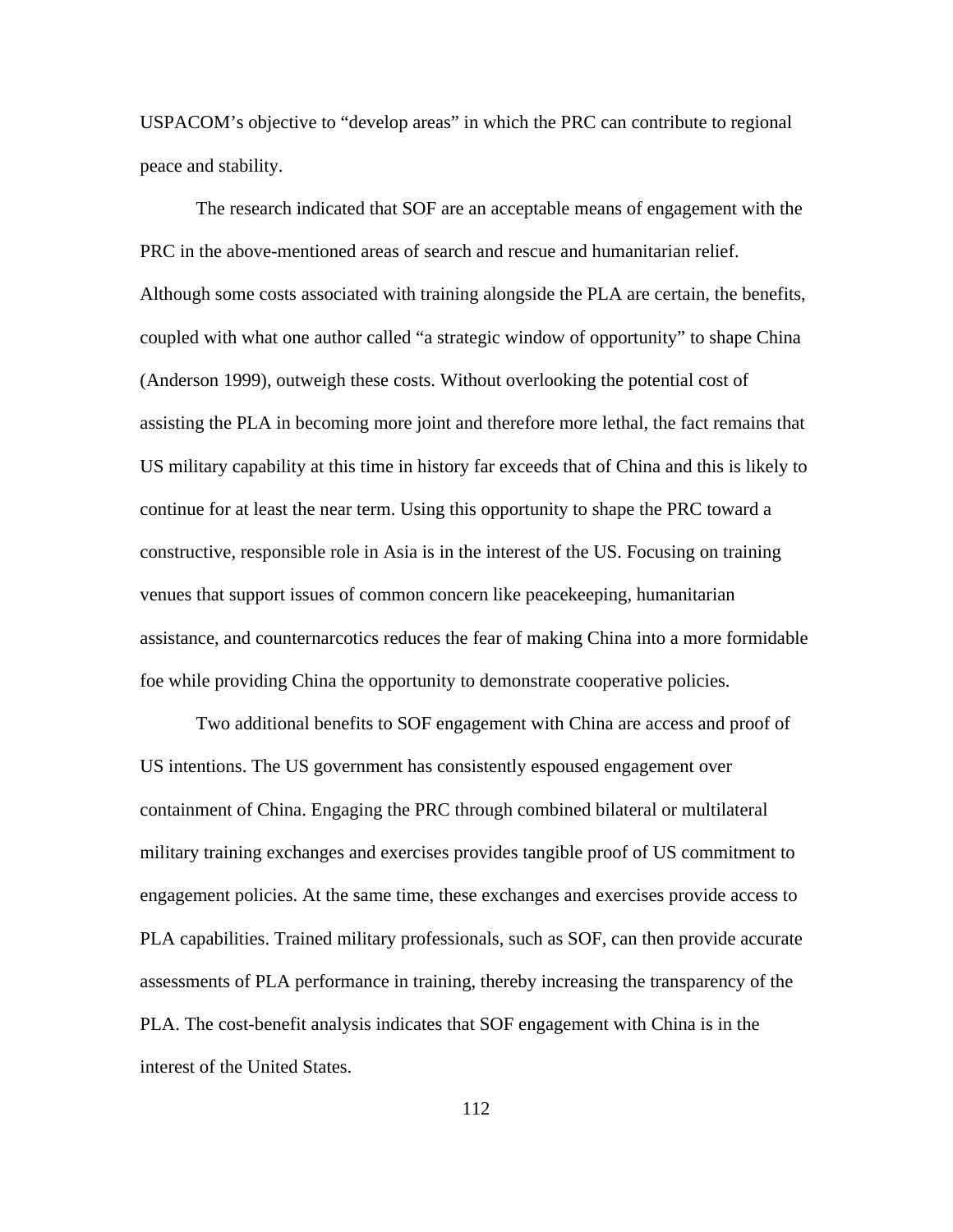Finally, the findings of this research indicated that SOF are a suitable means of engagement with the PRC. Due to the importance of maintaining healthy and cooperative relations amongst US allies and friends in Asia toward continued US presence in the region and the peace and stability that presence provides, it was necessary to discover the views of those allies and friends with regard to China. An examination of the security interests of US allies, their own policies of engagement with China, and their apparent interest in multilateral security efforts, suggests that US allies and friends in the region would not object to SOF engagement with China. The common theme amongst the nations investigated was a healthy respect for growing PRC power coupled with a desire to engage China in the areas of economics and security dialogue. It is fair to assume that the nations studied in this research would profit from closer US-PRC ties and the increased transparency that would result from SOF engagement with the PLA.

However, it is the USPACOM stated China objective that provides the most conclusive evidence to support SOF engagement with China. In desiring to "develop areas" where China can become constructive and responsible in an Asian security framework, USPACOM has produced a mission for SOF. As mentioned earlier, peacekeeping, humanitarian assistance, and counternarcotics are areas that SOF has extensive experience and training. These are also areas where PRC and US interests appear to overlap. SOF engagement with the PLA in training venues that support the development of PRC participation in operations such as these appears to be exactly what the Commander-in-Chief of USPACOM desires.

The application of the FAS test as a method to determine the applicability of SOF to US programs of engagement with the PRC suggests that SOF engagement should be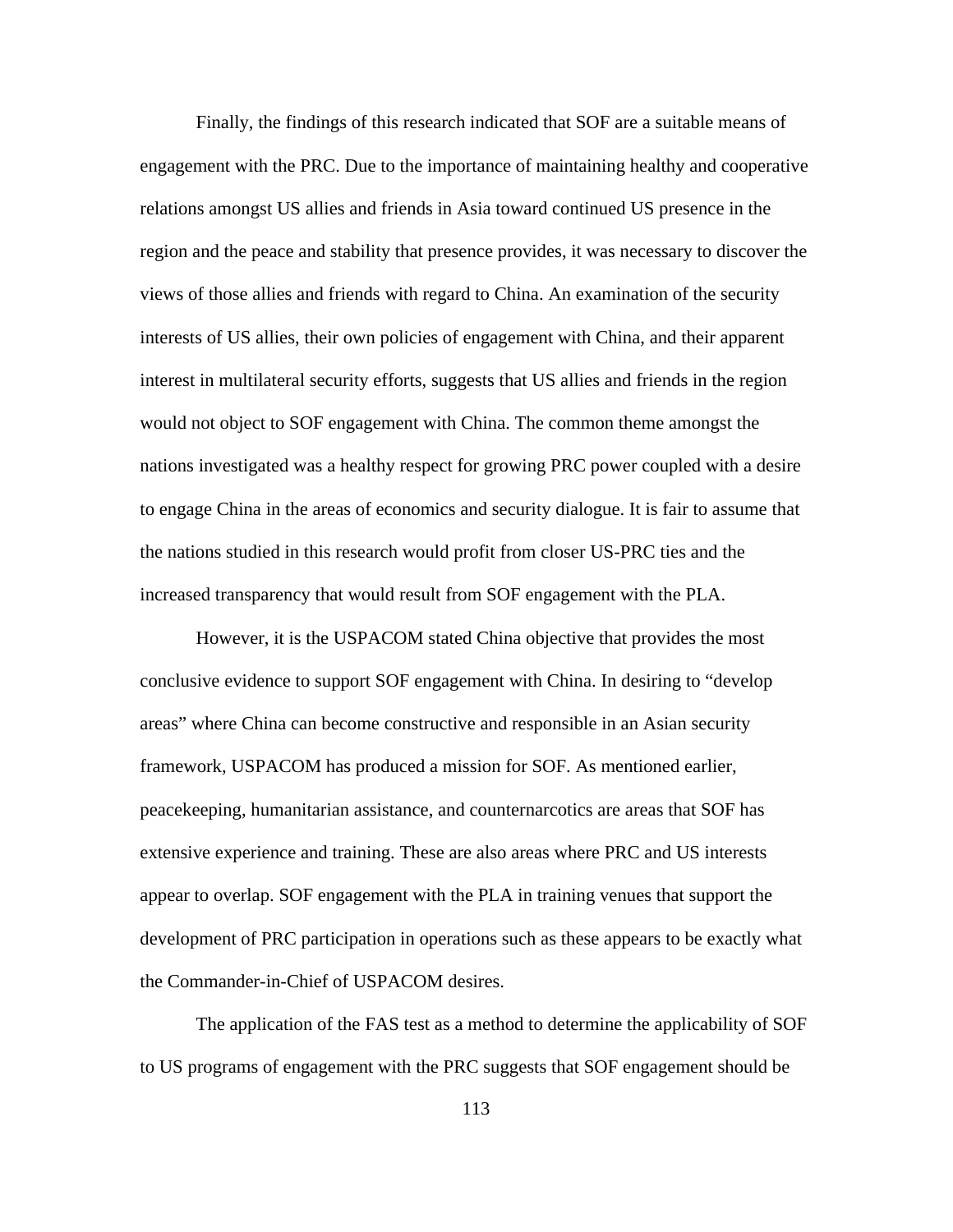included. The scope of this research however, was geared only to discover whether SOF engagement with China is in the interest of the US. In order to fully develop SOF engagement as a course of action further research is required. Suggestions for further research therefore include specifics of implementation. For example, the exact training venues, in sequenced order, were only slightly addressed in this research. Additionally, the reactions of other major Asian powers, such as India and the Russian Federation, to the enhancement of US-PRC engagement were not addressed. These areas require further study and should be addressed prior to launching into SOF engagement with the PRC.

Potential for US-PRC military cooperation in several Asian areas of concern also require further study. Combined military efforts during a transition period for a reunified Korea is one such area. Providing the US-PRC relationship matures along the lines suggested in this research, it is not inconceivable to envision US-PRC military cooperation to assist in peacekeeping and humanitarian assistance on the Korean peninsula. Cooperation between the US and the PRC in reducing tensions between India and Pakistan presents another area for future study. Multilateral military cooperation between the US, the PRC, Thailand, Burma, and Laos to counter the narcotics trade along the border area known as the "golden triangle" is another area requiring further research. Likewise, implementation of multilateral military cooperation to counter piracy and terrorism throughout the Asia-Pacific also requires further research. Bilateral or multilateral training events or exercises for these operations, specifically what type of training and how frequently, require additional study.

The potential for military cooperation may very well grow with time and the rapidly changing international threat environment of the twenty-first century. Additional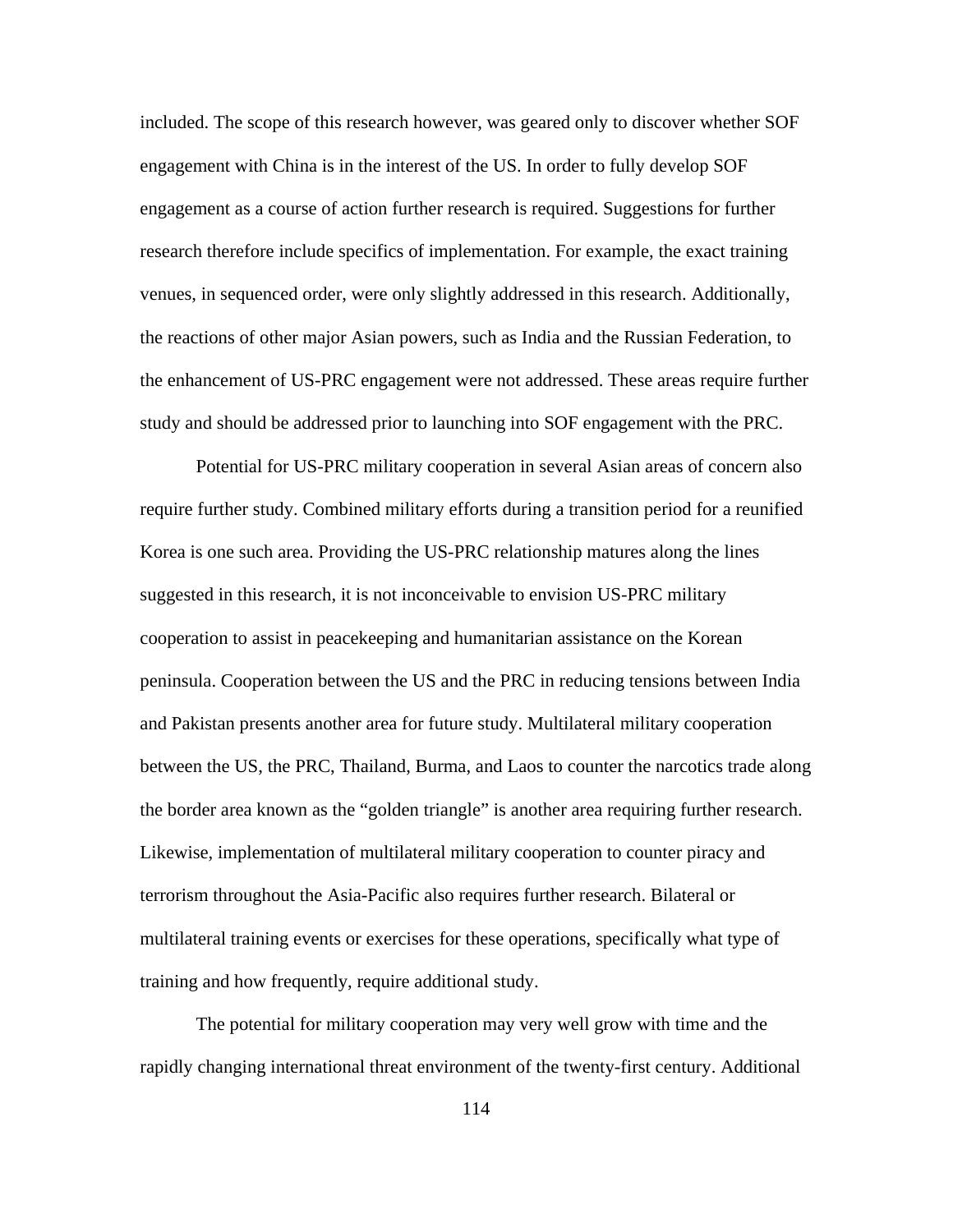security needs for the US and its allies and friends may become apparent. Changing international relationships will also play a part in the future security needs of the US. However, at this time, the findings of this study suggest that SOF engagement with the PRC is in the interest of the United States.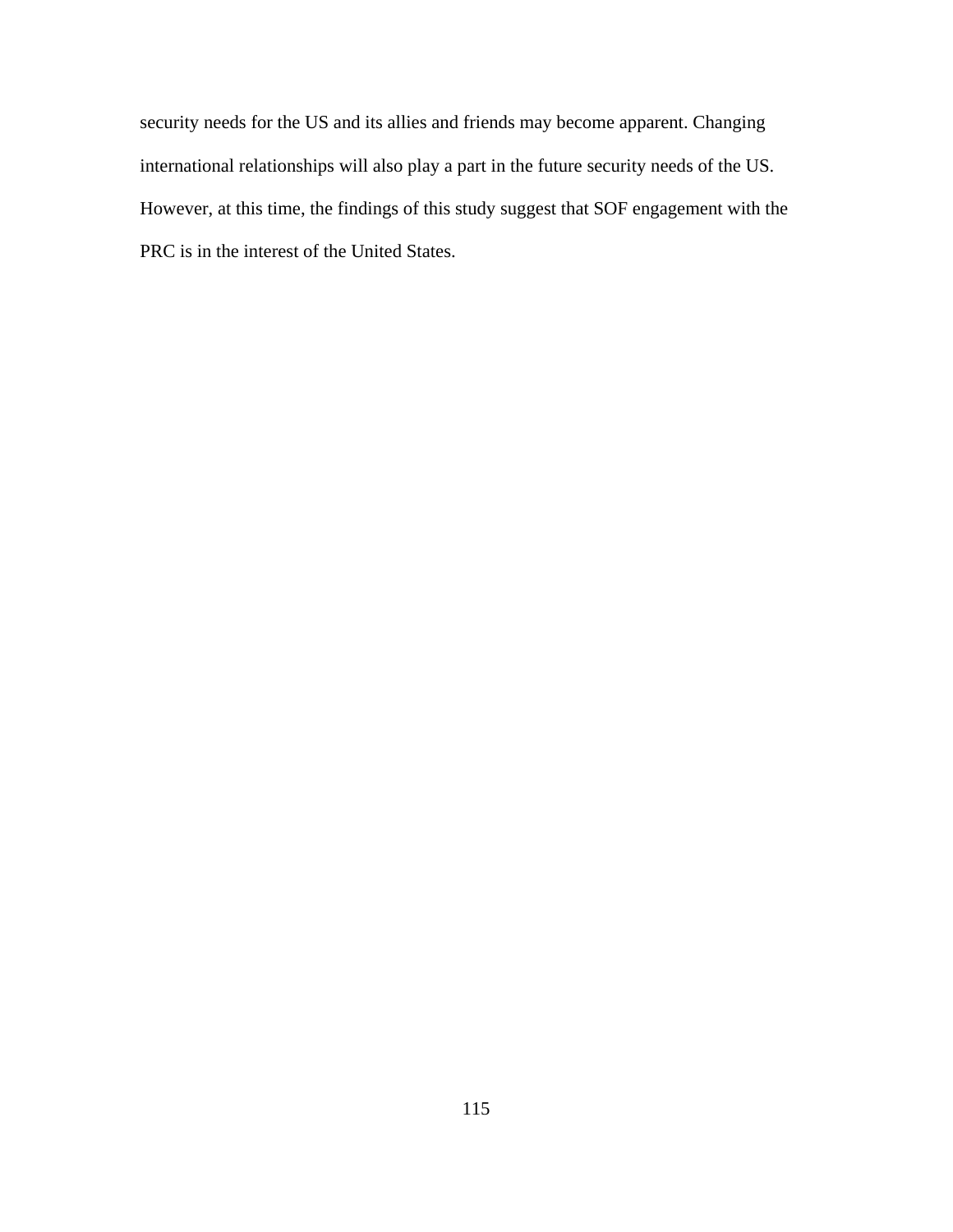#### REFERENCE LIST

- Adams, Thomas K. 1993. SOF in peace-support operations. *Special Warfare* 6, no. 4: 2 7.
- Adolph, Robert B. 1992. Peacetime rationale for SOF. *Military Review* 72, no. 4: 36-46.
- Adolph, Robert B. 1994. Peacetime engagement and special operations forces. *Military Intelligence* 20, no. 1: 32-34.
- Allen, Thomas B. 1996. Xinjiang. *National Geographic* 189, no. 3: 2-43.
- Anderson, Walter Neal. 1999. *Overcoming uncertainty: U.S.-China strategic relations in the 21st century*. USAF Academy: INSS Occasional Paper 29: Regional Security Series. USAF Institute for National Security Affairs. Database on-line. Available from usafa.af.mil/inss/ocp29. Internet.
- ASEAN Declaration. 1967. *The ASEAN declaration (Bangkok declaration)*. Database online. Available from aseansec.org/history/leader67.htm. Internet.
- ASEAN. 2001. *Political and security cooperation*. Database on-line. Available from aseansec.org. Internet.
- Australia. 2000. Commonwealth of Australia. *Defence 2000: Our future defence force*.
- Becquelin, Nicolas. 2000. Xinjiang in the nineties. *The China Journal* 44: 67-90.
- Bethel, Tom. 1998. The China syndrome. *Hoover Digest*, no. 2. Database on-line. Available from hoover.stanford.edu/publications/digest/982/bethell.html. Internet.
- Blair, Dennis C. 2000. Security communities: The way ahead for Asia. *Asia-Pacific Defense Forum.* Special Supplement*.* (Spring): 1-9
- Bowra, Kenneth R., and William H. Harris Jr. 1998. Regional engagement: An ARSOF approach to future theater operations. *Special Warfare* 11, no. 4: 2-23.
- Bush, George. 1999. *All the Best, George Bush: My life in letters and other writings*. New York: Simon and Schuster.
- China. 2000a. Information Office of the State Council of the People's Republic of China. *China's national defense in 2000*. 16 October 2000.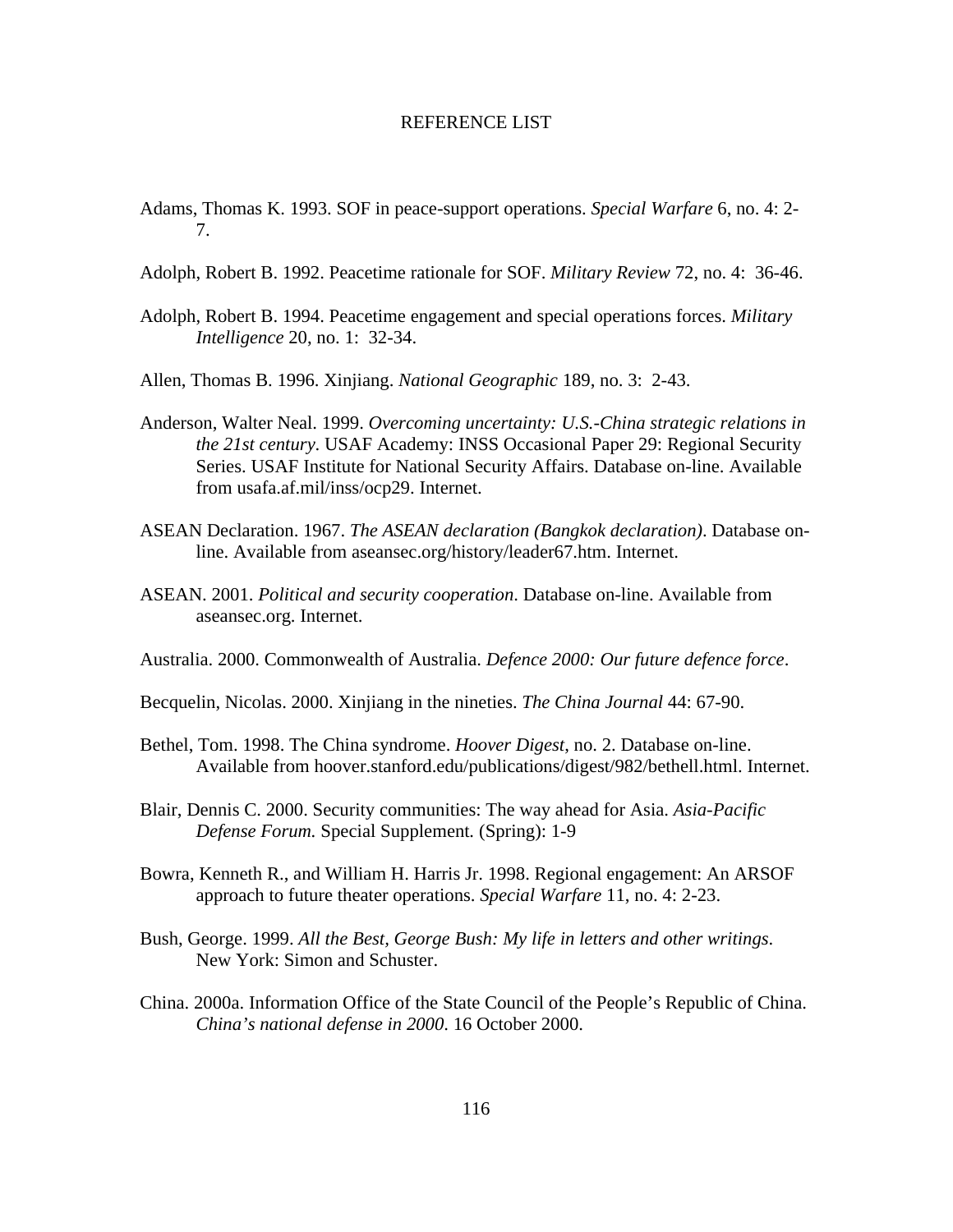- China. 2000b. Ministry of Foreign Affairs. *Drug Report*. Database on line. Available from prc.gov.cn/english/dhtml/read.asp?forefather=002&pkey=20000627164538. Internet.
- Cho Seong-tae. 1999. Korean security for the 21st century. *Korean Herald*, 13 December. Database on-line. Available from mnd.go.kr/mndeng\_servlet/ brd02S\_v. Internet.
- Clarke, Paul. 1999. Humanitarian demining operations: Relieving human suffering worldwide. *Special Warfare* 12, no. 2: 12-15.
- Clinton, William Jefferson. 1997. China and the national interest. In *The China Reader: The Reform Era*, ed. Orville Schell and David Shambaugh, 1999. 479-487. New York: Vintage Books.
- Cohen, William S. Secretary of Defense. 2000. Speech. Delivered at the Ronald Reagan International Trade Center, Washington, D.C., 15 May. Database on-line. Available from Defenselink.mil/speeches/2000/s2000515-secdef.html. Internet.
- Cohen, William S. Secretary of Defense. 2000. Speech. Delivered at the National Defense University, Beijing, China, 13 July. Database on-line. Available from Defenselink.mil/speeches/2000/s2000713-sedef.html. Internet.
- Cohen. 2000a. *See* Cohen, William S. Secretary of Defense. 2000. Speech. Delivered at the National Defense University, Beijing, China, 13 July.
- Cohen. 2000b. *See* Cohen, William S. Secretary of Defense. 2000. Speech. Delivered at the Ronald Reagan International Trade Center, Washington, D.C., 15 May.
- Dahlby, Tracy. 1998. South China Sea: Crossroads of Asia. *National Geographic* 194, no. 6: 2-33.
- Davis, Ted, Lieutenant Colonel (Ret). USA. 2000. Evaluating national security strategy and national military strategy. In *Fundamentals of Operational Warfighting*, ed. Department of Joint and Multinational Operations, L1-A-1 - L1-A-19. Fort Leavenworth: US Army Command and General Staff College.
- Davis, Ted, Lieutenant Colonel (Ret) USA, Robert H. Dorf, Robert D. Walz, Lieutenant Colonel (Ret) USA. 2000. A brief introduction to concepts and approaches in the study of strategy. In *Fundamentals of Operational Warfighting*, ed. Department of Joint and Multinational Operations, L1-E-1 - L1-E-3. Fort Leavenworth: US Army Command and General Staff College.
- Dawson, Chester. 2000. Friends indeed. *Far Eastern Economic Review*, 19 October. Database on-line. Available from feer.com/\_0010\_19/p20region.html. Internet.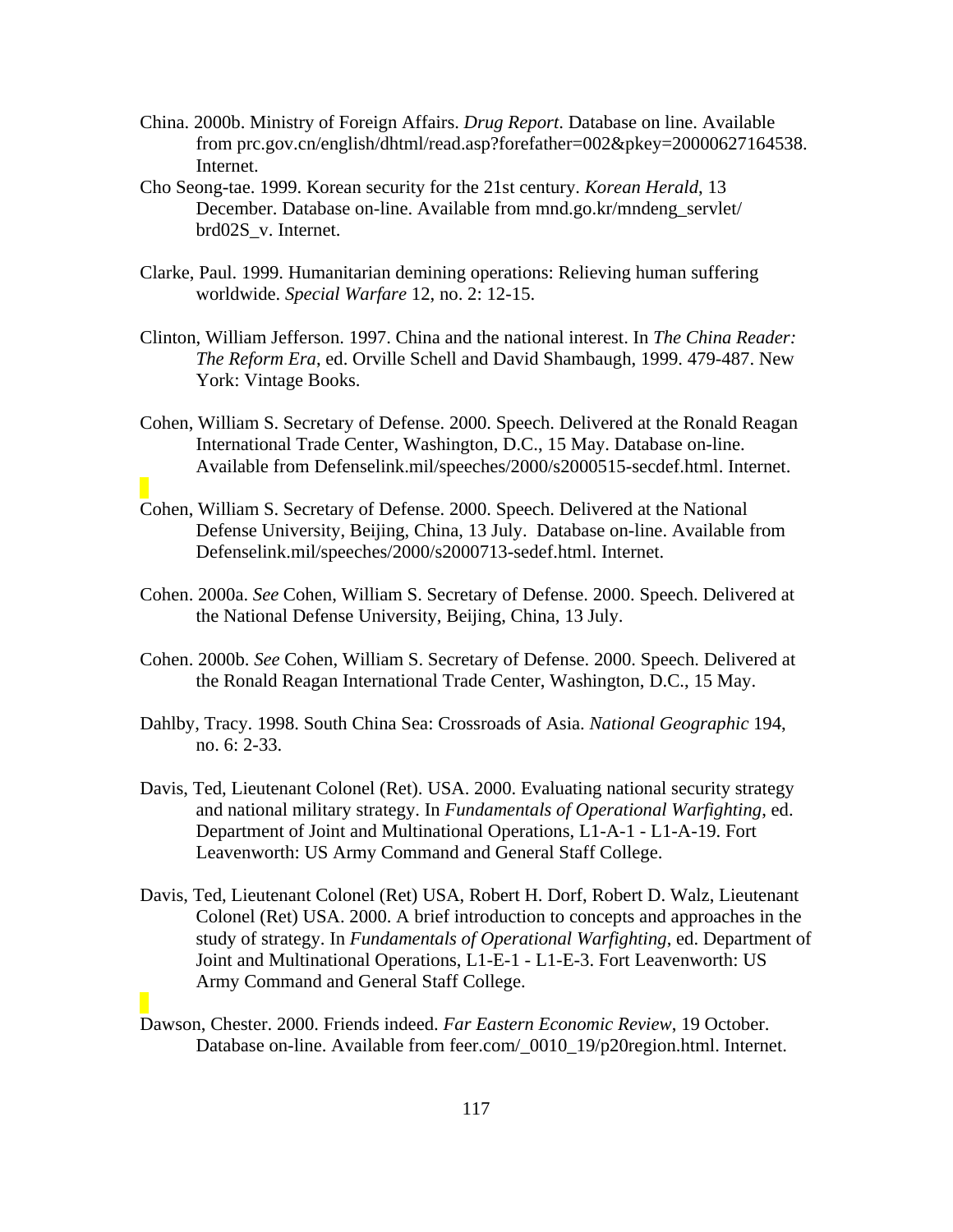- Denecke, Lt. Col Brandon F. 1999. Supporting Mongolian military changes. *Asia Pacific Defense Forum*. Database on-line. Available from pacom.mil/forum/fall 99web/5 Mongolian.html. Internet.
- Fairbank, John King. 1986. *The great Chinese revolution, 1800-1985*. New York: Harper & Row Publishers.
- Faulkner III, Charles C. 2000. ARSOF war game III: Highlighting the regionalengagement concept. *Special Warfare* 13, no. 2: 18-20.

Gaddis, John Lewis. 2000. Where do we go from here? *Hoover Digest*, no. 4: 117-124.

- Gardner, Norman E., with Maj. Rodrigo V. Quintilla, and Capt. Ferozaldo Paul T. Regencia. 1999. Philippines-U.S. joint combined exchange training: Balance piston 99-3. *Asia Pacific Defense Forum*. Database on-line. Available from pacom.mil/forum/win99-2k/BalPiston-1.html. Internet.
- Garver, John W. 1997. *Face off: China, the United States, and Taiwan's democratization*. Seattle: University of Washington Press.
- Gertz, Bill. 2000. *The China threat: How the People's Republic targets America*. Washington: Regnery Publishing.
- Goodman, Glenn W. 1995. Warrior-diplomats--not political warriors. *Armed Forces Journal International* (February): 42.
- Han Sung-Joo. 2000. Korea's place in China-U.S. ties. *Far Eastern Economic Review,* 29 June, Database on-line. Available from feer.com/ 0006 29/p29.html. Internet.
- Hirsh, Michael, and Melinda Liu. 1999. A tale of two cities: Washington and Beijing. *Newsweek*, 29 November, 54-57.
- Holland, Lorien and Shim Jae Hoon. 2000. China's Korea game. *Far Eastern Economic Review,* 15 June. Database on-line. Available from feer.com/\_0006\_15/p16.html. Internet.
- Howard, Michael. 1995. The grand alliance. *The Oxford companion to World War II*, ed. I.C.B. Dear and M.R.D. Foot, 493-500. Oxford and New York: Oxford University Press.
- Howard, Russel D. 1999. *The Chinese People's Liberation Army: Short arms and slow legs.* USAF Academy: INSS Occasional Paper 28. Regional Security Series. USAF Institute for National Security Affairs. Database on-line. Available from usafa.af.mil/inss/ocp28. Internet.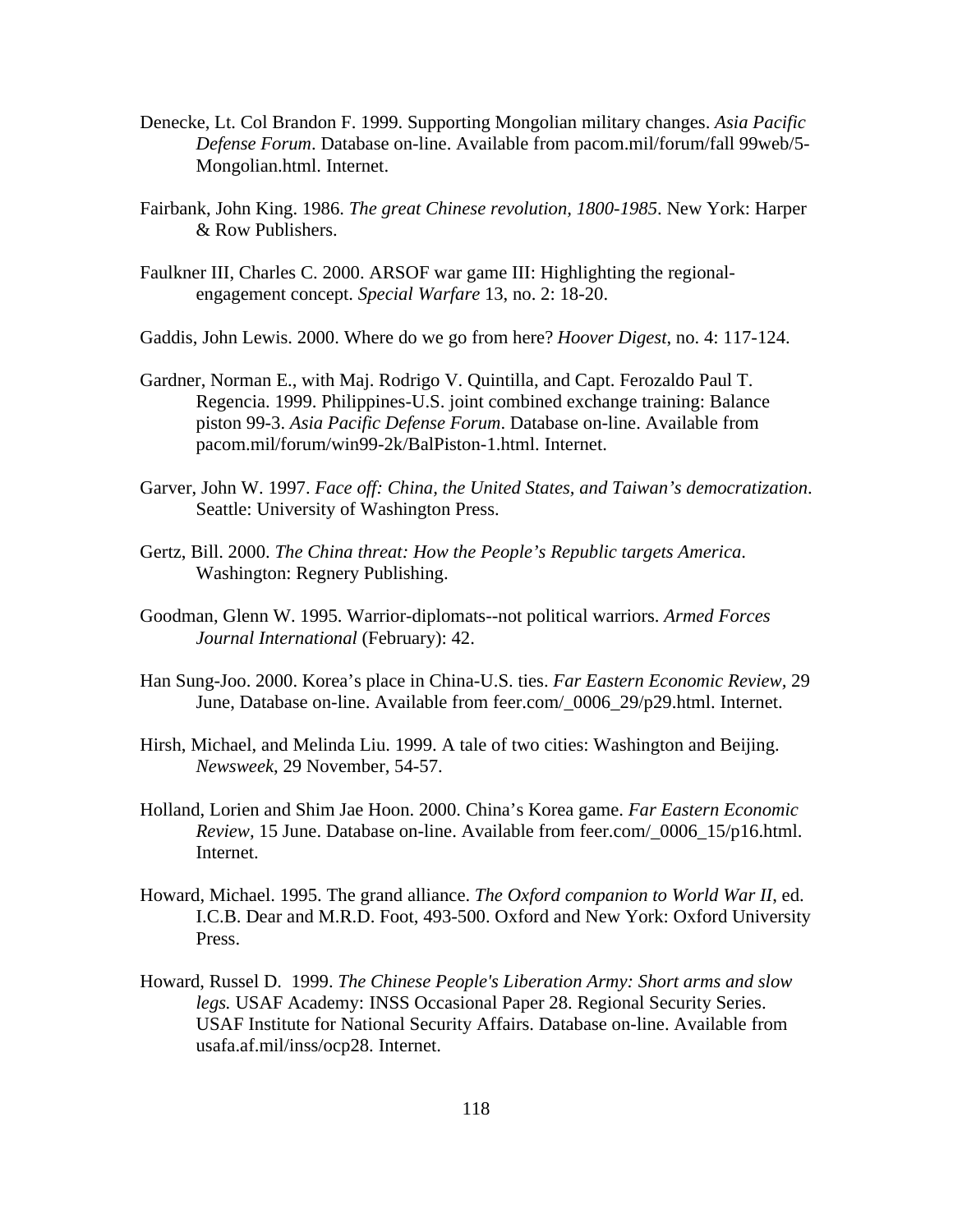- Irwin, James. 1999. Legacies: Deng Xiaoping-fruits of labour. *Far Eastern Economic Review*, 7 October, 60-64.
- Job, Brian L. 2000. *Bilateralism and multilateralism: Achieving the right balance in Security Relations.* Institute for National Strategic Studies. Database on-line. Available from ndu.edu/inss/books/stcch13.html. Internet.
- Jordan, Amos A., William J. Taylor, Jr., and Michael J. Mazarr. 1999. *American national security*. 5th ed. Baltimore: The Johns Hopkins University Press.
- Joffe, Ellis. 1997. Ruling China after Deng. In *The China Reader: The reform era*, ed. Orville Schell and David Shambaugh, 1999. 136-154. New York: Vintage Books.
- JP 3-05 1998. *See* US Department of Defense. 1998. Joint Chiefs of Staff. Joint Publication 3-05, *Doctrine for joint special operations.* Washington, D. C.
- Karon, Tony. 2001. How Bush skepticism is clouding Koreas' sunshine coutship. *Time.com*, 18 March. Database on-line. Available from time.com/time/world/printout/0,8816,102402,00.html. Internet.
- Landers, Peter. 1999. Long hard road. *Far Eastern Economic Review*, 8 April. Database on-line. Available from feer.com/9904\_08/p50industry.html. Internet.
- Leeb, Scott M. 1999. *China and the 21st century.* Institute for National Strategic Studies. Database on-line. Available from ndu.edu/inss/books/stcch4.html. Internet.
- Li Jijun*.* Lieutenant General, Vice President of the Academy of Military Science, The Chinese People's Liberation Army. 1997. Speech. Traditional military thinking and the defensive strategy of China. Delivered at the U.S. Army War College, 29 August 1997. Translated and edited by Dr. Earl H. Tilford Jr. *The Letort Papers*  1. Strategic Studies Institute. Carlisle: U.S. Army War College.
- Li Jijun. 1997 *See* Li Jijun*.* Lieutenant General, Vice President of the Academy of Military Science, The Chinese People's Liberation Army. 1997. Speech.
- Lieberthal, Kenneth. 1995. *Governing China: From revolution through reform.* New York: W.W. Norton & Company, Inc.
- Liu Huaqiu. 1997. Strive for a peaceful international environment. In *The China Reader: The reform era*, ed. Orville Schell and David Shambaugh, 1999. 459-470. New York: Vintage Books.
- Malhotra, Angelina. 1994. Shanghai's dark side. In *The China Reader: The reform era*, ed. Orville Schell and David Shambaugh, 1999. 394-401. New York: Vintage Books.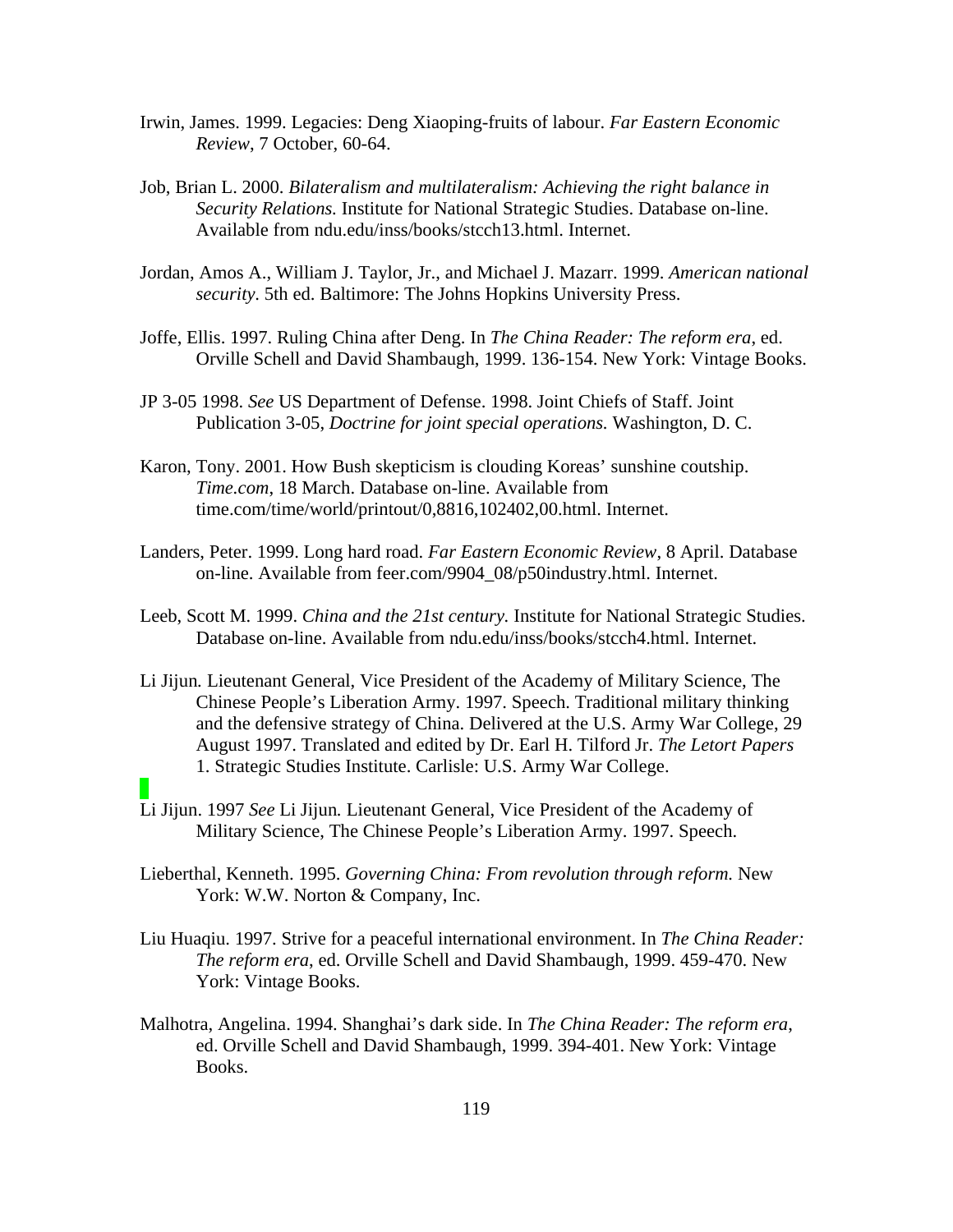- McCallie, Marshall F. 1998. The African crisis response initiative: America's engagement for peace in Africa. *Special Warfare* 11, no. 3: 2-7.
- McCracken, David E. 1998. ACRI: Establishing a new African paradigm. *Special Warfare* 11, no. 3: 8-13.
- Nathan, Andrew. 1997. Getting human rights right. In *The China Reader: The reform era,* Orville Schell and David Shambaugh, 1999. 407-415. New York: Vintage Books.
- *National Defense Authorization Act. U. S. Code.* 2000. Vol. 10, sec. 168.
- *NMS* 1997. *See* US Department of Defense. 1997. Office of the Chairman of the Joint Chiefs of Staff. *National military strategy of the United States of America: Shape, respond, prepare now: A military strategy for a new era.* Washington, D. C.
- *NSS* 1994. *See* US President. 1994. *A national security strategy of engagement and enlargement.* The White House. Washington, D. C.
- *NSS* 1999. *See* US President. 1999. *A national security strategy for a new century.* The White House. Washington, D. C.
- Pacific Symposium 2000. *Asian Perspectives on the Challenges of China*. National Defense University. Washington, D. C. Database on-line. Available from ndu.edu/inss/spa/ps2.htm. Internet.
- Ross, Robert S. 1995. *Negotiating Cooperation: The United States and China 1969-1989.*  Stanford: Stanford University Press.
- Schenk, Susan. 1991. Flexible forces in Asia: Operation sea angel. *The Officer*  (December): 13-15.
- Schell, Orville. 1992. Shake rattle and roll. In *The China Reader: The reform era*, ed. Orville Schell and David Shambaugh, 1999. 281-296. New York: Vintage Books.
- Schoomaker, Peter J. 1998. U.S. special operations forces: The way ahead. *Special Warfare* 11, no. 1: 2-9.
- Shelton, Henry H. 1997. Special ops crafting strategy for varied, future challenges. *National Defense* 81, no 525: 24-29.
- Simon, Sheldon W. 2000. Asian armed forces: Internal and external tasks and capabilities. *The National Bureau of Asian Research.* Database on-line. Available from nbr.org/publications/analysis/vil11no1/essay.html. Internet.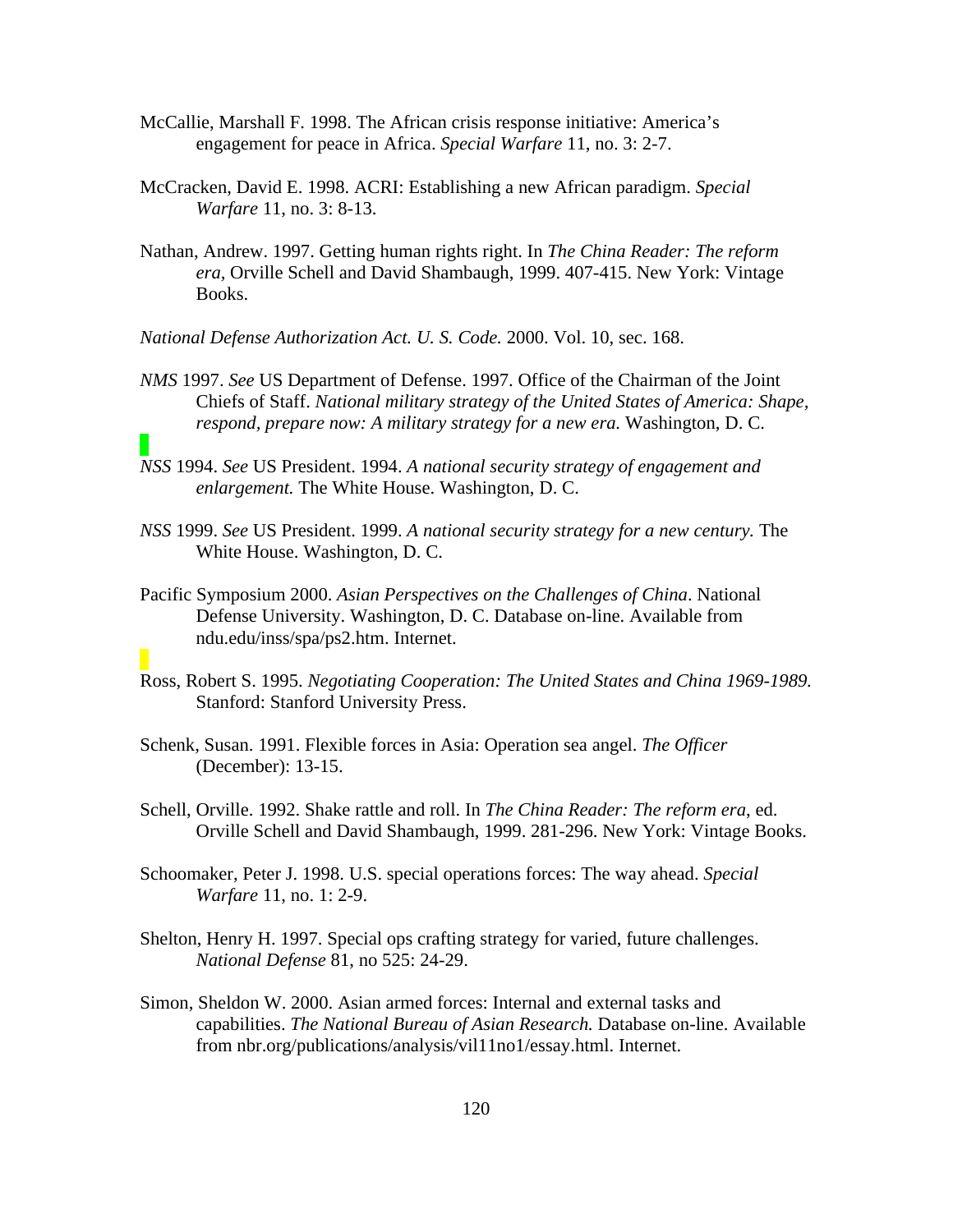- SOF Posture Statement. 2000. *See* US Department of Defense. 2000. Special Operations Forces Posture Statement.
- *SOF Reference Manual*. 1998. *See* US Department of Defense. 1998. Joint Special Operations Forces Institute.
- Steelman, Jerry D., ed. 2000. *Special Warfare* 13, no. 2: 1.
- Stiner, Carl W. 1991. The strategic employment of special operations forces. *Military Review* 71, no. 6: 2-13.
- Storey, Ian James. 1999. Living with the colossus: How Southeast Asian countries cope with China. *Parameters*. Database on-line. Available from army.mil/usawc/parameters/99winter/story.htm. Internet.
- Storlie, Chadwick W. 1999. The liaison coordination element: Force multiplier for coalition operations. *Special Warfare* 12, no. 2: 40-46.
- Teerawat, Putamanonda. 2000. *The strategy of conflict: A Royal Thai army perspective.*  Institute for National Strategic Studies. Database on-line. Available from nde.edu/inss/books/stcch11.html. Internet.
- Thakur, Ramesh. 2000. *Military-to-military cooperation: Pacific community issues*. Institute for National Strategic Studies. Database on-line. Available from ndu.edu/inss/books/stcch12.html. Internet.
- Tyler, Patrick. 1999. *A Great Wall: Six presidents and China: An investigative history*. New York: Public Affairs.
- USCINCPAC TEP. 1998. *See* US Department of Defense. 1998. US Pacific Command. *Theater engagement plan for FY99-FY03*
- US Congress. 2000. *Annual Report on the Military Power of the People's Republic of China.* Washington, D. C., Database on-line. Available from defenselink.mil/news/Jun2000/china06222000. Internet.
- US Congress. House. Committee on Armed Services. 2000. Statement of Admiral Dennis C. Blair, US Navy, Commander in Chief, US Pacific Command. *Fiscal Year 2001 Posture Statement.* 15 March. Database on-line, from PACOM.mil/ref/2000/sst/HOUSETEST. Internet.
- USDAO, Beijing, China. 2000. Message to Secretary of Defense and others, Washington D.C., 30 October.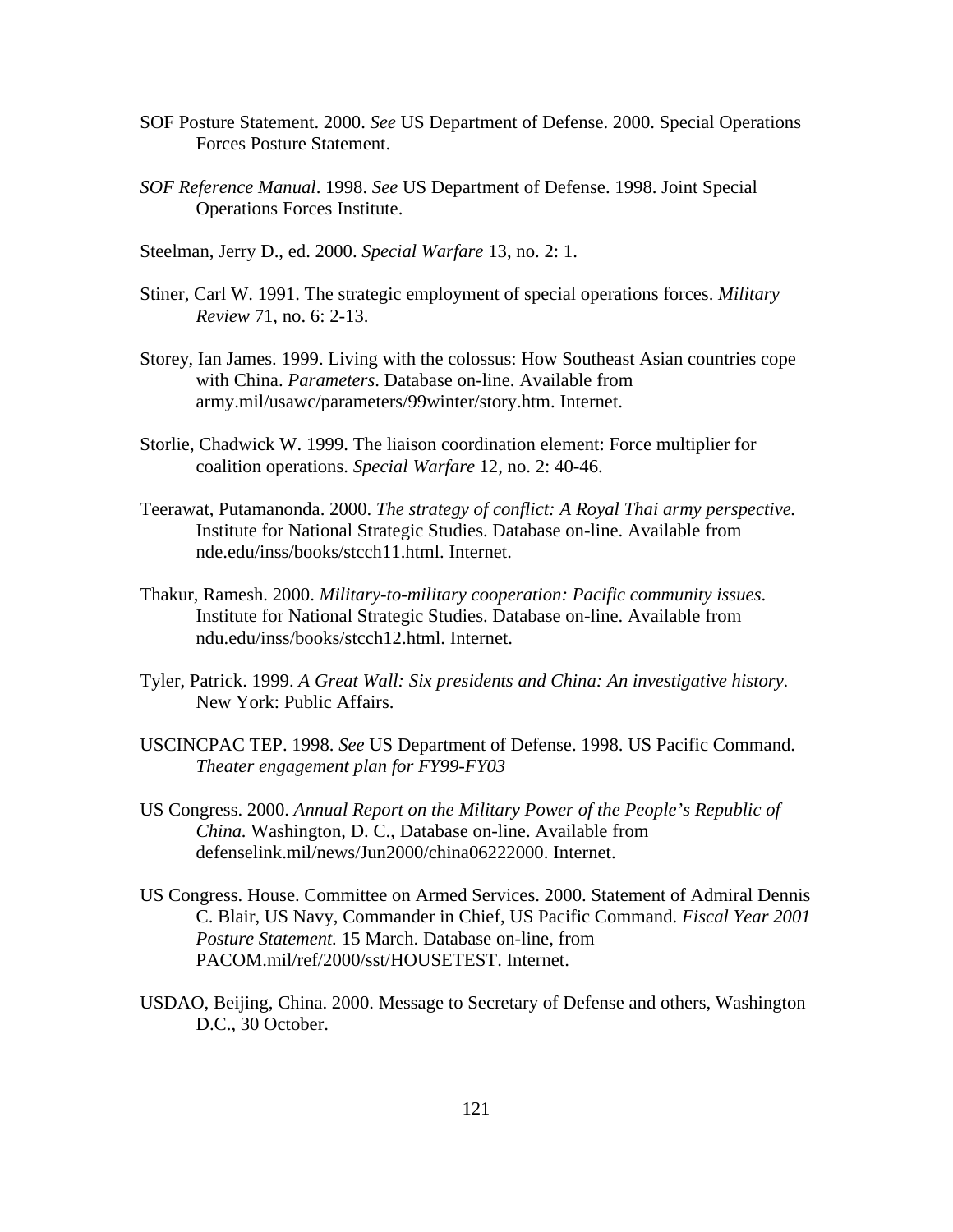- US Department of the Army. 2000. Office of the Chief of Staff of the Army. United States Army Posture Statement FY01. *The army - soldiers on point for the nation . . . persuasive in peace, invincible in war.* Washington, D.C.
- US Department of Defense. 2000. Special Operations Forces Posture Statement. *Providing unique solutions for a changing world.* Washington, D.C.
- US Department of Defense. 1998. Joint Special Operations Forces Institute. *Special operations forces reference manual.* Fayatteville: Cubic Applications.
- US Department of Defense. 1998. Joint Chiefs of Staff. *Joint publication 3-05: Doctrine for joint special operations.* Washington, D.C.
- US Department of Defense. 1997. Office of the Chairman of the Joint Chiefs of Staff. *National military strategy of the United States of America: Shape, respond, prepare now: A military strategy for a new era.* Washington, D.C.
- US Department of Defense. 1998. US Pacific Command. *Theater engagement plan FY99-FY03.* Camp H. M. Smith, Hawaii.
- US Department of State. 1999. *International Narcotics Control Strategy Report, 1999.*  Database on-line. Available from state.gov/www/global/narcotics\_law/ 1999 narc report/seasi99.html. Internet.
- US President. 1994. *A national security strategy of engagement and enlargement.* The White House. Washington, D. C.
- US President. 1999. *A national security strategy for a new century.* The White House. Washington, D. C.
- Watson, Russell, with Melinda Liu, Carroll Bogert, Tony Clifton, Rod Nordland, and Douglas Waller 1989. Reign of terror. *Newsweek Magazine*, 19 June, 14.
- Winfield, Mark. 1999. Examining 21st century challenges for special operations forces. *Asia Pacific Defense Forum*. Database on-line. Available from PACOM.mil/forum/fall99web. Internet.
- Wu Xinbo. 2000. U.S. security policy in Asia: Implications for China-U.S. relations. *Center for Northeast Asian Policy Studies.* Database on-line. Available from brook.edu/fp/cnaps/papers/2000\_wu.htm. Internet.
- Zich, Arthur. 1997. Before the flood: China's three gorges. *National Geographic* 192, no. 3: 2-33.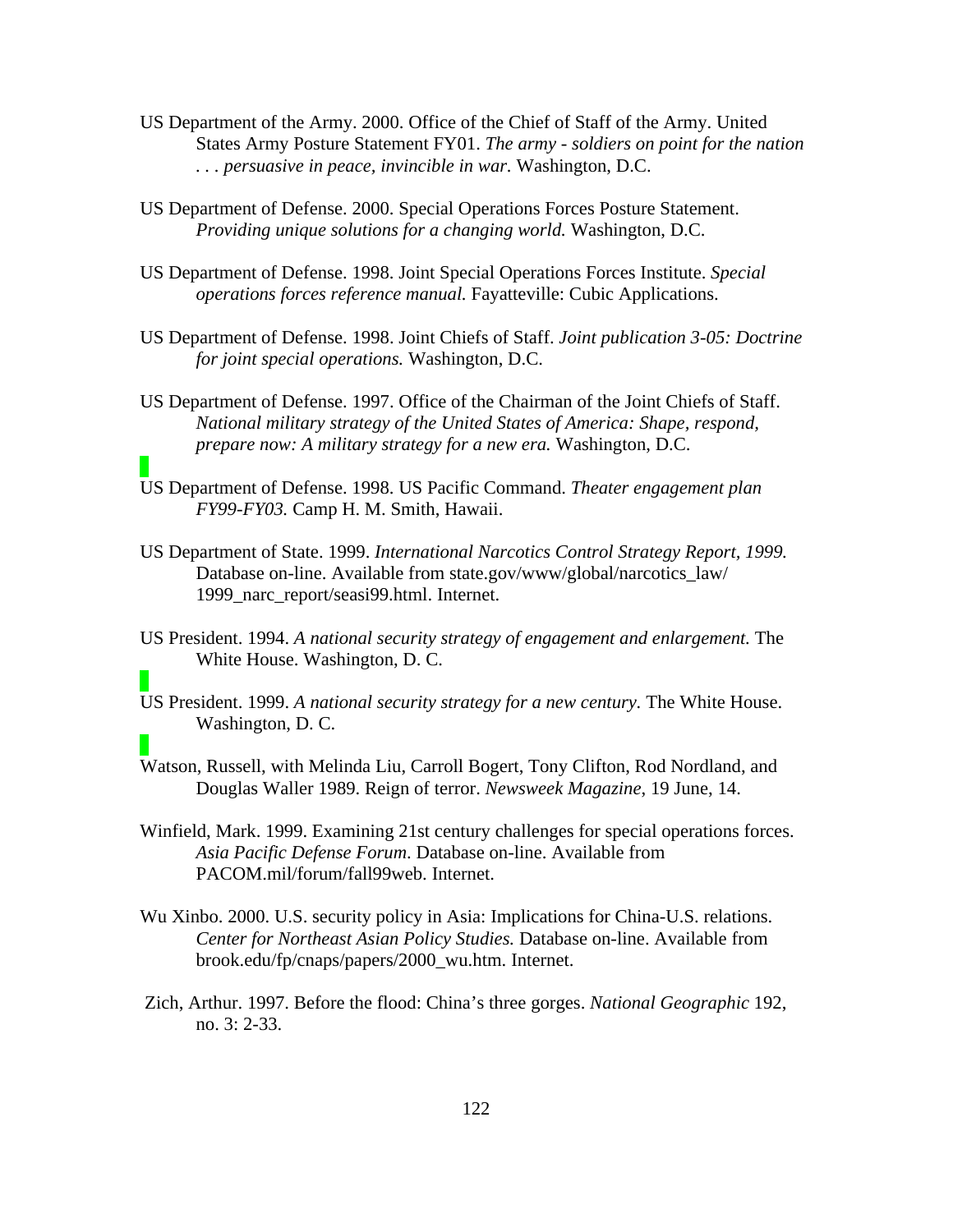# INITIAL DISTRIBUTION LIST

- 1. Combined Arms Research Library US Army Command and General Staff College Fort Leavenworth, KS 66027-6900
- 2. Defense Technical Information Center Cameron Station Alexandria, VA 22314
- 3. Commander US Special Operations Command Attn: J5 MacDill AFB, FL 33621
- 4. Commander US Pacific Command Attn: J5 Camp H.M. Smith, HI 96861
- 5. Commander Special Operations Command Pacific Attn: J34 Camp H.M. Smith, HI 96861
- 6. Mr. Joseph G. D. Babb DJMO USACGSC Fort Leavenworth, KS 66027
- 7. LTC John P. Anderson DJMO USACGSC Fort Leavenworth, KS 66027
- 8. Dr. Gary J. Bjorge CSI USACGSC Fort Leavenworth, KS 66027
- 9. Commander 1st Special Forces Group (Airborne) Fort Lewis, WA 98433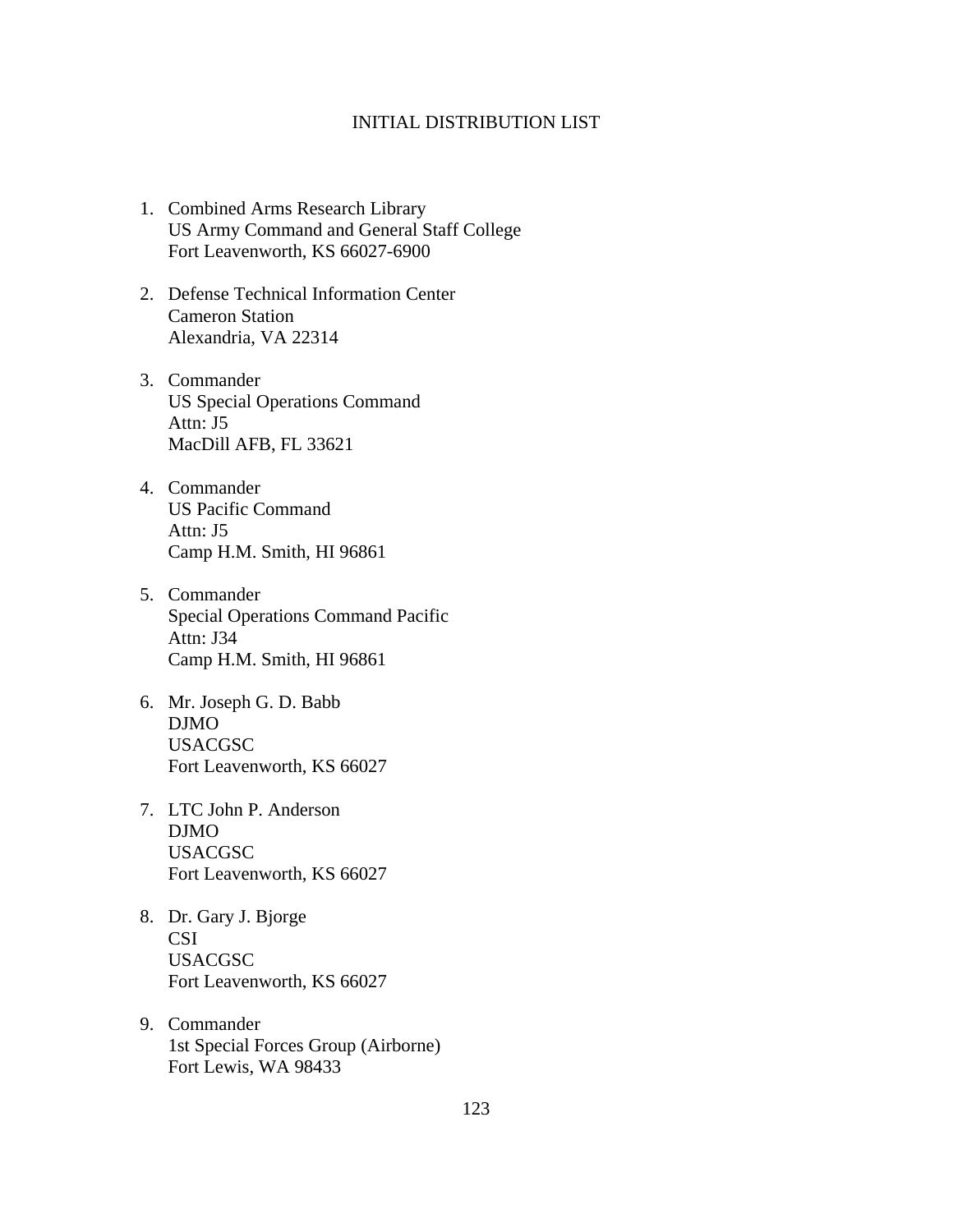- 10. COL Russell D. Howard Department of Social Sciences West Point, NY 10996
- 11. Commander 3rd Battalion, 1st Special Forces Group (Airborne) Fort Lewis, WA 98433
- 12. Commander 2nd Battalion, 1st Special Forces Group (Airborne) Fort Lewis, WA 98433
- 13. Commander 1st Battalion, 1st Special Forces Group (Airborne) Torii Station, Okinawa APO AP 96376-5115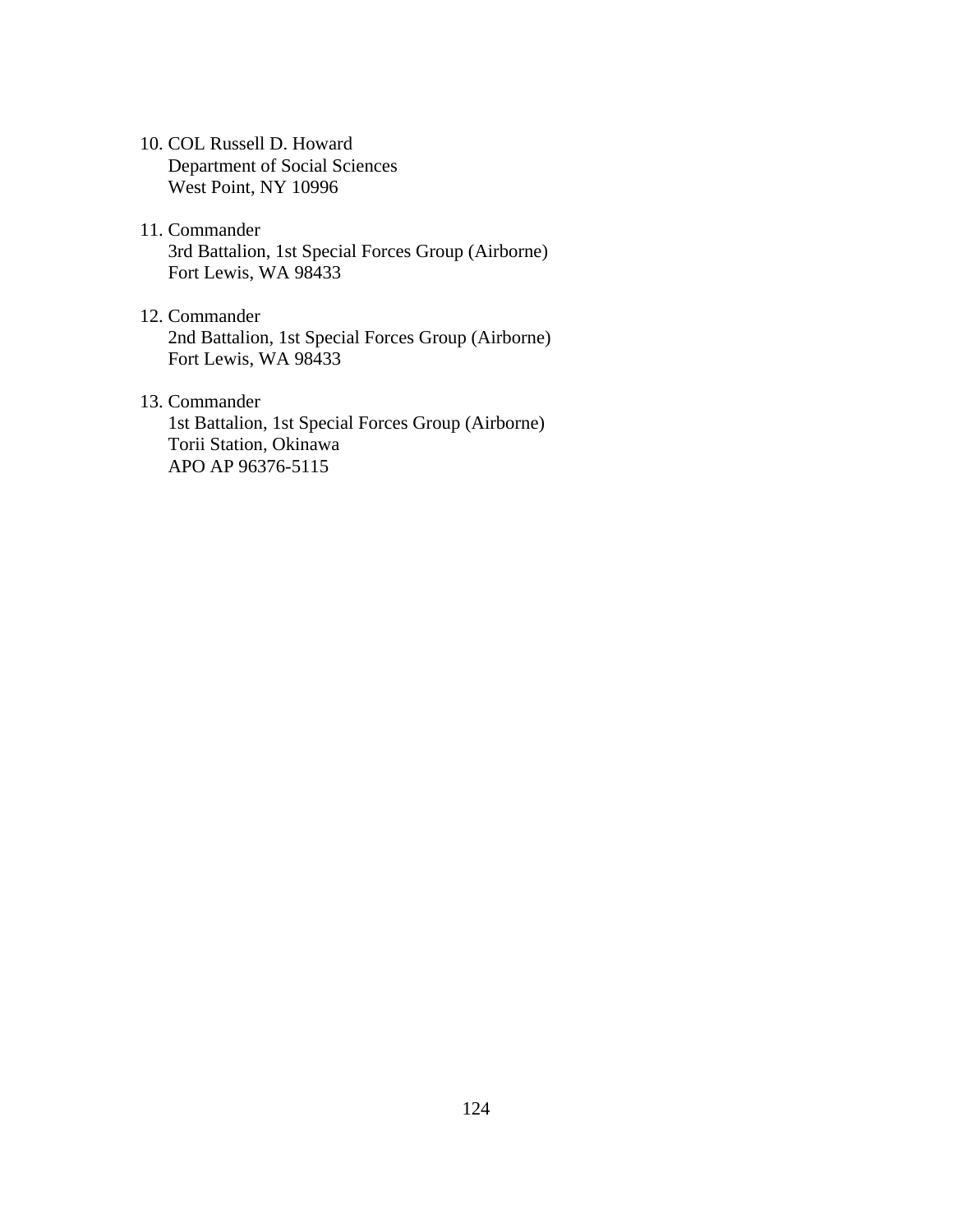# CERTIFICATION FOR MMAS DISTRIBUTION STATEMENT

1. Certification Date: 1 June 2001

2. Thesis Author: Major Thomas A. Seagrist, USA

3. Thesis Title: Special Operations Forces in a Peacetime Engagement Strategy with the

People's Republic of China

4. Thesis Committee Members

Signatures:

| Joseph G. D. Babb, M.A.      |
|------------------------------|
| LTC John P. Anderson, M.I.A. |
| Gary J. Bjorge, Ph.D.        |

5. Distribution Statement: See distribution statements A-X on reverse, then circle appropriate distribution statement letter code below:

A B C D E F X SEE EXPLANATION OF CODES ON REVERSE

If your thesis does not fit into any of the above categories or is classified, you must coordinate with the classified section at CARL.

6. Justification: Justification is required for any distribution other than described in Distribution Statement A. All or part of a thesis may justify distribution limitation. See limitation justification statements 1-10 on reverse, then list, below, the statement(s) that applies (apply) to your thesis and corresponding chapters/sections and pages. Follow sample format shown below:

| <b>EXAMPLE</b>                            |  |                 |  |         |  |  |  |
|-------------------------------------------|--|-----------------|--|---------|--|--|--|
| <b>Limitation Justification Statement</b> |  | Chapter/Section |  | Page(s) |  |  |  |
|                                           |  |                 |  |         |  |  |  |
|                                           |  |                 |  |         |  |  |  |
|                                           |  |                 |  |         |  |  |  |
|                                           |  |                 |  |         |  |  |  |

Fill in limitation justification for your thesis below:

| Limitation Justification Statement / | Chapter/Section / | Page(s) |
|--------------------------------------|-------------------|---------|
|                                      |                   |         |
|                                      |                   |         |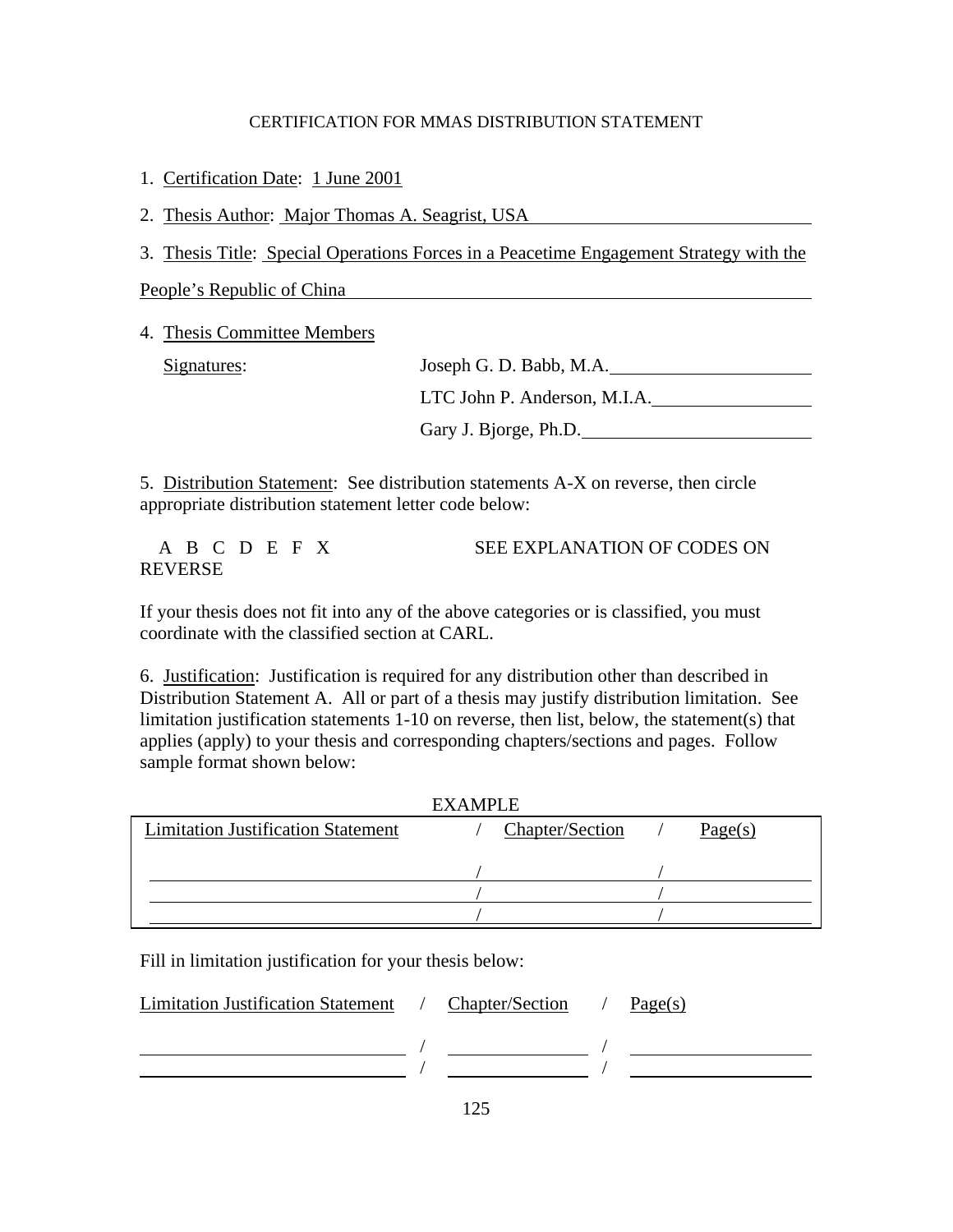7. MMAS Thesis Author's Signature: